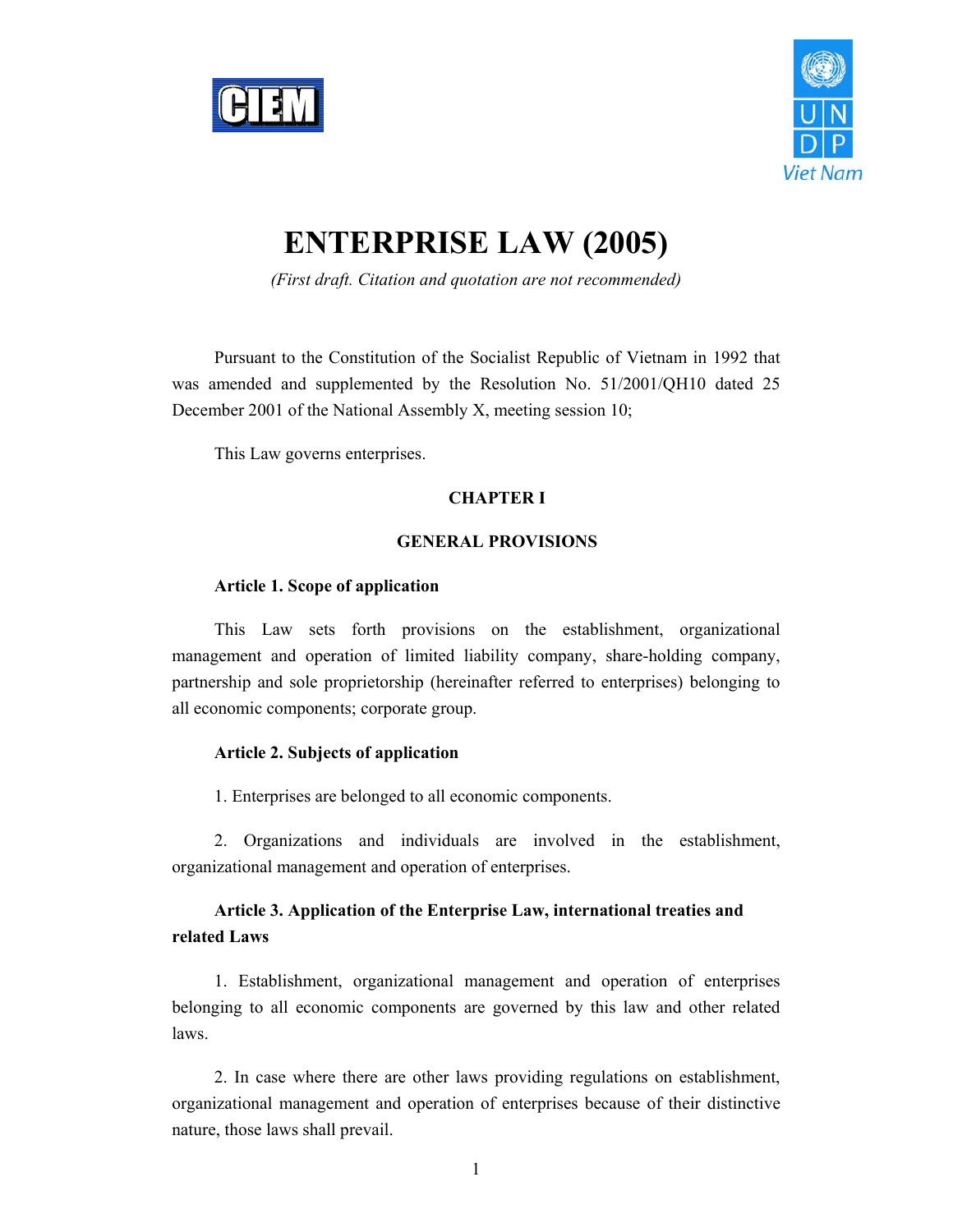3. In case where there are discrepancies between international treaties in which Vietnam is a member and this law, those international treaties shall prevail.

### **Article 4. Interpretation of terminology**

For the purposes of this law, following terms shall be construed hereafter:

1. *Enterprise* means an economic organization that has its own name, assets, stable office and is duly constituted for the purpose of conducting business.

2. *Business* means the consecutive implementation of one, several or all of stages of an investment process, from the production to the sale of products or provision of services on the market for profit purpose.

3. *Valid file* means a file that comprises of all documents as required by this Law, whose contents are filled in entirely as required by laws.

4. *Capital contribution* means the transfer of assets into a company so as to become an owner of the company. Assets used for capital contribution can be Vietnamese currency; freely convertible foreign currency; gold; value of land use rights; value of intellectual property rights, know-how, or other types of assets that contributed to the capital of a company by its members as stated in the company charter.

5. *Capital share* means the ratio of capital that are owned by a company member.

6. *Charter capital* means the amount of capital that is contributed or committed to contribute by all shareholders or members of a company respectively and is stated in that company charter.

7. *Legal capital* means the minimum amount of capital that is required by laws for an enterprise to be established.

8. *Voting capital* means the equity shares of which owner will have the right to vote on matters subjected to decision by the Members' Council or the Shareholders' Meeting.

9. *Dividend* means the net profits in term of money or asset is paid to the owner of each share from net profit of the company.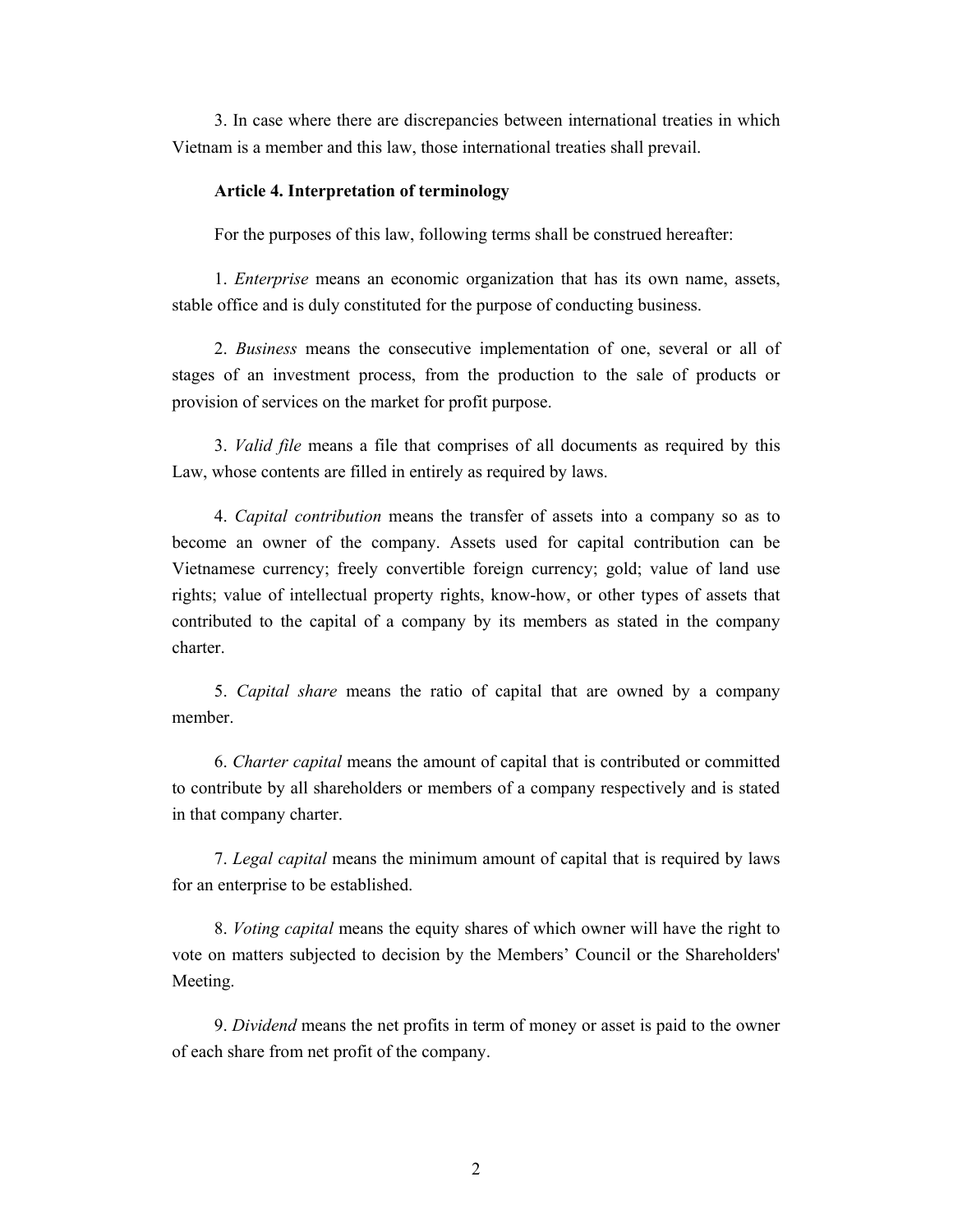10. *Founding member* means organization and/or individual that made capital contribution, participated in, approved and signed in the original Charter of a company.

11. *Shareholder* means organization and/or individual owing no less than one share issued by a shareholding company. *Founding shareholder* means shareholder who participated in, approved and signed in the original charter of a shareholding company.

12. *General partner* means individual who will be responsible for all liabilities of a partnership with his/her own entire property.

13. *Enterprise manager* means the owner, director of sole proprietorship, general partners of partnership; chairman of the Members' Council, chairman of the company, members of the Board of Management, director or general director or other important managers stipulated in the company charter.

14. *Authorized representative* means individual who is authorized in writing by the institutional members of a limited liability or institutional shareholder of a shareholding company, to exercise their rights in pursuant to provisions of this law.

15. A company is construed as a holding company when it is:

a) owning more than 50% of total capital or number of ordinary shares issued by another company; or

b) having right to appoint or dismiss directly or indirectly majority or all members of the Members' Council, director or general director of another company; or

c) having right to amend or supplement the charter of another company.

16. *Reorganization of an enterprise* means division, separation, consolidation, merger, and conversion of an enterprise.

17. *Related persons* means organization and individual who have direct or indirect relationships with an enterprise as follows:

a) Holding company, its managers and other persons who are competent to appoint managers of its subsidiary;

b) Subsidiary in relation to holding company;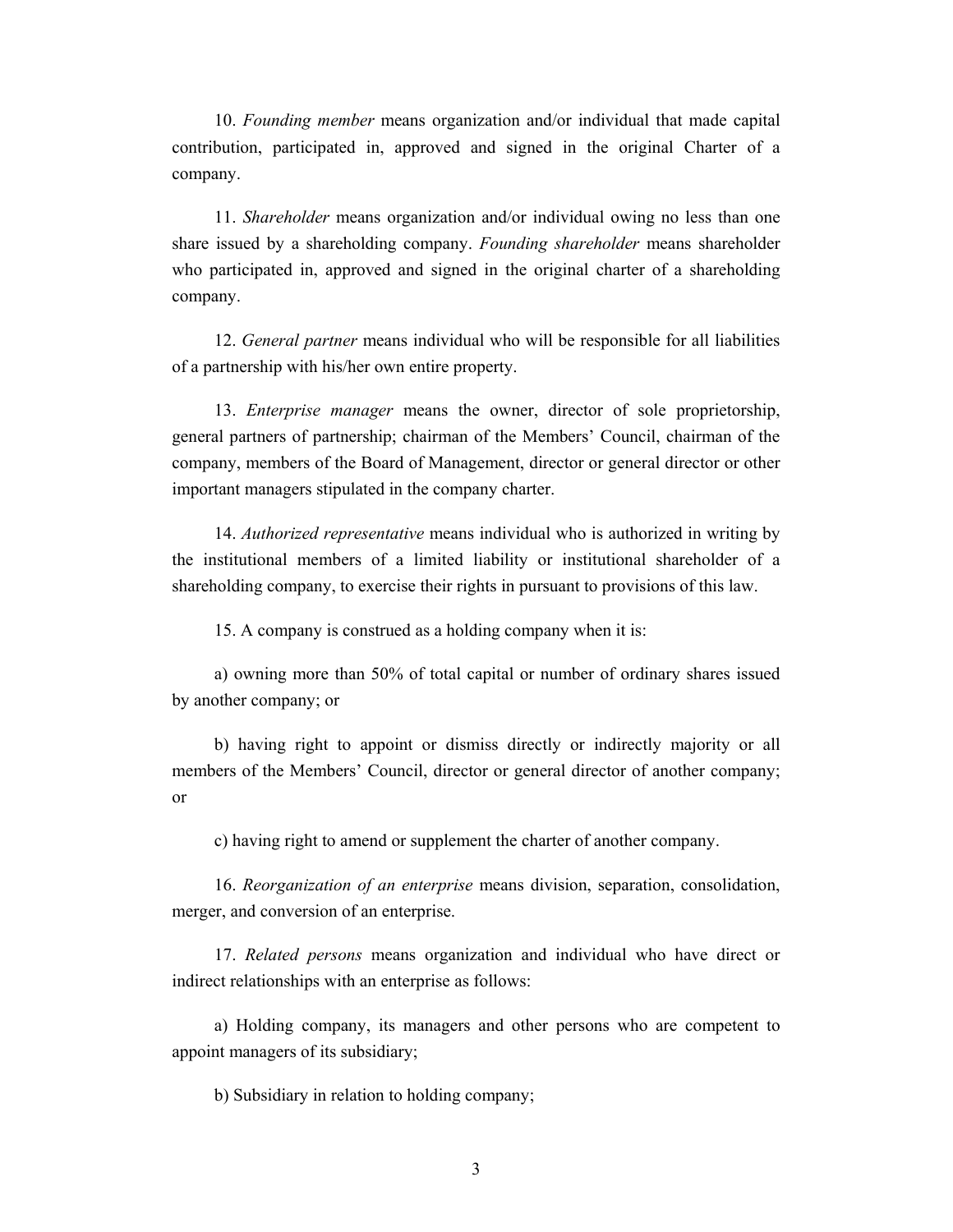c) Individual or group of individuals that are capable of dominating operations of such an enterprise through management bodies in that enterprise;

d) Company managers;

e) Wife, husband, father, foster father, mother, foster mother, child, adopted child, or sibling of a manager or a member or shareholder holding dominant capital share or majority of shares.

f) Individual who is authorized representative of those provided from (a)  $to(e)$ of this sub-article;

g) Enterprises is controlled by persons provided from (a) to (h) of this subarticle hold shares to the level that they can control the decision-making process of the management bodies of the enterprise;

h). Any group of persons who act together in an attempt to take over the capital contribution, shares, or control the decision making process of the company

18. *State-owned capital contribution* means the capital contribution originated from the state budget and other state resource and held by an authorized state agency or economic organization on behalf of the state;

State-owned share means share paid by the state budget or other state resource and held by an authorized agencies or economic organization on behalf of the state.

19. *Market price of the capital contribution or share* means the transactional price in the security market or price defined by an independent organization.

20. *Nationality of an enterprise* means the nationality of a country or region where such an enterprise is duly constituted.

21. *Resident address* means address of the head office of the organization, permanent address or office address or any other address of an individual that is registered with the enterprise as contacting address;

22. *State-owned enterprise* means an enterprise of which 50% of total capital owned by the state.

#### **Article 5. State guaranty over enterprises and their owners**

1. The State recognizes the long lasting existence and development of all types of enterprises as governed in this law; ensures equality of enterprises before laws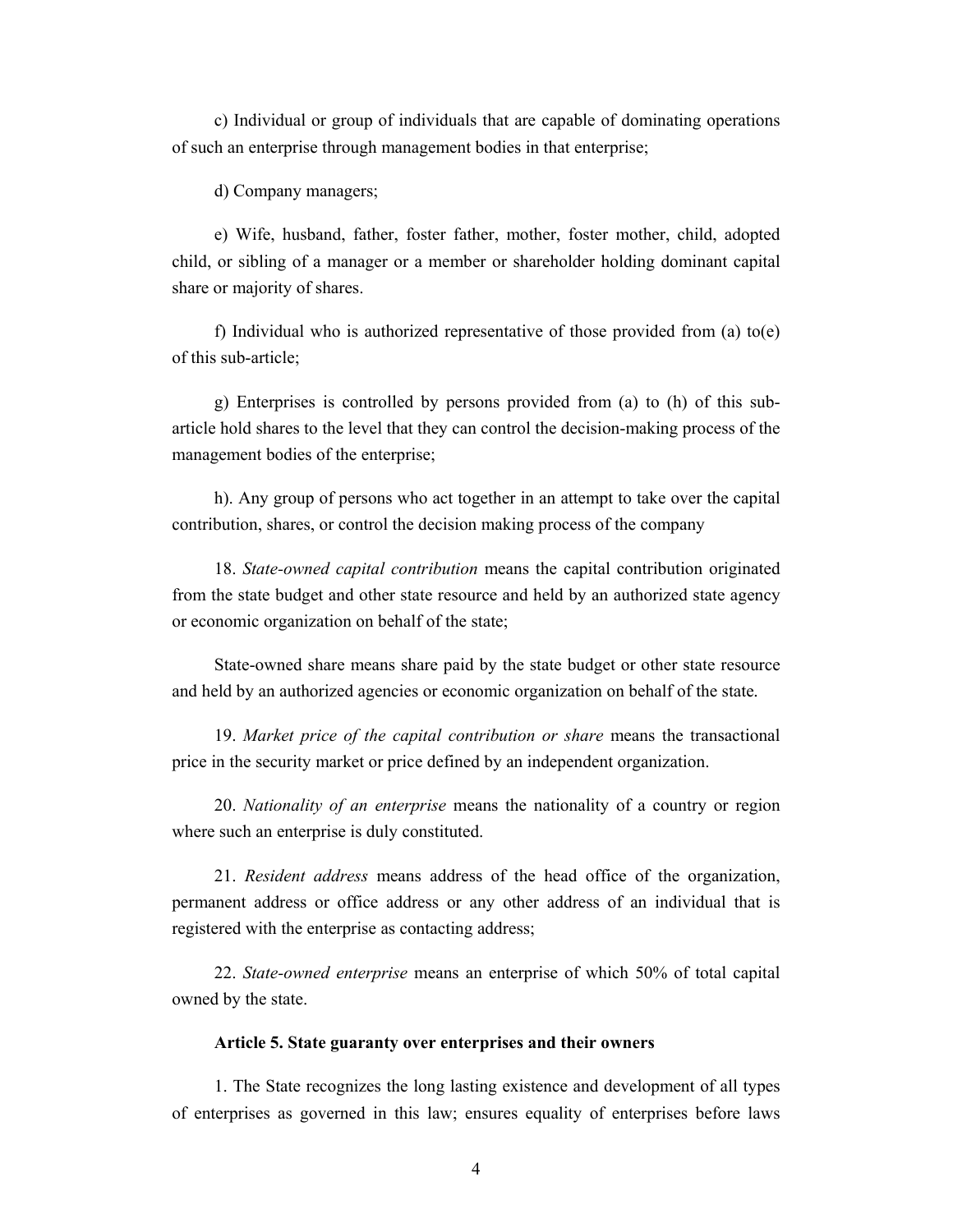regardless of ownership and economic component and recognizes the lawful profitability of business activities.

2. The State recognizes and protects ownership rights, invested capital, income, rights and other lawful interests of the enterprises and their owners.

3. The lawful property and invested capital of enterprises and their owners neither can be nationalized nor expropriated by administrative measures.

In cases where assets of enterprises are compulsorily purchased or requisitioned due to the reason of national defense, security or national interest, those enterprises will be paid or compensated in accordance with the market price of that assets at the time of conducting such a compulsory purchase or requisition. Payment and compensation is required to ensure the enterprise interest and non-discrimination between types of enterprises.

#### **Article 6. Political and social-political organizations in enterprises**

1. Operation of the political and socio-political organizations in enterprises will comply with the Constitution, laws and charters of that organizations, which are in accordance with the laws.

2. Enterprises are obligated to respect and facilitate establishment of and participation of their employees in the organizations as stipulated in sub-article 1 of this law.

## **Article 7. Business activities and conditions**

1. Enterprises are entitled to conduct any business activity that is not prohibited by laws.

2. Enterprises will be entitled to conduct business activities that are subjected to certain conditions as required by the investment law and other related laws only if all such conditions are meet by them.

Business conditions are requirements that enterprises must fulfill or satisfy in order to conduct a specific business activity and are manifested in forms of business license, certificate of business conditions, professional certificate, certificate of insurance of professional liability, capital requirement or other forms.

3. Any business activities that may cause harmful impacts to national defense, security, social order and safety, historical traditions, culture, ethics, good morals and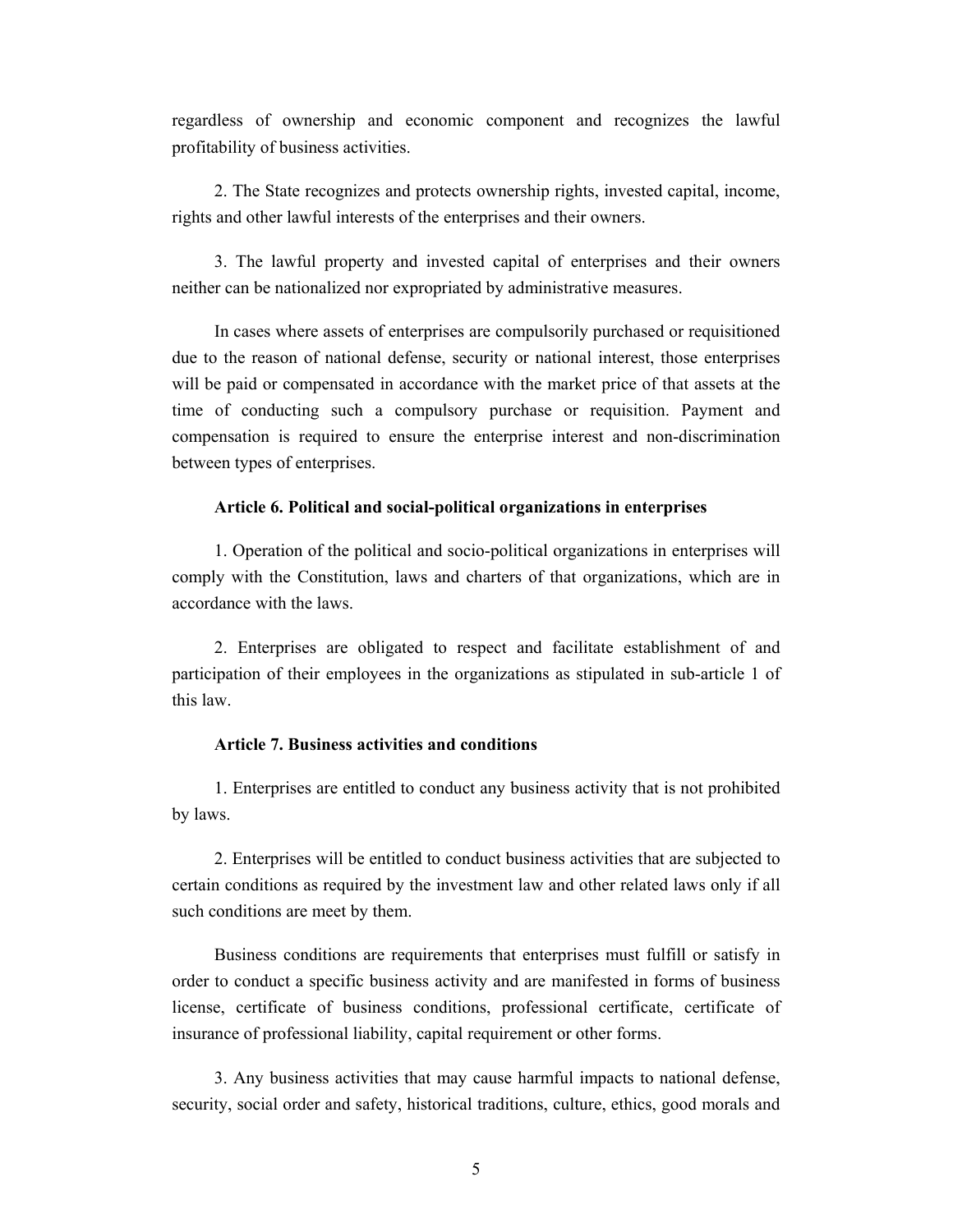good customs of Vietnam, health of the people, natural resources and environment are strictly prohibited.

The Government will specify in detailed the list of business activities that are prohibited.

4. The Government will review and examine periodically business conditions in order to annul or recommend to annul any business condition that is no longer necessary; to amend or recommend to amend any business condition that is no longer inappropriate; to issue or recommend to issue new business condition necessary to the requirement of state management.

5. Ministry, the People's Council and Committee at all level are not allowed to stipulate or decide on conditioned business activities and conditions thereof.

#### **Article 8. Rights of enterprises**

1. Conduct business; choose, by its own initiative, business activities, localities, and form of investment; expand business in terms of size and business activities; are encouraged, facilitated and given incentives, by the state, in producing or providing public goods or services.

2. Choose form and way of mobilizing, distributing and utilize capital;

3. Take initiative in the search for markets, customers, and in signing contracts;

4. Import and export;

5. Hire and use labors in accordance with the business requirement;

6. Apply, by its own initiative, modern scientific and technology in order to enhance business performance and competitiveness;

7. Decide on organizational structure and business affairs in an autonomous manner;

8. Possess, use and dispose assets of the enterprises;

9. Deny any request of supplying resources that are not lawfully stipulated by laws.

10. Complain and petition in pursuant to laws on complain and petition;

11. Engage in legal proceedings directly or via authorized person;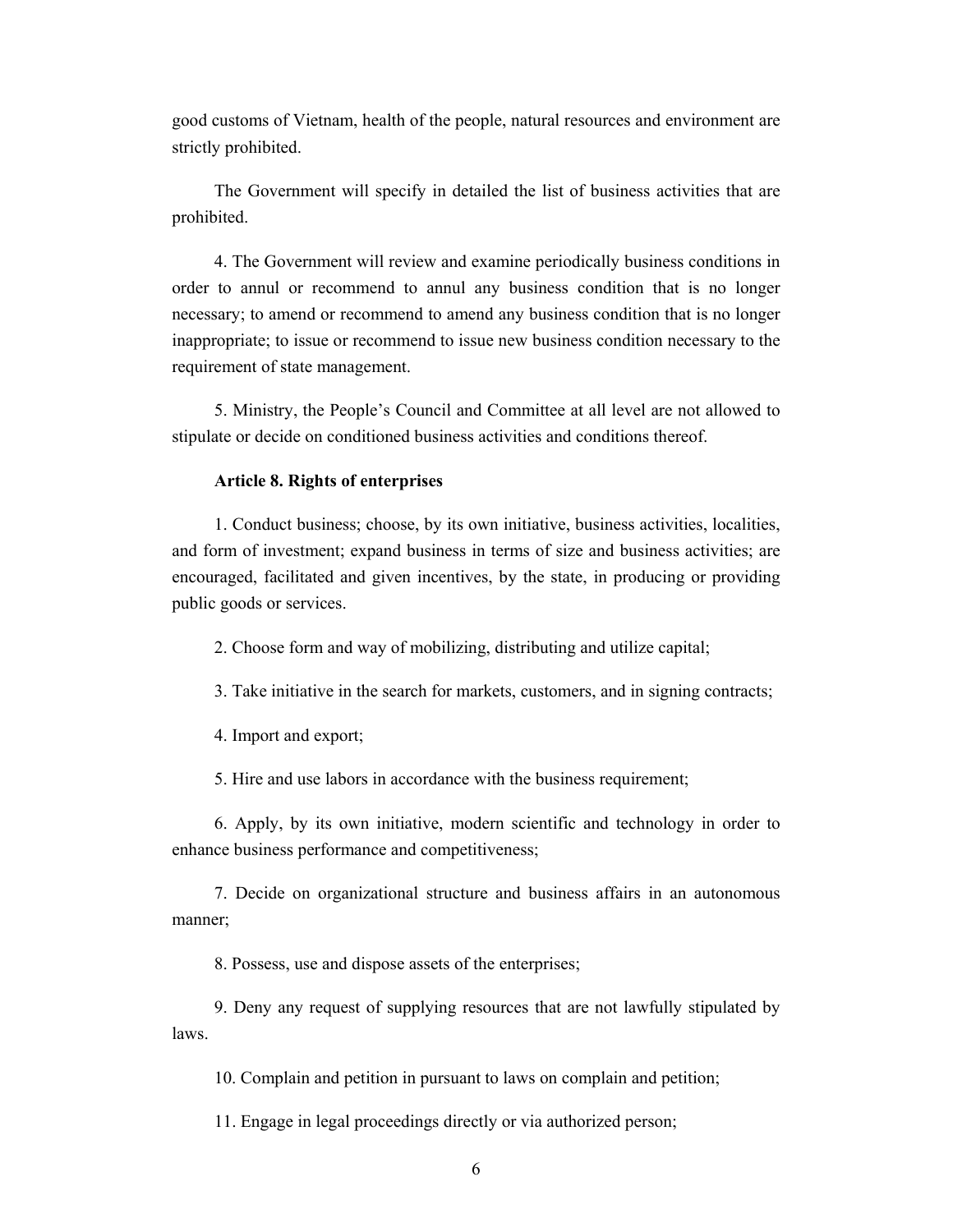12. Other rights as provided by the laws.

#### **Article 9. Obligations of enterprises**

1. Conduct business activities that are recorded in the Certificate of Business Registration; ensure fulfillment of business conditions as required by laws;

2. Do accounting, make and submit financial reports faithfully, accurately and timely in pursuant to laws on accounting.

3. Register tax code, declare and pay tax and perform other financial obligations in pursuant to laws;

4. Ensure lawful rights and interests of employees in pursuant to laws on labor; ensure that social insurance, health insurance and other insurance are given to employees in pursuant to laws on insurance.

5. Ensure and be liable to quality of goods and services in accordance with standard as registered or declared;

6. Fulfill statistical requirements in compliance with laws on statistics; submit periodically information related to enterprises and financial status of enterprises to the competent authority by using standardized forms; correct and adjust any submitted information that are found incorrect and insufficient afterward;

7. Abide by laws on national defense, security, public order and safety, protection of natural resources, environment, historical and cultural places, and famous landscapes;

8. Other obligations as stipulated by laws.

# **Article 10. Rights and Obligations of enterprises that produce or provide public goods or services.**

1. Having rights and obligations as provided in articles 8, 9 and other provisions of this law;

2. Being compensated in accordance with biding price or entitled to collect service fees as stipulated by the competent state authority;

3. Being given adequate time for producing and providing goods and services

4. Producing and providing goods and services with adequate quality and quantity as committed in accordance with price set forth by state agencies.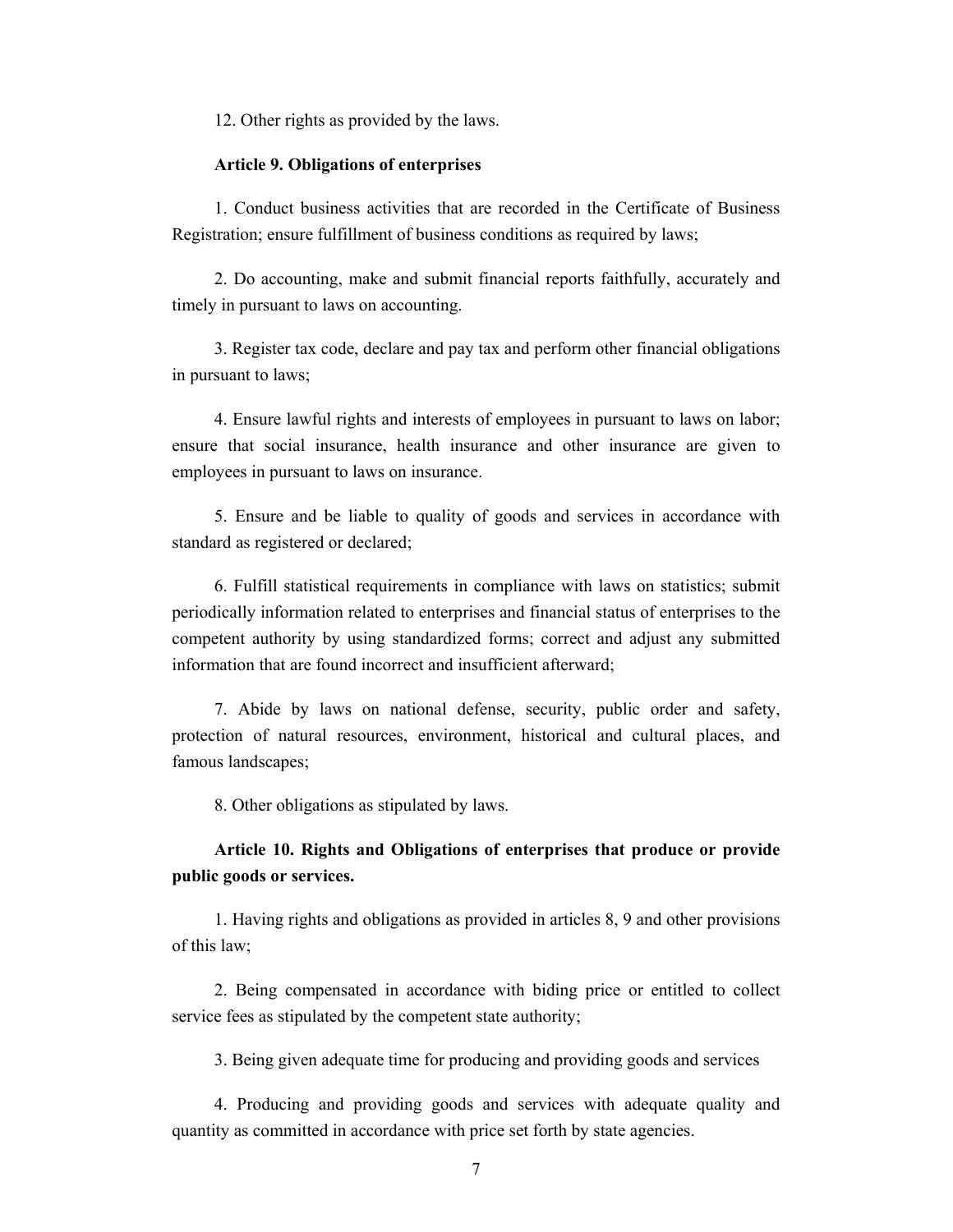5. Ensuring equality of every customers;

6. Being responsible to customers and laws in ensuring quality, quantity, conditions, prices and fees of the provied goods or services;

7. Other obligations as stipulated in the laws.

#### **Article 11. Prohibited activities**

1. Grant or do not grant the Certificate of Business Registration to persons who are not eligible or are eligible under this law respectively; cause delay, trouble, obstacle and disturbance for persons who apply for business registration and business operation of enterprises.

2. Do business in form of unregistered enterprises or continue to do business after being revoked the Certificate of Business Registration.

3. Submit a business file containing dishonest and inaccurate information; register changes in the business file with dishonest, inaccurate and ill-timed information;

4. Fake the amount of capital; do not contribute capital in conformity with time and amount as committed; fix a higher value of contributed assets;

5. Conduct activities in violating the law, defrauding or prohibited by laws;

6. Conduct conditioned business activities when conditions thereof are not fully meet.

7. Prevent owners, shareholders and members of enterprises from realizing their rights as provided by this law and company charters.

8. Other activities prohibited by laws.

#### **Article 12. Duty of keeping documents**

1. Depending on the forms of enterprises, following documents are required to keep by enterprises:

a) The company charter and its amendment or supplement; internal working rules; registered list of shareholders or members of enterprises.

b) The Certificate of Business Registration; certificate of intellectual property protection; certificate of good quality; licenses or permits and other certificates;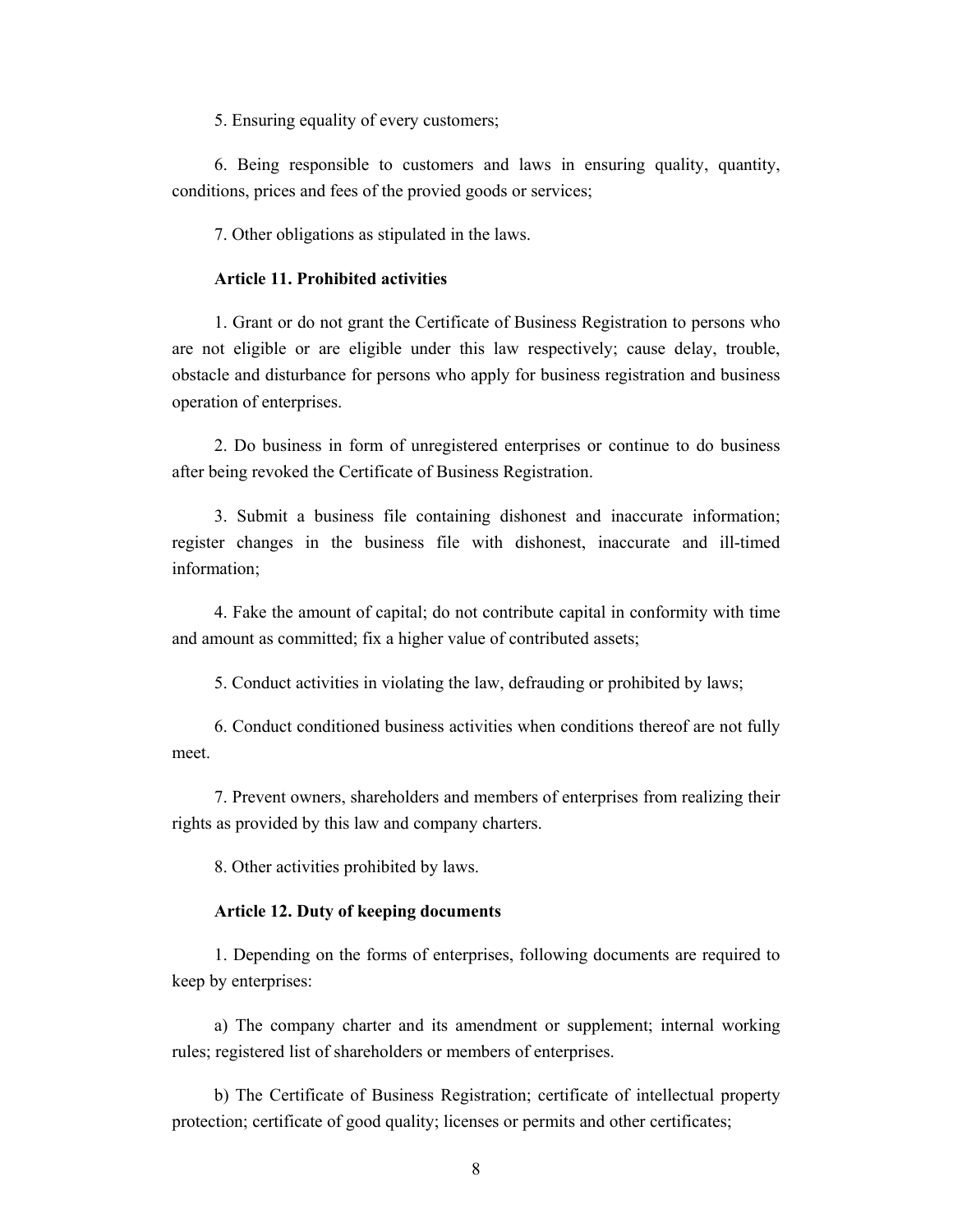c) Documents recording ownership of the company properties;

d) Records of the Members' council, Members' Meeting, Board of Directors and decisions of the enterprises;

e) Prospectus for offering security;

f) Reports of the Board of Supervision, conclusions of the inspection bodies and independent auditing agencies;

g) Accounting books, receipts and annual financial statements;

h) Other documents as required by laws.

2. Enterprises are required to keep all those documents as provided in this article at the head-office; keeping time will be that stipulated by laws.

# **CHAPTER II ESTABLISHMENT AND BUSINESS REGISTRATION**

**Article 13. The right to establishment, capital contribution, share buying and management of enterprises** 

1. Vietnamese and foreign organizations and individuals are entitled to establish and manage enterprises in Vietnam in pursuant to this law, except those provided in sub-article 2 of this article.

2. Following organizations and individuals are not entitled to establish and manage enterprises:

a) State bodies and units of the people's armed force that use state assets to set up enterprises for making their own profits.

b) Cadres, civil servants as stipulated by the laws on cadres and civil servants;

c) Officers, non-commissioned officers, professional army members, military workers at bodies, units of the people's army; officers, professional noncommissioned officers working in the bodies, units of the people's police;

d) Minors; persons without or with restricted capacity for civil acts;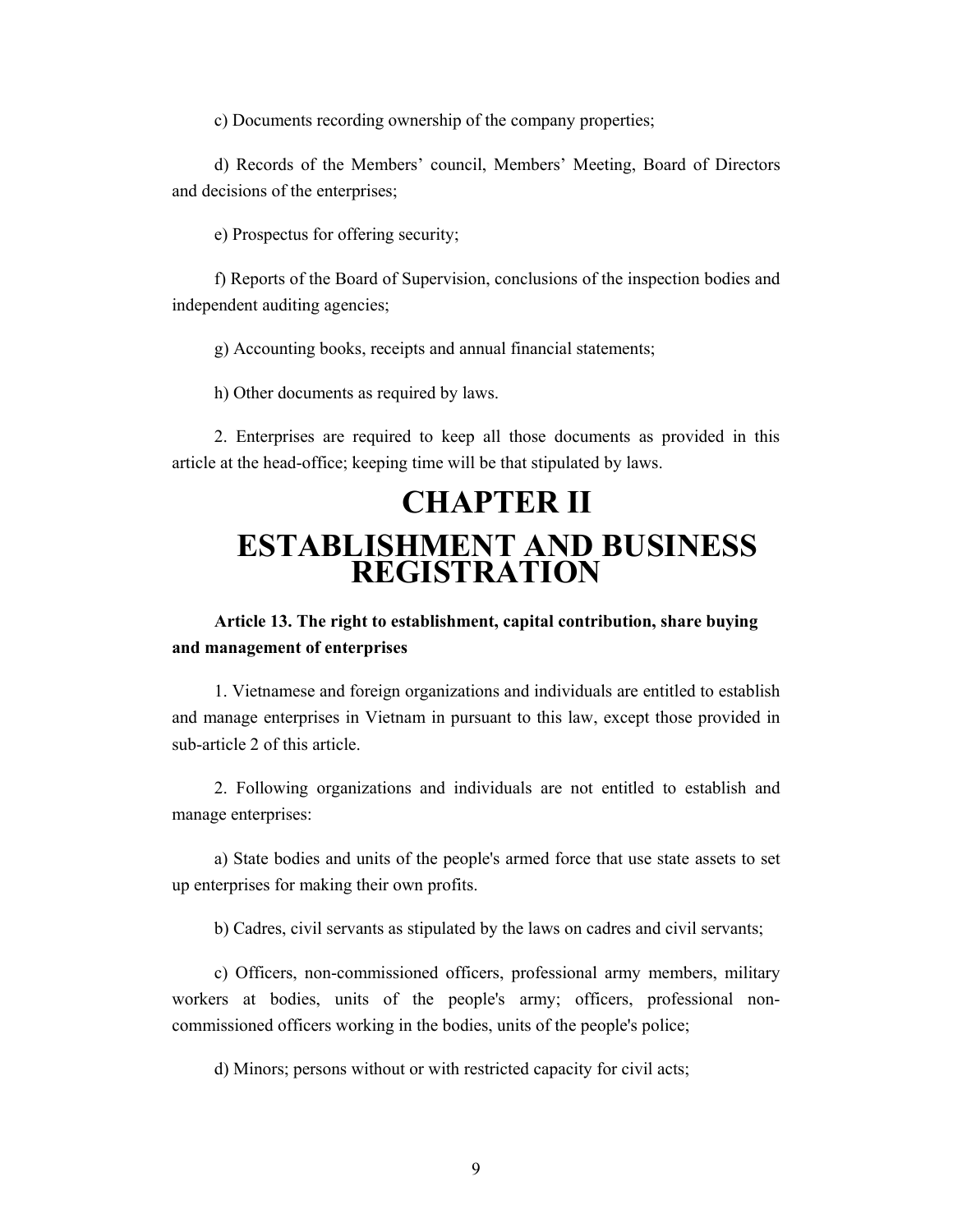e) Persons who are serving an imprisoned punishment or prohibited to do business by the Court.

g) Other organizations and individuals as stipulated by the law on bankruptcy.

3. Organizations and individuals are entitled to buy shares from shareholding companies, make capital contribution to limited liability companies and partnerships in pursuant to this law, except those provided in sub-article 4 of this article.

4. Following organizations and individuals are not entitled to buy shares from shareholding companies and make capital contribution to limited liability companies and partnerships:

a) State bodies and units of the people's armed force that use state assets to set up enterprises for making their own profits;

b) Persons who are not entitled to contribute capital into enterprises as stipulated by the laws on cadres and civil servants.

#### **Article 14. Contracts signed prior to business registration**

1. Founding members and shareholders or their representatives can engage in contracts for the purpose of enterprise establishment prior to applying for business registration.

2. All rights and obligations resulting from contracts as stipulated in sub-article 1 of this article will be born by the enterprises that are established afterward.

3. If the enterprises fail to be established, the singing persons as stipulated in sub-article 1 of this article will be solely or jointly liable for the performance of such contracts.

#### **Article 15. Procedures for registering businesses**

1. Persons decided to establish an enterprise must submit a complete file to the competent business registrar as stipulated by this law and will be responsible for accuracy and truthfulness of information contained in the file

2. The business registrar will review the file and decide to issue the certificate of business registration within 10 working days from the date of receiving the file; a written notification is required to send to applicants if the certificate of business registration is refused to issue. The notification must state explicitly reasons of refusal or other requirements for amendment or supplement of the file if any.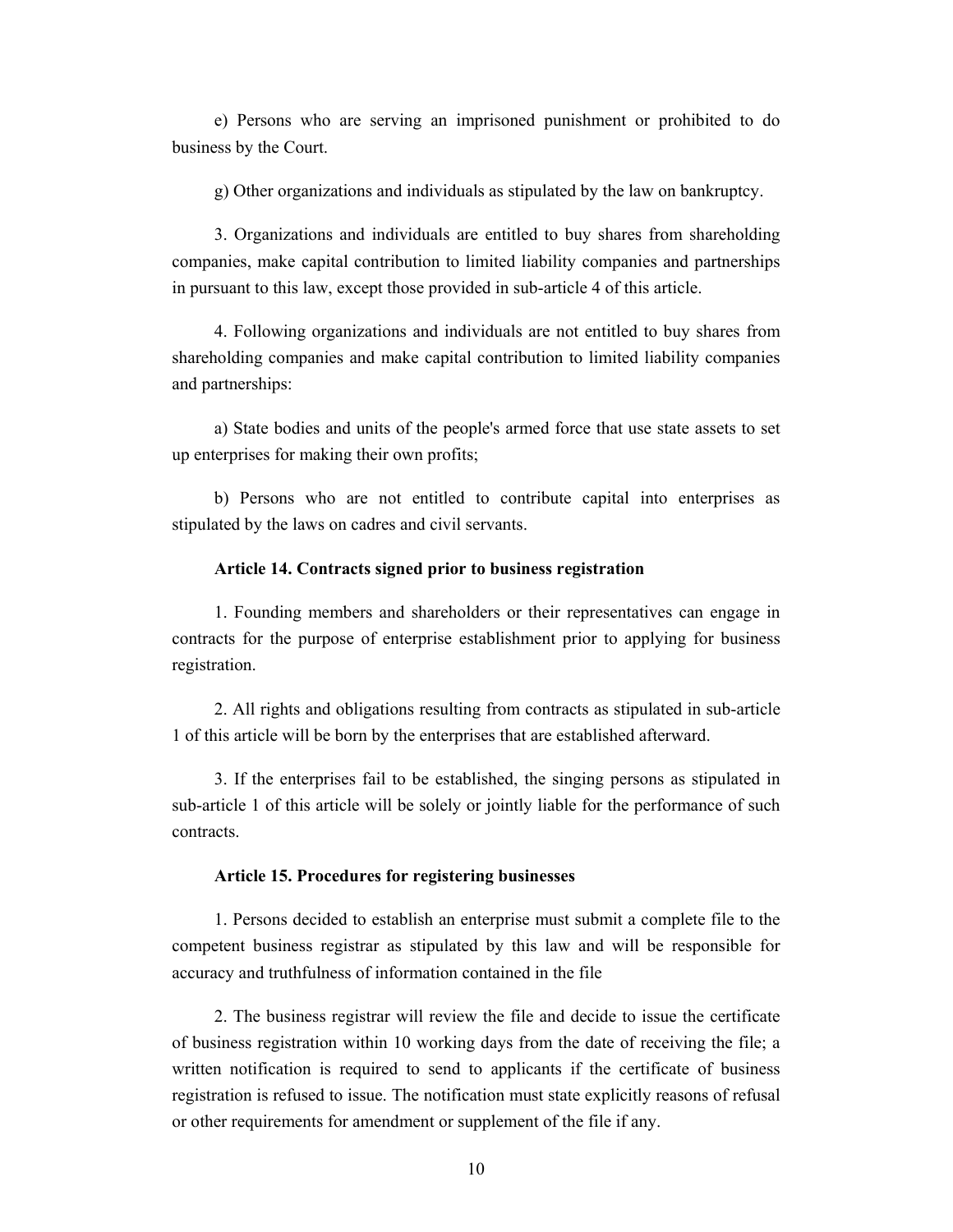3. The business registrar will be responsible for the validity of the file when issuing the certificate of business registration; and is prohibited from asking applicants for any document rather than those demanded by this law.

4. Time limit for issuing the certificate of business registration in circumstance where business registration is done together with realizing specific investment projects will be complying with the laws on investment.

## **Article 16. Business registration file in relation to sole proprietorship**

1. Application form as standardized by the business registrar.

2. Copy of the identification card, passport or other relevant personal certification.

3. Certification of legal capital issued by the competent agencies in regard to business activities required legal capital as stipulated by laws.

4. Professional certificate of a director or other individual in regard to business activities required professional certificate as stipulated by laws.

## **Article 17. Business registration file in relation to partnership**

1. Application form as standardized by the business registrar.

2. Draft of the partnership charter;

3. List of partners; copy the identification card, passport or other relevant personal certification of partners.

4. Certification of legal capital issued by the competent agencies in regard to business activities required legal capital as stipulated by laws.

5. Professional certificate of general partners or other individual in regard to business activities required professional certificate as stipulated by laws.

#### **Article 18. Business registration file in relation to limited liability company**

1. Application form as standardized by the business registrar.

2. Draft of the company charter;

3. List of members, which is attached by following documents: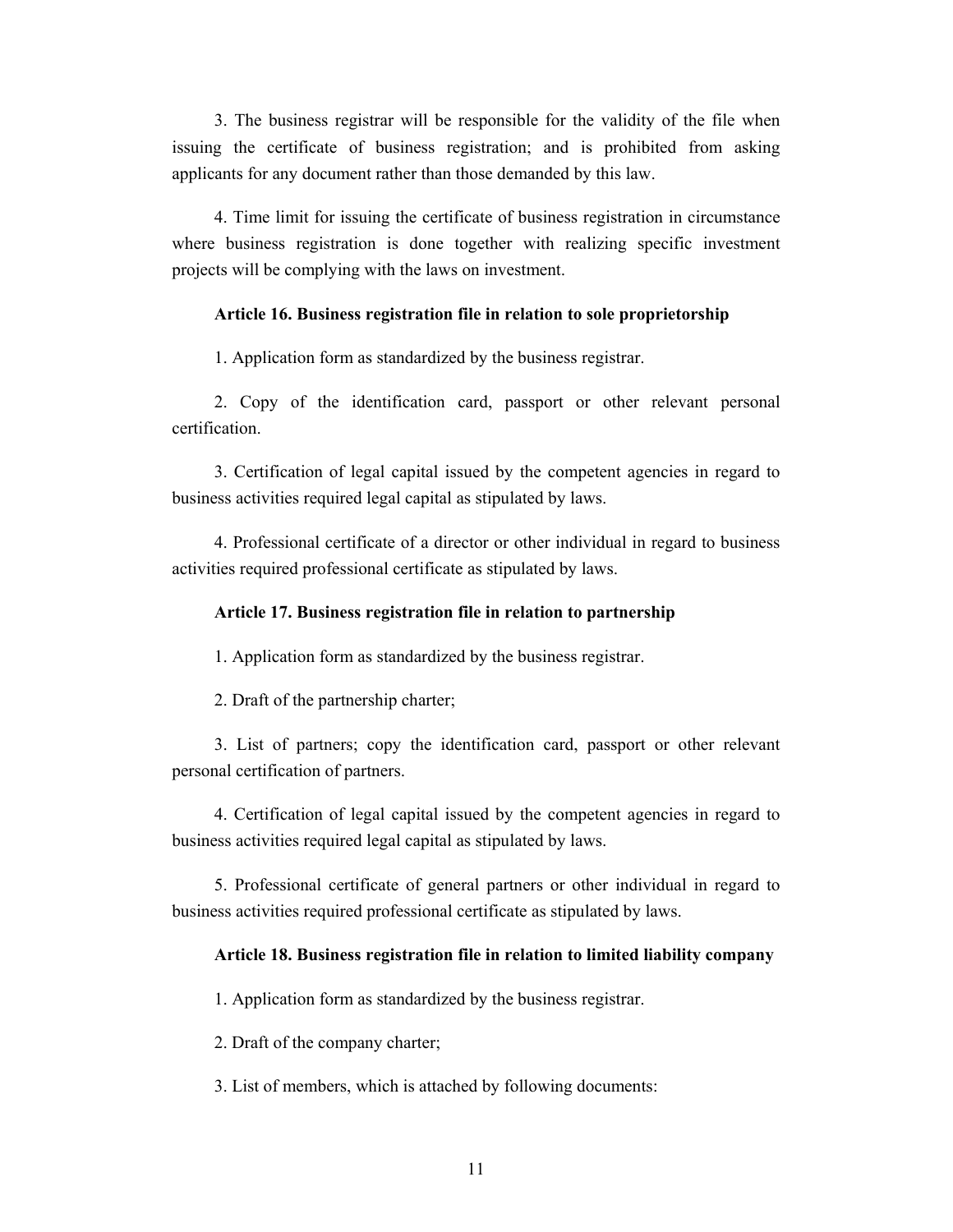a) Copy of an identification card, passport or other relevant personal certification of the individual members.

b) Copy of a decision of establishment, certificate of business registration or other relevant certification of the institutional members; Copy of an identification card, passport or other relevant personal certification of the authorized representatives.

Copy of a decision of establishment, certificate of business registration or other relevant certification of the foreign institutional members must be legalized, no latter than three months, by agencies where such members are constituted.

4. Certification of legal capital issued by the competent agencies in regard to business activities required legal capital as stipulated by laws.

5. Professional certificate of directors or general directors or other individual in regard to business activities required professional certificate as stipulated by laws.

#### **Article 19. Business registration file in relation to shareholding company**

1. Application form as standardized by the business registrar.

2. Draft of the company charter;

3. List of founding members, which is attached by following documents:

a) Copy of an identification card, passport or other relevant personal certification of the individual members.

b) Copy of a decision of establishment, certificate of business registration or other relevant certification of the institutional members; Copy of an identification card, passport or other relevant personal certification of the authorized representatives.

Copy of a decision of establishment, certificate of business registration or other relevant certification of the foreign institutional members must be legalized, no latter than three months, by agencies where such members are constituted.

4. Certification of legal capital issued by the competent agencies in regard to business activities required legal capital as stipulated by laws.

5. Professional certificate of directors or general directors or other individual in regard to business activities required professional certificate as stipulated by laws.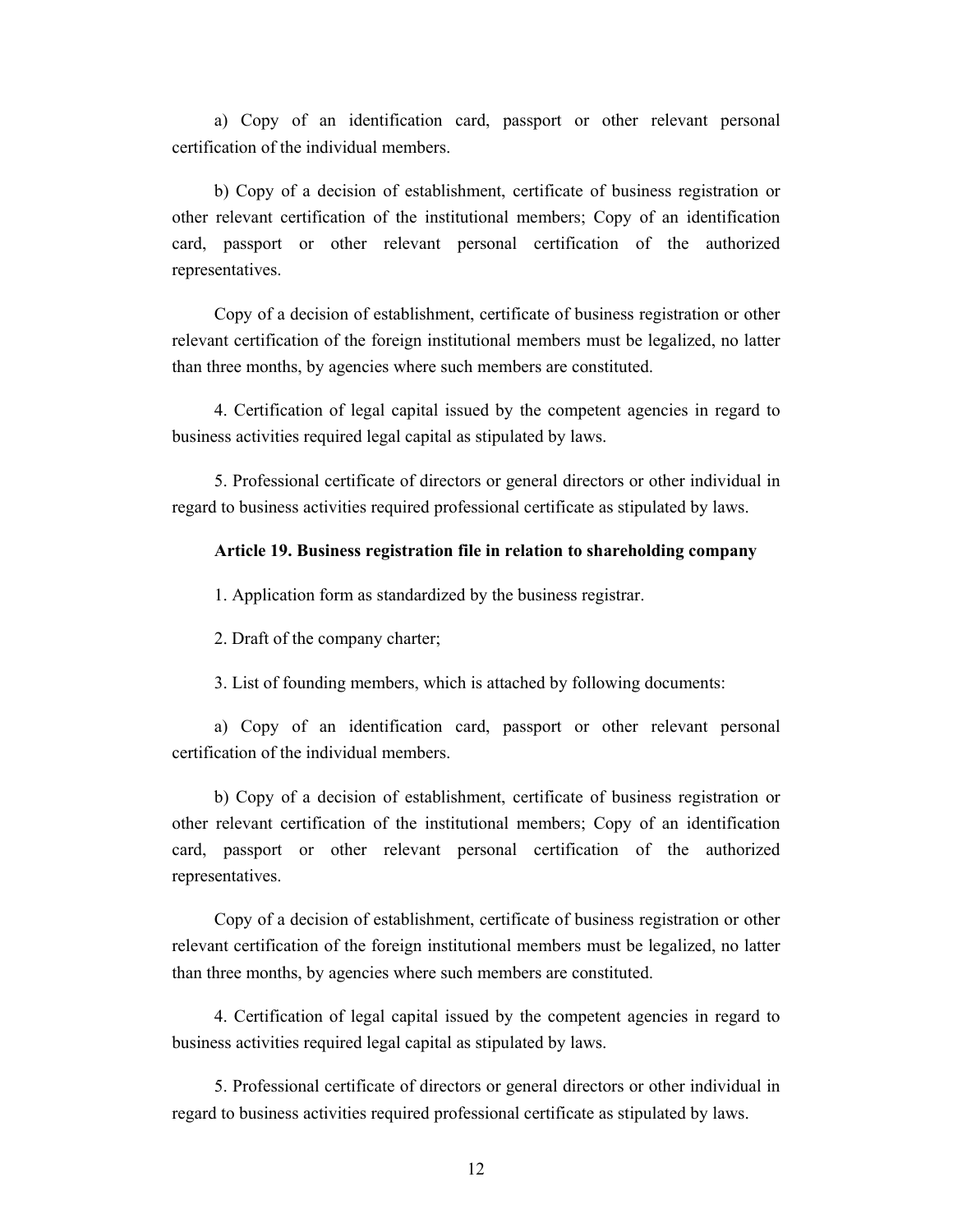# **20. File, procedures and conditions for registration of business-investment in relation to foreign investors who invest in Vietnam for the first time**

File, procedure and conditions for registration of business-investment in relation to foreign investors who invest in Vietnam for the first time will be complying with this law and law on investment. Certificate of investment will be construed as certificate of business registration.

## **21. Contents of the application form**

1. Company name;

2. Address of the company head-office, telephone number, fax, email address (if any);

3. List of business activities;

4. Charter capital with respect to companies and invested capital with respect to sole proprietorship;

5. Capital share owned by every member with respect to limited liability company and partnership; number of shares owned by every founding shareholder, types and par value of shares, total number of each type of issued share with respect to shareholding company;

6. Full name, signature, permanent address, nationality, number of identification card, passports or other relevant personal certification of the owner with respect to sole proprietorship; of owner or his/her authorized representative with respect to single member limited liability company; of members or their authorized representatives with respect to limited liability company with more than two member; of founding shareholders or their authorized representatives with respect to shareholding company; of general partners with respect to partnership.

#### **Article 22. Contents of the company charter**

1. Company name, address of the company head-office, branch(es) and/or representative office(s) (if any);

2. List of business activities;

3. Charter capital and method of raising and/or capital;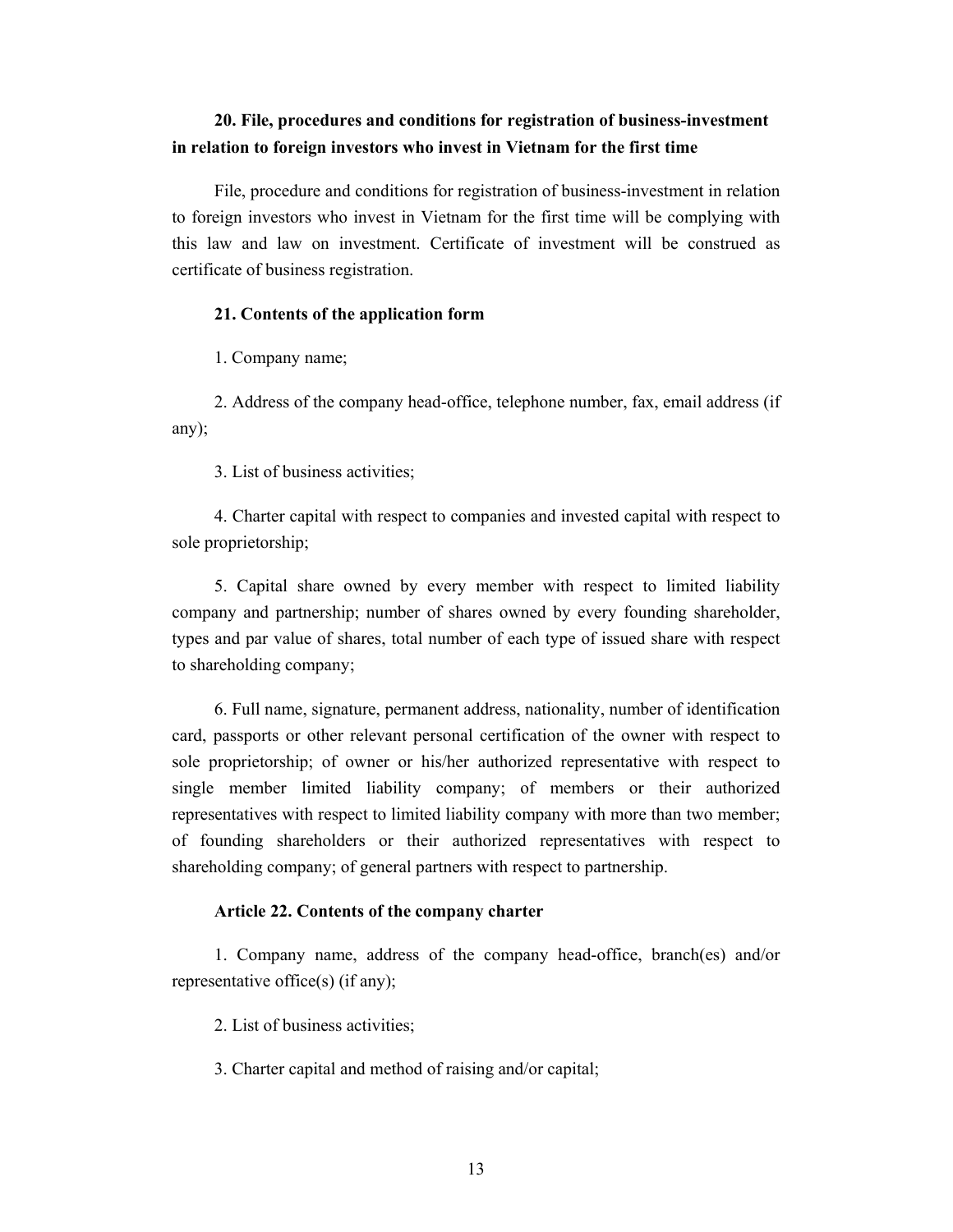4. Full name, address, nationality and other of all general partners with respect to partnerships; Name, address, nationality and other basic characteristics of members with respect to limited liability companies; Name, address, nationality and other basic characteristics of the founding members with respect to shareholding companies;

5. Proportion of capital contribution and value of such proportion made by each member with respect to limited liability companies and partnerships; the number of shares to be held by the founding shareholders, types of issued shares, par value of shares and the aggregated number of shares to be issued under each type with respect to shareholding companies;

6. Rights and obligations of members in limited liability companies and partnerships; and of shareholders in shareholding companies;

7. Organizational and management structure;

8. The legal representative of limited liability companies and shareholding companies;

9. Formalities for approval of resolutions of the company; Principles applied in the settlement of internal disputes;

9a. Evidences and methods to decide the salary, allowance and bonus for members of the Members' Council and director with respect to limited liability companies, for members of the board of management, directors and the supervision board with respect to shareholding companies.

10. Circumstances when a member or shareholder may request the company to buy back his/her contributed capital with respect to limited liability company or shares with respect to shareholding company respectively;

11. Principles for distribution of profit or settlement of losses;

12. Dissolutions and procedures for dissolution and liquidation of the company;

13. Procedure for amending and supplementing the company's charter;

14. Full name and signature of general partners with respect to partnership; of the legal representative, owner, members or their authorized representatives with respect to limited liability company; of legal representative, founding shareholders or their authorized representatives with respect to shareholding company;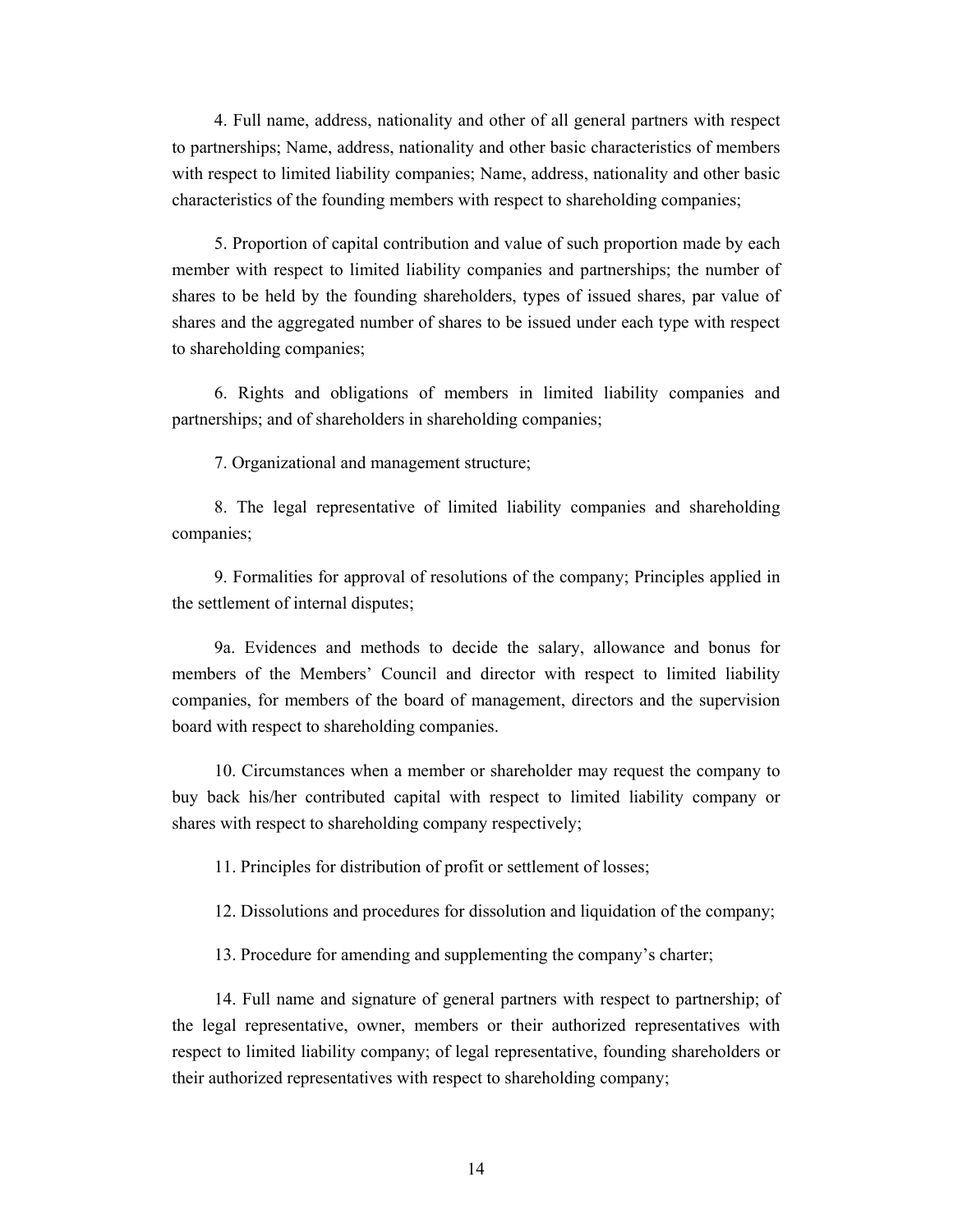15. Other agreements made by members or shareholders in compliance with laws.

# **Article 23. List of members of limited liability company and partnership; list of founding shareholders of shareholding company**

The list of members of limited liability company and partnership, and the list of founding shareholders of shareholding company will be made in form as standardized by the business registrar and must contain information as follows:

1. Full name, address, nationality, resident address and other relevant identifications of members of limited liability company and partnership; and that of founding shareholders of shareholding company;

2. Capital share, value of capital share, type, quantity and value of contributed assets and schedule for capital contribution of every members with respect to limited liability company and partnership; number and types of shares, type, quantity, and value of contributed assets of every founding shareholders with respect to shareholding company;

 3. Full name and signature of the legal representative of members or founding shareholders or their authorized representatives with respect to limited liability company and shareholding company; that of general partners with respect to partnership.

#### **Article 24. Conditions for issuing the certificate of business registration**

Enterprises will be granted the certificate of business registration if the following conditions are satisfied:

a) Registered business activities are not prohibited;

- b) The enterprise name complied with articles 31, 32, 33 and 34 of this Law;
- c) There is a head-office that complied with article 35 of this law;
- d) Business registration file is valid as provided by law;

e) Business registration fee is fully paid as provided by law;

Business registration fee will be determined basing on number of registered business activities, and be specified in detailed by the Government.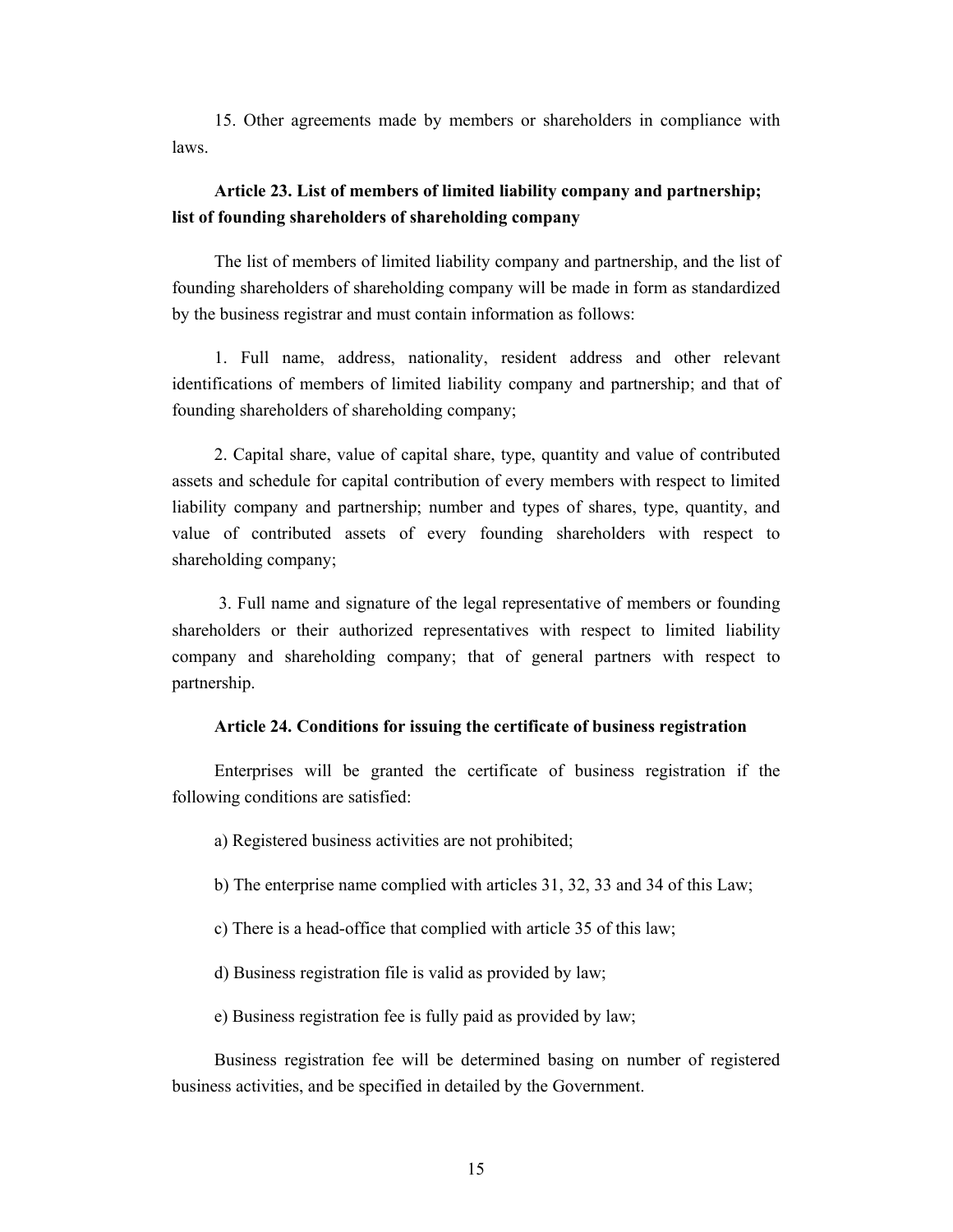#### **Article 25. Contents of the certificate of business registration**

1. Enterprise name, addresses of head office, branches and/or representative offices (if any);

2. Full name, resident address, nationality, number of identification card, passport or other relevant personal certification of the legal representative of the enterprise;

3. Name, resident address, nationality, number of identification card, passport or other personal certification of individual members or founding shareholders; number of establishment or registration of institutional owner, members or founding shareholders with respect to limited liability and shareholding company; name, resident address, nationality, number of identification card, passport or other personal certification of general partners with respect to partnership; name, resident address, nationality, number of identification card, passport or other personal certification of individual owner of limited liability company or proprietor.

4. Charter capital with respect to limited liability company and partnership; number of shares, value of paid shares and number of authorized shares with respect to shareholding company; registered capital with respect to sole proprietorship; legal capital with respect to enterprises that carry out business activities subject required legal as stipulated by laws;

5. Registered business activities;

### **Article 26. Changes in the business registration file**

1. Enterprises must register changes related to enterprise name, address of headoffice, branches and/or representative offices (if any), charter capital, number of authorized shares or invested capital, legal representative of the enterprise and other contents in the business registration file with the business registrar within 10 days from the date such changes happen.

2. If changes lead to changes in the contents of the certificate of business registration, enterprises will be re-granted the certificate of business registration.

3. If the certificate of business registration is lost, partially damaged, burned or destroyed, the certificate of business registration will be reissued with fees.

#### **Article 27. Disclosure of contents of the business registration**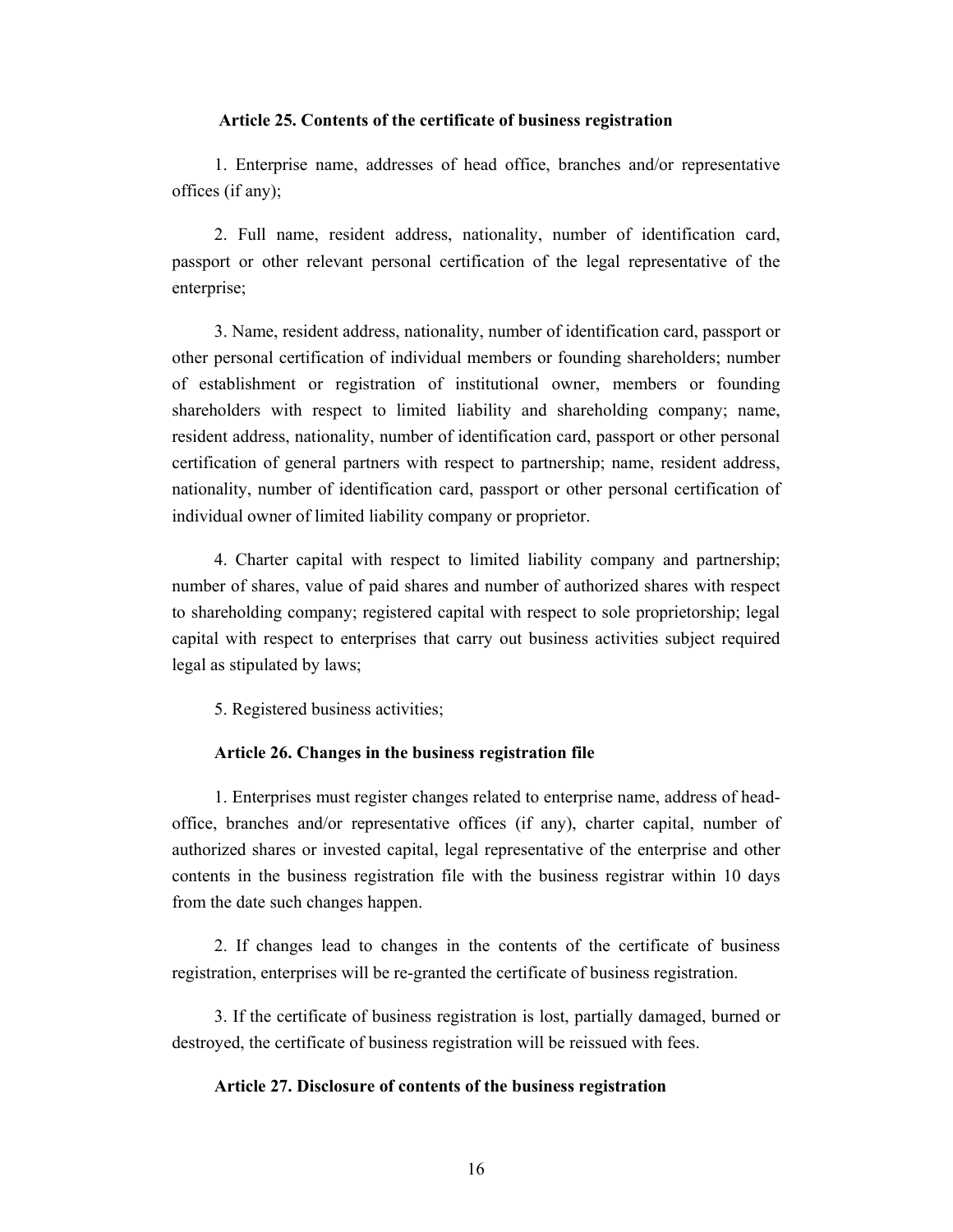1. Within 7 days from issuing date of the certificate of business registration or registration of changes in business registration file, the business registrar have to send duplicate of the certificate of business registration to the tax authority, statistical agency, state bodies at the same level, the district People's Committee and commune People's Committee where the enterprise head-office is located.

2. Any organization or individual will have the right to request the Business Registrar to provide full contents or extraction of the business registration file, and duplicate of the certificate of business registration after paying fee in pursuant to the laws.

3. The Business Registrar is obliged to provide fully and promptly information in relation to the business registration requested organization and/or individual as stipulated in sub-article 2 of this Article.

#### **Article 28. Announcement of the business registration**

1. Within 30 days from the date of receiving the certificate of business registration, enterprises are required to publish in the website of the business registrar or in three consecutive issues of a newspaper or electronic newspaper the following information:

a) The enterprise name;

b) Address of the enterprise head-office, branches and/or representative offices (if any);

c) Business activities;

d) Charter capital with respect to limited liability company and partnership; number of shares, value of paid shares and number of authorized shares with respect to shareholding company; registered capital with respect to sole proprietorship; legal capital with respect to enterprises that carry out business activities subject required legal as stipulated by laws;

e) Full name, resident address, nationality, number of identification card, passport or other personal certification, number of establishment or registration of owner, members or founding shareholders;

f) Full name, resident address, nationality, number of identification card, passport or other personal certification of the legal representative of the enterprise;

g) Location of business registration.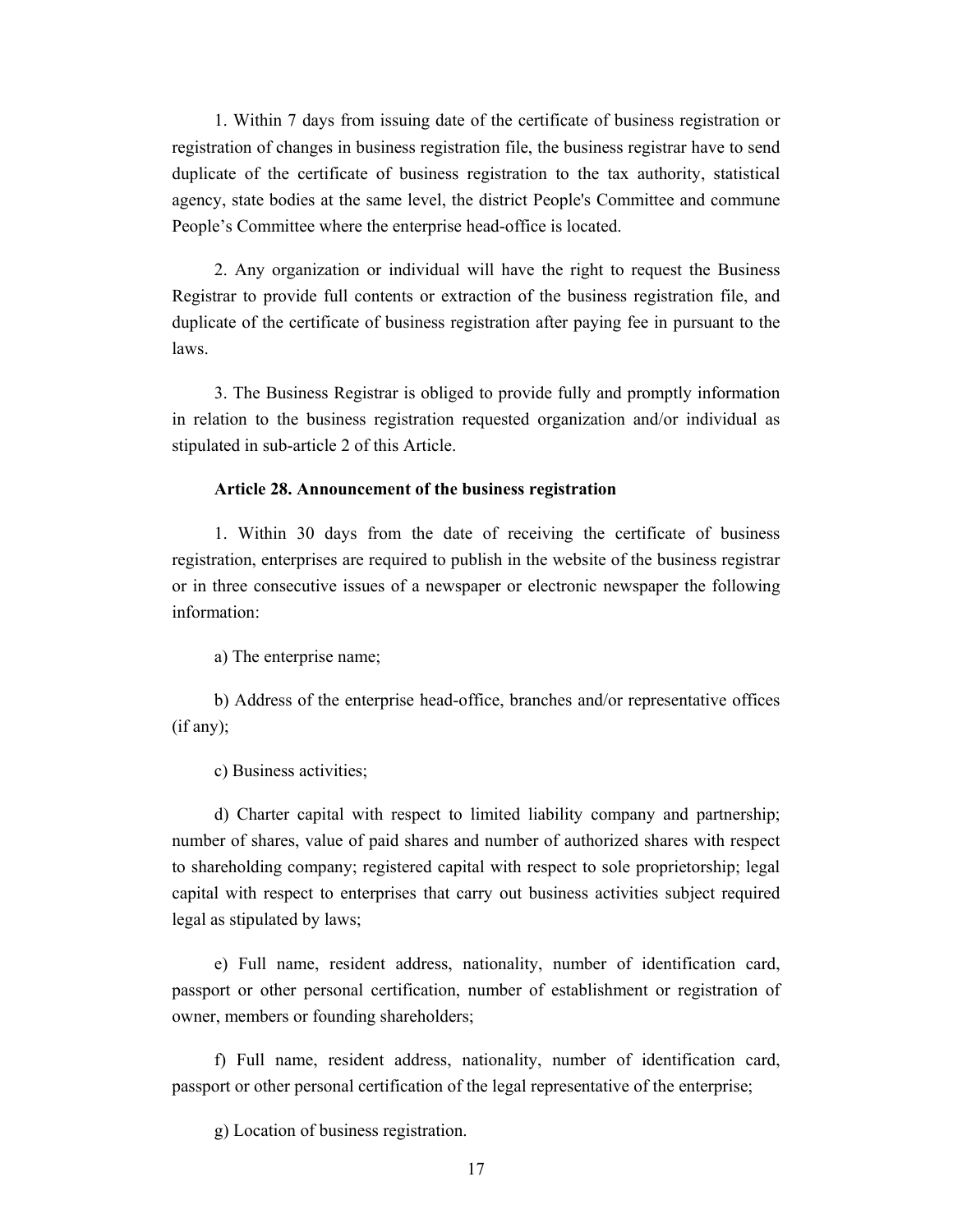2. Any change in the business registration file is also required to publish by enterprises in compliance with the time limit and method as stipulated in sub-article 1 of this Article.

#### **Article 29. Transfer of property ownership**

1. Members of limited liability company and partnership, and shareholders of shareholding company must transfer ownership of assets used to make capital contribution to the company in complying with provisions hereafter:

a) As for assets of which ownership is required to register or the land-use right, procedure for transferring ownership of such assets will be done at a state competent agency by the members or shareholders.

In this case, ownership transfer will be done without paying fee;

b) As for assets of which ownership is not required to register, ownership transfer will be verified by a written minute.

The minutes must explicitly and clearly state: name and address of the enterprise head-office; full name, resident address, nationality, number of identification card, passport or other personal certification, number of establishment or registration of the capital contributors; types of assets, quantity of each type of asset, total value of assets and its percentage in the charter capital, date of asset transfer and signature of the capital contributor or his/her authorized representative and the representative of the enterprise.

c) Shares or capital shares that are not paid in Vietnamese currency, freely convertible foreign currency and gold will be construed as fully paid when ownership of assets that used to make capital contribution is lawfully transferred to the company.

2. Proprietor is not obliged to transfer ownership of assets used in business operation of his/her sole proprietorship.

#### **Article 30. Valuation of assets used to make capital contribution**

1. Assets used to make capital contribution rather than Vietnamese currency, freely convertible foreign currency and gold must be valuated by members, founding shareholders or independent specialized organization.

2. Valuation of assets used to make capital contribution for the purpose of setting up an enterprise must be agreed by all members or founding shareholders basing on principle of consensus. If such assets are given a higher value, members,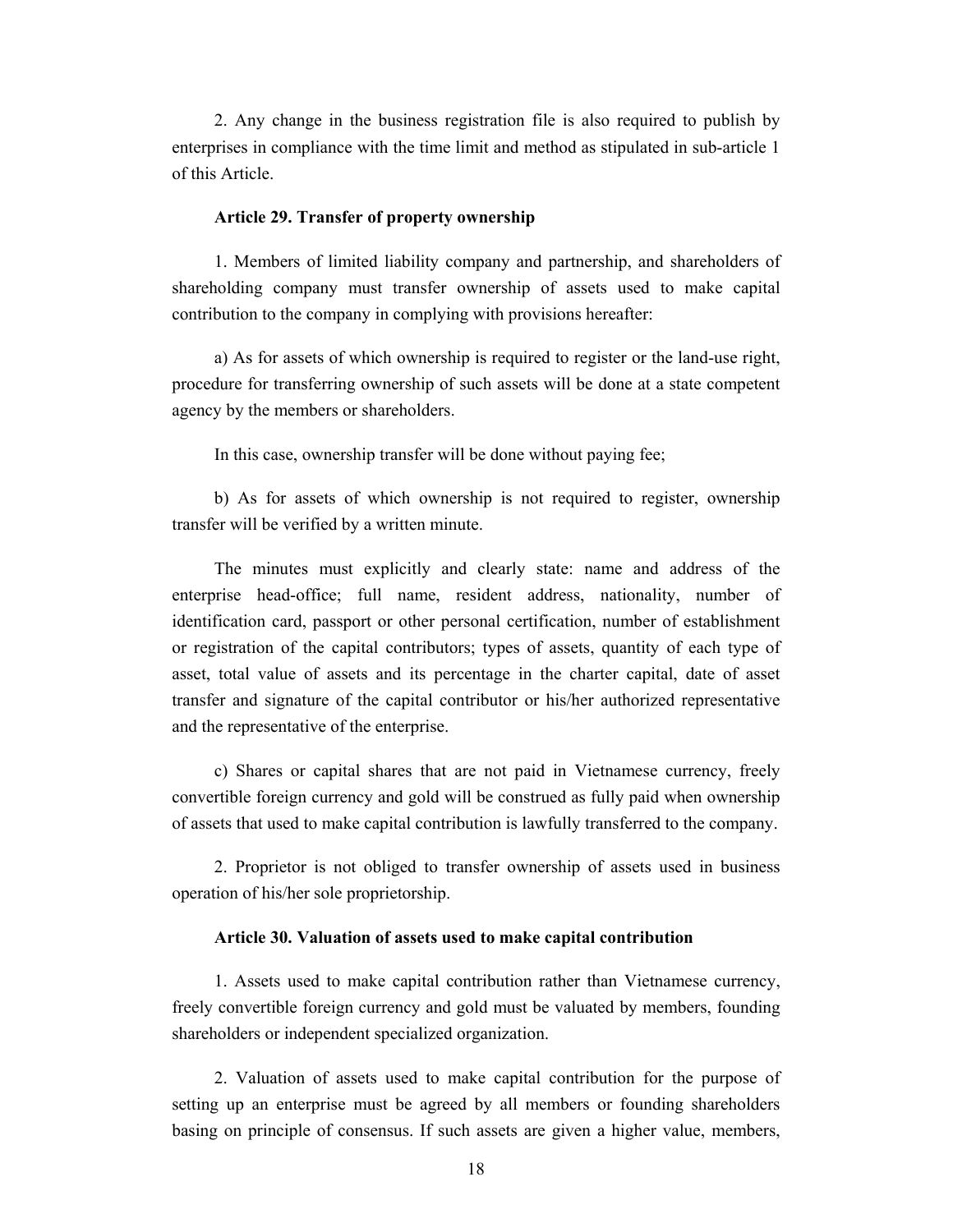founding shareholders will be jointly liable to debts or other financial obligations of the enterprise in equivalent to difference between the agreed and accurate value of assets.

3. Valuation of assets used to make capital contribution during the enterprise operation must be agreed by such enterprise and capital contributor or done by an independent organization. If such assets are valuated by an independent organization, their value must be agreed by enterprise and capital contributor. If contributed assets are given a higher value, capital contributor or independent organization and legal representative of the enterprise will be jointly liable to debts and other financial obligations of the enterprise in equivalent to difference between the agreed and accurate value of assets.

#### **Article 31. Enterprise name**

1. Name of an enterprise must be written in Vietnamese, may comprise of numeric and symbols, and must be able to pronounce and have at least two components as follows:

a) Type of business organization;

b) Distinct name.

2. The enterprise name must be presented or appeared at the head office, branches, representative offices. Such name is also required to be printed on all transactional papers, dossiers or publications of the enteprise.

3. In pursuant to articles 32, 33 and 34 of this law, the business registrar is entitled to decide on rejection or acceptance of a proposed enterprise name. Decision made by the business registrar will be construed as final decision.

#### **Article 32. Prohibitions in choosing an enterprise name**

1. Using a name that is identical or cause confusion with an existing enterprise name;

2. Using name of the state agencies, people's armed forces, political organizations, political-socio organizations, political-socio-professional organizations, social organizations or social-professional organizations as to constitute fully or partially the enterprise name, otherwise agreed by such organizations.

3. Using words and symbols violated historical and cultural traditions, good morals and customs of the nation;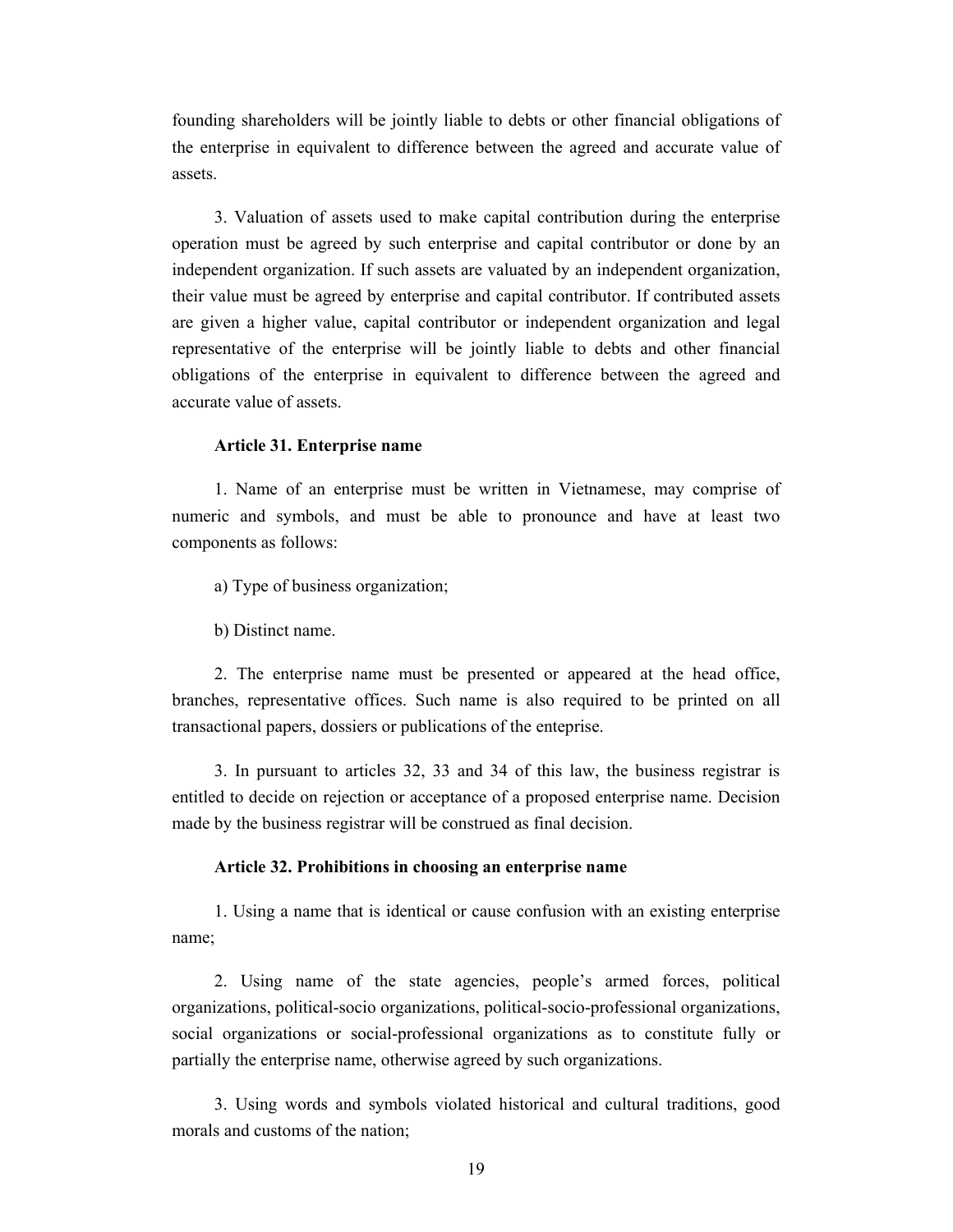#### **Article 33. Enterprise name in foreign languages**

1. The enterprise name in a foreign language is that translated from Vietnamese into such a foreign language. Translation can be done without or with translating the distinct component of the enterprise name into a foreign language.

2. The enterprise name in a foreign language must be presented in a smaller-size font in comparison with that in Vietnamese when it is appeared at the enterprise head office, branches, representatives, transactional papers or publications.

3. Abbreviated name of the enterprise can be shortened from the name in either a foreign language or Vietnamese.

#### **Article 34. Identical and confused enterprise name**

1. A name is construed as identical to a name of an existing and registered enterprise if it is read and written in Vietnamese as the same as such a name.

2. A name is construed as to cause confusion with a name of an existing and registered enterprise if:

a) it is read, in Vietnamese, as the same as such a name;

b) it is differed, in Vietnamese, from such a name by a sign "&";

c) its abbreviation is identical to the abbreviation of such a name;

d) it is, in foreign language, identical to such a name in foreign language;

e) its distinct component is differed from that of such a name by a prefixed or affixed number or Vietnamese alphabet, except that it is given to a subsidiary of the existing and registered enterprise.

e) its distinct component is differed from that of such a name by a prefixed word "new";

g) its distinct component is differed from that of such a name by word "northern", "southern", "central", "western", "eastern" or other similar word, except that it is given to a subsidiary of the existing and registered enterprise.

#### **Article 35. Head office of enterprises**

1. The head office is contacting and transactional address of an enterprise; it must be a specific address in the territory of Vietnam and is demonstrated by home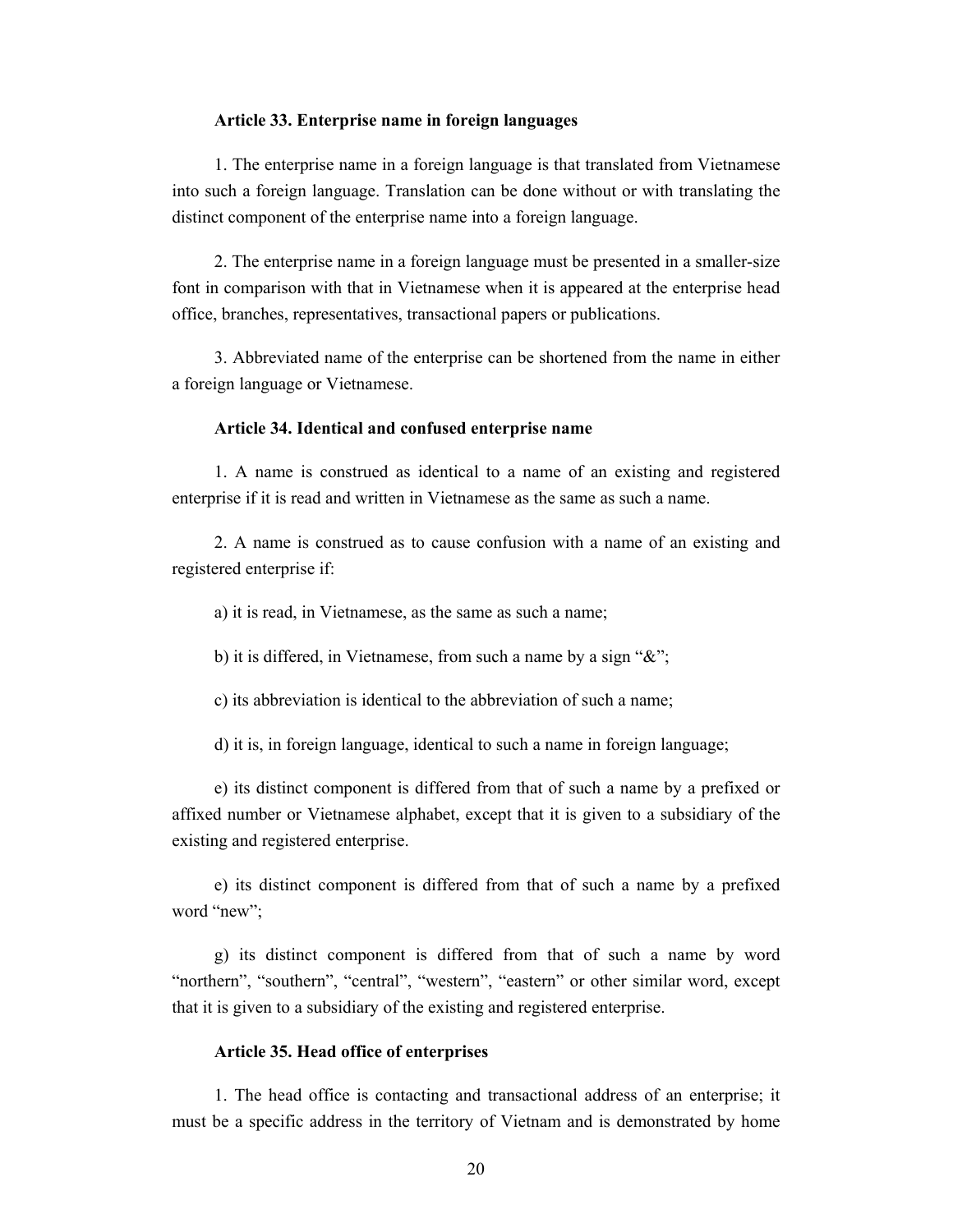number, name of street or village, commune, town, district, province or city and telephone number, facsimile number and email address, if any.

2. Enterprises are required to inform the business registrar about opening time of the head office no latter than 15 days from the date of being granted the certificate of business registration.

## **Article 36. The enterprise seal**

1. Enterprises are given a distinct seal. The enterprise must keep its seal at its head office. Design and contents of the seal as well as conditions for making seal and seal usage will be stipulated by the Government.

2. Seal is a property of the enterprise. The legal representative of the enterprise must be responsible for the management of the seal usage in pursuant to the laws. Enterprises can have a duplicate of seal if they obtain an approval from the issuing authority.

# **Article 37. Representative offices, branches and business places of enterprises**

1. A representative office is an affiliated unit of the enterprises and is authorized to act in behalf of the enterprises. Organization and operation of the representative office will be complying with the laws.

2. A branch is an affiliated unit of the enterprises and is opened to exercise all or certain functions of such enterprises, including acting as an authorized representative. Business activities of branches must be consistent with those of the enterprises.

3) Business place is an area where enterprises carry out their business activities. The business place is not necessarily within area of the head office.

4) Braches, representative offices and business places of the enterprises must be exhibited name of the enterprises along with indication of respective branches, representative offices or business places.

5) Enterprises are entitled to open their branches and representative offices in Vietnam or foreign countries. A enterprise can open more than one representative office and/or branches in one administrative locality. Procedure and formality for opening branches and/or representative offices will be stipulated by the Government.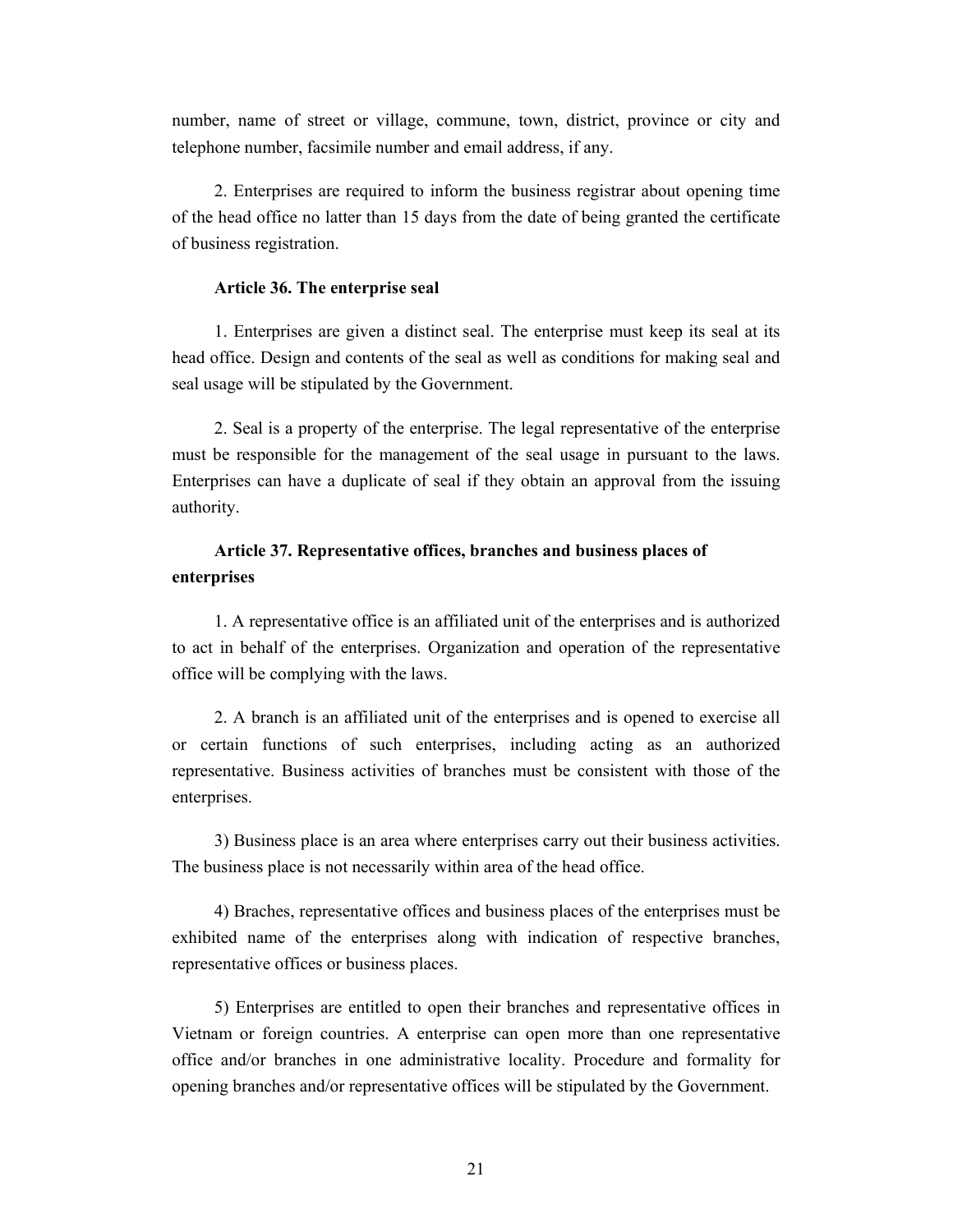# **CHAPTER III**

## **LIMITED LIABILITY COMPANY**

# **PART I LIMITED LIABILITY COMPANY WITH MORE THAN ONE MEMBER**

#### **Article 38. Limited liability company**

1. Limited liability company is an enterprise of which:

a) Members can be organizations and/or individuals; total number of members is of no more fifty.

b) Members are responsible for debts and other liabilities of the enterprise within amount of capital that they committed to contribute to the enterprise;

c) Capital shares held by the members can only be transferred in pursuant to articles 43, 44 and 45 of this Law;

2. Limited liability company will be given a legal status from the time of being granted the certificate of business registration.

3. Limited liability company is not entitled to issue shares.

# **Article 39. Making capital contribution and issuing the certificate of capital contribution**

1. Members are obliged to contribute to the enterprise capital fully and promptly with the assets as committed. Any change in the type of assets that members committed to contribute must be approved by all other members and registered in writing with the business registrar within 7 days from the date of approving such a change.

The legal representative of the enterprises is obligated to report in writing the progress of capital contribution to the business registrar within 15 days from the date of committing to contribute such capital, and is individually liable to any loss or damage caused to the enterprises themselves or third parties as a result of his/her delay or incomplete, inaccurate and dishonest report.

2. If a member fails to contribute to the enterprise capital fully and promptly as committed, deficiency in the capital contribution will be considered as his/her debt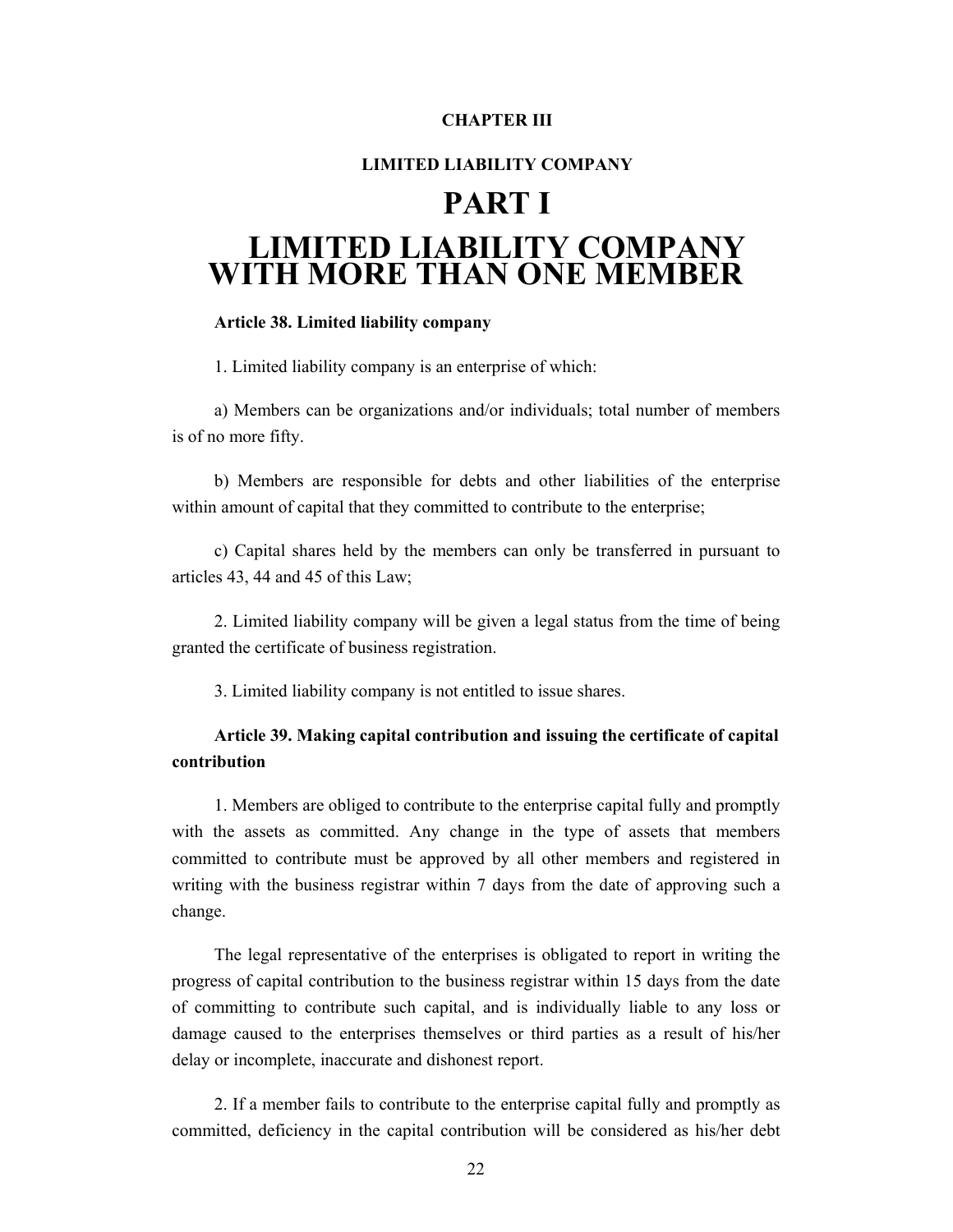toward the company; such a member will be liable to any loss as a result of his/her failure in making adequate capital contribution.

3. If the capital contribution is not fully made within the time limit as committed, deficiency in the capital contribution can be paid up by:

a) one or several other members;

b) a new member;

c) all other members in proportion to their capital share.

When the deficiency in the capital contribution is fully paid up, members that do not make capital contribution as committed will be automatically considered not as members of the enterprise and the enterprise is required to register this change with the business registrar.

4. As soon as the capital contribution is fully paid up, members will be granted the certificate of capital contribution by the company. The certificate of capital contribution must contain following contents:

a) Name and head office of the company;

b) The charter capital;

c) Full name, resident address, nationality, number of identification card, passport or other personal certification of the individual member; name, head office, nationality, number of establishment or registration of the institutional member;

d) Capital share and value of contributed capital;

e) Number and the issuing date of the certificate;

f) Full name and signature of the legal representative of the company.

5. If the certificate of capital contribution is lost, burn, partially damaged or destroyed, it can be re-issued upon the request of the bearer.

### **Article 40. Book of member registration**

1. The book of member registration must be made by the enterprises as soon as the certificate of business registration is granted. The book of member registration must contain following contents: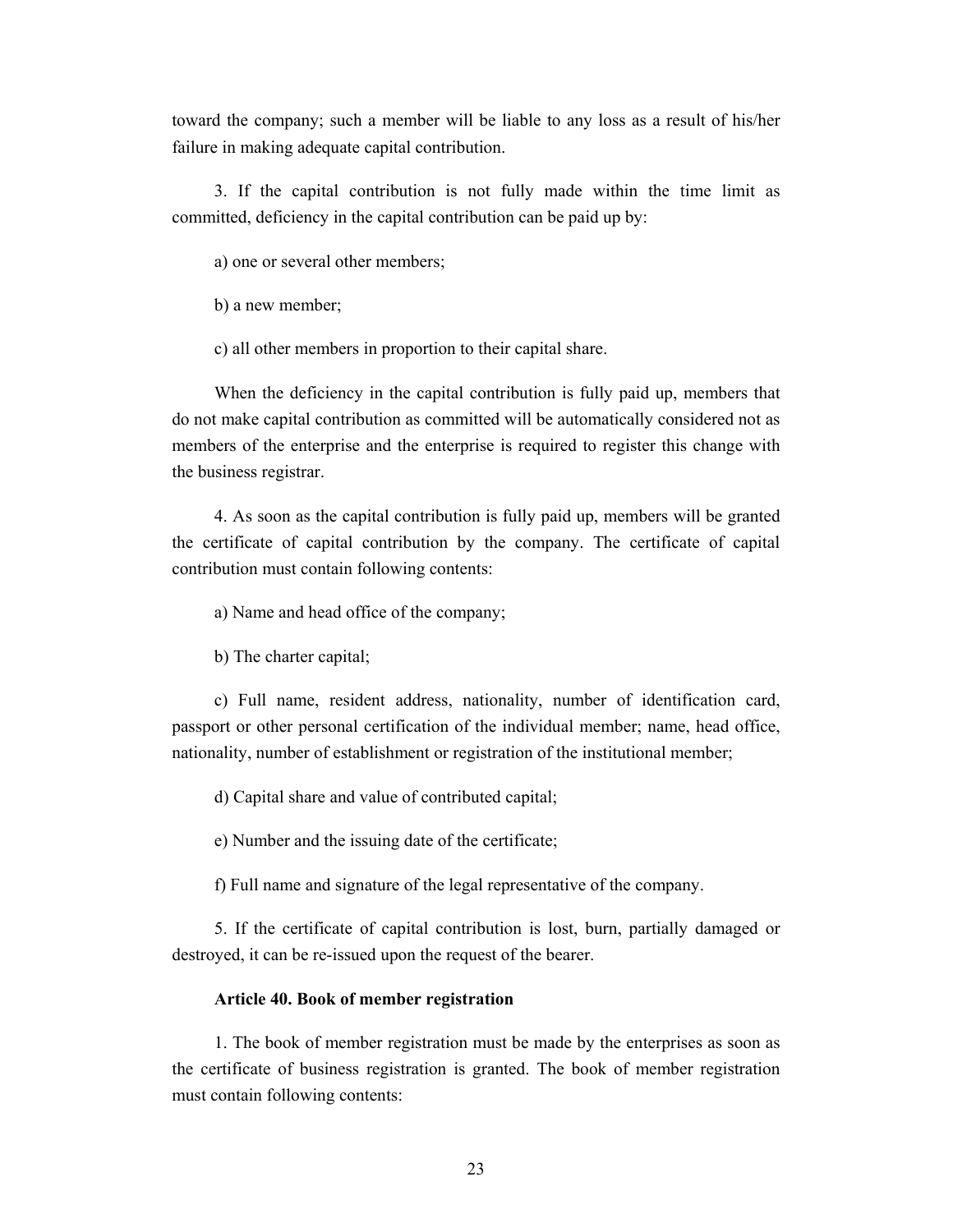a) Name and head office of the company;

b) Full name, resident address, nationality, number of identification card, passport or other personal certification of the individual member; name, head office, nationality, number of establishment or registration of the institutional member;

c) Capital share and value of contributed capital of each member; date of making capital contribution; types, quantity and value of assets used to make capital contribution;

d) Signature of the individual members and legal representative of the institutional members.

e) Number and issuing date of the certificate of capital contribution.

2. The book of member registration will be kept at the head office of the enterprises.

#### **Article 41. Rights of Members**

1. Members of a limited liability company with more than one member have right to:

a) Participate in the Members' Council meetings as well as discuss, make suggestions and vote on matters therein;

b) vote in proportion to their capital share;

c) Check, review, extract and copy the book of member registration, transaction keeping books, accounting books, annual financial statements or report, meeting minutes and other documents issued by the enterprise;

d) Be distributed profits in proportion to their capital share;

e) Be given preemption in making further capital contribution when the enterprises increase their charter capital; transfer partially or wholly their capital share in pursuant to this law;

f) Complain or petition against director or general director who fails to fulfill his/her obligations so as to cause losses and damages to members or enterprises, in pursuant to the laws;

g) Dispose of their capital share by transferring, inheriting, donating or other way in pursuant to the laws and the enterprise charter.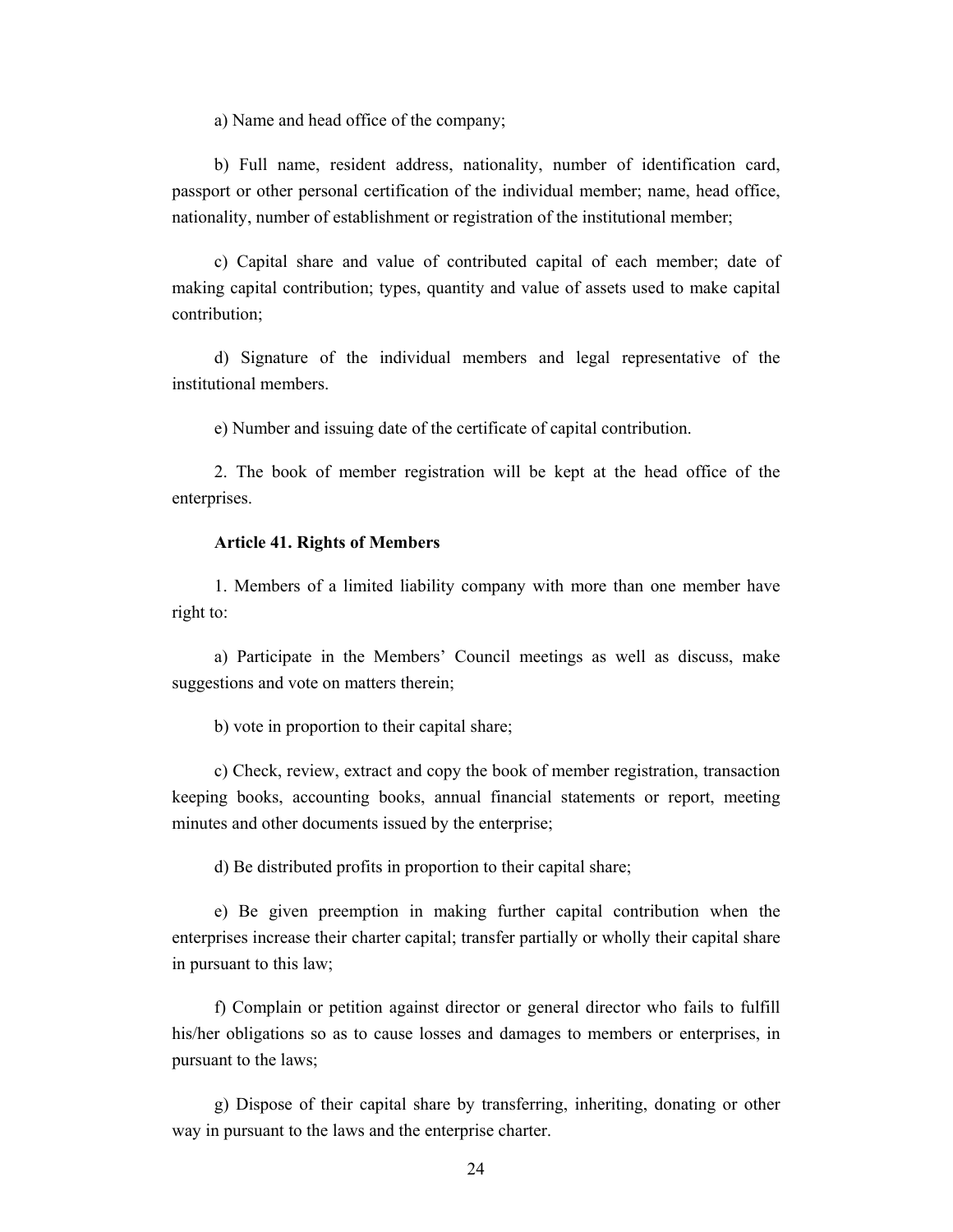h) Be given other rights in pursuant to this law and the enterprise charter.

2. A member or group of members holding more than 25% of the charter capital or a smaller ratio as stipulated in the company's Charter, except the case provided in sub-article 3 of this Article, is entitled to call out a Members' Council meeting to decide on matters thereof;

3. If there is a member holding more than 75% of the charter capital and the enterprise charter does not stipulate any smaller ratio as mentioned in the sub-article 2 of this article, group of all minor members will be eligible to the right as stipulated in the sub-article 2 of this article.

#### **Article 42. Obligations of members**

1. Making capital contribution fully and promptly as committed and being liable to debts and other obligations of the company in proportion to the amount of capital committed to contribute; not permitted to withdraw capital from the company in any form otherwise stipulated in articles 31, 32, 33 and 43 of this law

2. Complying with the company charter;

3. Abiding by decisions of the members' Council;

4. Being liable individually when acting on behalf of the enterprise to:

a) violate the laws;

b) engage in transactions or businesses not for profit of the company but causing loss and damage to third party;

c) pay off undue debts when there is a financial danger facing the company.

#### **Article 43. Buy-back of capital share**

1. An enterprise member is entitled to request the enterprises to buy back his/her capital share if such a member votes against decisions of the members' Council in relation to following matters:

a) Amendment and/or supplementation of contents in the company charter in relation to rights and obligations of members and the members' Council;

b) Reorganization of the company;

c) Other matters as stipulated in the company charter.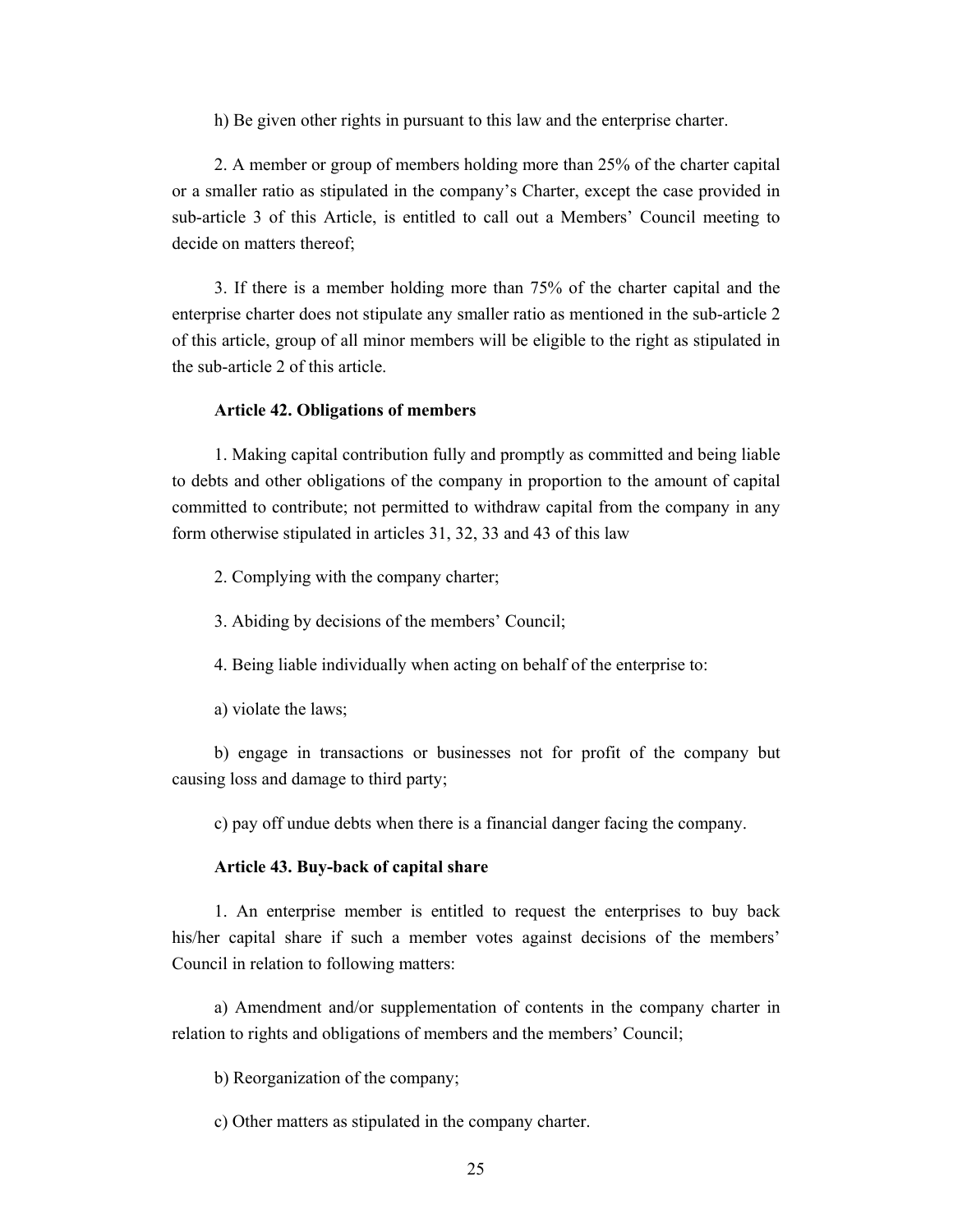The request of capital share buy-back must be in writing and submitted to the company within 15 days from the date of approving related matters as provided in item a, b, and c of this sub-article.

2. If an agreement on the price of capital share between member and the company can not be reached, the company is required to buy back that capital share with a market price or price specified by principles as stipulated in the company charter within 15 days from the date of receiving the request. Payment of buy-back capital share will be made only if the company is capable of paying off due debts and other financial obligations after paying off such a buy-back capital share.

3. If the company does not buy back the capital share as stipulated in subarticle 2 of this article, member are entitled to transfer his/her capital share to other members or any one else.

### **Article 44. Transfer of capital share**

A member of the limited liability company with more than two members is entitled to transfer partially or wholly his/her capital share to third party in complying with provisions as follows:

1. Such a capital share will be offered equally to all other members of the company in proportion to their capital shares.

2. Such a capital share is permitted to transfer to any third party if all remaining members of the company refuse to buy or are unable to buy up such a capital share.

# **Article 45. Treatment of capital share in other circumstances**

1. If individual members of the limited liability company are dead or declared to be dead by the court, their heirs will automatically become replacing members of the company.

2. If individual members of the limited liability company is lost or restricted capacity for civil acts, rights and obligations of such those member will be exercised through their guardians.

3. The capital share of a company member will be bought back or transferred in complying with articles 43 and 44 of this law if:

a) heirs of that member refuses to become the company member;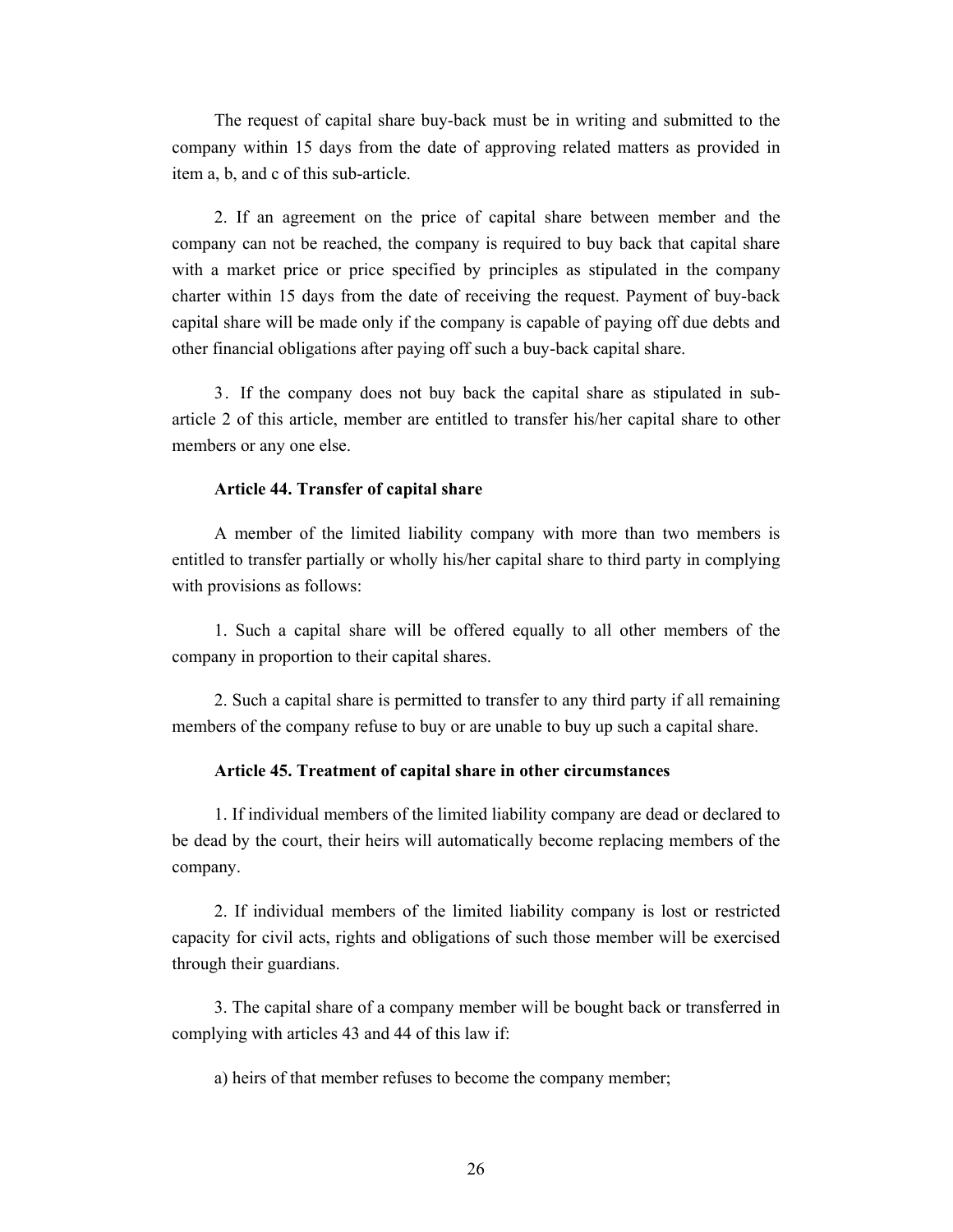b) donees of that member as stipulated in sub-article 5 of this article are not approved to become the company members by the members' council;

c) the member is an organization that is eased to exist or bankrupt.

4. If an individual member is dead and has no heir or heir refused or is prohibited to inherit his/her capital share, such a capital share will be treated in complying with the civil law.

5. A company member is entitled to donate or give partially or wholly his/her capital share to another person.

The donee will become a member of the company if he/she is either a relative of the donating member within three generation of kinship or accepted by the members' council.

6. In circumstance where members use their capital share to pay off debts, the person who receives the capital share as payment may:

a) become a member of the company; or

b) further transfer that capital share to another person.

#### **Article 46. Structure of organization and management**

A limited liability company with more than one member comprises of the members' council, chairman of the members' council and director or general director. Board of supervision is required to be established in a company with more than ten members. There may be a board of supervision in a company with less than ten members as decided by the company itself. Rights, obligations, conditions and working rules of the board of supervision, including its members and chairman will be stipulated by the company charter.

Either the chairman of the members' Council or director or general director will be legal representative of the company as specified in the company charter. The legal representative of the company must reside in Vietnam. If his/her absence in Vietnam is more than thirty days, he/she must authorize in writing another person to exercise related rights and obligations.

# **Article 47. The Members' Council**

1. All members will constitute the members' Council which is the highest decision-making organ. Institutional members are required to appoint their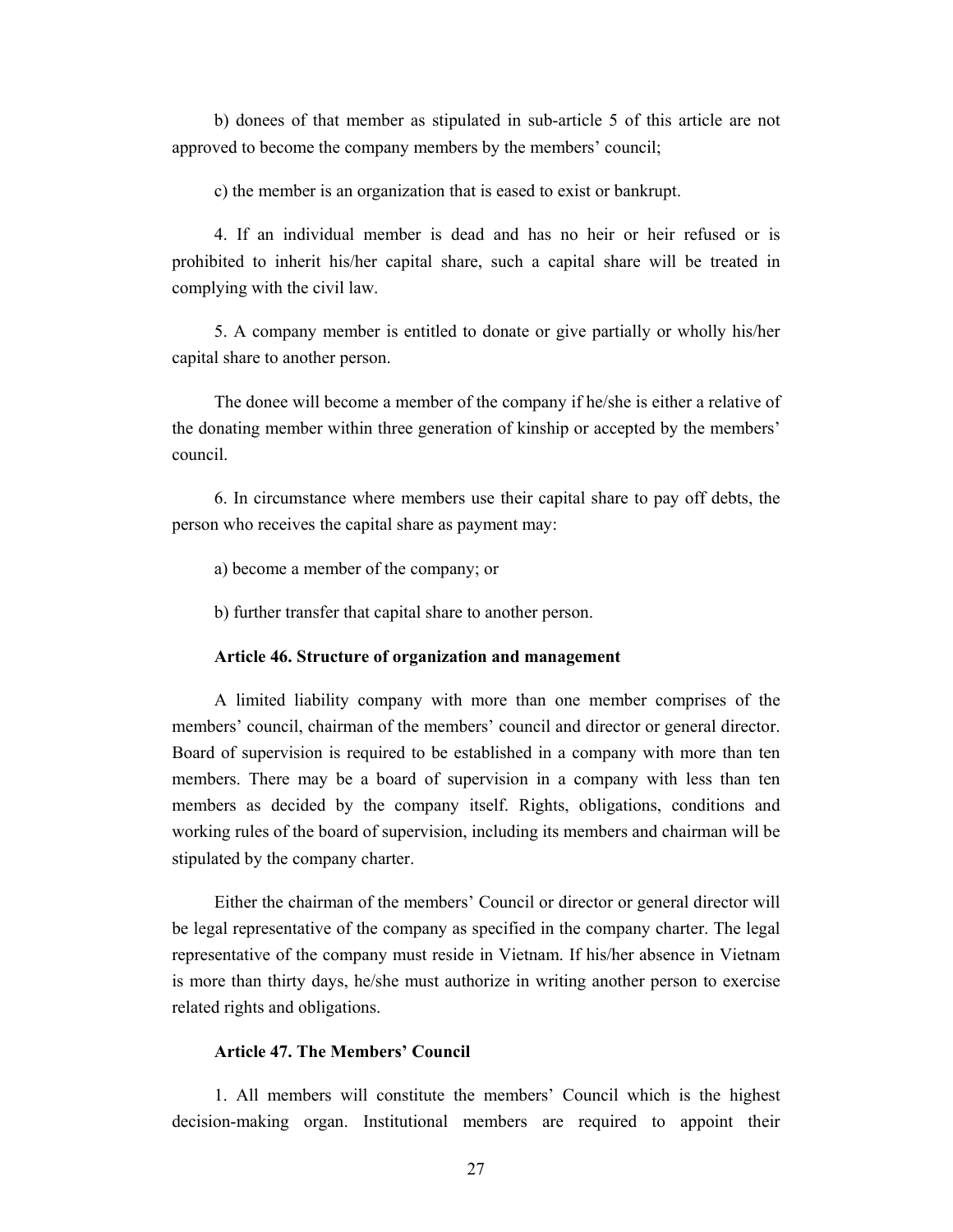representatives in the members' council. Meeting of the members' council must be convened annually otherwise stipulated by the company charter.

2. The member's council has rights and obligations as follows:

a) Deciding on the development strategy and annual business plan of the company;

b) Deciding on the increase or reduction in the charter capital as well methods and moment for mobilizing capital.

c) Deciding on methods of market development and marketing, and technology transfer; approving contracts of borrowing, lending and selling assets amounted to 50% or more of total value of assets recorded in the latest financial report unless a smaller ratio is stipulated by the charter;

d) Electing, exempting or dismissing the Chairman of the Members' Council; appointing, exempting, dismissing, hiring or firing the director or general director, chief accountant and other managers as stipulated in the charter;

e) Deciding on salaries, bonuses and other benefits of the director or general director, chief accountant and other managers as stipulated in the charter;

f) Approving the annual financial reports and proposal for using or distributing profits as well as handling losses of the company.

g) Deciding on the structure of organization and management;

h) Deciding on opening of branches and/or representative offices;

i) Amending and/or supplementing the charter;

k) Deciding on the company reorganization;

l) Deciding on dissolution or bankruptcy of the company;

m) Other rights and obligations as stipulated in this Law and the charter.

## **Article 48. An authorized representative**

1. An authorization of representative must be in writing and notify both the company and business registrar within 7 days from the date of making such an authorization. The notification must contain following contents: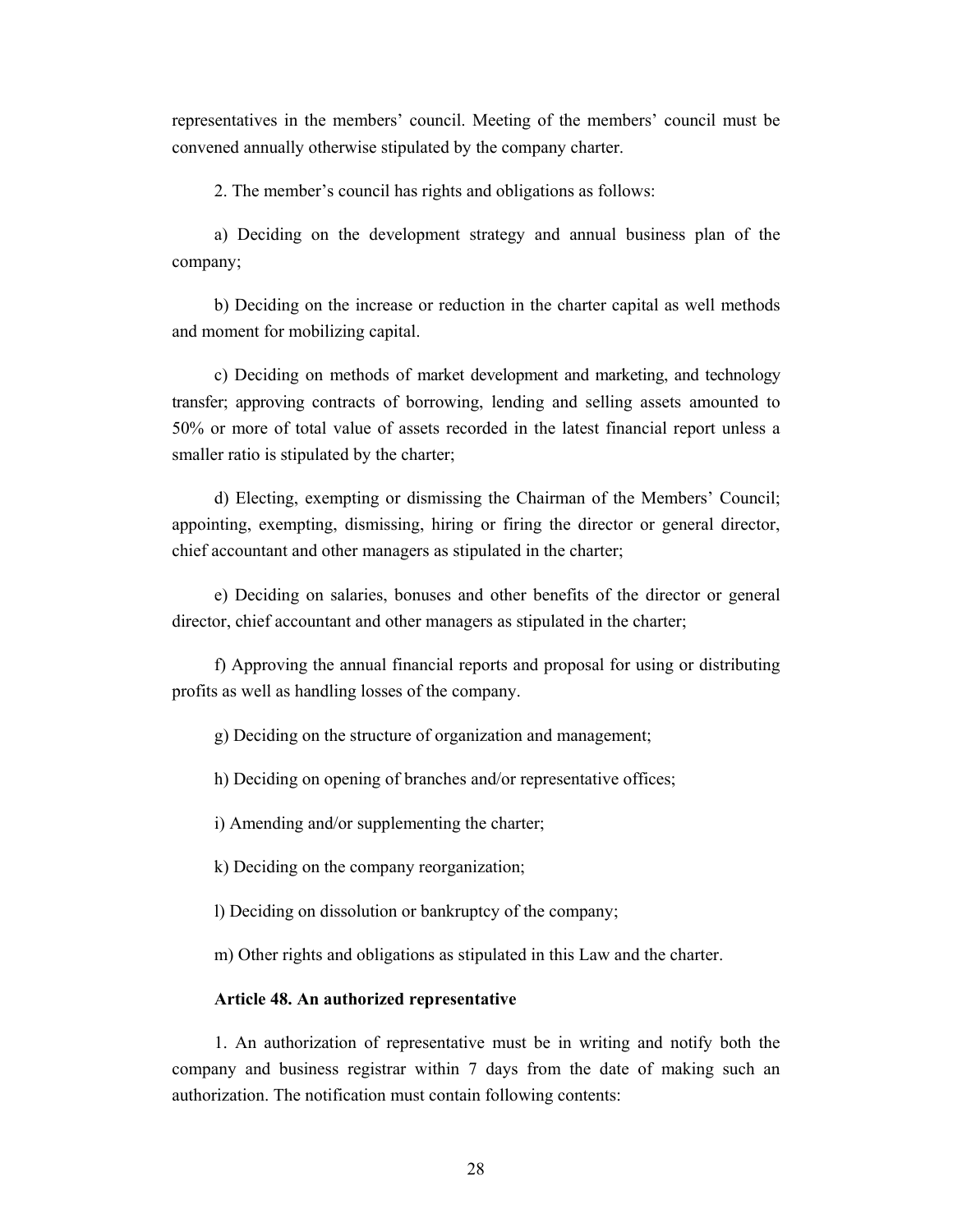a) Name, head office, nationality, number and date of establishment or registration.

b) Capital share, number and issuing date of the certificate of capital share;

c) Full name, resident address, nationality, number of identification card, passport or other personal certification of the authorized representative; .

d) Duration of authorization

e) Full name, signature of the legal representative and the authorizing member and authorized representative;

Replacement of the authorized representative is required to notify both the company and business registrar within seven days from the date of making such an authorization and is deemed to be valid since the date on which the notification is received by the company.

2. The authorized representative is required to satisfy conditions as follows:

a) having full capability for civil act;

b) not prohibited from establishing and managing an enterprise;

c) having expertise and experience in business management or in relation to a major business activity of the company;

d) As for company in which the state-owned capital share accounts for more than 50% of the charter capital, Wife, husband, father, foster father, mother, foster mother, child, adopted child, or sibling of the managers and persons who have right to appoint managers of that company are not entitled to be an authorized representative in its subsidiaries.

3. The authorized representative will act on behalf of the authorizing member in exercising all rights and obligations given to a member of the members' Council as stipulated in this law. Any restriction of the authorizing member on the authorized representative in relation to exercising rights and obligations given to the members' Council will not be valid towards third party.

4. The authorized representative is obligated to attend all meetings of the Members' Council and exercise rights and obligations given to a member of the Members' Council in a fiduciary, diligent and best manner for the purpose of maximizing benefits of the authorizing member and the company.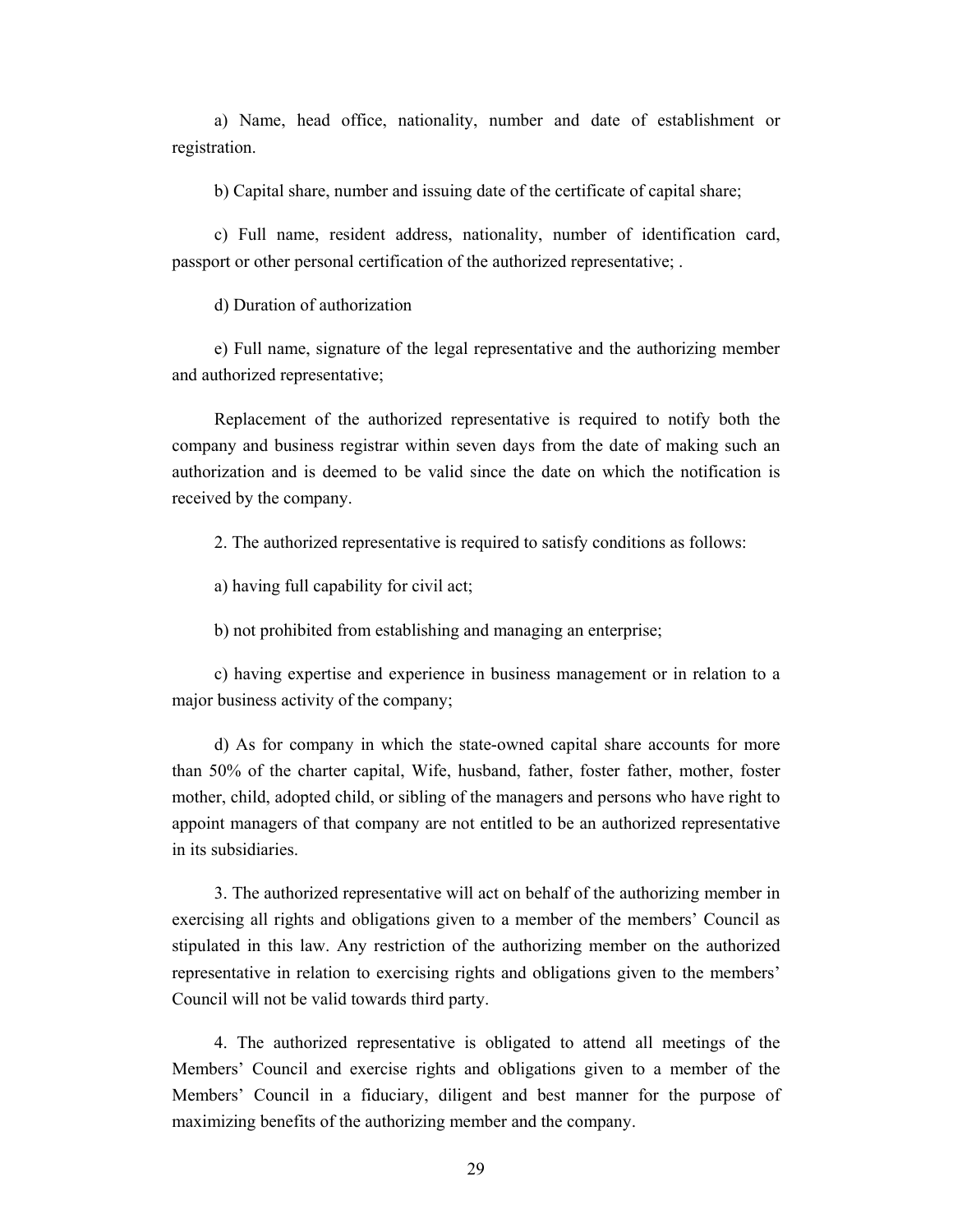5. Voting of the authorized representative is in proportion to amount of capital share authorized to represent.

## **Article 49. Chairman of the Members' Council**

1. The Members' Council will elect one of its members to be the Chairman. The Chairman may hold position of the director or general director simultaneously.

2. The Chairman will be given rights and obligations as follows:

a) Setting up working program and plan of the Members' Council;

b) Preparing the agenda, contents and materials for the meeting of the members' council or requesting the members' votes;

c) Convening and presiding meetings of the Members' Council or asking for the members' votes;

d) Supervising the implementation of decisions made by the Members' Council;

e) Signing decisions made by the members' council;

f) Other rights and obligations as stipulated in this Law and the company charter.

3. Term of the chairman will not exceed three years. The chairman can be reelected unlimitedly.

4. If the chairman is the legal representative of the company as stipulated in the company charter, such fact is required to state explicitly in transaction papers of the company.

5. The chairman can authorize a member of the members' council to rights and obligations of the chairman during his/her absence in accordance with principles as stipulated by the company charter. If no member is authorized or the chairman is incapable of working, remaining members will elect one of them to exercise temporarily rights and obligations of the chairman by principle of majority.

## **Article 50. Convocation of the meeting of the members' Council**

1. A meeting of the Members' Council can be called out at request of the chairman or one or group of the company members as stipulated in article  $41(2)$ &(3) of this Law. Meeting of the members' Council is required to be held at the head office of the company.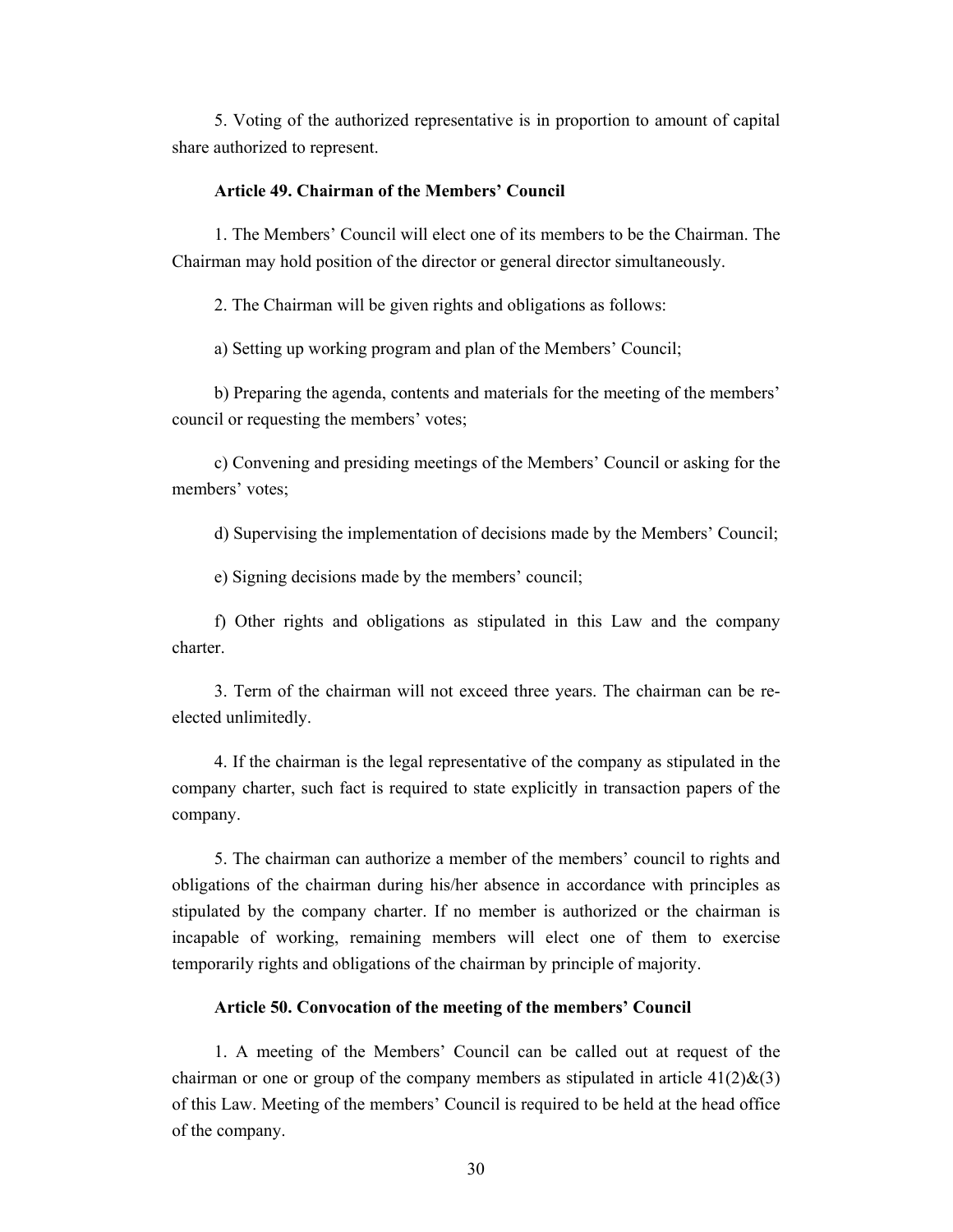The Chairman is responsible to prepare agenda, contents, documents of and convenes the meeting. Members can recommend matters to be included in the meeting agenda. Recommendation must be in writing and contain following contents:

a) Name, resident address, nationality, number of identification card, passport or other personal certification of the individual members; name, address, nationality, number of establishment or registration of the institutional members; full name, signature of members or authorized representatives;

- b) Capital share, number and issuing date of the certificate of capital share;
- c) Recommendations to be included in the meeting agenda;
- d) Reasons for recommendations;

The Chairman is required to accept the recommendation and incorporate it into the meeting agenda if it contains all above-mentioned contents and sent to the head office at least one day before the date of opening the meeting of the members' council; The recommendation that is submitted shortly before opening of the meeting of the Members' Council is accepted only if a majority of members attended the meeting approves.

2. The meeting invitation can be in form of sending notification, telephone, fax or email as stipulated by the company charter and must be sent directly to each member. The meeting invitation must specify clearly time, venue and agenda of the meeting.

Agenda and materials of the meeting are required to send to all members before opening of the meeting. Materials related to amendment and supplement of the company charter, development strategy of the company, annual financial reports, reorganization or liquidation of the company are required to send to all members at least two days before opening of the meeting. Time limit for sending other meeting materials will be stipulated by the company charter.

3. Member or group of members as stipulated in article  $41(2)\&(3)$  of this law is entitled to call out meeting of the members' council if the chairman of the members' council does not convene the meeting at a request made by such a member or group of members within fifteen days from the date of receiving the request; under this circumstance, the business registrar may be invited to be an observer during convocation of the meeting; moreover, such member or group of members, themselves or on behalf of the company, can petition the chairman in relation to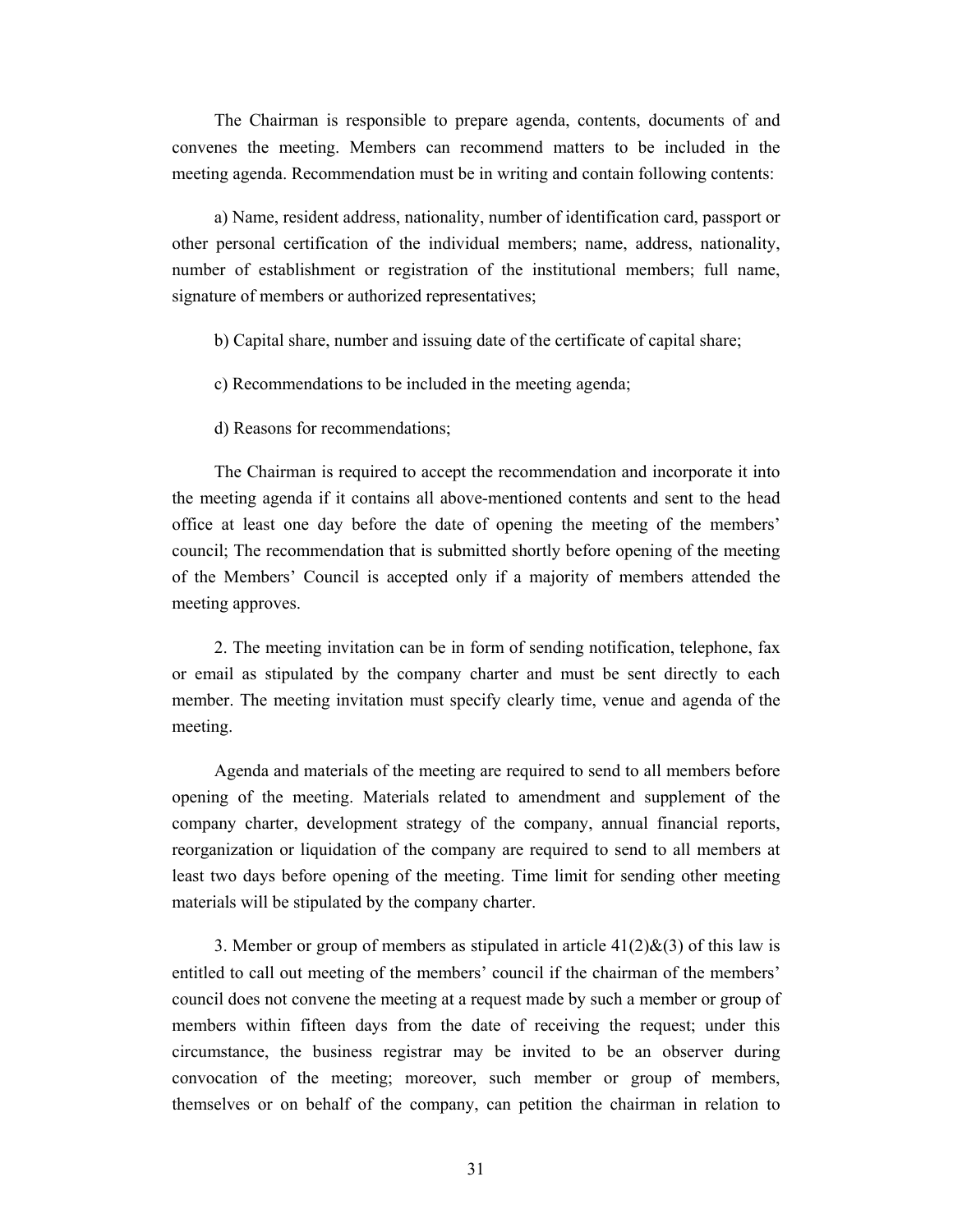his/her failure to exercise fiduciary obligations of the manager and losses caused to them.

4. Request for calling out a meeting of the members' council as stipulated in article 50(3) must be in writing and contain contents as follows, otherwise provided by the company charter:

a) Full name, resident address, nationality, number of identification card, passport or other personal certification of the individual members; name, address, nationality and number of establishment or registration of the institutional members; capital share, number and issuing date of the certificate of capital share.

b) Reasons for calling out meeting of the members' council and matters proposed to discuss;

c) Proposed agenda;

d) Full name and signature of each requesting member or their representative.

5. If the request for calling out a meeting of the members' council does not contain full contents as stipulated in article 50(4), that fact is required to notify requesting member or group of members by the chairman within seven days from the date of receiving such a request.

The chairman is required to convene a meeting of the members' council with fifteen days from the date of receiving the request. If the chairman does not convene the meeting he or she will be individually liable to any damage causing to the company and other members and the requesting member or group of members is entitled to convene the meeting and costs thereof will be reimbursed by the company.

# **Article 51. Conditions and formalities of a meeting of the Members' Council**

1. A meeting of the members' council is entitled to open if all participating members own at least 75% of the charter capital; a specific percentage will be stipulated by the company charter.

2. If the first meeting fails to open due to not satisfying conditions as stipulated in article 51(1), the second meeting will be convened within 15 days from the proposed opening date of the first meeting. The second meeting is entitled to open if all participating members own at least 50% of the charter capital; a specific percentage will be stipulated by the company charter.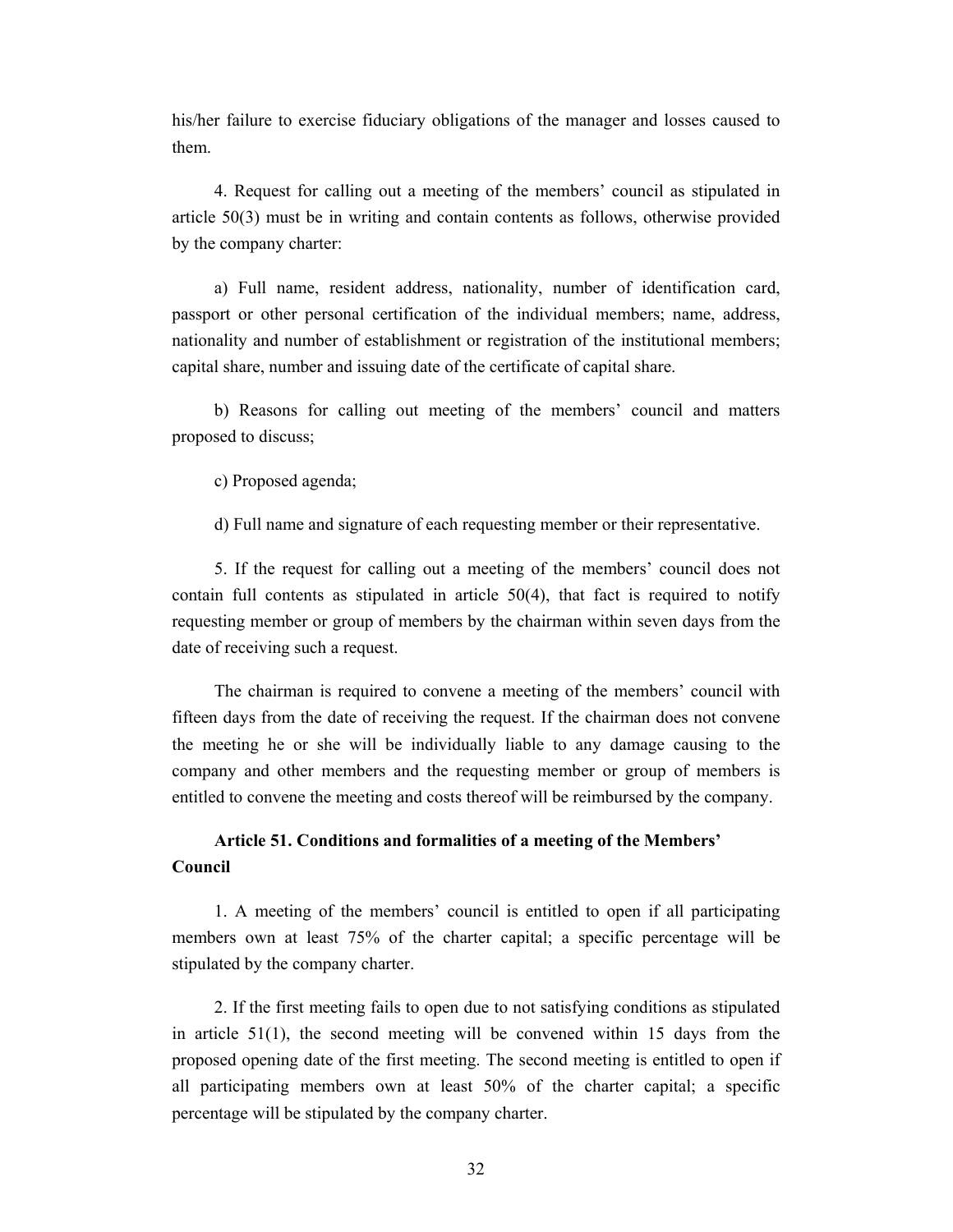3. If the second meeting fails to open due to not satisfying conditions as stipulated in article  $51(2)$ , the third meeting will be convened within 10 days from the proposed opening date of the second meeting. The third meeting is always entitled to open regardless of the number of participating members.

4. Members and their authorized representatives are required to participate in and vote at the meeting of the members' council. Voting formality at the meeting will be stipulated by the company charter.

#### **Article 52. Decisions of the members' Council**

1. Decisions of the members' council are approved by voting at a meeting, consulting opinions in writing or other method as stipulated by the company charter.

Decisions on following matters are required to be approved by voting at a meeting otherwise stipulated by the company charter.

a) Amendment and supplement of the company charter;

b) Development strategy of the company;

c) Election, exemption or dismissal of the chairman of the members' council; appointment, dismissal or firing of director or general director;

d) Approval of annual financial reports;

e) Re-organization or liquidation of the company.

2. Decisions of the Members' Council will be approved by:

a) a number of participating members owning 65% of the charter capital; a specific percentage will be stipulated by the company charter;

b) a number of participating members owning 75% of the charter capital if such decisions related to the sales of 50% or more of the total value of assets recorded in the latest financial reports of the company or a smaller percentage as stipulated in the company charter, amendment or supplementation of the company charter, reorganization or dissolution of the company; a specific percentage will be stipulated by the company charter.

3. Decisions of the Members' Council will be approved in form of consulting opinions in writing by a number of members owning 75% or more of the charter capital. A specific percentage will be stipulated by the company charter.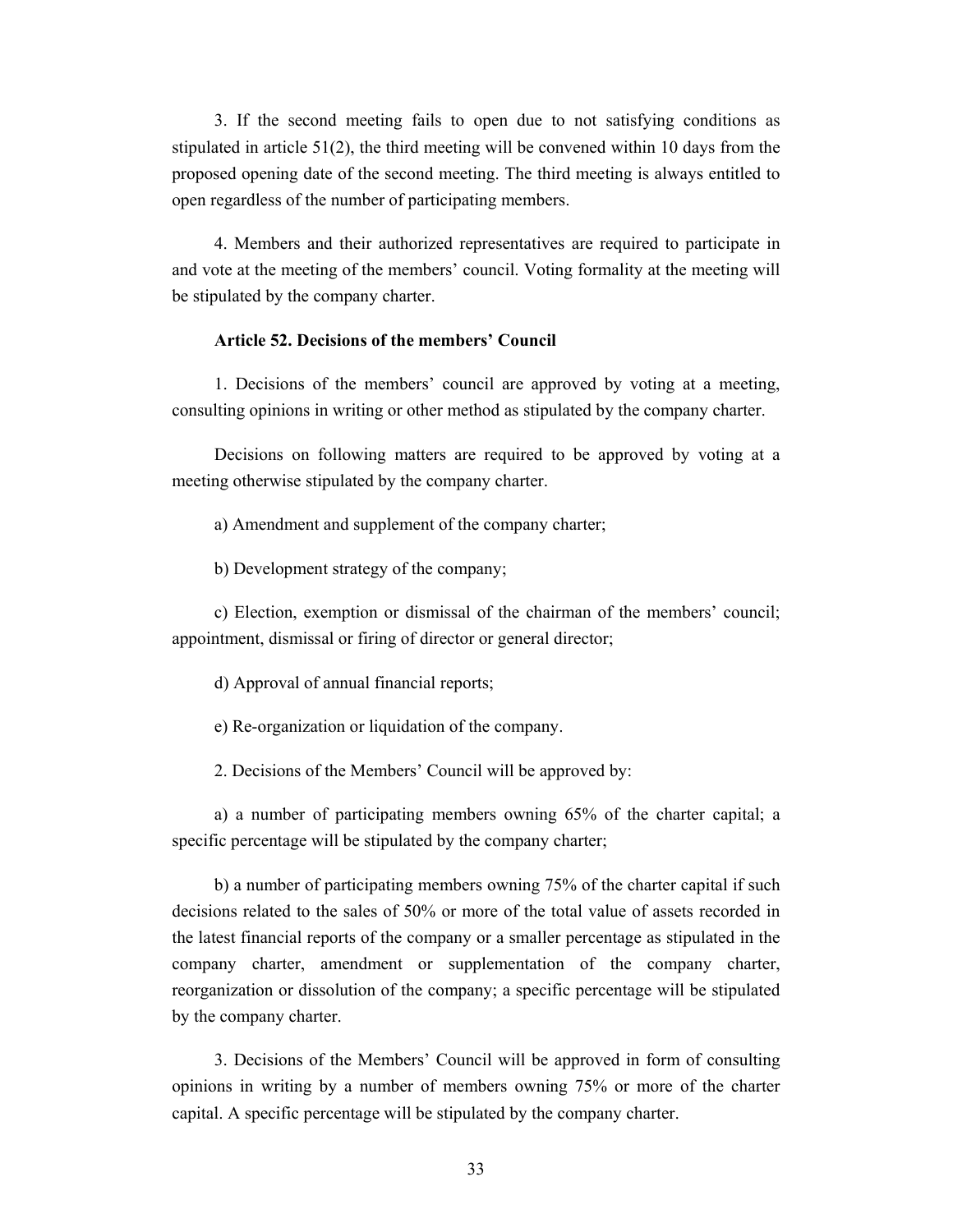#### **Article 53. Minutes of the meeting of the Members' Council**

1. All meetings of the Members' Council must be recorded in a meeting book.

2. Minutes of a meeting is required to be completed and passed prior closing time. Minutes must contain following contents:

a) Purpose, agenda, time and venue of the meeting;

b) Name, capital share, number and issuing date of the certificate of capital share of participating members or their authorized representatives; name, capital share, number and issuing date of the certificate of capital share of absent members or their authorized representatives;

c) Matters discussed and voted; summary of speeches or opinions of members in relation to each matter;

d) Total number of votes "for", "against" and "blank" in relation to each voting matter;

e) Decisions approved;

g) Name and signatures of participating members or their authorized representatives.

# **Article 54. Approval of decisions of the Members' Council in the form of consulting opinion in writing.**

Formality for approving decisions of the members' council in form of consulting opinion in writing will be as follows otherwise stipulated by the company charter.

1. The Chairman of the Members' Council is entitled to choose form of consulting opinion in writing when approving decisions on matters under competence of the members' council.

2. The Chairman will be in charge of preparing and sending reports, explanations, draft of proposed decisions and voting form (inquiry) to all members of the company. The voting form must contain following contents:

a) Name, head office, number and issuing date of the certificate of business registration and place of business registration;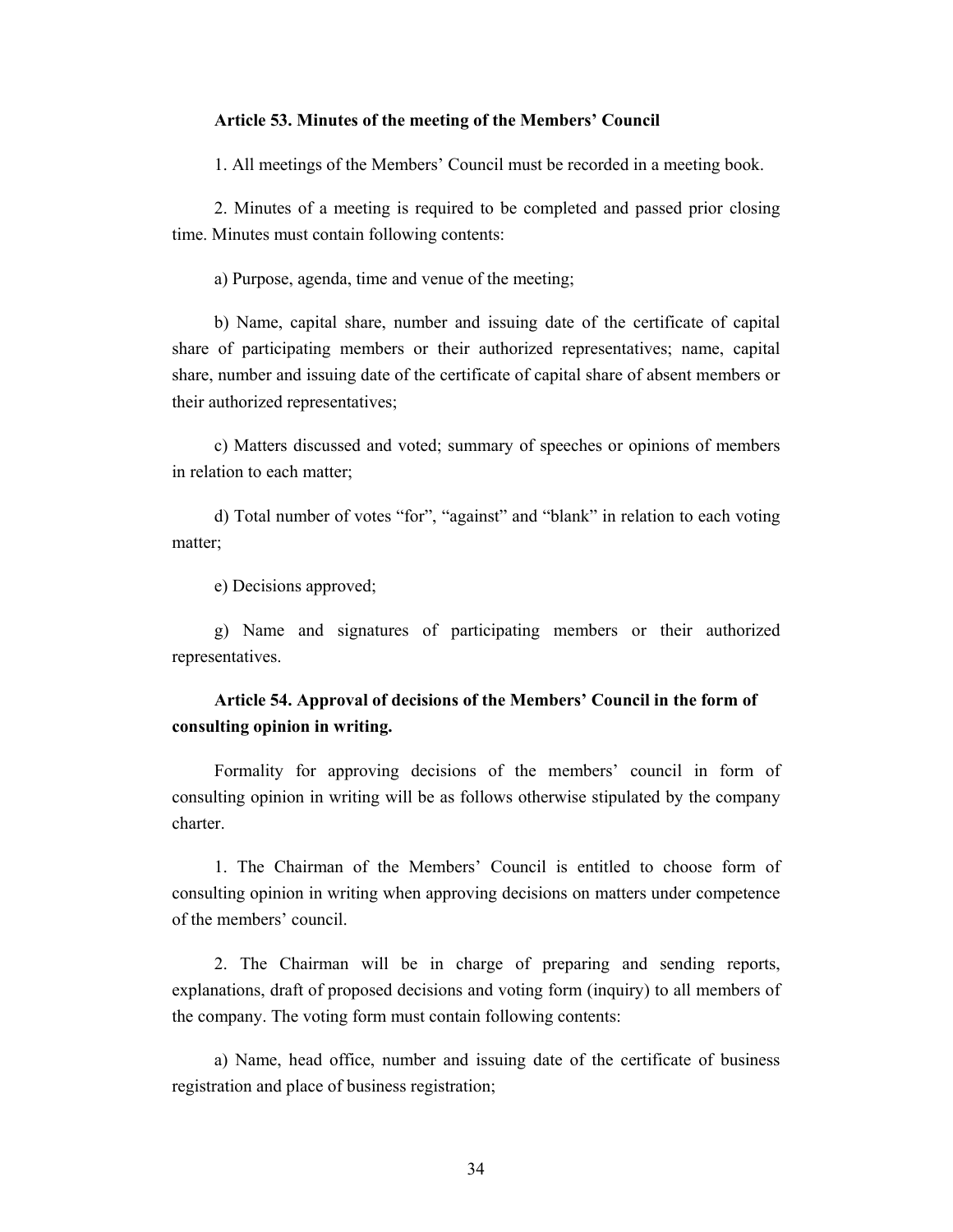b) Name, address, nationality, number of identification card, passport or other personal certification, capital share of the member;

c) Voting matters and proposed votes "for", "against" and "blank";

d) Deadline for sending the voting form back to the company;

e) Name and signature of the Chairman and members of the Members' Council.

The voting form (inquiry) that is fully and accurately filled up and sent to the company within time limit will be considered as valid.

3. The chairman will be in charge of counting votes, making report and sending the voting result as well as decisions to all members within 7 days from the deadline for sending back the voting inquiry to the company. Report on the voting result must contain contents as stipulated in article 53(2) of this law.

### **Article 55. The director or general director**

1. The director or general director of the company is obligated to run day-to-day business operations of the company and be responsible to the Members' Council in performing his/her rights and duties.

2. The director or general director will have following rights and obligations:

a) Implementing decisions of the Members' Council;

b) Deciding on matters in relation to day-to-day business operations of the company;

c) Implementing business plan and investment strategy of the company;

d) Stipulating the management rules of the company;

e) Appointing, dismissing and firing managers except ones appointed, dismissed or fired by the Members' Council;

g) Concluding contracts on behalf of the company except ones concluded by the Chairman of the members' council;

h) Proposing structure of organization management of the company;

i) Submitting the annual financial report to the Members' Council;

k) Proposing method of distributing profits or handling losses of the company.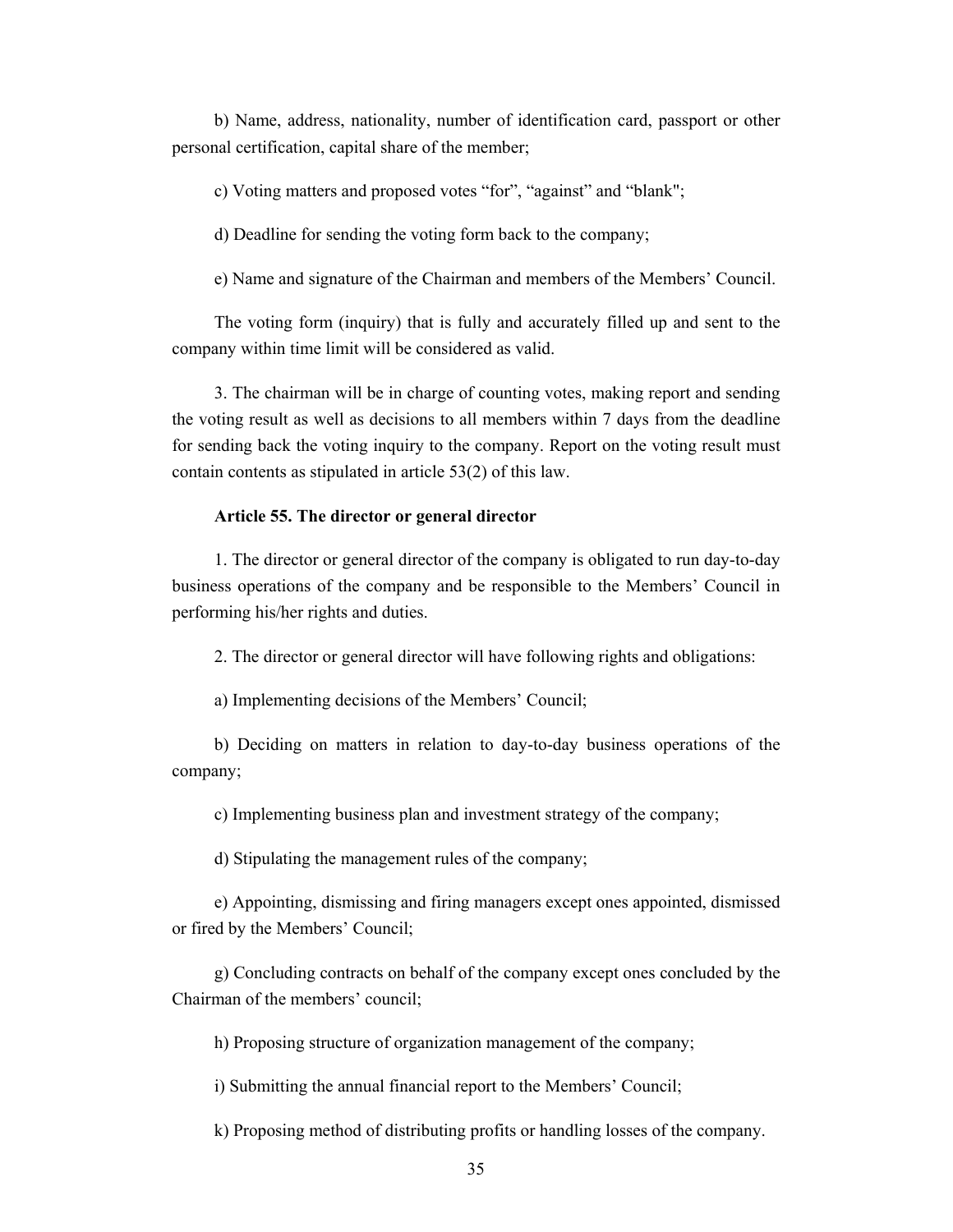l) Hiring employees;

m) Other rights and duties as stipulated in the company charter and labor contract signed between him/her and the company in complying with decision of the members' council.

# **Article 56. Obligations of members of the Members' Council, director or general director**

1. The members of the Members' Council and director or general director will have following obligations:

a) Performing rights and obligations in a fiduciary, diligent and optimal manner in order to maximize benefit of the company owners and the company itself;

b) Pledging loyalty toward profits of the company; not permitted to make use of information, know-how, business opportunity of the company; not permitted to abuse position, powers and property of the company for benefits of themselves or other organizations or individuals;

c) Notifying promptly, fully and accurately the company of enterprises in which they or their related persons are sole owner or major shareholders. Such a notification must be displayed at the head office of the company and branches.

d) Other obligations as stipulated in the laws and the company charter.

2. Director or general director is prohibited from raising salary or paying bonus if the company is incapable of paying off due debts.

### **Article 57. Qualification of director or general director**

1. Director or general director must have qualifications as follows:

a) having capacity for civil act and not prohibited from managing an enterprise as stipulated in this law;

b) owning 10% or more of the charter capital or being a person with expertise and experiences in relation to business management or major business activities of the company; the company charter can stipulate other qualifications.

2. Wife, husband, father, foster father, mother, foster mother, child, adopted child, or sibling of the managers or person who has power to appoint managers of a company in which the state owned capital share accounts for more than 50% of the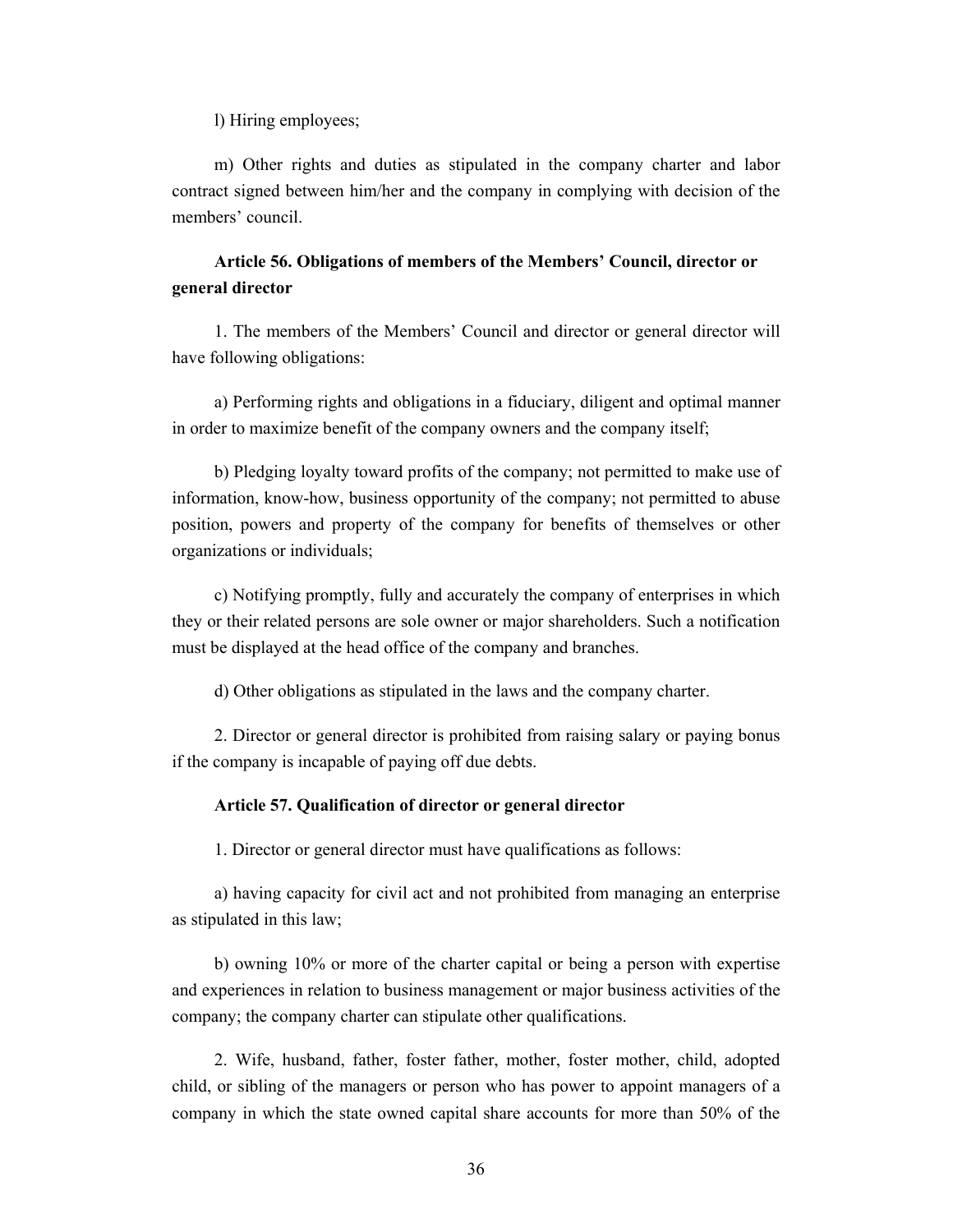charter capital can not be director or general director of a subsidiary of such a company.

## **Article 58. Remuneration, salary and bonus of members of the Members' Council and director or general director**

1. The company is entitled to calculate remuneration, salary and bonus of members of the Members' Council and director or general director basing on business performance of the company.

2. Remuneration and salary of the director or general director and managers will be deducted from business expenses of the company in complying with the laws on income tax, related regulations and must be separated in a section of the annual financial report.

## **Article 59. Contracts subjected to approval of the Members' Council**

1. Following contracts must be approved by the members' council if they are concluded between the company and:

a) its members or their authorized representative, director or general director and legal representative of the company; or

b) Related persons of the people as stipulated in article  $59(1)(a)$ ; or

c) Managers or person who has power to appoint managers of its parent company; or

d) Related persons of people as stipulated in article 59(1)(c).

The legal representative of the company is required to send draft contracts or summary of major contents of draft contracts to all members of the Members' Council together with disclosing them at the head office and branches of the company. The Members' Council is required to approve the draft contracts within 15 days from the date of disclosing contracts otherwise stipulated in the charter. Draft contracts will be approved by a number of members owning 75% or more of the total voting capital. Related members are not entitled to vote for the contracts.

2. Contracts that are concluded in violating article 59(1) will be void and treated in pursuant to the laws. In this circumstance, the legal representative, related members and related persons of the members are required to indemnify or give the company back any benefit gained from implementation of such contracts.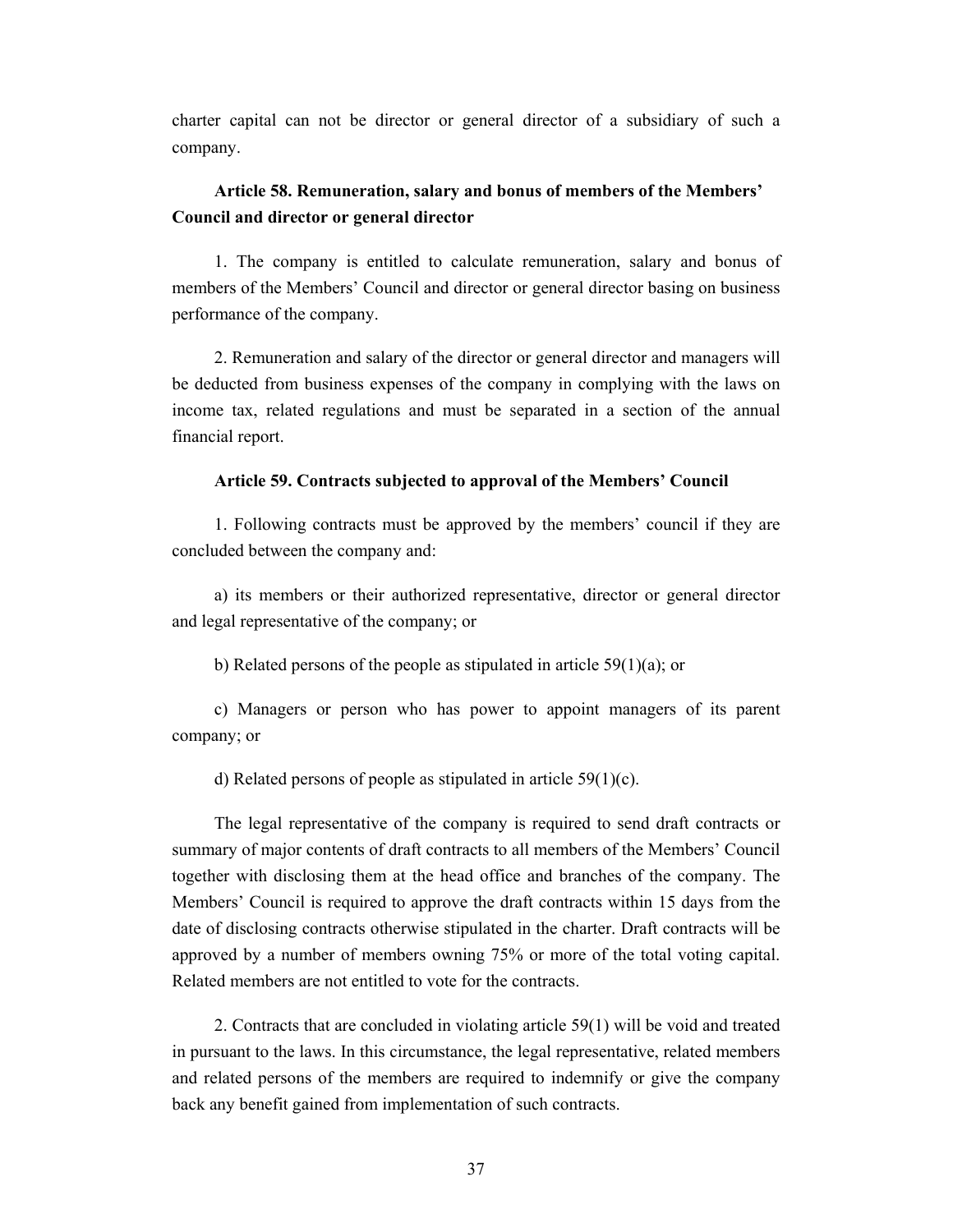## **Article 60. Raising and reducing the charter capital**

1. The charter capital can be raised, in complying with a decision of the Members' Council, in form of:

a) contributing further by the members;

b) raising the charter capital so as to fit the increased value of assets of the company;

c) adding new members.

2. If the capital is raised in form of further contribution by the members, the increase in the capital will be paid up in proportion to their capital share. Member who votes against the decision on capital raising may not make further capital contribution which, then, will be paid up by other members in proportion to their capital share otherwise agreed by members.

The capital can be raised in form of adding new members only if all members agree to do so otherwise stipulated in the charter.

3. The company can reduce its charter capital, in complying with decision of the members' council, in form of :

a) Returning its members back a part of their contributed capital in proportion to their capital share if the company has been doing business for more than consecutive two years since the date of business registration and is capable of paying off due debts and other financial obligations afterward;

b) Reducing the charter capital so as to fit the decreased value of assets of the company;

4. The company is require to inform the business registrar its decision on capital raising or reduction within seven days from the date of making such a decision. The notification must be in writing and contain following contents:

a) Name, head office, number and issuing date of the certificate of business registration, place of business registration;

b) Name, resident address, nationality, number of identification card, passport or other personal certification of the individual members; number of establishment or registration of the institutional members; capital share of each member;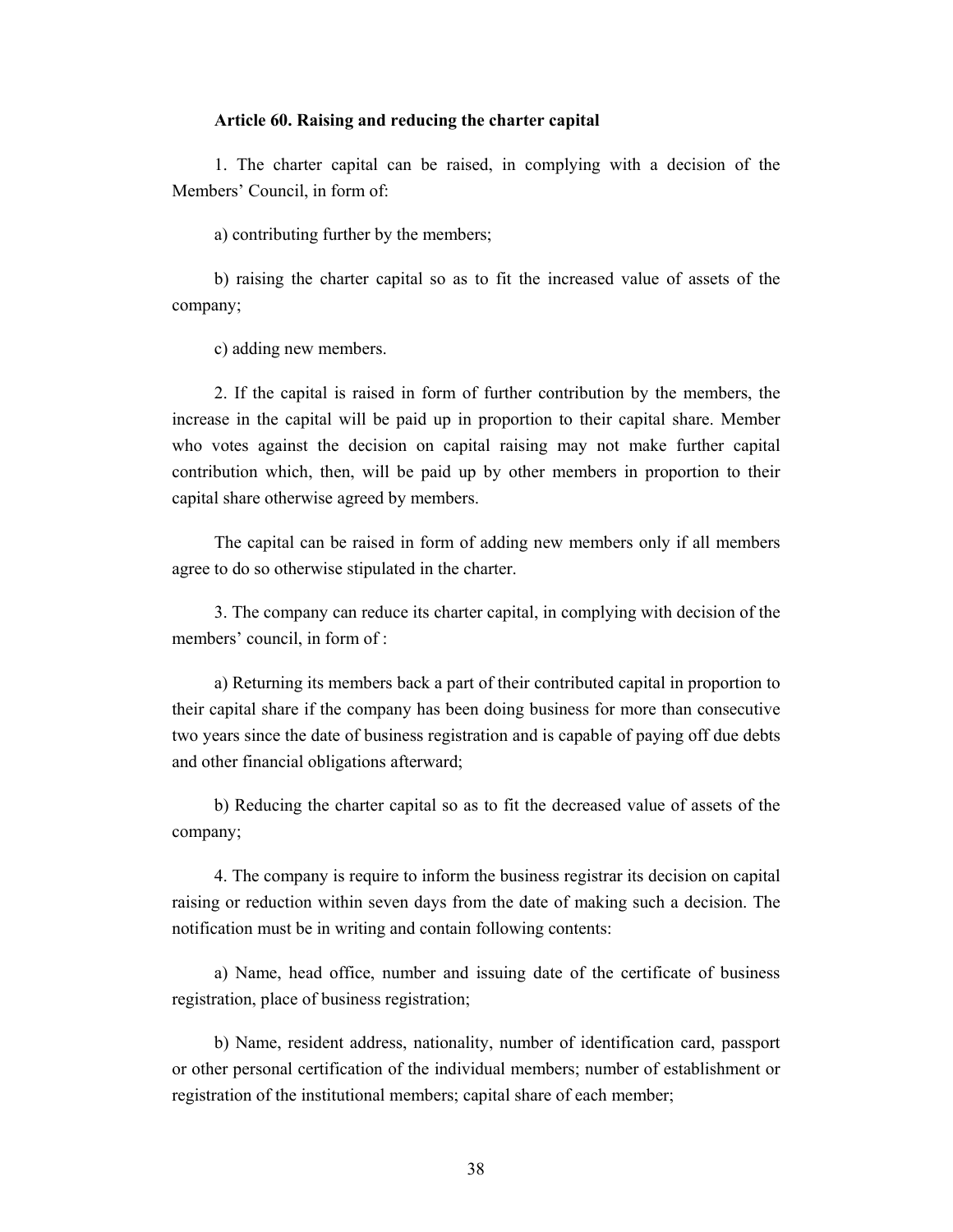c) The charter capital; amount of capital proposed to raise or reduce;

d) Time and method of capital raising or reducing;

e) Name and signature of the chairman of the Members' Council and legal representative of the company.

The notification must be attached by a decision on capital raising of the Members' Council; or a decision on capital reduction of the members' council together the latest financial report, which is required to be audited in respect to enterprises with more than 50% of foreign capital share.

The business registrar is required to register change in the charter capital as notified within ten days from the date of receiving a notification.

## **Article 61. Conditions for profit distribution**

A company is entitled to distribute profits to its members only if it makes profits after fulfilling taxes and other financial obligations in complying with the laws and is still capable of paying due debts and other obligations afterward.

### **Article 62. Regaining capital returned or profit distributed**

If the reduction in the company capital is done contrary to article  $60(3) \& (4)$  and profit distribution is made inconsistent with article 61 of this law, the company is required to regain returned capital or distributed profits from all members who will be jointly liable to all debts and other obligations of the company until recovery of all returned capital or distributed profits is fully made.

# **PART II SOLE MEMBER LIMITED LIABILITY COMPANY**

## **Article 63. Sole member limited liability company**

1. A sole member limited liability company is an enterprise which is owned by one organisation or individual (hereinafter referred to as the company owner); the company owner is liable for debts and other obligations of the company within the charter capital.

2. A sole member limited liability company will be conferred legal status from issuing date of the certificate of business registration.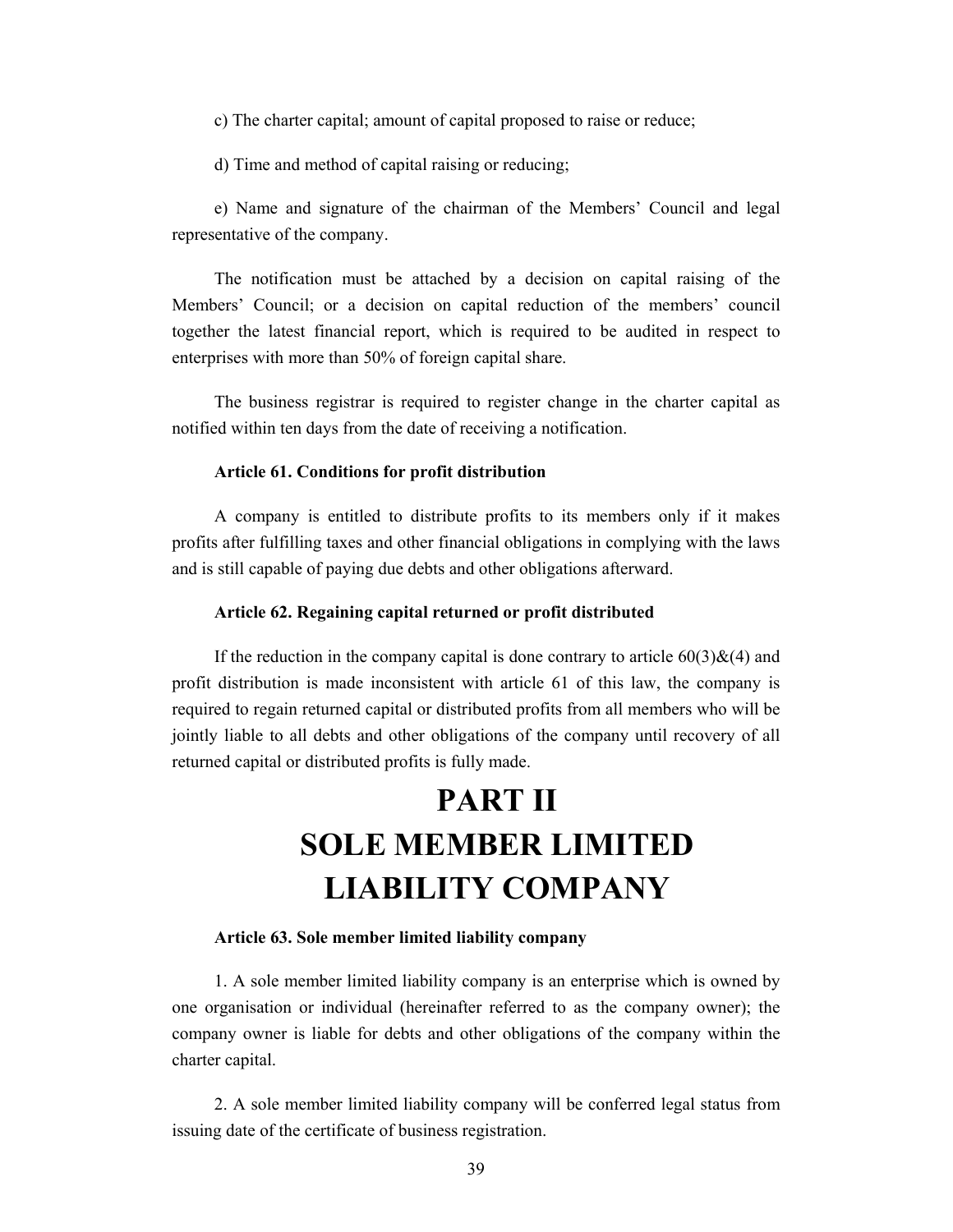3. A sole member limited liability company is prohibited from offering shares.

#### **Article 64. Rights of the company owner**

1. The company owner that is an organization will have following rights:

a) Deciding on contents of the company charter and its amendment or supplement;

b) Deciding on development strategy and annual business plan of the company;

c) Deciding on structure of organizational management; appointing, exempting and dismissing managers of the company;

d) Approving investment projects in equivalent to 50% or more of total value of assets of the company as recorded in the latest financial report; a smaller percentage can be stipulated in the company charter;

e) Deciding on development of market, marketing and technology;

f) Approving lending, borrowing contracts and others in equivalent to 50% or more of total value of assets of the company as recorded in the latest financial report; a smaller percentage can be stipulated in the company charter;

g) Deciding on sale of assets in equivalent to 50% or more of total value of assets of the company as recorded in the latest financial report; a smaller percentage can be stipulated in the company charter;

h) Deciding on raising of capital; transfer of a part or whole of the charter capital to another person;

i) Deciding on setting up subsidiaries and making capital contribution to other companies;

k) Undertaking supervision on business performance of the company;

l) Deciding on usage of profits after paying taxes and other financial obligations;

m) Deciding on re-organization, liquidation and request for bankruptcy of the company;

n) Collecting all pecuniary assets of the company after finishing liquidation or bankruptcy process.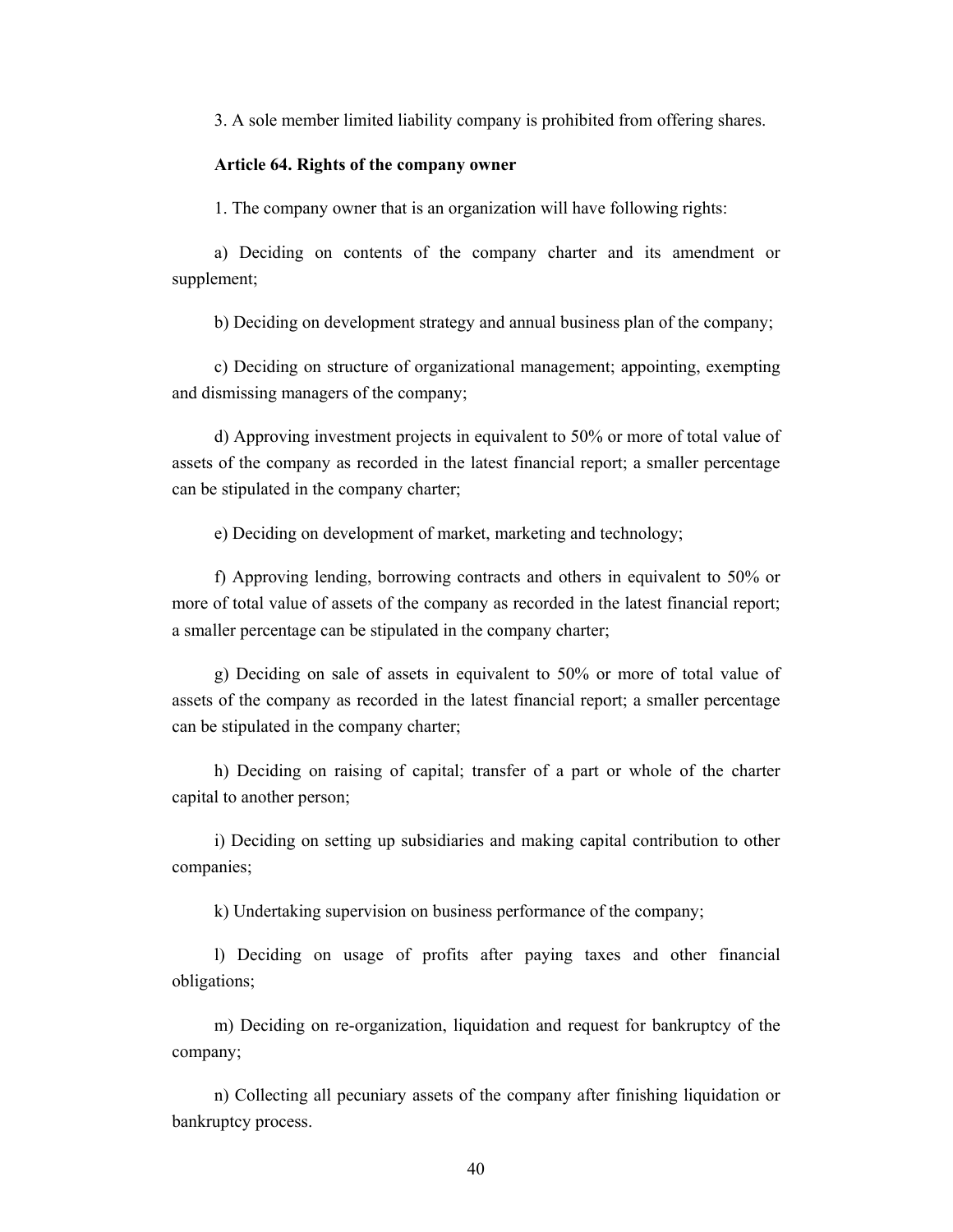o) Other rights as stipulated in this Law and the company charter.

2. The company owner that is an individual will have following rights:

a) Deciding on contents of the company charter and its amendment or supplement;

b) Deciding on investment and business projects and organizational management of the company otherwise stipulated in the company charter;

c) Transfer of a part or whole of the charter capital to another person;

d) Deciding on usage of profits after paying taxes and other financial obligations;

e) Deciding on re-organization, liquidation and request for bankruptcy of the company;

f) Collecting all pecuniary assets of the company after finishing liquidation or bankruptcy process.

g) Other rights as stipulated in this Law and the company charter.

#### **Article 65: Obligations of the company owner**

1. Making capital contribution fully and promptly as committed; if not, he or she will be liable to all debts and other financial obligations of the company;

2. Complying with the company charter;

3. Keeping assets of the company and company owner separated;

The company owner who is an individual is required to separate between expenditure of himself or herself and that of the company owner or director or general director

4. Complying with laws governing contracts on sale, borrowing, lending, leasing, renting or other transactions between company and the company owner.

### **Article 66. Restrictions on the rights of the company owner**

1. The company owner is entitled to withdraw the capital only by the way of transferring a part or whole of the capital to another person; if the capital is withdrawn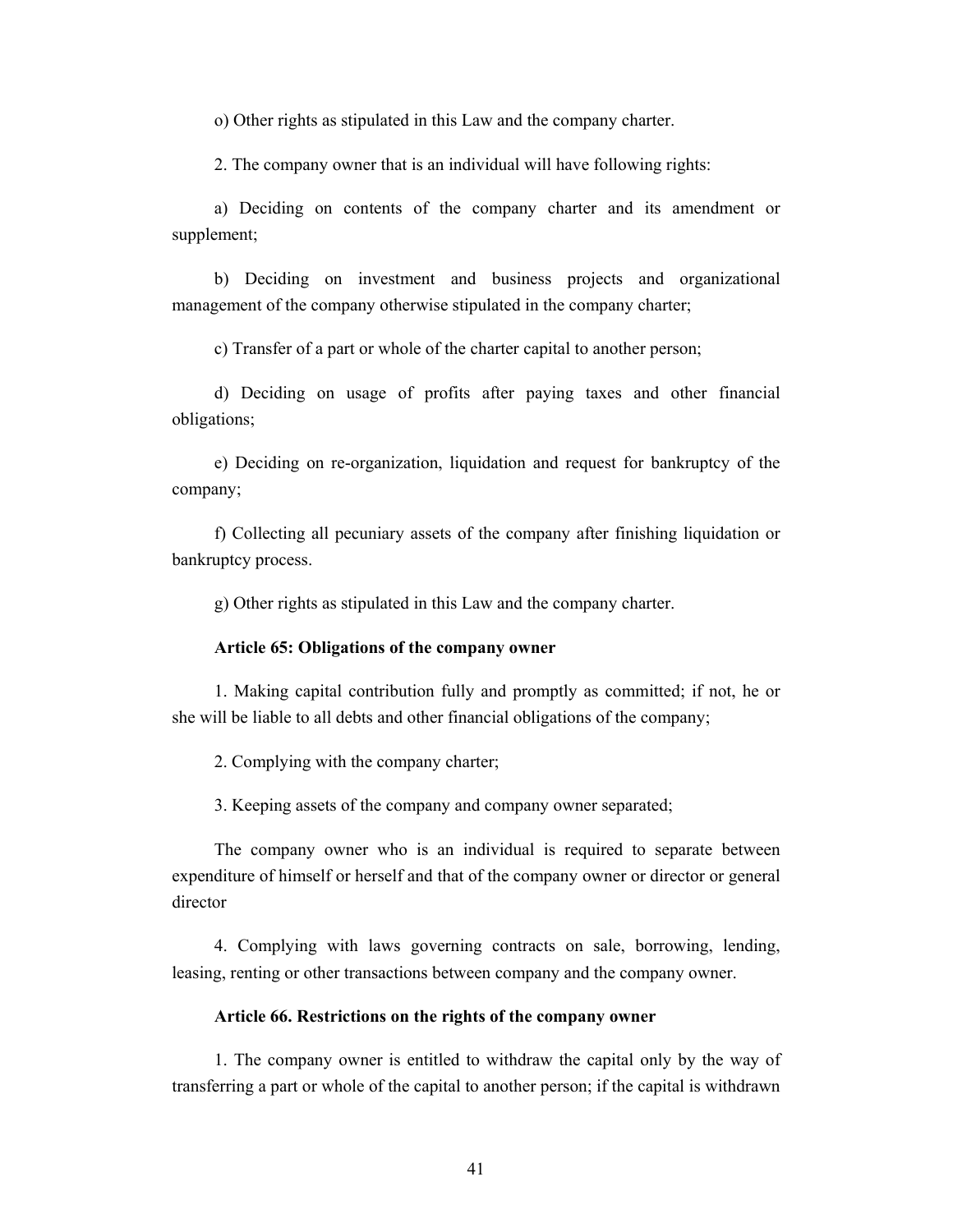by another way, the company owner will be liable to all debts and other financial obligations of the company.

2. If the company owner transfers a part of its capital to another person the company will be transformed into limited liability company with more than one member and such transformation is required register with the business registrar within fifteen days from the date of transferring capital.

## **Article 67. Structure of organizational management of the sole member limited liability company whose owner is an organization**

1. The company owner will authorized one or more individuals, with a term of less than five years, to exercise his/her rights and obligations as stipulated in this law and other related laws; the authorized representatives are required to meet qualifications as stipulated in article 48(2) of this law.

2. The company owner is entitled to change authorized representatives at any time.

3. If there are more than one authorized representatives, the company will comprise of Members' Council, director or general director and supervisor. All authorized representatives constitute the Members' Council of the company.

4. If there is only one authorized representative, the company will comprise of the company chairman, director or general director and supervisor. The authorized representative will be the company chairman.

5. The company charter is required to specify either chairman of the members' council, company chairman, director or general director to be legal representative of the company. The legal representative is required to reside in Vietnam and authorized another individual to act as legal representative of the company in complying with principles as stipulated in the company charter if his/her absence in Vietnam is more than thirty days.

## **Article 68. The members' council**

1. The members' council will act on behalf the company owner in exercising his/her rights and obligations; act on behalf of the company in exercising its rights and obligations; be responsible to the company owner in exercising assigned rights and obligations in accordance with this law and related regulations.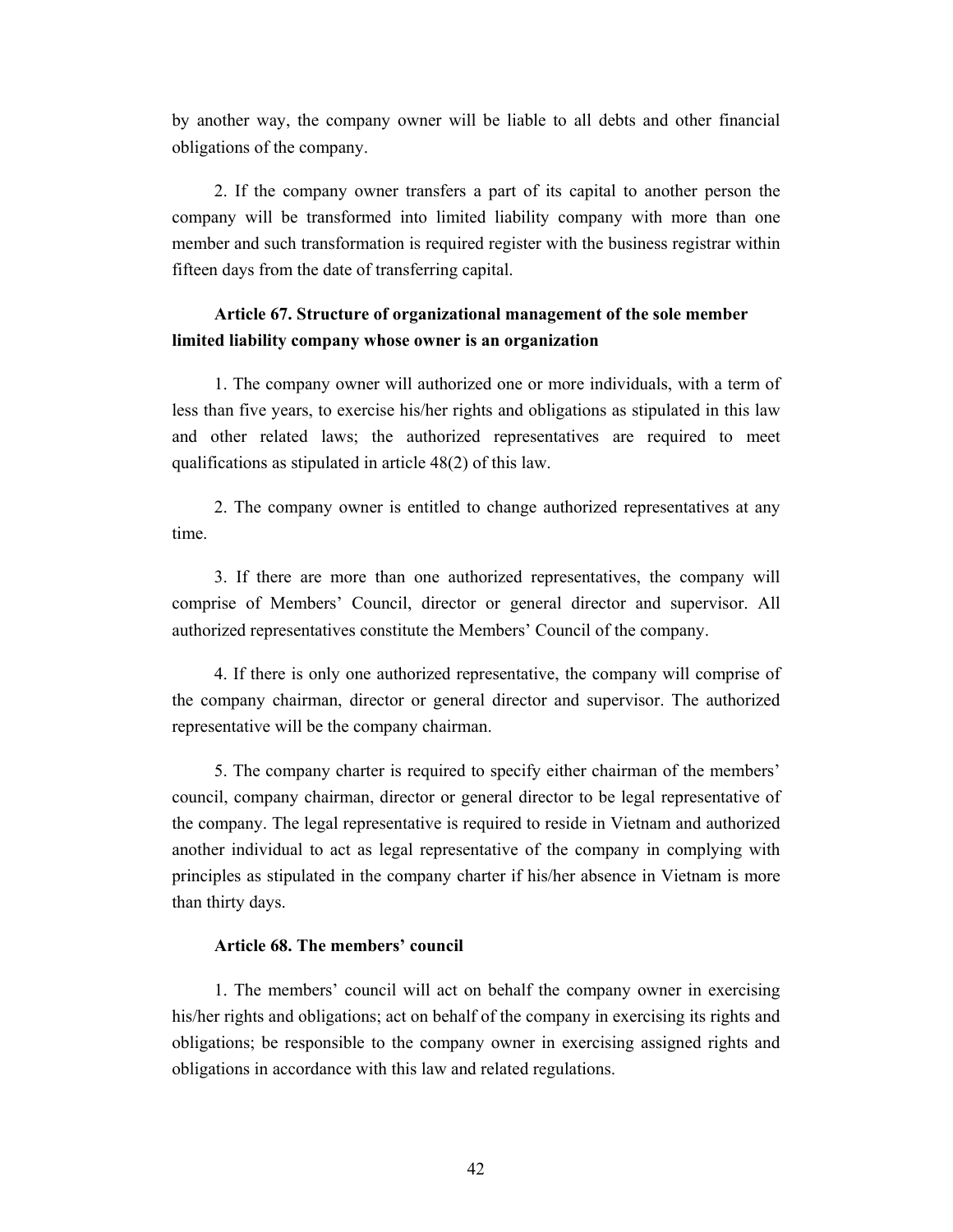2. Rights, duties, obligations and working rule of the members' council will be complying with the company charter and related laws.

3. Chairman of the members' council will be appointed by the company owner. Term, rights and obligations of the chairman will be that stipulated in article 49 and other provisions of this law.

4. Power and procedure for convening a meeting of the members' council will be complying with article 50 of this law.

5. A meeting of the members' council is entitled to open if there is a presence of two third of all members. Each member will have one vote otherwise stipulated in the company charter. Decisions of the members' council can be made in form of consulting opinion in writting.

6. Decisions of the members' council will be approved by a majority of participating members or  $\frac{3}{4}$  of participating members in relation to amendment or supplement of the company charter, re-organization of the company and transfer of a part or whole of the company capital.

Decisions of the members' council will be effective from the date of approval otherwise stipulated by the company charter that it must be ratified by the company owner before being effective.

7. Minute is required to be made for each meeting of the members' council. The minute must contain contents as stipulated in article 53 of this law.

## **Article 69. Chairman of the company**

1. Chairman of the company will act on behalf of the company owner in exsercising his/her rights and obligations; act on behalf of the company in exercising its rights and obligations; be responsible to the company owner in exercising assigned rights and obligations in accordance with this law and related regulations.

2. Rights, duties, obligations and working rule of the chairman of the company will be complying with the company charter and related laws.

3. Decisions of the chairman of the company will be effective from the date of being ratified by the company owner otherwise stipulated in the company charter.

## **Article 70. Director or general director**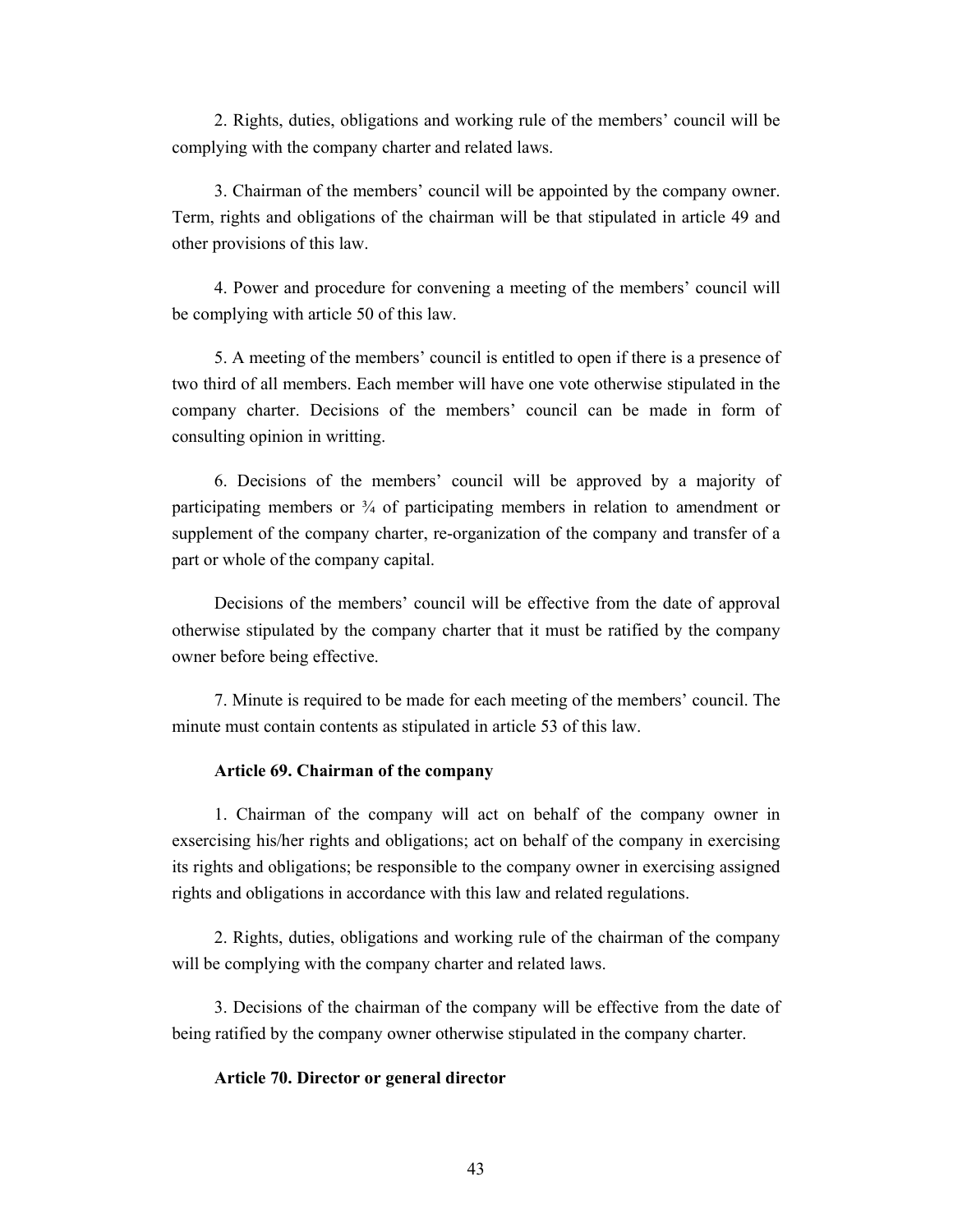1. Diretor or general director will be appointed or hired by the members' council or chairman of the company with a three year term or less. He or she will run the day-to-day business operation of the company and is responsible to the members' council or chairman of the company in exercising assigned rights and obligations.

2. Diretor or general director will have following powers:

a) Implementing decisions of the members' council or chairman of the company;

b) Deciding on matters in relation to day-to-day business operation of the company;

c) Implementing business and investment plans of the company;

d) Stipulating rules on internal management of the company;

e) Appointing, exempting and dismissing managers except those are appointed and dismissed by the chairman of the members' council or chairman of the company;

f) Concluding contracts on behalf of the company except that must be concluded by the chairman of the members' council or chairman of the company;

g) Making proposal on organizational management of the company;

h) Submiting annual financial report to the members' council or chairman of the company;

i) Making proposal on distribution of profits or settlement of losses;

k) Hiring employees;

l) Other rights as stipulated in the company charter and contract signed with the chairman of the members' council or chairman of the company.

3. Director or general director is required to meet following qualifications:

a) Having capacity for civil act; not prohibited from managing an enterprise in pursuant to this law;

b) Not being related person of the members of the members' council or chairman of the company and any person who has power to appoint authorized representative or chariman of the company;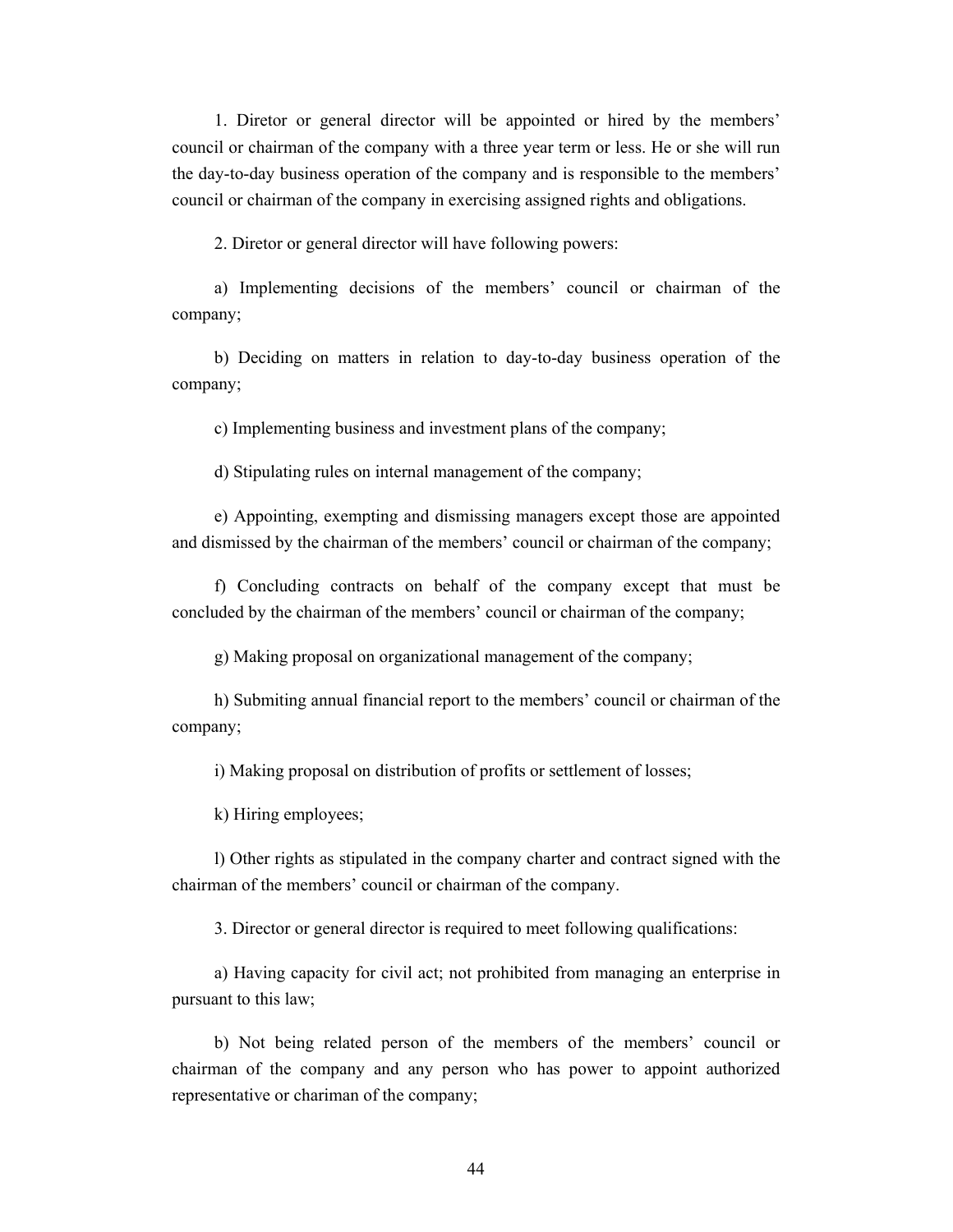c) Having expertise and experiences in relation to business management or major business activities of the company; the company charter can stipulate other qualifications.

#### **Article 71. Supervisors**

1. The company owner will appoint from one to three supervisors with a three year term or less. Supervisors are responsible to the company owner in exercising their rights and obligations.

2. Supervisors will have following duties:

a) Inspecting lawfulness, fiduciary and diligence of the members' council, chairman of the company and director or general director in performing their respective rights, duties and obligations;

b) Examining the reports on financial statement, business performance, management and others before submitting them to the company owner and relevant state agencies; submitting the company owner examination report thereof.

c) Recommending proposals for change and adjustment of the organizational management of the company;

d) Other obligations as stipulated in the company charter or decisions made by the company owner.

3. Supervisors are entitled to review any document of the company at the head office, branches or representative offices. Members of the Members' Council, chairman of the company, director or general director and other managers are required to provide fully and promptly information in relation to business and management performance as requested by the supervisors.

4. Supervisors are required to meet following qualifications:

a) Having capacibility for civil act and not prohibited from managing an enterprise in pursuan to this law;

b) Not being related person of the members of the members' council or chairman of the company, director or general director and any person who has power to appoint supervisors;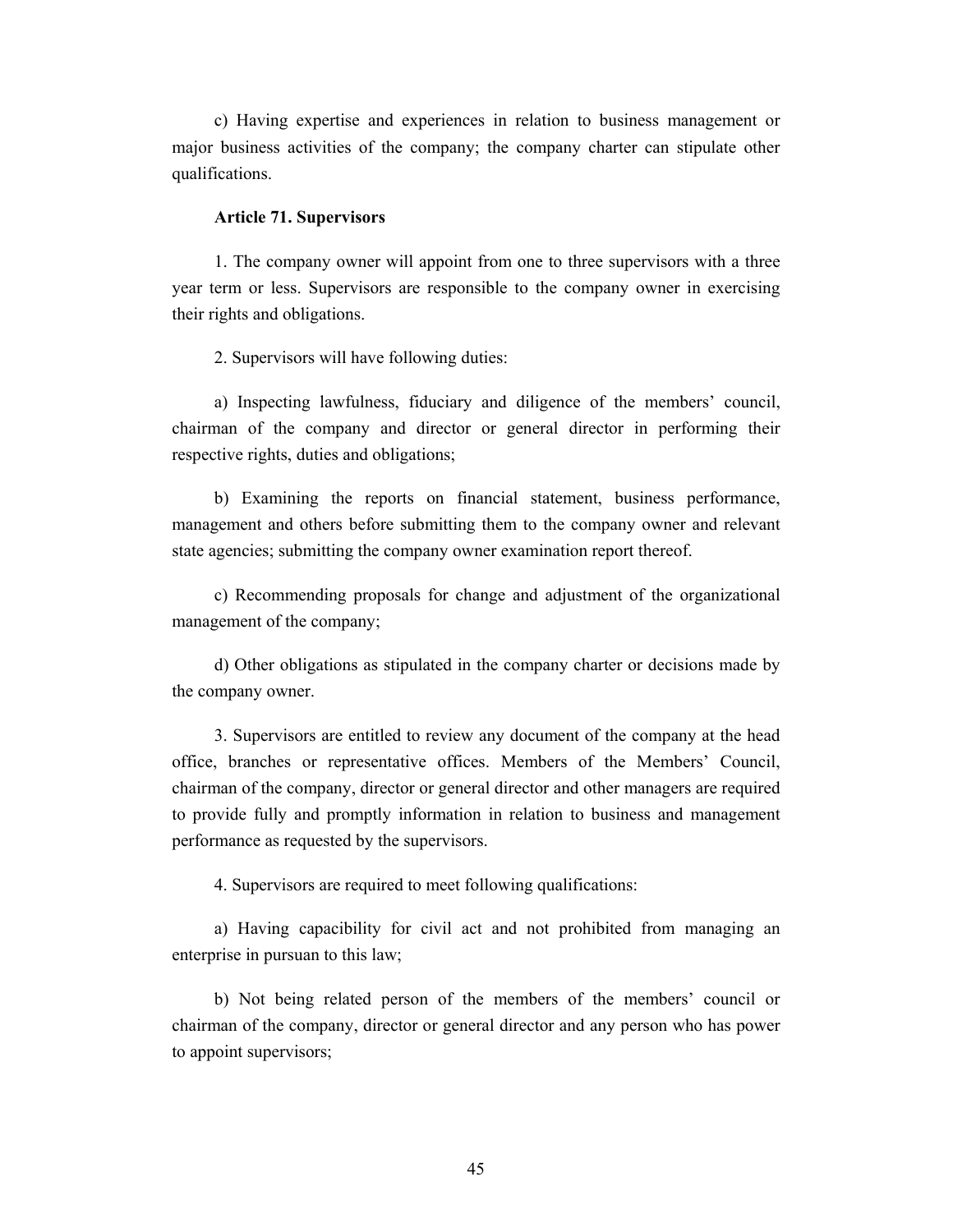c) Having expertise and experiences in relation to accounting or auditing; having expertise and experiences in relation to major business activities of the company; the company charter can stipulate other qualifications.

## **Article 72. Duties of members of the members' council, chairman of the company, director or general director and supervisors**

Members of the members' council, chairman of the company, director or general director and supervisors will have following duties:

a) Complying with the laws, company charter, decisions of the company owner in performing their assigned rights and obligations;

b) Performing assigned rights and obligations in a fiduciary, diligent and best manner in order to maximize legitimate benefits of the company and company owner;

c) Pledging loyalty toward interests of the company and company owner. Not permitted to make use of information, know-how and business opportunity of the company or to abuse positions, powers and assets of the company for the benefit of themselves and other person.

d) Notifying promptly, fully and accurately the company enterprises in which they or their related persons are sole owner or major shareholders. Notification is required to displayed at the head-office and branches of the company.

e) Other duties as stipulated in this law and company charter.

2. Director or general director is not entitled to raise salary or pay bonus if the company is incapable of paying off due debts.

## **Article 73. Remuneration, salary and other benefits of the company's managers and controllers**

1. The company's managers and controllers shall have the right to be paid the remuneration, salaries and other benefits according to the results and profits of the business.

2. The company's owner shall decide on the remuneration, salary and other benefits of the members of the Members' Council, the company's president and controllers. The remuneration, salaries and other benefits of the company's managers and controllers shall be recorded to the business expenses of the company as stipulated by laws on tax on business income and shall be presented in a separate line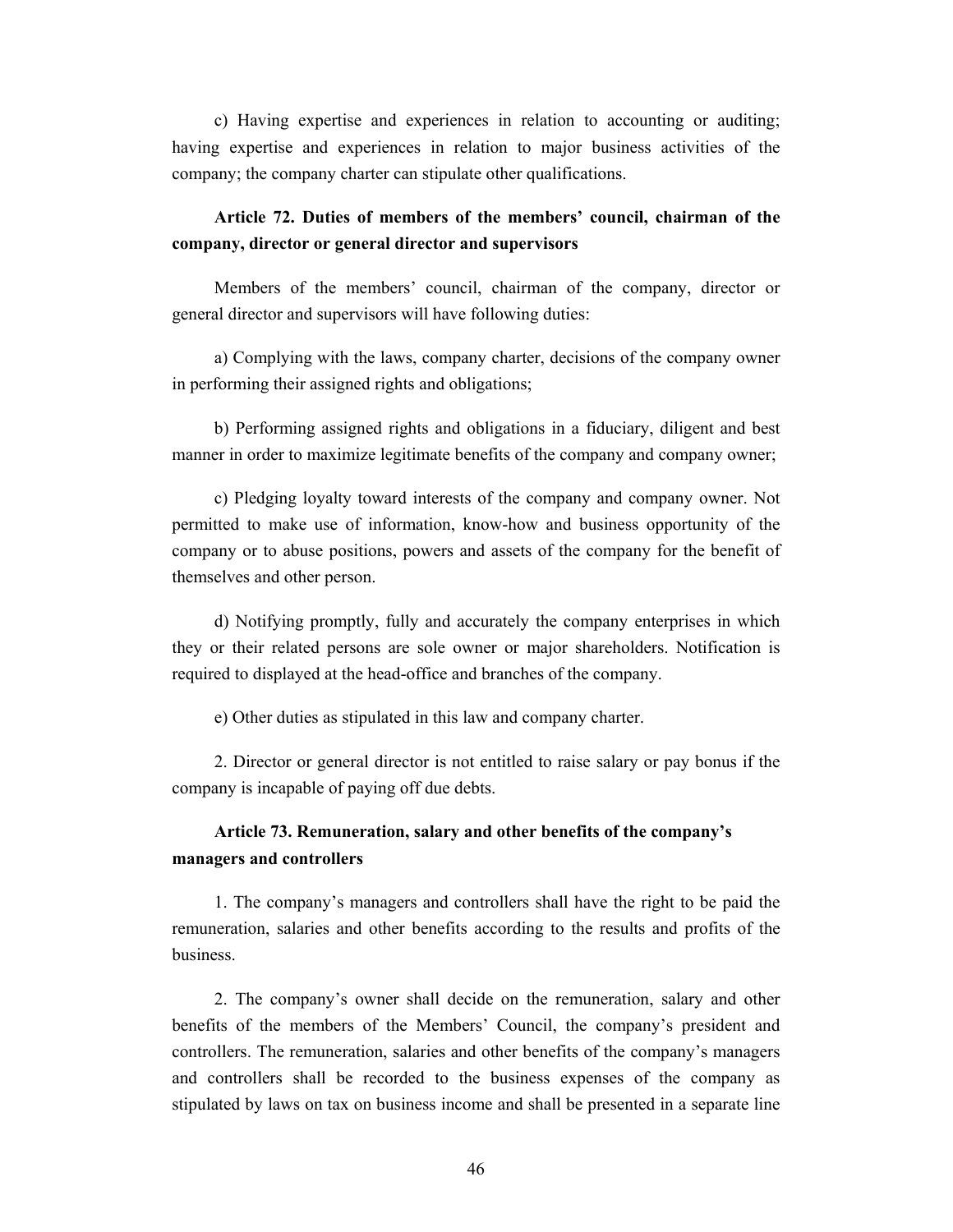of the company's annual financial statement and reported to the annual Shareholders' Meeting.

## **Article 74. Organization of management of individual-style one-member limited liability company**

1. The organization of an individual-style one-member limited liability company shall consist of: President, the (general) director. The company's owner shall be the company's president. The company's president or (general) director shall be the company's legal representative, being stipulated in the company's charter.

2. The company's president can be the company's (general) director, or hire others to take the position.

3. Specific rights, obligations and duties of the director shall be stipulated in the company's charter, the labour contract signed by the company's president and (general) director.

## **Article 75. Dealing with contracts, transactions between the company and related persons**

1. Contracts of all types between the organization-style one-member limited liability company and the following partners shall be considered and approved by the Members' Council, the President, the (general) director and controllers in accordance with the majority principle; each of them shall have one vote :

a. The company's owner and the related persons to the owner;

b. The authorized representative, the (general) director and controllers;

c. The related persons to the people stipulated in item b of this clause;

d. Managers of the company's owner and the people with authority to appoint these managers;

dd. Related persons of the people stipulated in item d of this clause.

The legal representative of the company has to send draft contracts to the authorized representative and controllers; as well as posting the draft contracts at the head office and other branches of the company in such a place where everyone interested can see.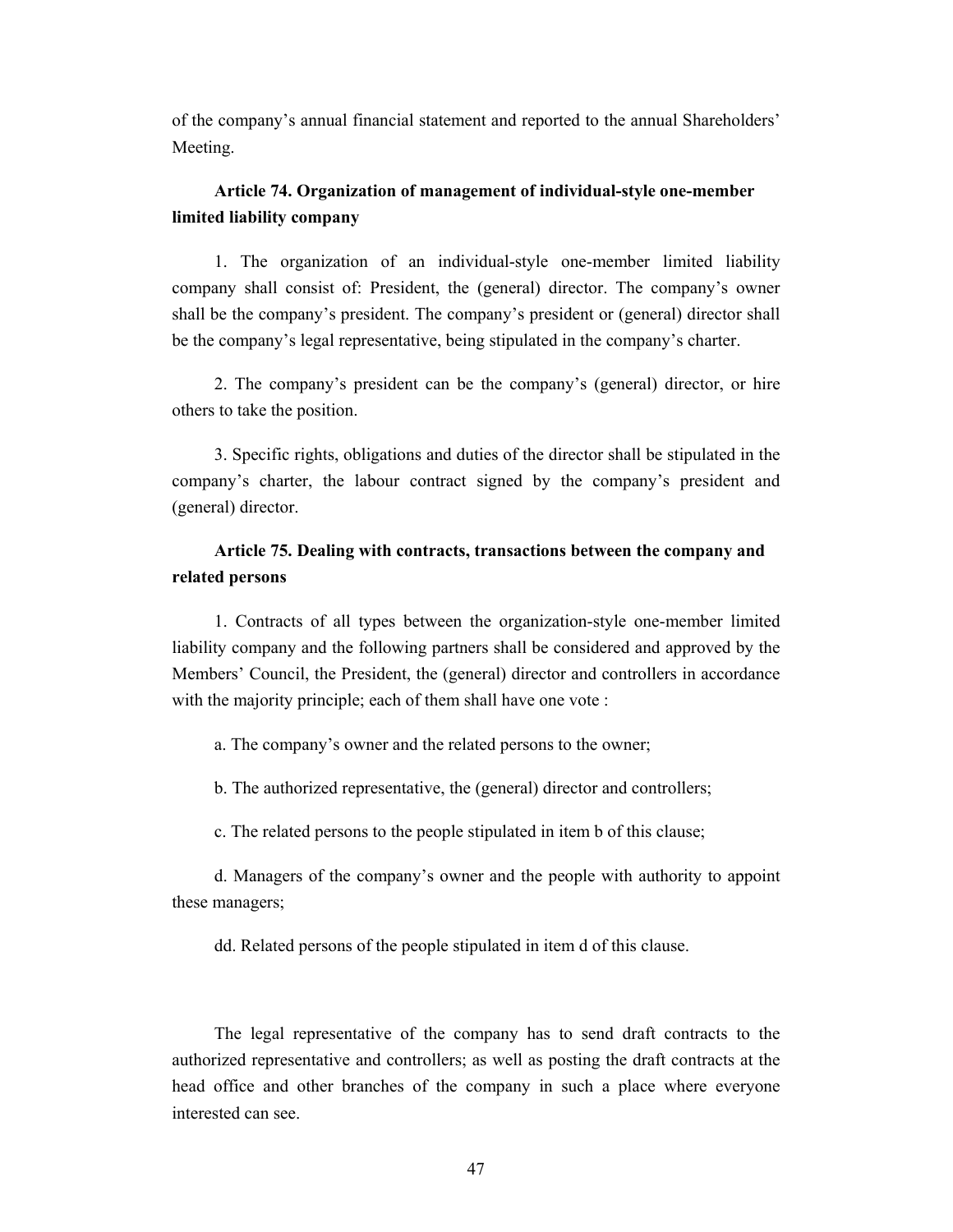2. Contracts and transactions as stipulated in clause 1 of this Article shal be approved if they meet the following condions:

 a. All parties of the contracts or the transactions shall be independent legal entities, having separate rights, obligations and assets.

b. The price quoted in the contracts or the transactions shall be the market price at the time of the contracts' being signed or the transactions' being excercised.

c. The company's owner shall comply with the provisions of clause 4 of Article 54 of this Law.

3. If a contract has been signed and has not been posted as stipulated in clause 2 of this Article and has not been approved by the (general) director, the authorized representative and controllers, the contract will be invalid and will be dealt with in accordance with the lawful regulations. The legal representative of the company and the contract's parties shall jointly compensate for any incurred losses and to return any profits from the exercise of the contracts or transactions to the company.

4. All contracts, transactions between the individual-style one-member limited liability company and the company's owner or related persons shall be recorded and filed in separate documents of the company.

## **Article 76. Increase and reduction of charter capital**

1. A one-member limited liability company shall not reduce the charter capital.

2. A one-member limited liability company can increase the charter capital by the additional investment made by the company's owner or mobilization of capital contribution from others.

The owner has the right in deciding the method of increasing and the level of increase of the charter capital. If the charter capital is increased by mobilizing the capital contributions from others, the company has to file for conversion into a limited liability company having 2 or more members within 15 days from the date the new members committed to make capital contribution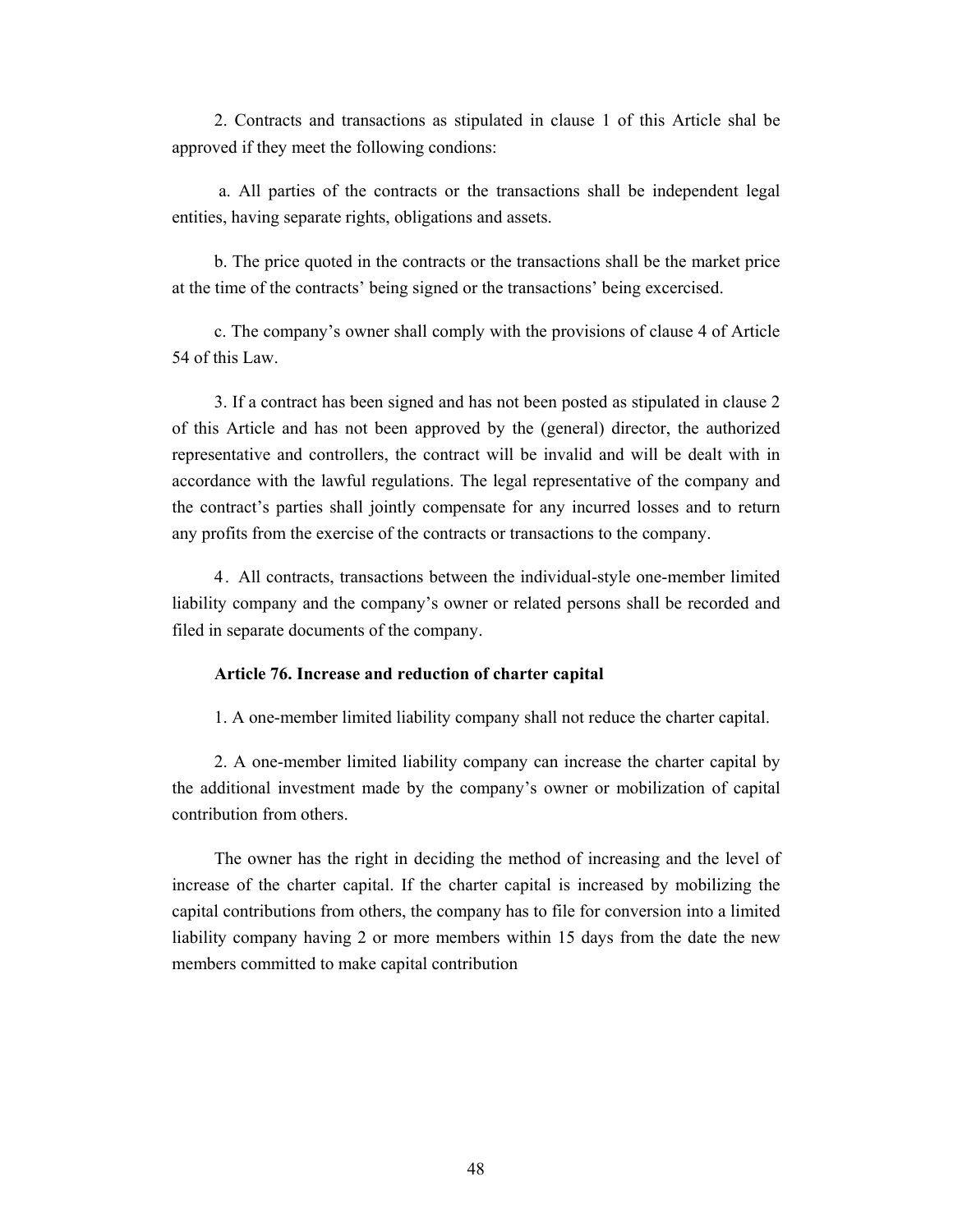## **CHAPTER IV SHAREHOLDING COMPANY**

#### **Article 77. Shareholding companies**

1. A shareholding company is an enterprise where:

a. Its charter capital is divided into various equal portions known as shares.

b. Shareholders can be organisations and/or individuals; the minimum number of shareholders shall be three and shall not be restricted upon by any particular maximum figure.

c. Its shareholders are liable for debts and other liabilities born by such enterprise to the extent of the value of their capital contribution to the enterprise.

d. Shareholders are entitled to freely transfer their shares, unless otherwise provided in Clause 3 of Article 55 or Clause 1 of Article 58 of this Law;

2. A shareholding company shall have its legal status as soon as it is granted the certificate of business registration.

3. A shareholding company is entitled to issue securities of all kinds for capital mobilization.

## **Article 78. Types of shares**

1. A shareholding company shall issue ordinary shares. Owners of such shares are referred to as ordinary shareholders.

2. A share-holding company can issue preference shares. Holders of preference shares are called preference shareholders.

Preference shares include shares of types as described hereunder:

a. Voting preference shares;

b. Dividend preference shares;

c. Redeemable preference shares;

d. Other types of preference shares as stipulated by the company's Charter.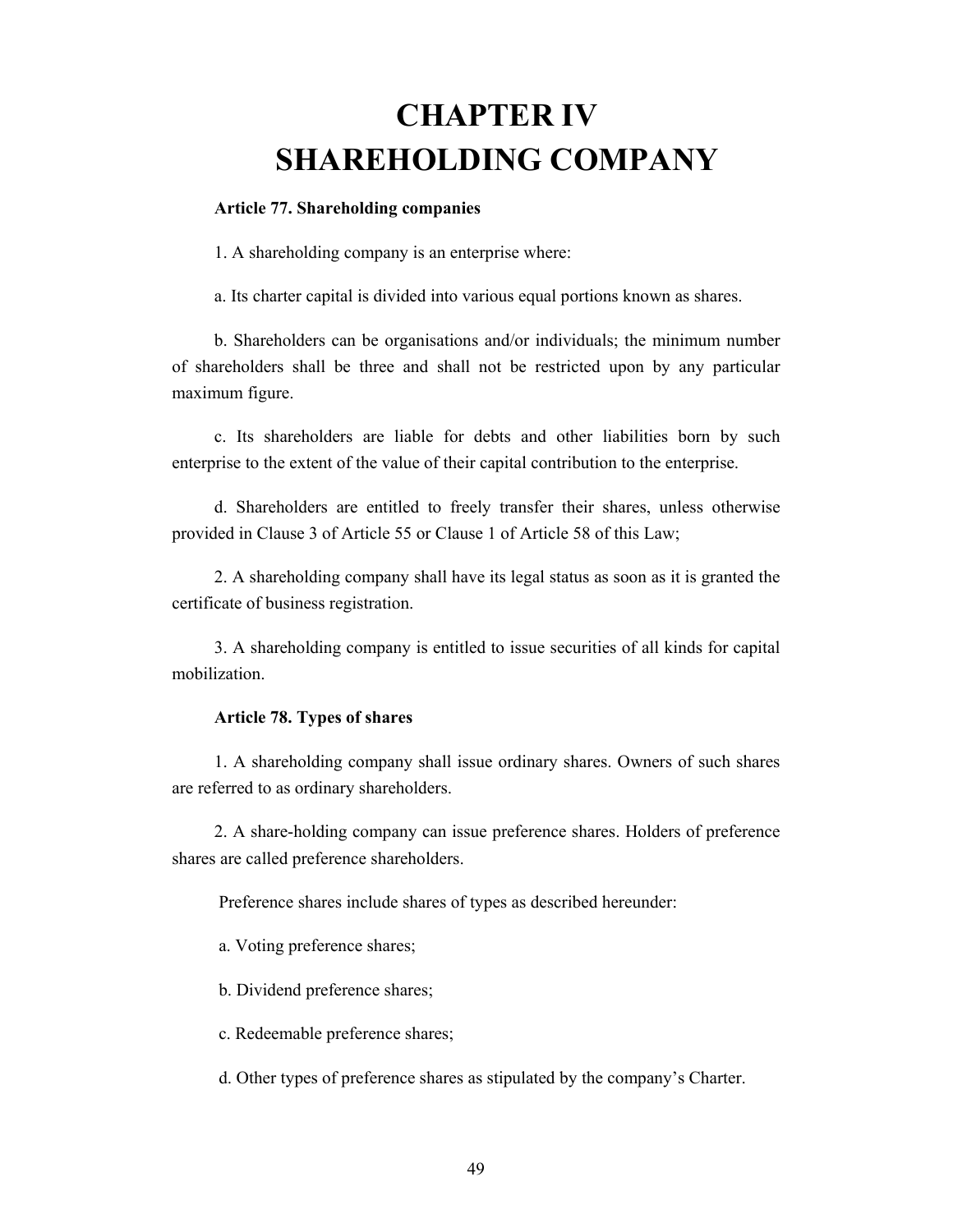3. Voting preference shares shall be held by only government-authorised organisations and founding shareholders. Voting preference of founding shareholders shall be effective for three years from being granted the certificate of business registration. After that, voting preference shares of founding shareholders shall be converted into ordinary shares.

4. Those that are entitled to buy dividend preference shares, redeemable preference shares or other types of preference shares shall be provided in the company's Charter or decided by the Shareholders' Meeting.

5. Each share of the same type offers its owners equal rights, interests and obligations.

6. Ordinary shares shall not be convertible into preference shares. Preference shares shall be converted into ordinary shares subject to resolutions of the Shareholders' Meeting.

#### **Article 79. Rights of ordinary shareholders**

1. An ordinary shareholder shall be entitled to:

a. Participate and speak in all Shareholders' Meetings and exercise the right to vote directly or through an authorized representative(s); each ordinary share carries a vote;

b. Receive dividend at the proportion set by the Shareholders' Meeting;

c. Take priorities in buying newly issued shares pro rata to the amount of ordinary shares held;

d. Freely transfer their shares to others except any cases regulated in clause 5 article 84 of this law.

dd. Review, search, extract information in the list of shareholders holding voting rights and request changes towards inaccurate information.

e. Review, search, extract or copy the company's charter, the minute book of Shareholders' Meetings and the resolutions of the Shareholders' Meetings.

g. Where the company is dissolved, receive part of the property in proportion to the shares contributed to the company.

h. Other rights stipulated by this Law or by the company's Charter.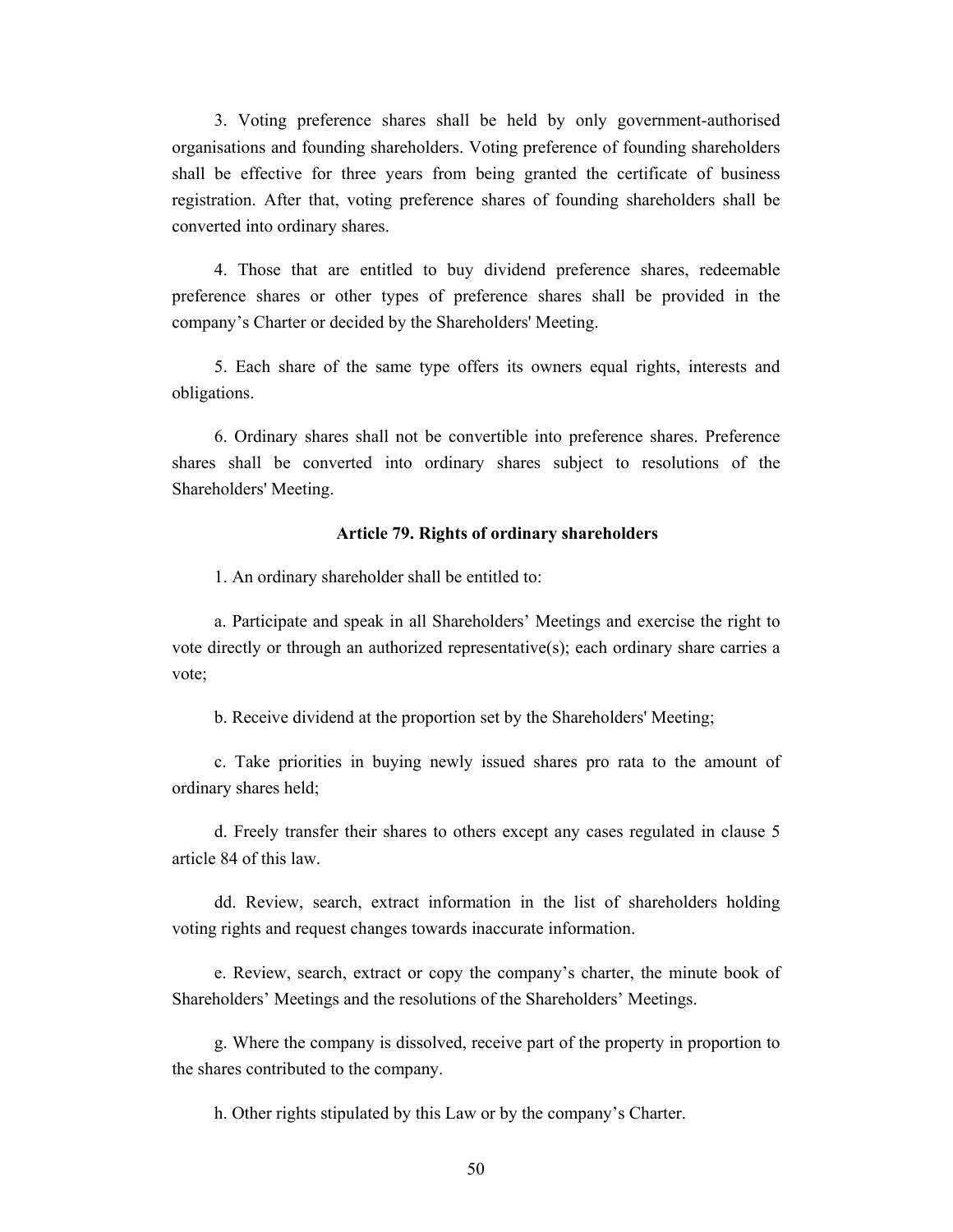2. Shareholders whether in person or in group who hold, within at least 6 consecutive months, at least 10% of ordinary shares or a lesser share as stipulated in the company's Charter shall be entitled to:

a. Nominate representatives to participate in the Board of Management and Control Board (if any);

b. Review and extract the minute book and other resolution of the Board of Management, mid-year and annual financial reports in the format of the Vietnamese accounting system and other reports of the Control Board.

c. Report the convening of the Shareholders' Meeting in the case as stipulated in clause 3 of this Article.

d. Request the Control Board to check each detailed problem relating to the management and operation of the company if necessary. The request shall be made in writing and consist of the names, permanent address, nationality or the ID, passport or other legal individual certification numbers, or the number of the establishment decision or the registration number, number of shares and time of share registration by each shareholder, total shares of a group of shareholders and the proportion of ownership in the total company's shares, issued to be checked, the purpose of checking.

e. Other rights as stipulated in this Law or the company's Charter.

3. Shareholders whether in person or in group as stipulated in clause 2 of this article shall be entitled to request convocation of the Shareholders' Meeting in the case:

a. The Board of Management seriously violates the rights of shareholders, obligations of managers or makes decisions beyond its authority and in other cases stipulated in the company's charter.

b. The term of the Board of Management is over 6 months and the new Board of Management has not yet been elected to replace the former.

c. Other cases as stipulated in the company's Charter.

The request shall be made in writing and consist of full names, permanent address, the ID, passport, or other legal individual certification numbers, the number of the establishment decision or the registration number, the number of shares and the time of registering shares by each shareholder, the total shares of a group of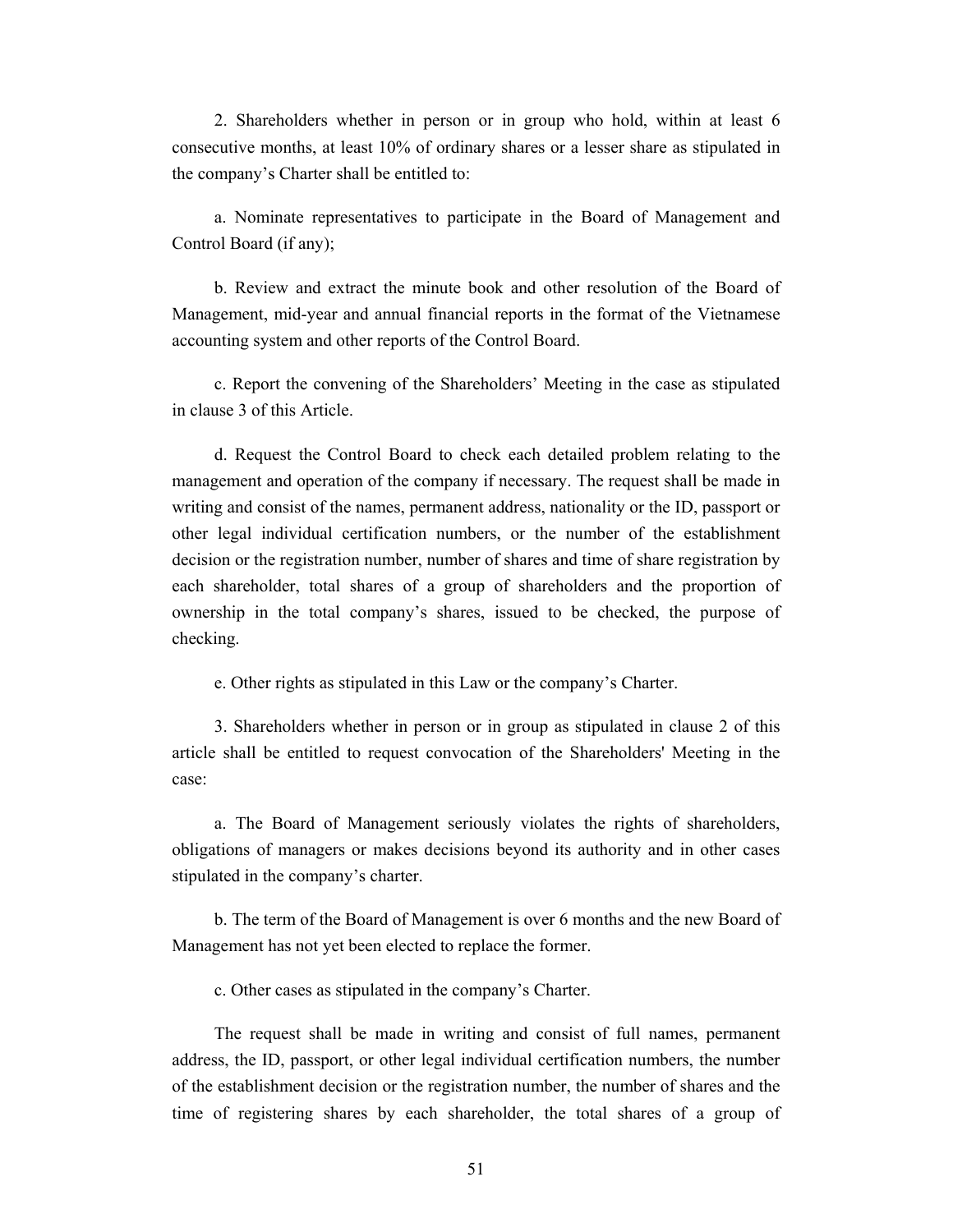shareholders and the proportion of ownership of all shares in the company, reasons to request convocation of the Shareholders' Meeting. Attached with the request are materials, evidence of violations by the Board of Management, the level of violations of the decisions, which have been issued beyond the authority.

4. Unless otherwise provided for in the company's charter, the nomination of the Board of Management the Control Board stipulated in item a, clause 2 of this Article shall be implemented as follows:

a. Shareholders holding voting rights voluntarily form a group (groups), which satisfies(y) the conditions to be able to nominate candidates for the Board of Management and the Control Board, must report the forming of the groups forming to all participating shareholders at the opening of the Shareholders' Meeting.

b. Depending on the number of members of the Board of Management and the Control Board, the Shareholders' Meeting will decide the number of representatives nominated by shareholders or groups of shareholders stipulated in clause 2 of this Article. If the number of nominees nominated by shareholders or groups of shareholders is smaller than the number they are entitled to nominate according to the decision of the Shareholders' Meeting, the remaining nominees will be selected by the Board of Management, the Control Board and other shareholders.

## **Article 80. Obligations of ordinary shareholders**

1. To make a full payment for their subscribed shares within 90 days from the date of being registered and to be liable for debts and other liabilities of the company to the extent of the paid-in capital;

Cannot withdraw the paid-in capital in the form of ordinary shares from the company in any form except the company buys back the shares or the shareholder transfers the shares to other persons. If a shareholder withdraws a part or the whole paid-in capital violating the above regulations, he/she and all the members of the Board of Management and the (general) director shall jointly be responsible by the entire assets for all debts and other obligations of the company; if the company does not make full payment for all due debts, creditors can request any of the above people to pay in full the due debts.

2. Comply with the Charter and other internal regulations of the company;

3. Comply with resolutions of the Shareholders' Meeting and of the Board of Management;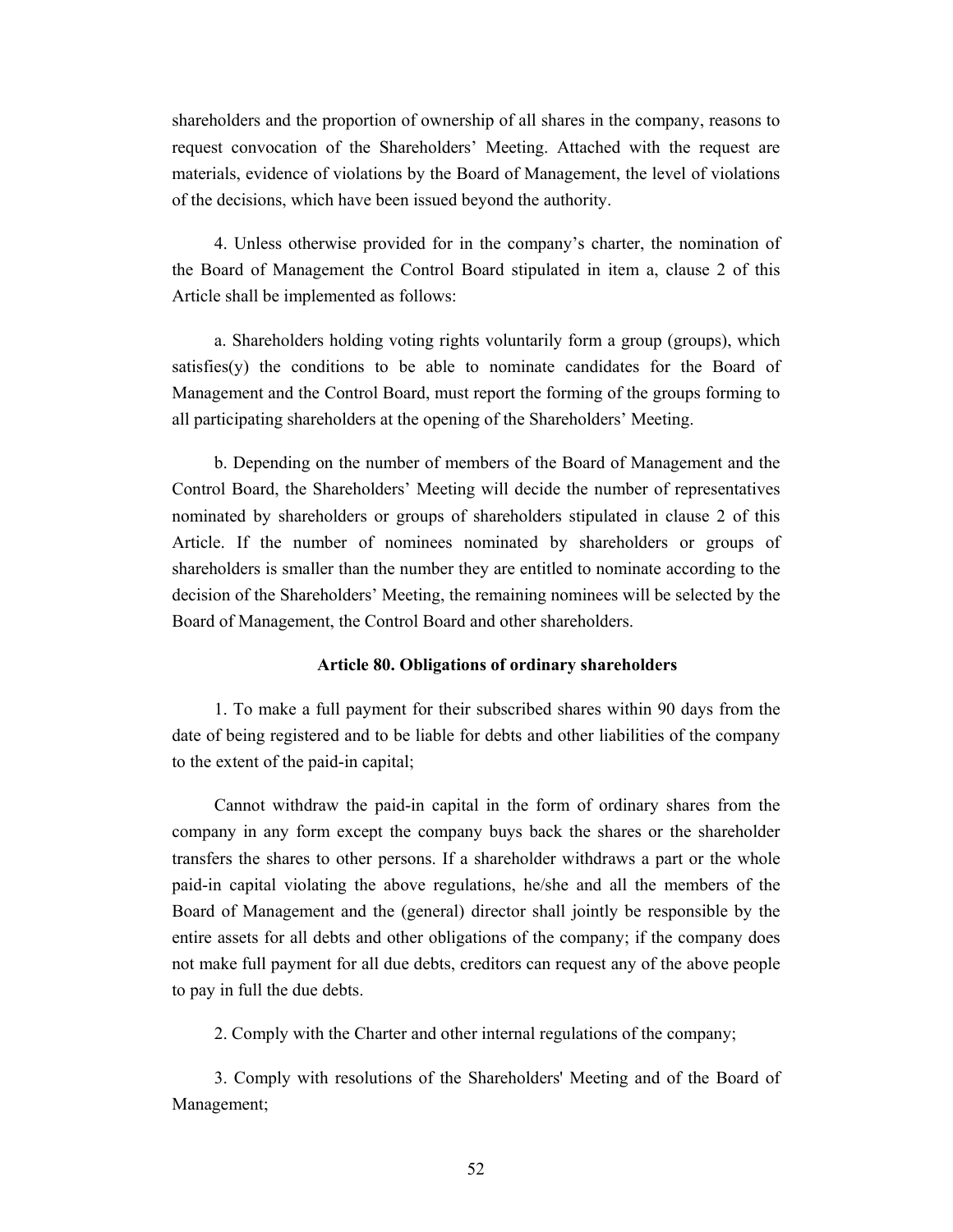4. Other obligations as stipulated in this Law or the company's Charter.

5. Ordinary shareholders will be personally responsible for the following behaviors:

a. Violate provisions of the law;

b. Conduct business on behalf of the company causing damages to other people before completing all procedures for founding a company as stipulated in this law and other related laws;

c. To pay in full all undue debts which encounter with financial dangers toward the company.

## **Article 81. Voting preference shares and rights of voting preference shareholders**

1. A voting preference share is a share that carries a vote worth more than an ordinary share does. The specific number as carried by one such share shall be determined in the company's Charter.

2. A voting preference shareholder shall be entitled to:

 a. Vote for all issues within authority of the Shareholders' Meeting with the vote as provided in Clause 1 of this Article.

 b. Perform other rights as of ordinary shareholders, except those in Clause 3 of this Article.

3. Shareholders owning voting preference shares shall not transfer such shares to others.

## **Article 82. Dividend preference shares and dividend preference shareholders**

1. A dividend preference share is a share that entitles its holder to receive an annual dividend at a higher level than that of ordinary shares, or at an annual stable level. The annual dividend of such a share comprises fixed dividend and bonus dividend. Fixed dividend is paid regardless of the profits made by the company. The specific amount of fixed dividend and the method as applied to calculation of bonus dividend shall be stated in any certificate of such dividend preference share.

2. A dividend preference shareholder shall be entitled to: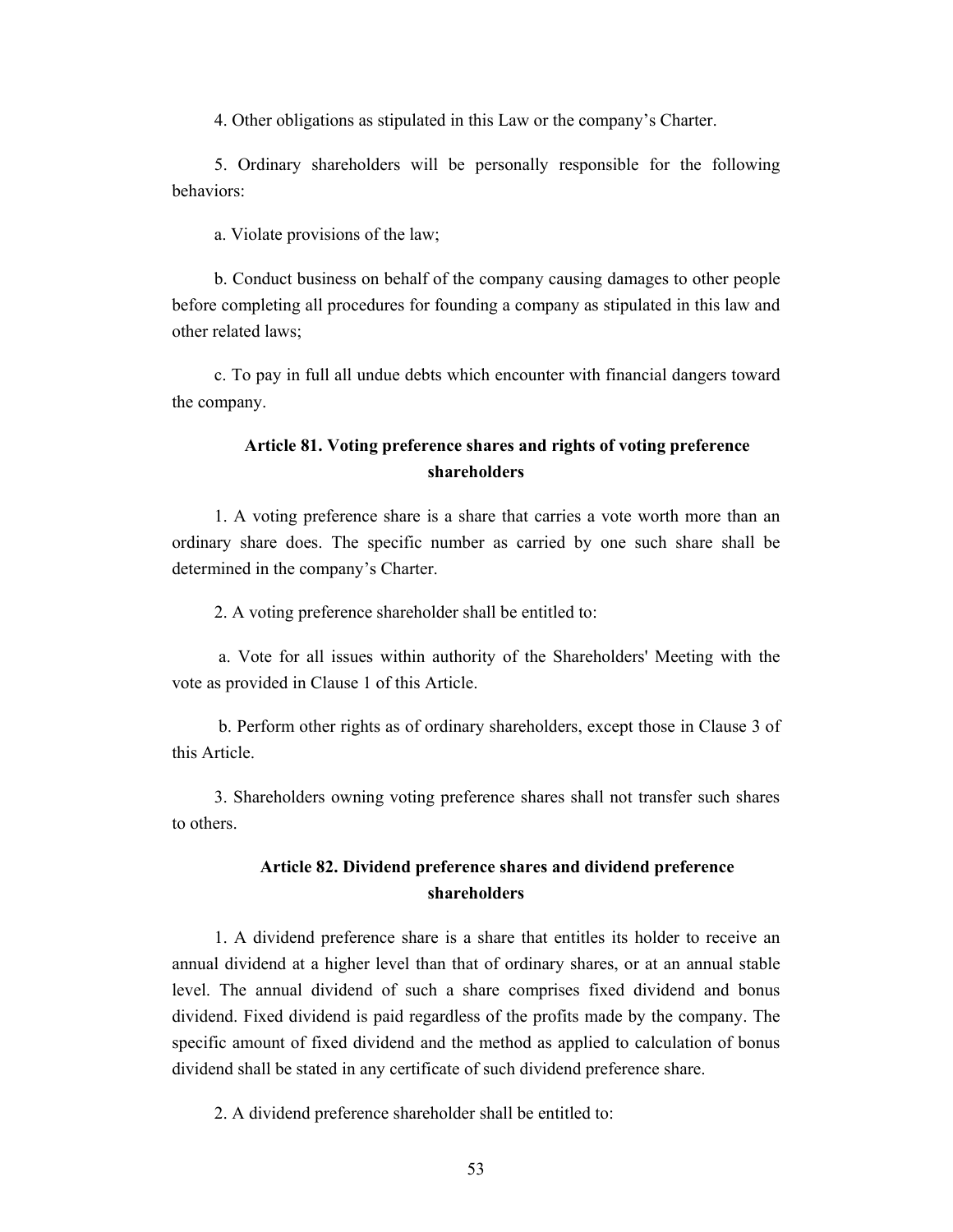a. Receive dividend shared at the level provided in Clause 1 of this Article;

 b. Where the company is dissolved, receive, in proportion to the total shares held, part of its remaining assets after the company pay all debts to creditors, redeemable preference shareholders;

 c. Have the same rights as an ordinary shareholder, except those in Clause 3 of this Article.

3. No dividend preference shareholders shall be entitled to vote, to attend the Shareholders' Meeting, to nominate representatives in the Board of Management and the Control Board.

## **Article 83. Redeemable preference shares and rights of redeemable preference shareholders**

1. A redeemable preference share is a share that is bought back by the company anytime upon request of its holder, or under circumstances as stated in the certificate of such share.

2. A redeemable preference shareholder shall have the same rights as an ordinary shareholder, except those in clause 3 of this Article.

3. No redeemable preference shareholders shall be entitled to vote, to attend the Shareholders' Meeting, to nominate representatives in the Board of Management and the Control Board.

## **Article 84. Ordinary shares of founding shareholders**

1. Founding shareholders shall subscribe at least 20% of the total ordinary shares which may be offered for sale; and have to pay in full for the subscribed shares within 90 days from the date that the certificate of business registration for the company is granted.

2. Within 90 days from the date that the certificate of business registration for the company is granted, the company must inform the Business Registrar about equity capital contribution. The notice must contain the following contents:

a. Name, head office address, business registration date, and registration location.

b. Total number of ordinary shares, and number of subscribed shares of the founding shareholders.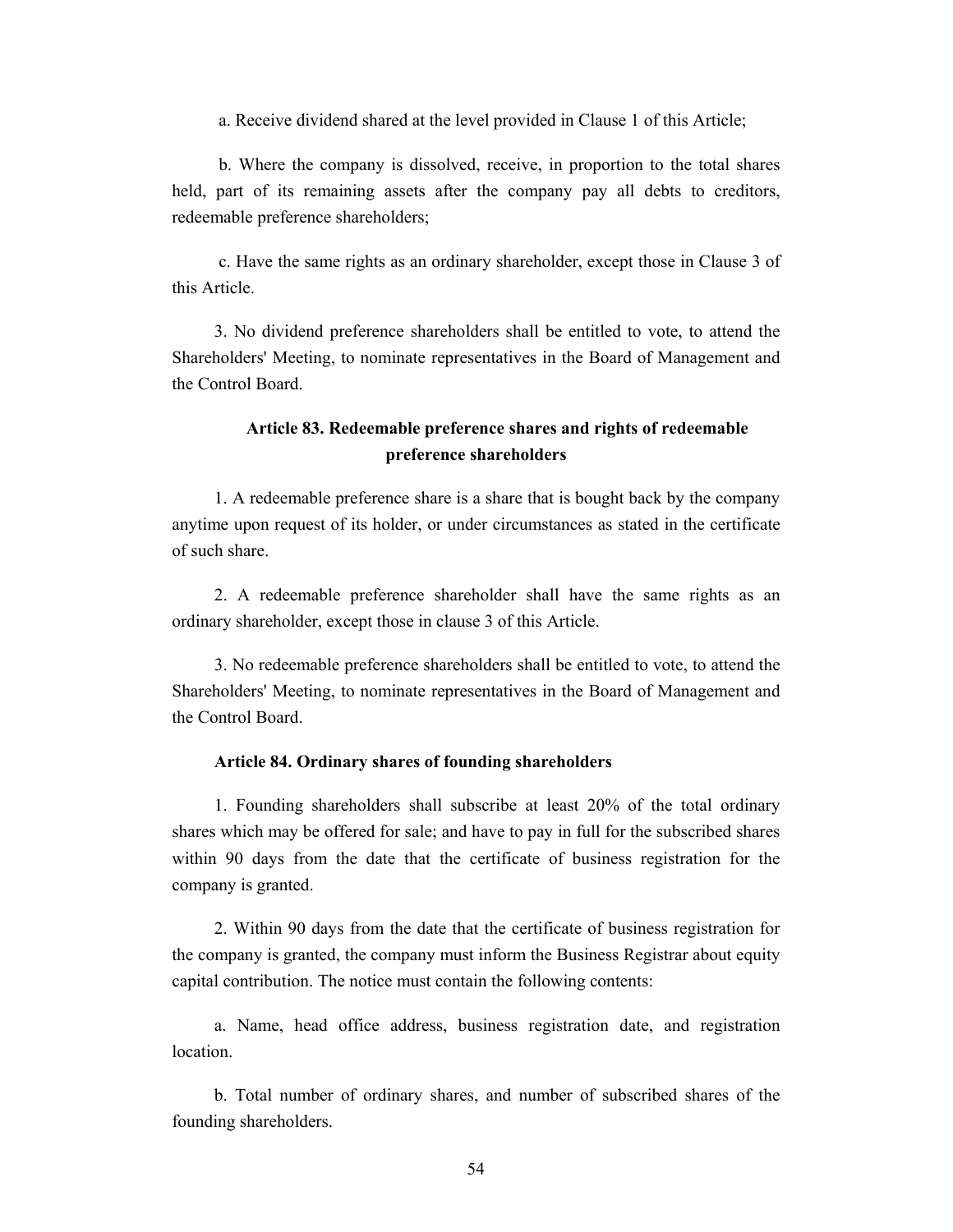c. Name, permanent address, nationality, ID card number, passport number or other legal identification documents, number of the decision on establishment or registration number, number of subscribed shares, numbers of paid-in shares and value of paid-in shares, types of assets used to make equity capital contribution of each founding member.

d. Total of shares and value of paid-in shares of all founding shareholders.

e. Name and signature of the company's legal representative.

The lawful authorized representative of the company shall be personally responsible for any company's and others' losses if the announcement is not in time, inaccurate, dishonest.

3. If any founding shareholder does not pay in full for the subscribed shares, those shares shall be dealt with as follows:

a. All remaining founding shareholders shall jointly responsible for the payment to ensure that all shares of founding shareholders are paid corresponding to their share ownership proportions in the company.

b. One or some founding shareholders shall be responsible for the payment.

c. Mobilize others who are not founding shareholders to pay in full those shares; those persons become founding shareholders of the company. In this case, founding shareholders who have not yet paid in full the subscribed shares are not longer founding shareholders.

Where the subscribed shares of the founding shareholders have not yet been paid up, all founding shareholders shall jointly be responsible for the debts and other asset responsibilities of the company within the unpaid-up shares.

4. In case founding shareholders do not subscribe all shares, the remaining shares must be offered and sold out within 3 years from the date of the certificate of business registration is granted.

5. Within 3 years after the date of being granted the bussiness registration certificate, founding shareholders shall be free to transter their ordinary shares to other founding shareholders. Ordinary shares of founding shareholders can be transferable to persons, who are not shareholders if so approved by the Shareholders' Meeting. The person who desires to do such transfer shall not be entitled to vote with respect thereto and the receivers of the transfer shall be founding shareholders.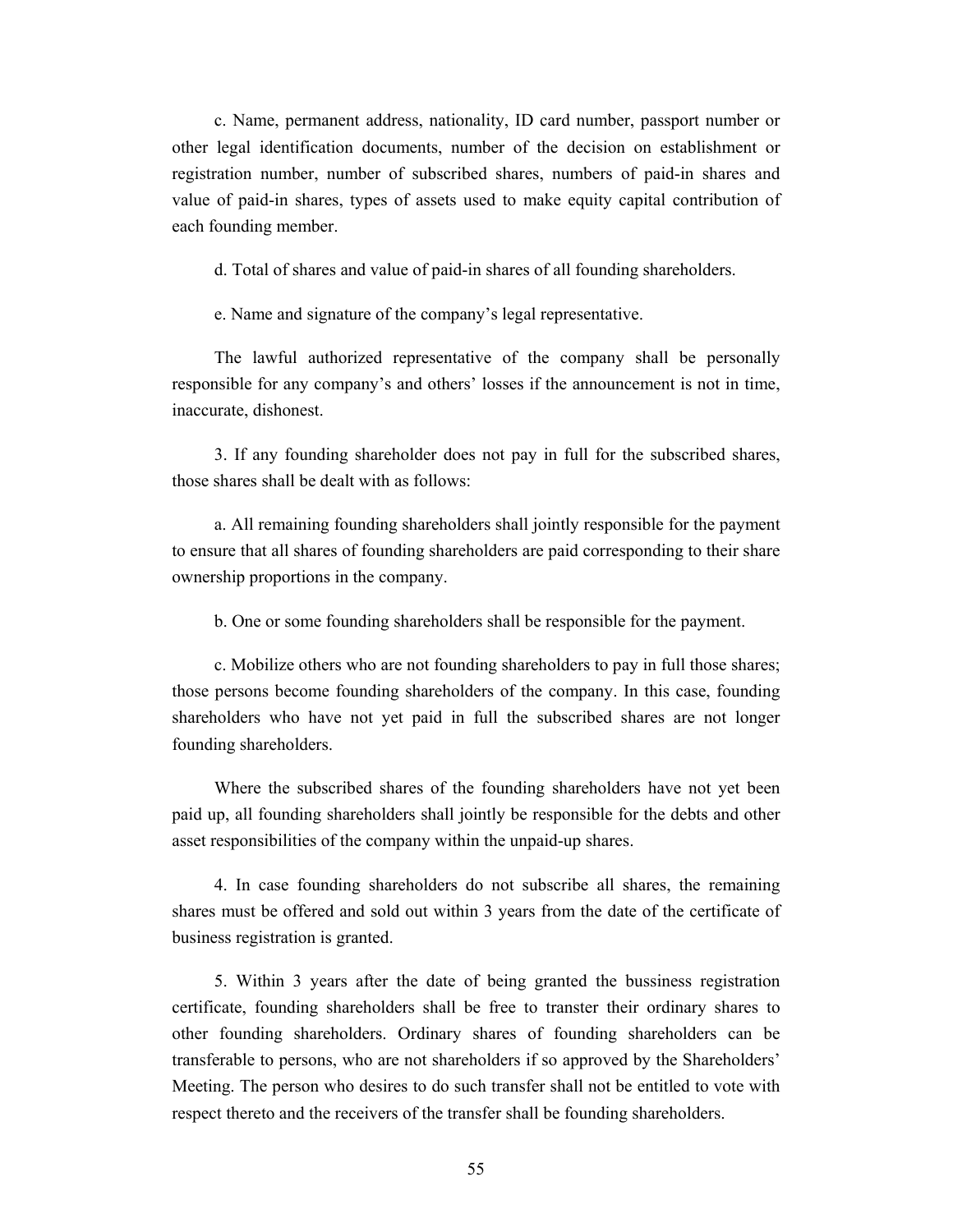After 3 years from the business registration date, the restrictions imposed upon founding shareholders shall be abolished.

#### **Article 85. Share certificate**

1. Certificates issued by a shareholding company or recorded in the book entry evidencing the ownership of one or more shares issued thereby are referred to as share certificates. A share certificate so issued may be either bearer share certificate or nonbearer share certificate. A share certificate shall include in the least the following contents:

a. Name, and head office of the company;

b. Registration number and the date the certificate of business registration was granted;

c. Number and type(s) of shares;

d. Face value of each share and the total face value of shares specified in the share certificate;

dd. Name, permanent address, nationality, the ID, passport or other legal individual certifications numbers, the number of the establishment decision or the registration number of shareholders with respect to non-bearer share certificates;

e. Summary of procedures of transfer of shares;

g. Specimen signature of the legal representative and seal of the company;

h. The number noted in the company's register book of shareholders and issuing date of shares;

i. Regarding preference share certificate(s), other contents as described in Article 55, Article 56 and Article 57 f this Law shall be included.

2. All mistakes, if any, in the contents and format of share certificates issued by the company do not affect the rights and benefits of its owner. The chairman of the Board of Management and the (general) director shall jointly be responsible for losses caused by such mistakes to the company.

3. Where a share certificate is lost, torn, burnt, or otherwise destroyed, the holder of such share certificate shall be entitled to request the company for a reissuance of the share certificat.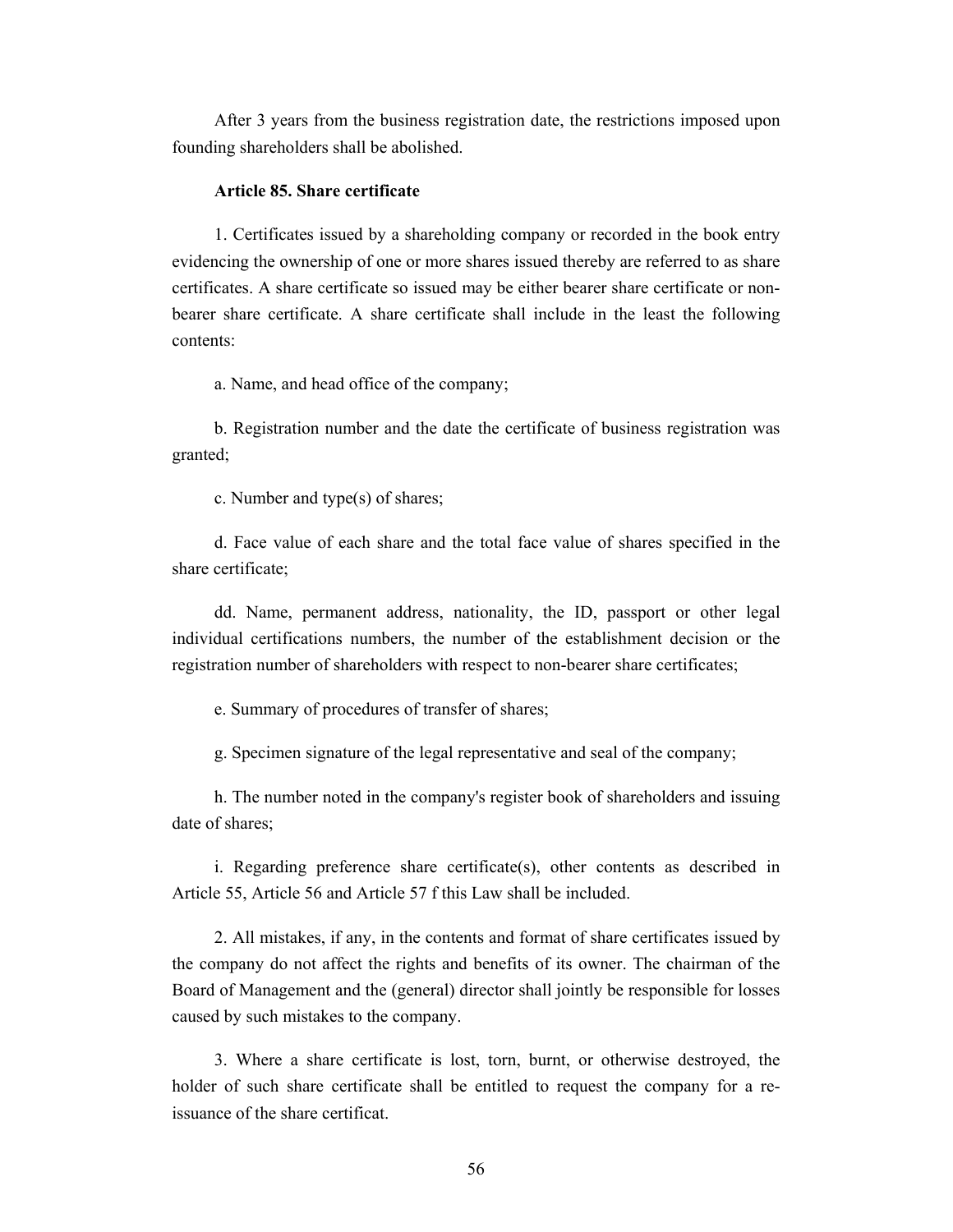The request shall commit that:

a. The share certificate is actually lost, torn, destroyed, not been sold or pledged;

b. If lost, a commitment of enough search has been conducted; and

c. In the case the share certificate is found, it will be returned to the company for being destroyed;

d. Be responsible for [any] disputes incurred, if any, from the issuance of new share certificate.

For shares with the par value of more than VND 10 million, prior to the reception of the request for issuance of new share certificate(s) the company's legal representative can ask the shareholder(s) to publish the lost or destruction of the share certificate on the newspaper and after 15 days from the date of posting, a request for issuance of new share certificate(s) will be made.

## **Article 86. Register book of shareholders**

1. A shareholding company shall make and retain a register book of shareholders from the date of being granted the certificate of business registration. Such book may be in writing or in electronic files, or both.

2. The register book of shareholders shall include in the least the following contents:

a. Name and head office of company.

b. Total number of shares which may be offered for sale, types and amount of shares which may be offered for sale of each type.

c. Total number of paid-in shares of each type and value of paid-in equity capital.

d. Names, permanent address, nationality, the ID, passport or other legal individual certifications numbers, the number of the establishment decision or the registration number, numbers of shares of each type of each shareholder and the dates of share registration.

3. Register book of shareholders shall be kept in the head office of the company or securities registration, custody, payment and clearing center. All shareholders shall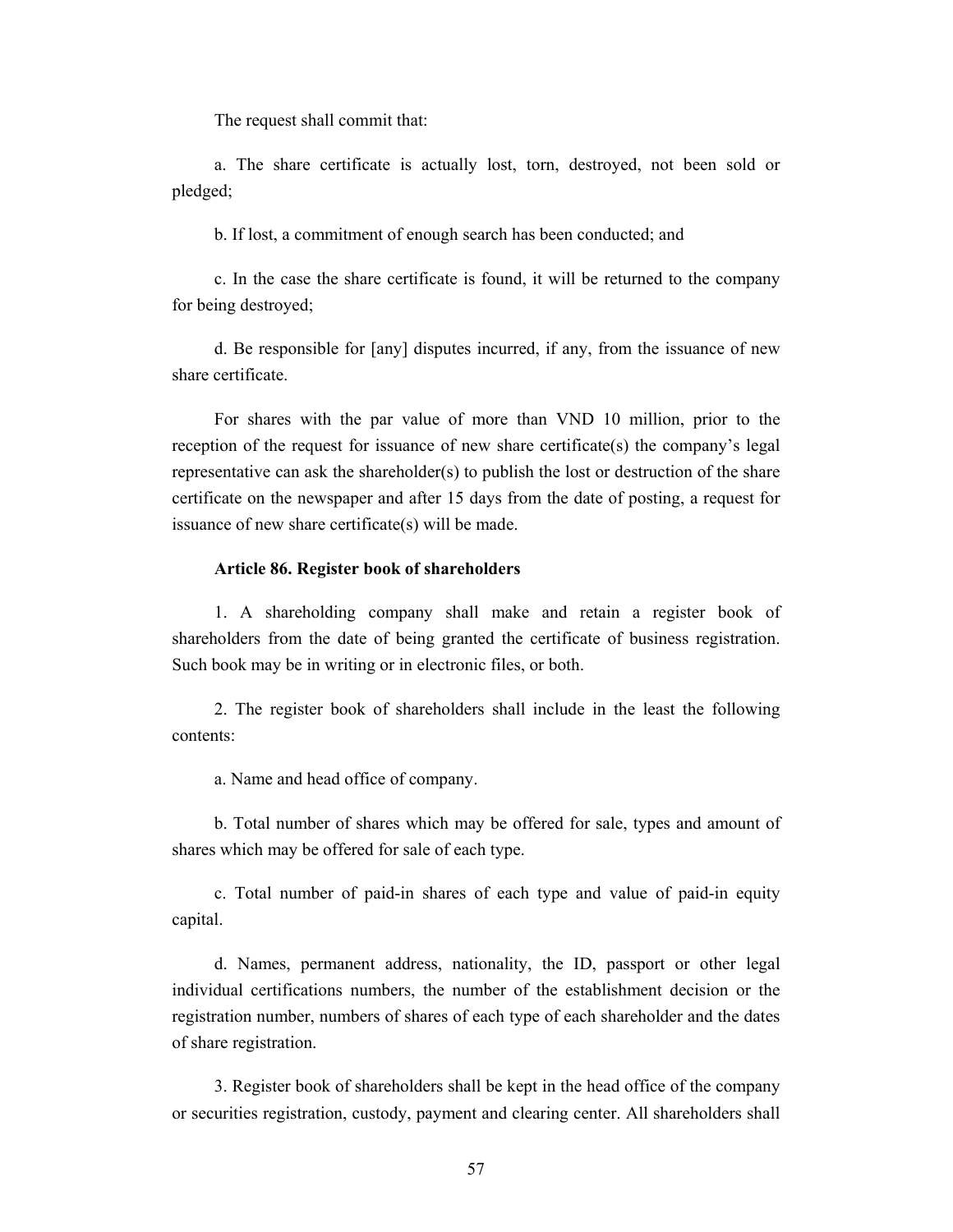have the right to check, search, extract, copy the content of the register book of shareholders at any time during the working hours of the company.

4. Shareholders owning more than or equal to 5% of the total number of shares shall be registered in the authorised business registra within 7 days from the date they acquire that amount of shares.

## **Article 87. Issuance and transfer of shares**

1. The Board of Management has the right to decide on time, method and offer price of shares within the shares to be offered as stipulated in the company's charter. The offer price of share shall not be lower than the market price at the time of offer or the book-value of the shares at the most recent time except:

a. Where shares are offered for the first time to those who are not founding shareholders.

b. Where shares are offered to all shareholders in accordance with their share proportion in the company.

c. Where shares are offered to brokers and guarantors. In this case, the discount or discount rate shall be approved by the number of shareholders representing for at least 75% of total voting shares.

d. Other cases and discount rate in such cases regulated by the company's charter.

2. In case the company issue additional ordinary shares and offer them to all ordinary shareholders in accordance with their share proportion held in the company according to the following regulations:

a. The company shall inform the sale of shares in writing and by certified mail to the permanent addresses of all shareholders. In the meanwhile, the announcement has to be advertised on 3 consecutive issues of newspapers within 10 days from the date of the issuance of the announcement.

b. The announcement should consist of name, address, nationality, ID, passport, other legal individual certification numbers or number of the establishment decision or the registration number, number of shares and share equity proportion by [each] shareholder in the company, total shares to be issued and number of shares that the shareholders have the right to purchase, the offer price, time-limit of subscription, signature of the company's legal representative. The time-limit in the announcement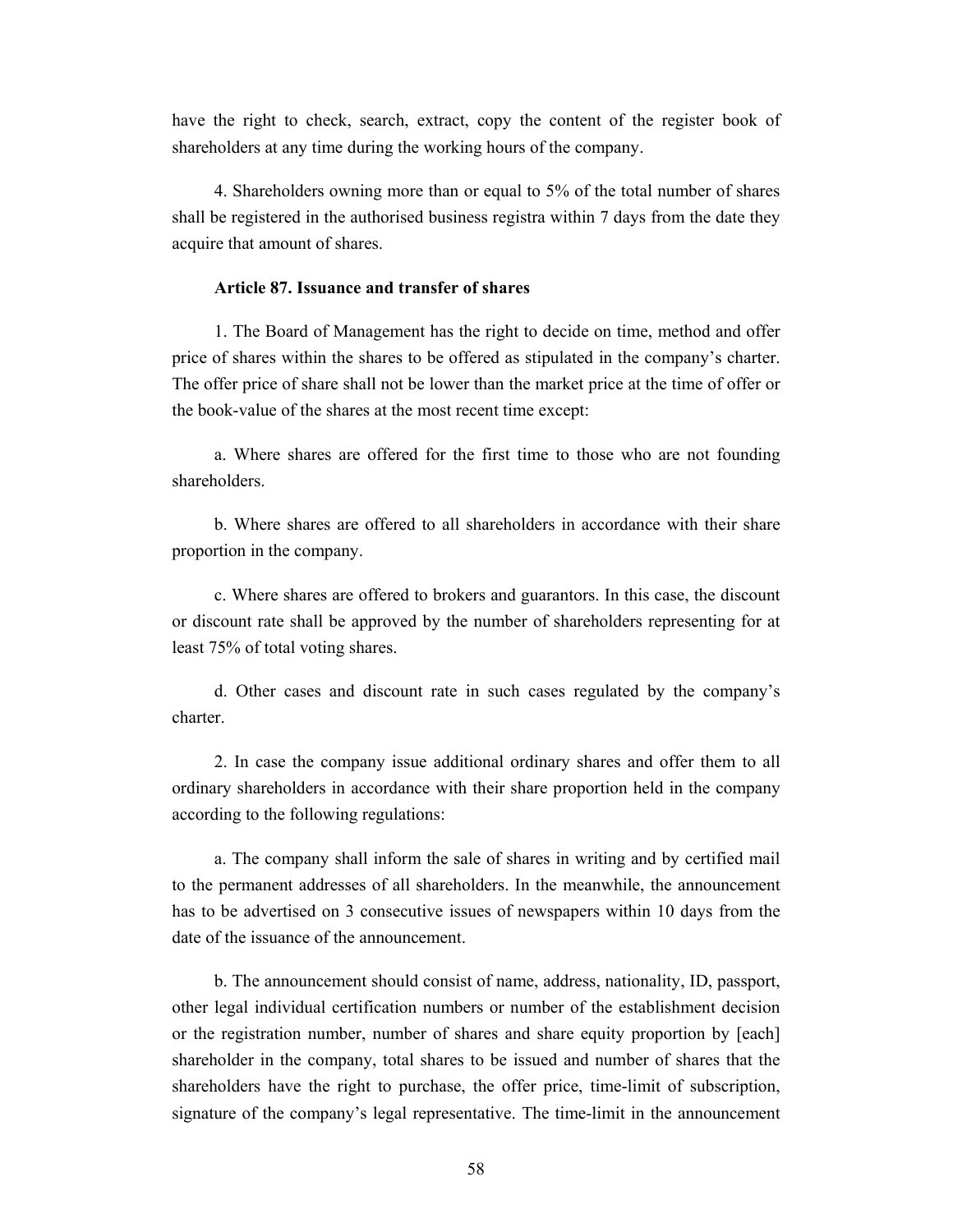shall be reasonable for shareholders to subscribe. The announcement shall be attached with a sample of subscription registration form issued by the company.

c. Shareholders can transfer their priorities of buying shares to others.

d. If the share subscription registration form is not sent to the company within the time-limit as stipulated in the announcement, the related shareholder is considered as not receiving the priority in buying shares. If the shares intended to be issued are not fully subscribed by shareholders and transferees of the priority of buying shares, the remaining shares shall be managed by the Board of Management. The Board of Management can distribute these shares to shareholders of the company or to others in an appropriate way provided that [the offering conditions of such remaining shares are]not better than that of offered to shareholders, unless approved otherwise by the Shareholders' Meeting or shares are sold through the stock exchange.

3. A share shall be deemed to be sold when they are paid in full and information of the buyer stipulated in item clause 2 Article 86 of this Law is sufficiently and truthfully recorded in the Register book of shareholders. From then on, the buyer of such share(s) becomes a shareholder of the company.

4. After the full payment for shares is made, the company shall issue and grant share certificates to the buyer(s). The company may opt to sell shares without issuing share certificates. In such case, information regarding shareholders as stipulated in Clause 2 Article 86 of this Law recorded in the Register book of shareholders shall be sufficient to certify the ownership of such shareholders [as to those shares] in the company.

5. All share certificates shall be freely transferable unless otherwise stipulated in clause 3 Article 55 and clause 5 Article 58 of this Law. The transfer can be made in writing as usual or by mere delivery. The transferring paper will be signed by transferor and transferee or by their authorized representatives. The transferor still the owner of the relevant shares until the name of the transferee is recorded in the Register book of shareholders.

In case only some shares of non-bearer share certificate are transferred, the old share certificate shall be cancelled and the new share certificate shall record the transferred shares, and [the share certificate recorded] the remaining shares shall be provided free of charge by the company.

6. Methods, procedures and process of public share offering will be performed in accordance with the securities regulations.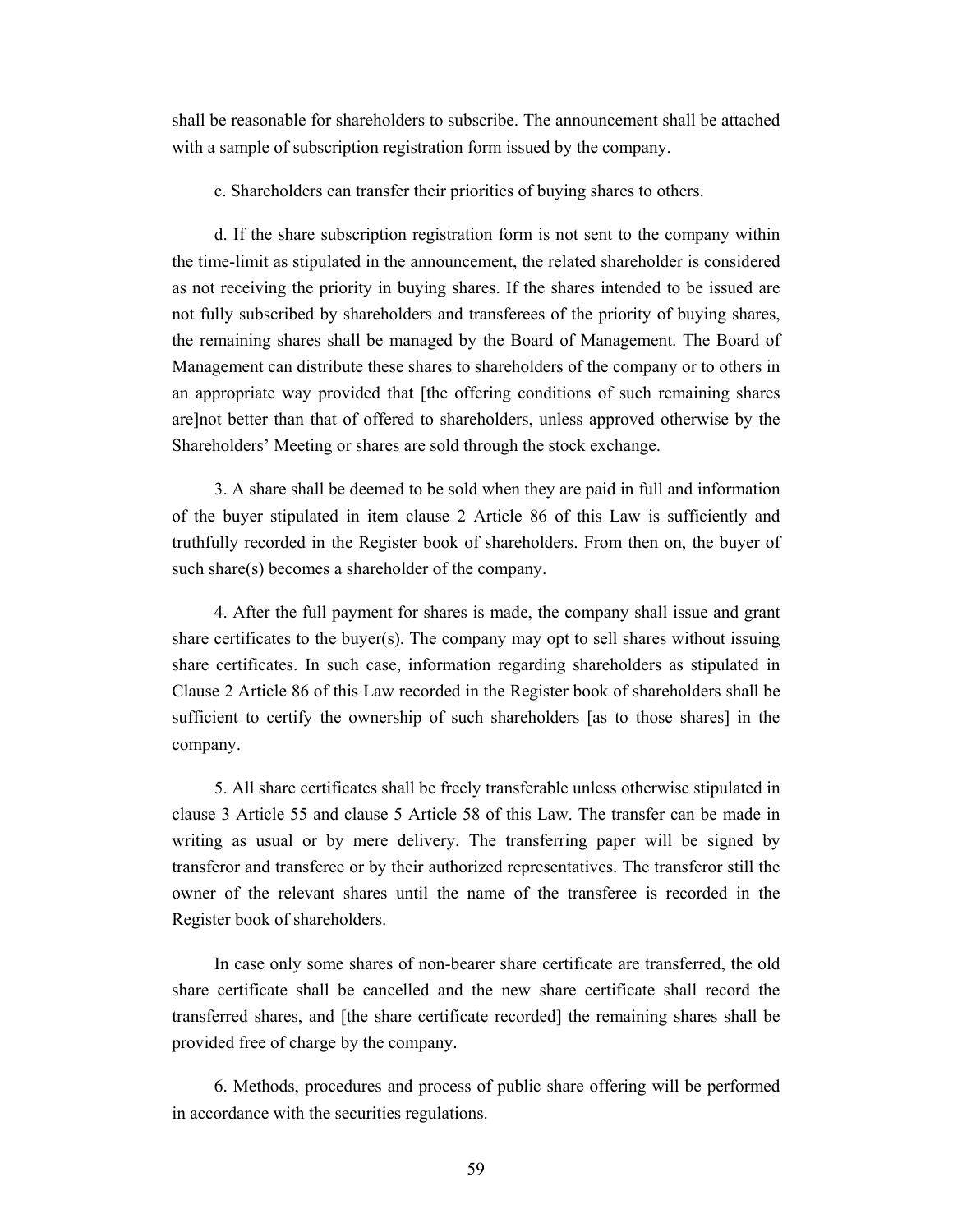The Government will have regulations on the private placement.

#### **Article 88. Issuance of bonds**

1. A shareholding company shall be entitled to issue bonds, convertible bonds, and other types of bonds in conformity with provisions of laws and the company's Charter.

2. Companies are not allowed to issue bonds in the following cases:

a. The company failed to make full repayment for the principal and interest of issued bonds or do not pay or cannot make full payment to due debts in the last 3 years

b. The average after-tax-profit ratio of the previous consecutive years is not higher than the intended interest paid to bonds to be issued.

The bond issuance for creditors being financial institutions is selected without any restriction as stipulated in section a, b of this Article.

3. Except in cases where the company's charter provides otherwise, the Board of Management shall determine types of bonds, the total value of bonds and issuing time, but shall be subject to report at the Shareholders' Meeting in the next meeting. The report shall consist of materials, files for explaining the decision of the Board of Management on the bond issuance.

## **Article 89. Payment of shares, bonds**

Shares and bonds of a shareholding company shall be paid in either Vietnamese Dong, exchangeable foreign currencies, gold, value of land use rights, value of intellectual property rights, technology and know-how or other assets as stipulated in the company's Charter. Shares and bonds of the company shall be paid in full once.

#### **Article 90. Buy-back of shares at requests of shareholders**

1. A shareholder shall be entitled to request the company to buy back his/her own shares if such shareholder votes against resolutions of the Shareholders' Meeting with respect to the reconstruction of the company or alteration of the rights, obligations of shareholders provided in the company's Charter. The request shall be in writing, in which specifying name, address of the shareholder and the number of shares held under each type of such shareholder, the proposed price and the reasons for such request. The request shall be sent to the company within 10 days from the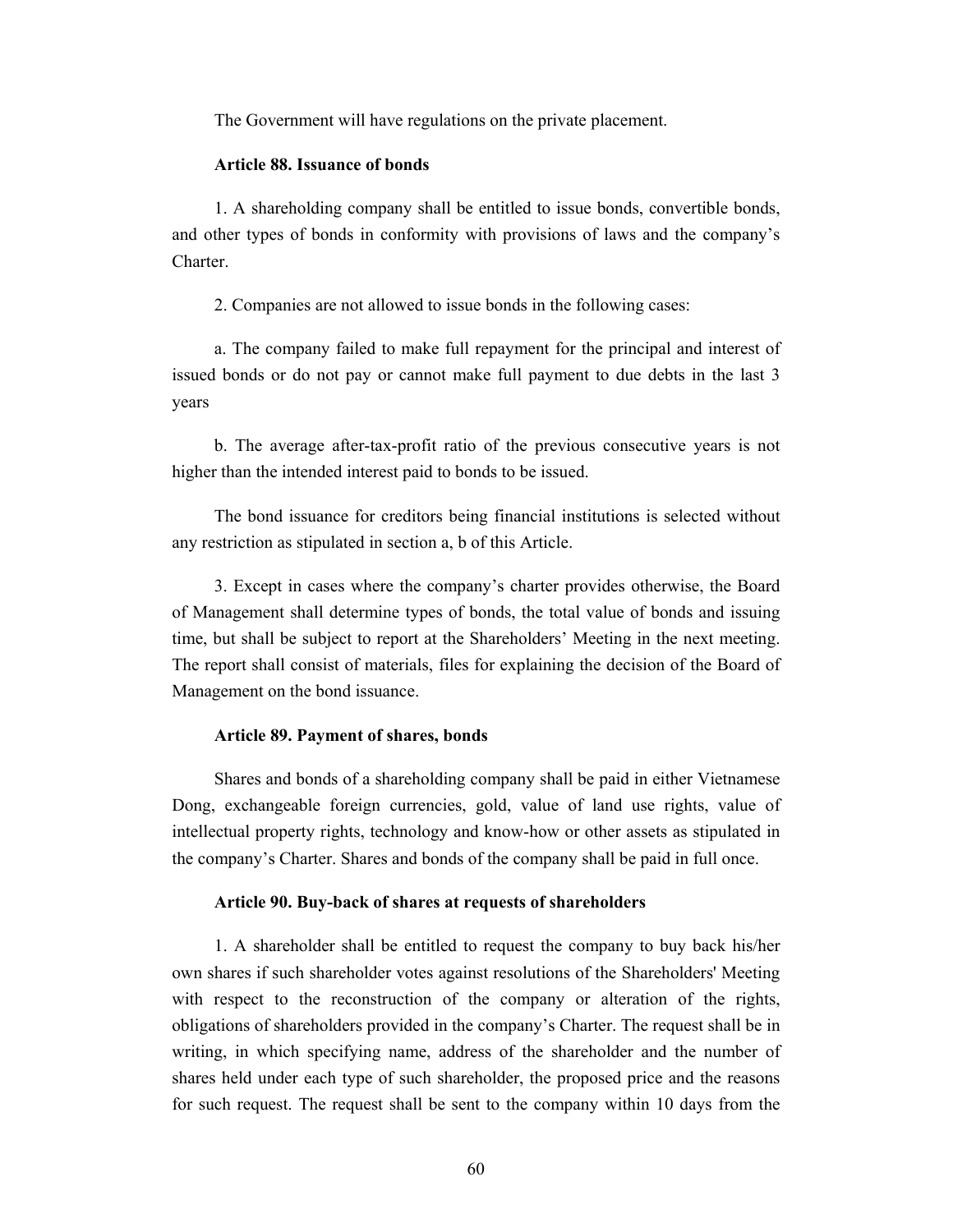date of resolution of the Shareholders' Meeting regarding the issues mentioned in this clause.

2. A company shall buy back from the shareholder, in accordance with his/her request as stipulated in Clause 1 of this Article, his/her shares at a market price or a price calculated by the net assets method or the discounted cash flows method or any other methods stated in the company's Charter, within 90 days from the date of receipt of such request. Where such price fails to be agreed, the shareholder can sell the share to another person or the company and the shareholder can call for a valuation organization. The company can introduce at least 3 valuation organizations so that shareholders can chose and the decision of this valuation organization is the final.

## **Article 91. Buy-back of shares as a result of company resolutions**

A shareholding company is entitled to buy back no more than 30% of its issued ordinary shares, a portion or all of its sold preferential shares in accordance with the following regulations:

1. The Board of Management shall have right to decide a buy-back of 10% or less of each type of shares offered for every 12 months. In other cases, buy-back of shares shall be decided by the Shareholders' Meeting.

2. The Board of Management shall set the price for the buy-back. With respect to ordinary shares, the set price shall not exceed their market price at the time of buyback, unless otherwise stipulated by Clause 3 of this Article. The price of other types of shares shall not be lower than their market price, unless otherwise stipulated by the company's Charter or otherwise agreed between the company and related shareholders.

3. The company is entitled to buy back a number of shares from every shareholder in accordance with his/her equity proportion in the company. Where this is the case, a notice of such decision by the company shall be forwarded to all shareholders within 30 days from the date of approval of such resolution. A notice so made shall include the name and head office of the company, the overall number and types of shares to be bought back, price of such buyback, procedures and time-limit for payment, procedures and time-limit for a shareholder to offer the company his/her shares. The notice shall be sent to all shareholders by certified mail so that it shall reach them at the said deadline.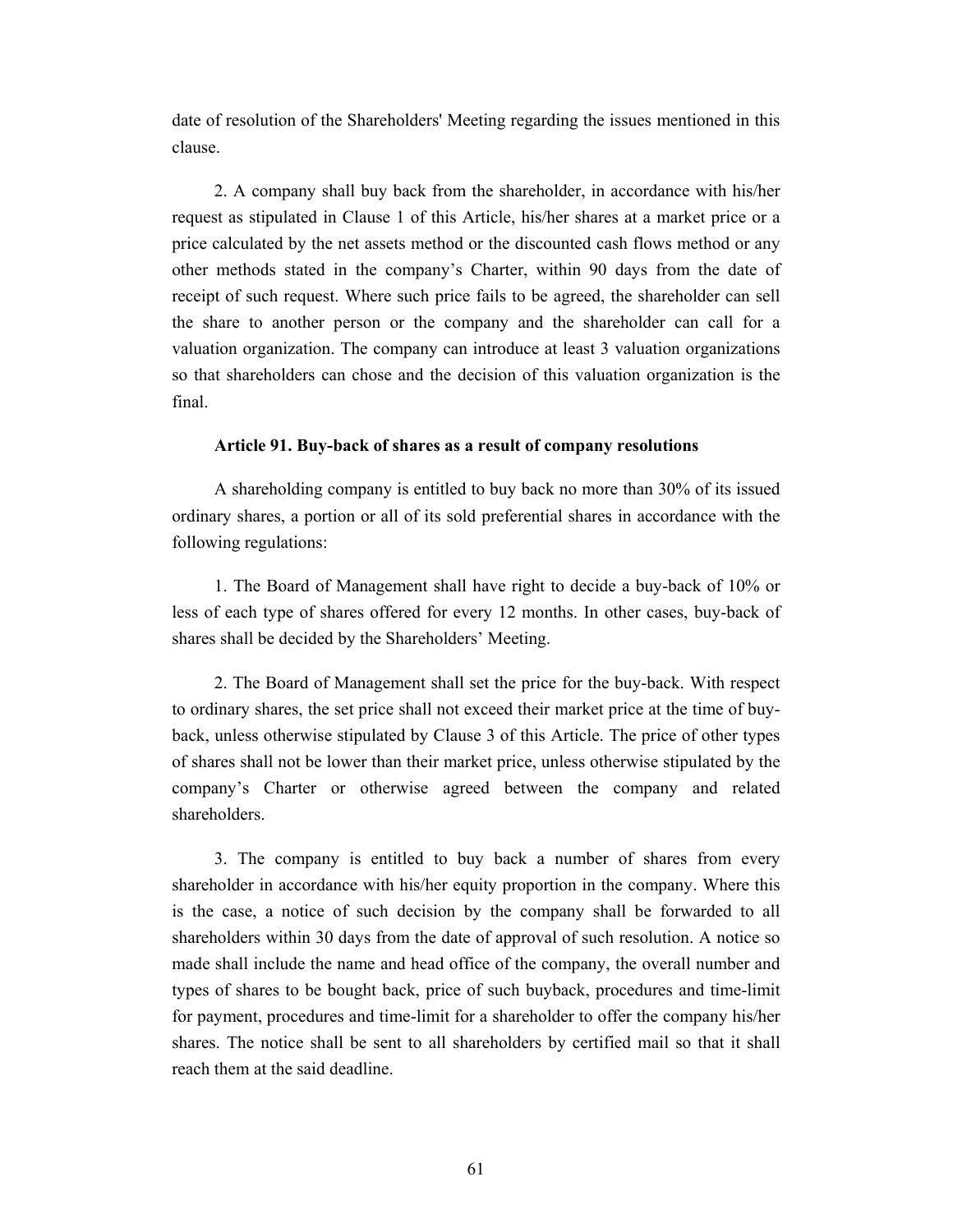Shareholders who agree to resell their shares must send their offers to the company within 30 days from the notice date. The offers shall include name, address, the establishment decision number or the registration number, total shares owned, the number of shares on sale, payment method, signatures of shareholders or of their legal authorized representatives. The sale offer must be sent to the company by certified mail. The company shall only buy back shares offered within the said period.

#### **Article 92. Payment Conditions and settlement of share buy-backs**

1. A shareholding company shall only be entitled to make full payment for the share buy-backs as stipulated in Article 90 and Article 91 of this Law where subsequent to such payment, the company shall be able to discharge its due debts and other liabilities.

2. All shares that are bought back in conformity with stipulations in Article 64 and Article 65 of this Law shall be deemed re-purchased shares eligible for reoffering.

3. Share certificates verify the ownership of the bought-back shares shall be destroyed right after the respective shares have been paid in full. The chairman of the Board of Management and the (general) director will be jointly responsible for any losses caused from non-destroying or delaying in destroying of share certificates.

4. Where a full payment of shares to be bought back causes a decline in the total value of the company assets by more than 10%, the company shall so notify to all of its creditors within 15 days from date of such payment.

## **Article 93. Distribution of dividend**

1. Dividens for preference shares shall be paid corresponding to specific condions on each type of preference share.

2. A shareholding company shall be entitled to pay dividends to its shareholders if its business is profitable and its tax and other financial obligations have been fulfilled in accordance with law provisions, and previous losses have been covered and contribution to the company's funds has been made in accordance with the law and the company's charter; and immediately after settling the dividends, the company must assure the settlement of other due debts and obligations.

The Board of Management can determine the mid-term dividend payment if this is suitable with the profit generation of the company during the fiscal year.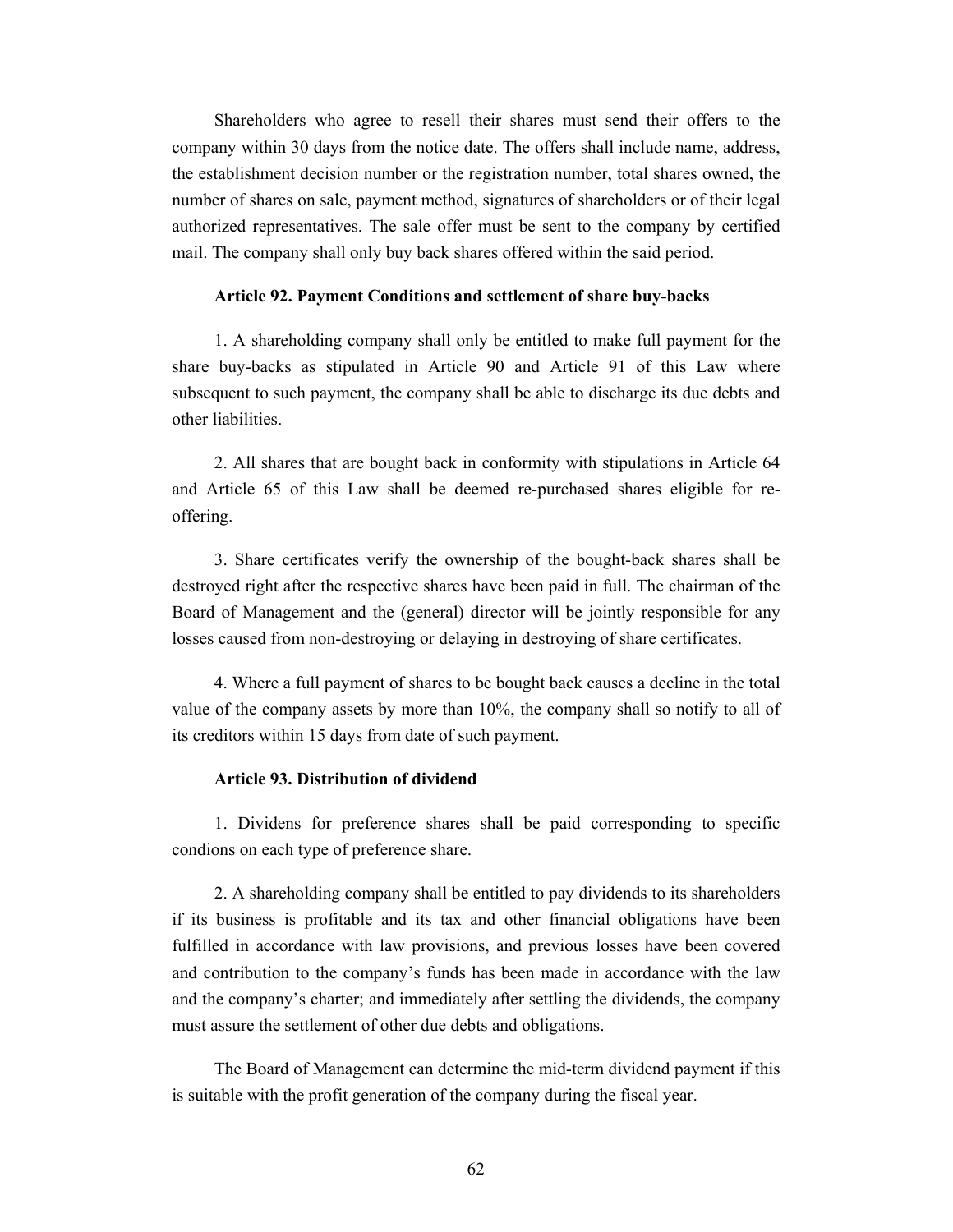Dividends can be paid in cash or other detailed assets as stipulated in clause 1b of this Article. In the case of cash, the payment shall be in VND or can be in made by cheque or a money order sent to the address of residence of shareholders.

Dividends can be paid through bank transfer when the company has all information of shareholders' banks enabling the company to direct transfer [the dividends] to the shareholders' bank account. If the company has transferred the money according to the information provided by shareholders, it will not be responsible for any losses, if any, incurred from that transaction.

3. Upon and for the purpose of making payments of dividend, the Board of Management shall make a list of shareholders who get paid, determine the amount of dividend per share, the time and form in which such payment is made, at least 30 days prior the date on which the payment is proposed to be made. Notice of dividend payment shall be forwarded to by certified mail to the registered address of all shareholders of no later than 15 days prior to the date of such payment. Such notice shall contain the name of the company, the name, address, the permanent address, the nationality, ID, passport or other legal individual certification number or the number of establishment decision or the registration number, the overall number of the shareholders to whom dividend is paid, the number of shares held by him/her under each type, the amount of dividend per share and the total dividend received by such shareholder, the time and mode of payment, the signature of the chairman of the Board of Management and the company's legal authorized representative.

4. Where a shareholder transfers his/her shares within the period, which is between the completion of the shareholders list and the dividend payment, the transferor shall receive the dividends.

## **Article 94. Recovery of unlawful payment for the buy-back of shares or dividend**

Where the buy-back of shares does not comply with Clause 1 of the Article 92, or the payment of dividend is contrary to the Article 93 of this Law, all shareholders shall pay back the company the paid money or assets taken as a result thereof; in the case where a shareholder is not able to do so, that shareholder and all members of the Board of Management shall jointly be liable for all the debts born by the company.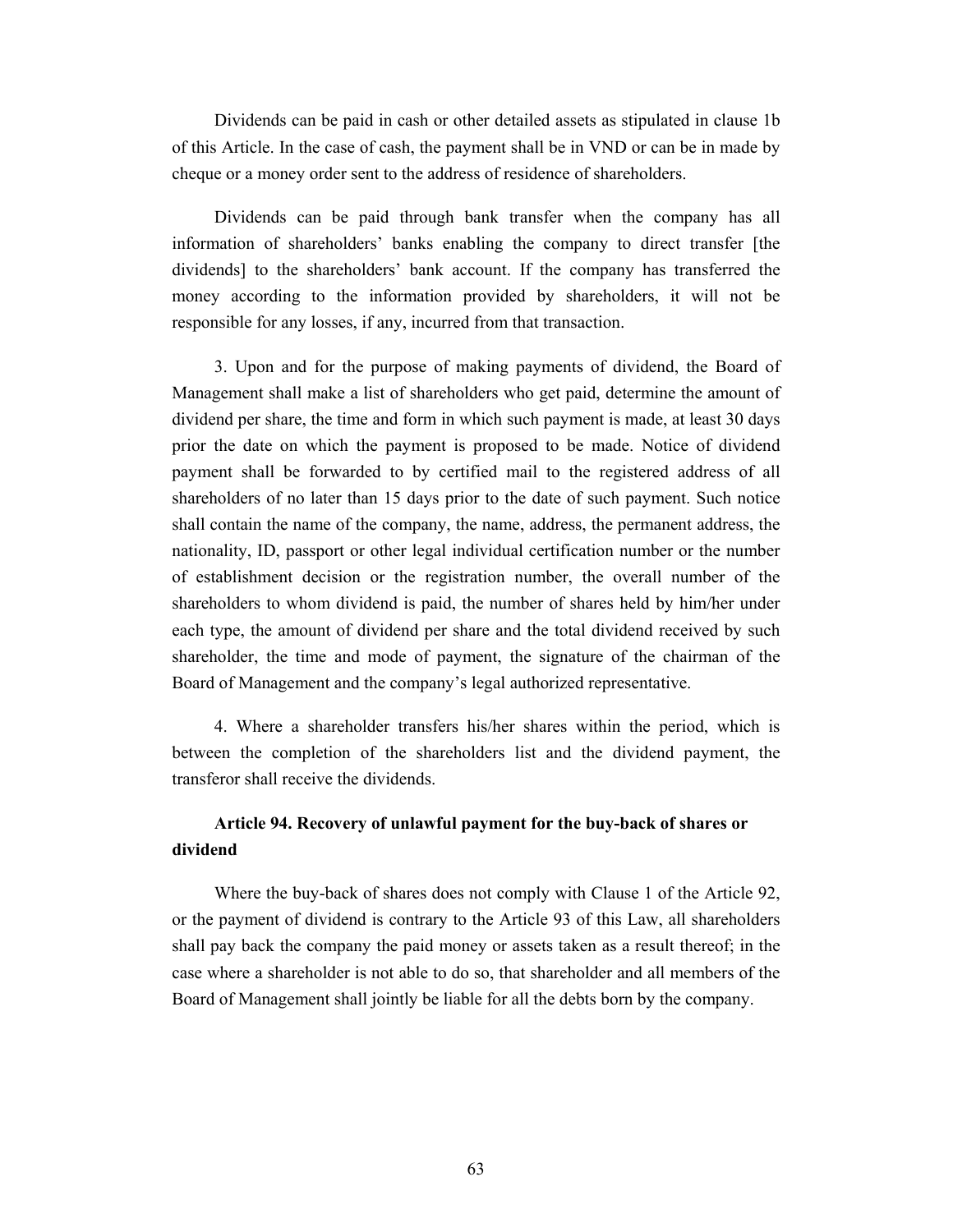## **Article 95. Organisation and management structure of shareholding companies**

The organisation and management structure of a shareholding company shall comprise: the Shareholders' Meeting; the Board of Management, the (General) Director, and the Control Board where the company has more than 11 individual shareholders or has a legal entity shareholders.

The chairman of the Board of Management or the (General) Director are legal representatives of the company, who have to reside in Vietnam. In case he/she absent from Vietnam for more than 30 days, an authorized representative should be appointed in writing to exercise the rights and obligations on behalf of the legal representative.

#### **Article 96. Shareholders' Meeting**

1. All shareholders with voting rights make up the Shareholders' Meeting that acts as the highest decision-making body of a shareholding company

2. The Shareholders' Meeting shall have the following rights and obligations:

a. Make decisions on directions of development of the company

b. Decide the types and total amount of shares under each type the company is authorised to issue; decide the annual dividend per share, unless otherwise stipulated in the company's charter.

c. Elect and dismiss members of the Board of Management and of the Control Board;

d. Make decisions on investment or approve the sales of 50% or more of the total value of assets recorded in the company's accounting books except the company's charter differently regulates

e. Determine the revision and/or supplementation of the company's Charter, except where there is an adjustment of charter capital as a result of selling new shares within the total amount of shares the company is authorized to issue;

f. Approve the annual financial statements;

g. Make decisions with regard to the buy-back of more than 10% of issued shares of each type.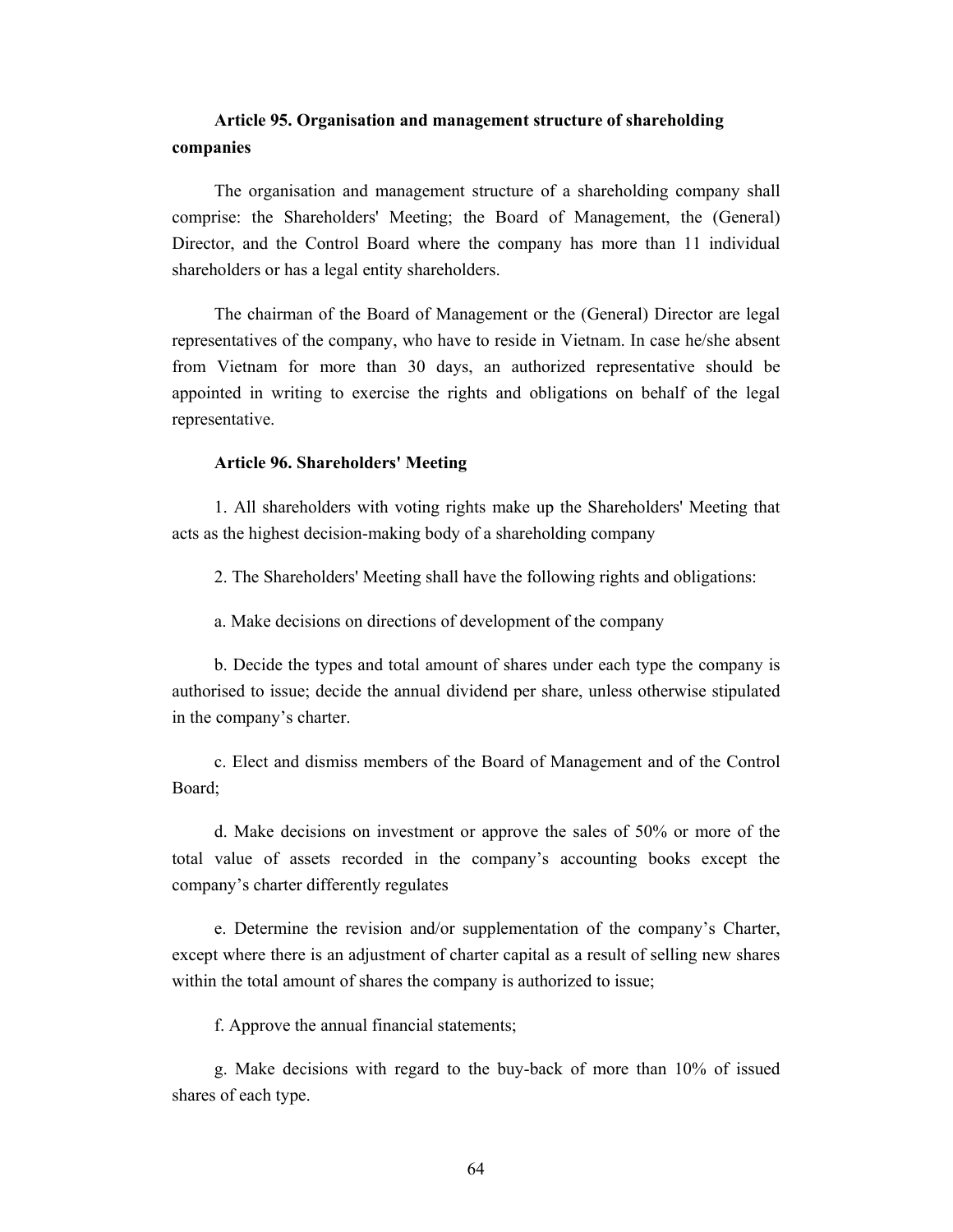h. Investigate and decide how to deal with breaches committed by the Board of Management and the Control Committee which cause damage to the company and its shareholders;

i. Determine the reconstruction and dissolution of the company;

j. Other rights and obligations as stipulated in this Law and the company's **Charter** 

3. Shareholders as legal entities shall appoint one or more authorized representatives to exercise their rights in accordance with the lawful regulations. If more than one authorized representative is appointed, it is required that a number of shares and votes of each authorized representative to be determined. The dismissal, appointment or change of authorized representatives shall be made in writing and be notified to the company at the earliest convenience. The notice shall consist of the following contents:

a. Name, permanent address, nationality, number and date of the decision for establishment, the registration of shareholders;

b. Number of shares, types of shares and date of shareholders registration in the company;

c. Full name, permanent address, ID, passport, other legal individual certification numbers of the authorized representatives;

d. The number of authorized shares;

dd. Duration of authorization;

e. Signature of the authorized representative and the legal representative for shareholders.

The company shall send a notice on the authorized representative mentioned in this clause to the business registrar within 5 days from the date of receiving such notice.

## **Article 97. Authority to convene the Shareholders' Meeting**

1. The Shareholders' Meeting is required to be held regularly or irregularly at least once per year. The venue of the Shareholders' Meeting shall be in the territory of Vietnam.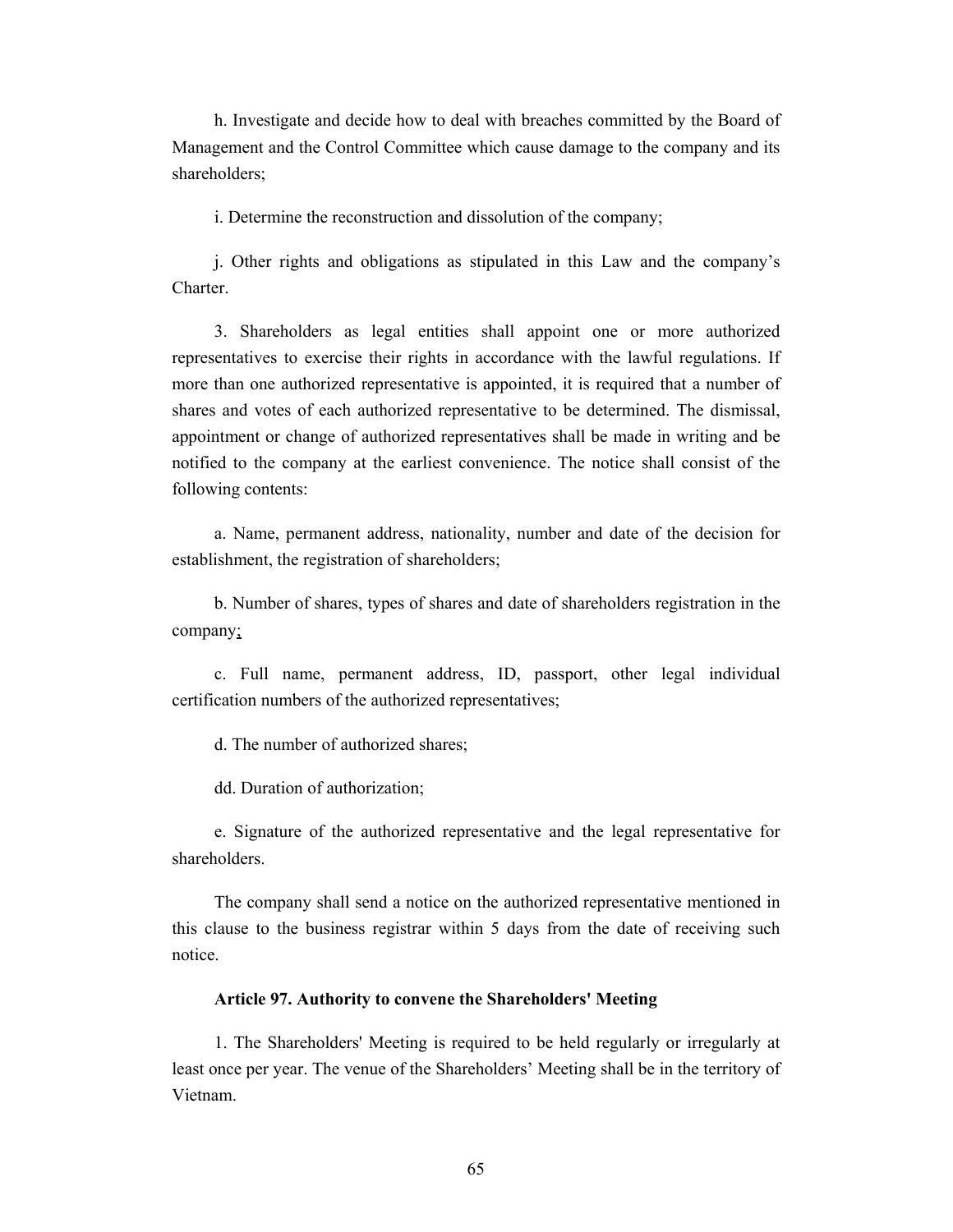2. The Shareholders' Meeting shall be conducted regularly within the 4 months from the date of ending the fiscal year. Upon the request of the Board of Management, the business registrar can extend the time but less than 6 months from the end of the fiscal year.

The regular meeting of the Shareholders' Meeting shall discuss and approve:

a. The annual financial report;

b. Report of the Board of Management on the evaluation of the business management in the company.

c. Report of the Control Board on the management of the Board of Management and the (general) director.

d. Dividends for each type of shares

dd. Other issues within the authority

3. The Board of Management shall convene irregular meetings of the Shareholders' Meeting in the following cases:

a. The Board of Management considers it necessary for the benefits of the company;

b. The remaining members of the Board of Management are smaller than as stipulated in the law.

c. At the request of a shareholder or group of shareholders prescribed at point b, Clause 2, Article 79 of this law, or

d. At request of the Control Board; or

dd. Other cases as stipulated by the company's charter.

4. Unless otherwise provided by the company's charter, the Board of Management shall convene the Shareholders' Meeting within 30 days commencing from the date of receipt of the request as described in item c and d, Clause 1 of this Article.

In the case the Board of Management does not convene the Shareholders' Meeting as stipulated, Chairman of the the Board of Management shall be responsible for and pay all the damages of the company.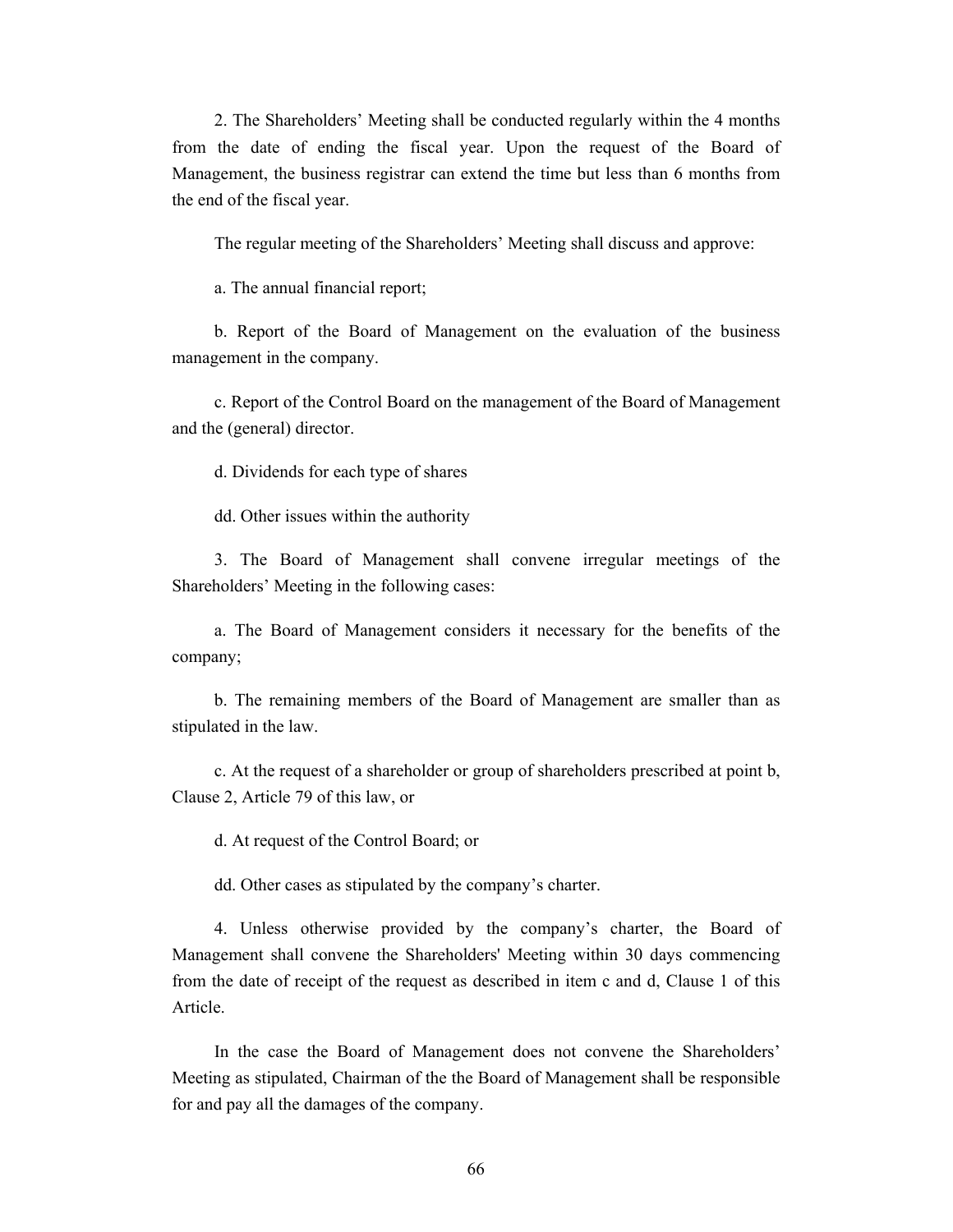5. Where the Board of Management fails to convene the Shareholders' Meeting as stipulated in clause 4 of this Article, within the next 30 days, the Control Board in place of the Board of Management shall convene the Shareholders' Meeting in compliance with this Law.

In the case the Control Board does not convene the Shareholders' Meeting as stipulated, head of the Control Board shall be responsible for and pay all the damages of the company.

6. Where the Control Board fails to convene the Shareholders' Meeting as stipulated in clause 5 of this Article, a shareholder or group of shareholders as provided in item b, Section 2 Article 79 of this Law, in place of the Board of Management and Control Board, shall have the right to convene the Shareholders' Meeting in compliance with this Law.

In this case, the shareholder or group of shareholders convening the Shareholders Meeting can request the Business Registrar to supervise the convening process and the meeting if necessary.

7. The convener(s) of the Shareholders' Meeting shall make a list of shareholders entitled to participate in sessions thereof, provide information and resolve complaints regarding such list of shareholders, prepare the agenda, contents and materials for such meeting, set the time and decide the venue thereof, forward the meeting invitations to each shareholder eligible for attendance in conformity with this Law, and provide information and solve claims relating to the list of shareholders.

8. All expenses arising from the convocation and proceeding the Shareholders' Meeting as stipulated in clause 4,5 and 6 of this Article shall be reimbursed by the company.

## **Article 98. List of shareholders entitled to participate in sessions of the Shareholders' Meeting**

1. The list of shareholders entitled to participate in sessions of the Shareholders' Meeting shall be made based on the Register book of shareholders. Such list shall be made when there is a resolution to make convocation thereof and must be completed no later than 30 days prior to the date of opening the Shareholders' Meeting, unless the company's Charter determines a shorter period.

2. The list of shareholders shall include full name, address of residence, nationality, ID, passport or other legal individual certification numbers or the number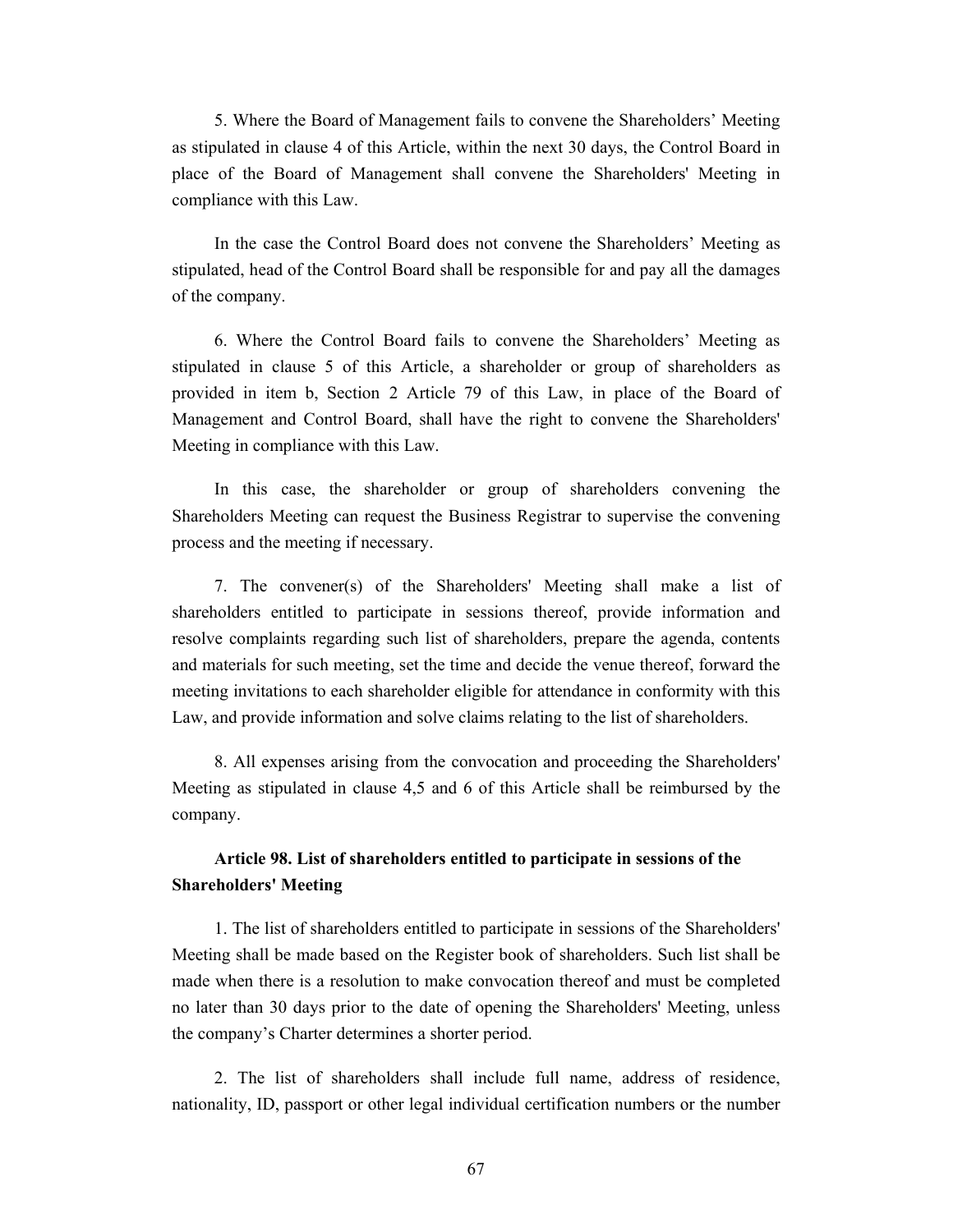of decision of establishment or the registration number of head office; total shares and the date of registration under each type of each shareholder.

3. Every shareholder shall have the right to check, search, extract and copy the list of shareholders, who are eligible for attendance in sessions of the Shareholders' Meeting;

to request amendment of incorrect information or addition of necessary information concerning him/her-self in the list of shareholders eligible for attendance in the Shareholders' Meeting.

## **Article 99. Agenda and contents for sessions of the Shareholders' Meeting**

1. The convener(s) of the Shareholders' Meeting shall be liable to make the list of shareholders to attend the meetings and to vote; prepare the agenda and materials for the meeting and the draft resolutions for each issue in the agenda, determine the time and venue and send invitations to all eligible shareholders for participation in the sessions.

2. Shareholders whether in person or in group as described in Clause 2 of Article 79 of this Law shall be entitled to make proposals as to matters to be included in the meeting agenda of the Shareholders' Meeting. Such proposals shall be made in writing and forwarded to the company no later than 3 days prior to the opening date of such meeting. A proposal so forwarded shall specify the names of such shareholders, the amount of shares held by them under each type, number and date of shareholders registration in the company, and matters proposed for inclusion in the meeting agenda.

3. The convener(s) of the Shareholders' Meeting shall be entitled to refuse such proposal as stipulated in Clause 2 of this Article in the following circumstances:

 a. Such proposals fail to be forwarded within the specified time-limit or fail to include all the required information;

b. The proposed matters are not within authority of the Shareholders' Meeting.

c. Other circumstances as stipulated in the company's Charter.

4. Except otherwise provided in Clause 3 of this Article, the convener(s) of the Shareholders' Meeting shall accept and put the recommendations in Clause 2 of this Article in the proposed meeting agenda and contents; the recommendations will be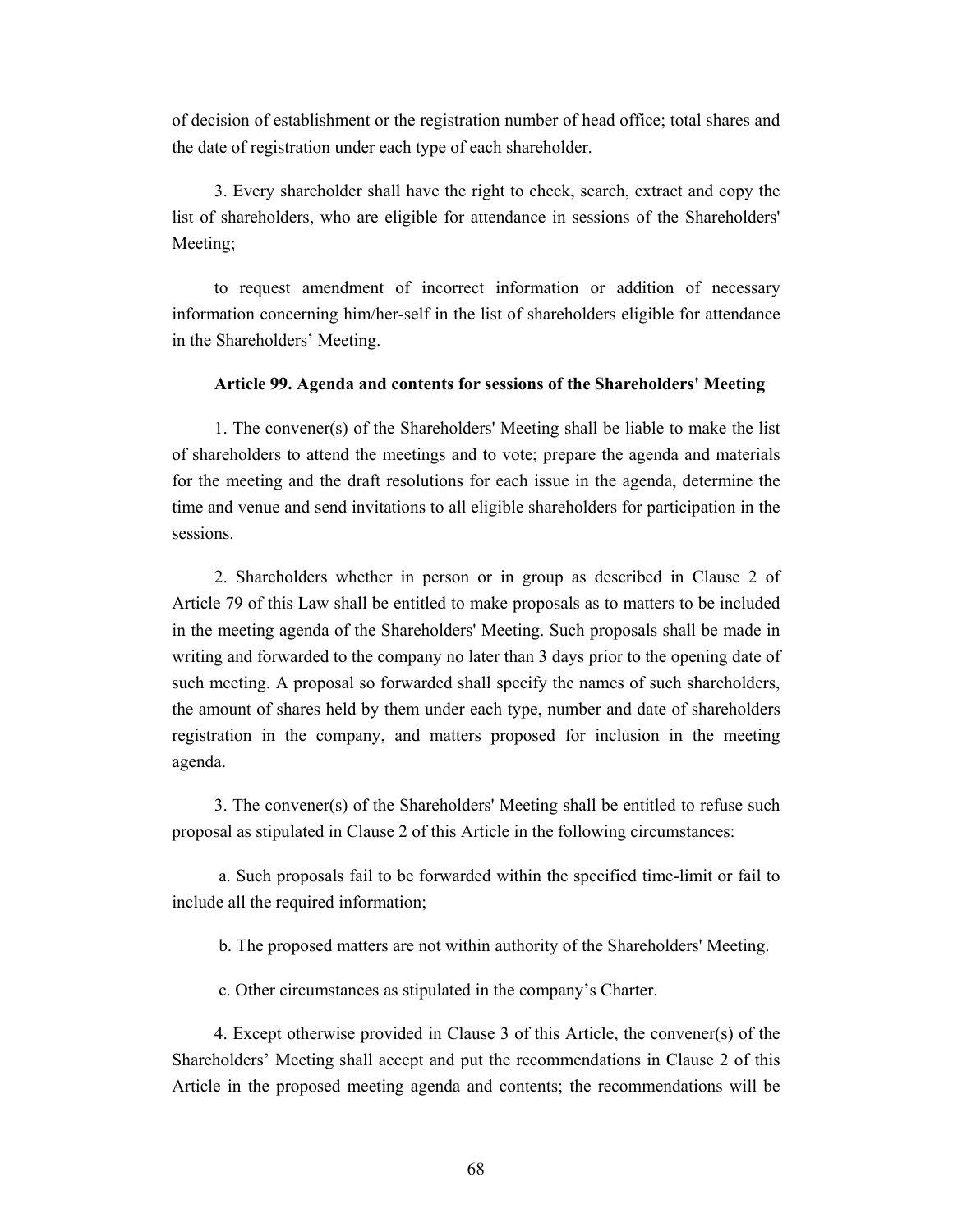officially added into the meeting agenda and contents subject to the approval of the Shareholders' Meeting.

#### **Article 100. Invitation to sessions of the Shareholders' Meeting**

1. The convener(s) of the Shareholders' Meeting shall forward invitations to all shareholders eligible for participation in sessions of the Shareholders' Meeting no later than 7 days prior to the opening date thereof. The company's Charter can determine longer period. The notice shall be forwarded to the permanent address of shareholders by certified mail.

The invitation shall include: name, address of head office, number and date of business registration, place of business registration, name and permanent address of shareholders or the authorized person of shareholders, time and venue of meetings.

2. Such invitations shall be enclosed with the form of authorization for attending the session, the agenda and discussion materials as grounds for adoption of resolutions, and the draft resolutions for each issued to be discussed in the meeting agenda.

If the company has a website, the meeting invitation and other relevant materials shall be posted on the website as well as forwarded to the shareholders.

## **Article 101. Authorisation to participate in sessions of the Shareholders' Meeting**

1. A shareholder whether in persons or in the authorized representative of shareholders may directly or in writing authorise another to participate in a session of the Shareholders' Meeting. If shareholders are institutions and do not authorize a representative as stipulated in Section 3 Article 70 of this law, they can appoint a person to participate in the Shareholder's meeting.

2. The appointment of the authorized representative to attend the meeting shall follow the form provided by the company:

a. If the shareholder is an individual, there shall be a signature of that shareholder and the authorized person.

b. If the shareholder is an organization, there should be a signature of the authorized person, the legal representative of shareholders and the person authorized to attend the meeting.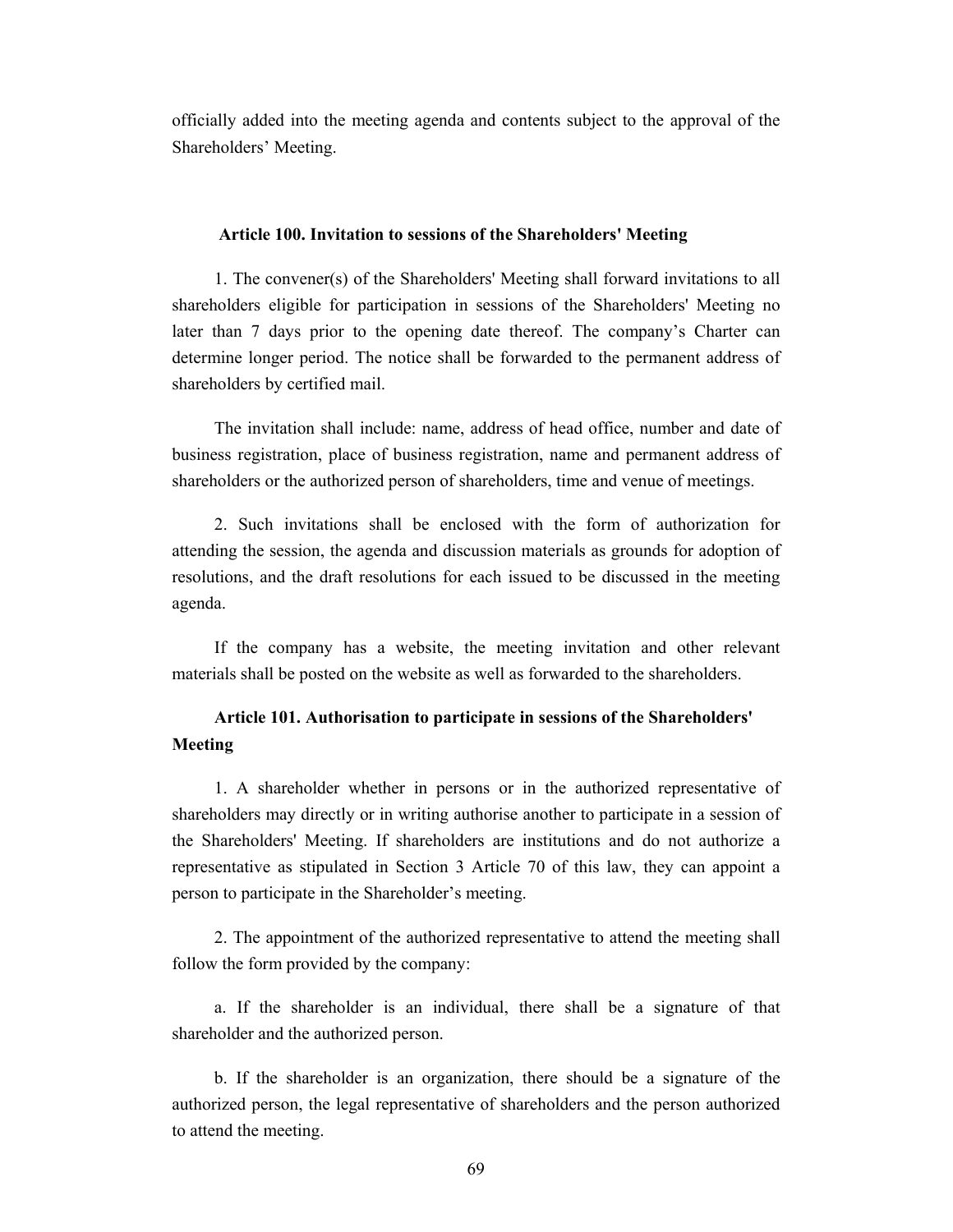c. In other circumstances, there shall be a signature of the legal representative of shareholders and the person authorized to attend the meeting.

The person authorized to attend the Shareholder's Meeting must submit the authorization document prior to attending the meeting.

3. Unless provided clause 1b of this Article, the voting of the personal authorized to attend the meeting within the authorization will be effective even when the person appoint the authorization:

a. is dead or his/her capacity of civil acts are lost;

b. cancel the authorization.

4. The provisions in clause 2 of this Article will not be applicable if the company receives a written notice of one of these events no less than 24 hours prior to the opening of the Shareholders' meeting.

5. Where a shareholder transfers his/her own shares within the period from the completion date of the list of shareholders to the opening date of the Shareholders' Meeting session, the transferee shall have the right to participate in such session in place of the transferor with respect to such transferred shares.

## **Article 102 Conditions, procedures of the Shareholders' Meeting sessions**

1. A session of the Shareholders' Meeting shall be deemed valid where it is attended by a number of shareholders that own 65% or more of the voting shares. The specific ratio shall be stipulated in the company's Charter.

2. Where the first convocation fails to satisfy the conditions required in Clause 1 of this Article, the Shareholders' Meeting shall be convened for the second time within 30 days from the proposed opening date of the first session. A session so convened shall be deemed valid where participating shareholders represent no less than 51% voting shares. The specific ratio shall be stipulated in the company's **Charter** 

3. Where the second session so convened also fails to satisfy the conditions provided in Clause 2 of this Article, the Shareholders' Meeting shall, within 20 days from the proposed opening date of the second session, be convened for the third time. In such case, the third session of the Shareholders' Meeting shall be carried out regardless of the number of participating shareholders.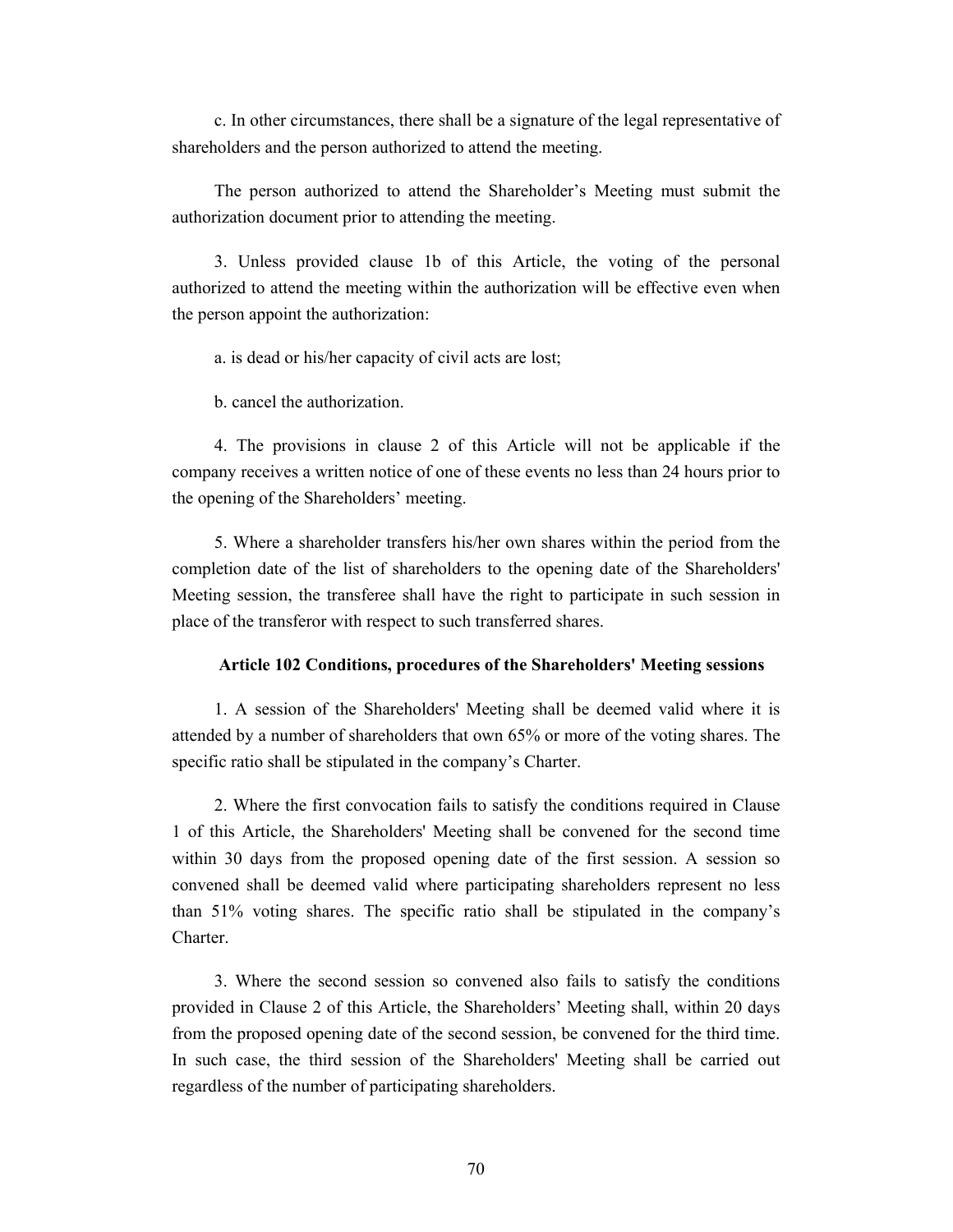4. Only the Shareholders' Meeting shall have right to alter the meeting agenda being enclosed with the invitations in accordance with Article 100 of this Law.

## **Article 103. Procedures of conducting meeting and voting procedures of the Shareholders' Meeting**

Unless otherwise provided in the company's Charter, procedures of convention and voting procedures of the Shareholders' Meeting will be conducted according to the following regulations

1. The day prior to the opening [of the Shareholders' Meeting], registration procedures must be undertaken and continued until all eligible participating shareholders are registered. Upon registration, participants shall be provided with voting cards corresponding with the number of issues to be voted in the meeting agenda.

2. The Chairperson, secretary and vote counting committee of a session of the Shareholders' Meeting shall be defined according to the following regulations:

a. The Chairperson of the Board of Management shall chair meetings convened by the Board of Management. Where the Chairperson is absent or temporarily lost the ability to work, the remaining members shall select one of them to be the Chairperson of the meetings. In case none of the members can be the Chair, the highest ranking member of the Board of Management shall guide the Shareholders' Meeting to vote for a Chair.

b. In other cases, the person who signs the decision to convene the Shareholders' Meeting shall guide the Shareholders' Meeting to vote for a Chair; the person who receives the highest number of votes shall chair the Meeting.

c. The Chair shall nominate a person to be the secretary in charge of taking the meeting minutes.

d. The Shareholders' Meeting shall select a vote counting committee consisting of not more than 3 persons at the request of the Chairperson.

3. The meeting agenda and contents must be approved by the Shareholders' Meeting in the opening session. The meeting agenda must define details and timing for each of the issues to be discussed.

4. The Chair and secretary of the Shareholders' Meeting shall have the right to perform activities that they find relevant in order to chair the session properly, in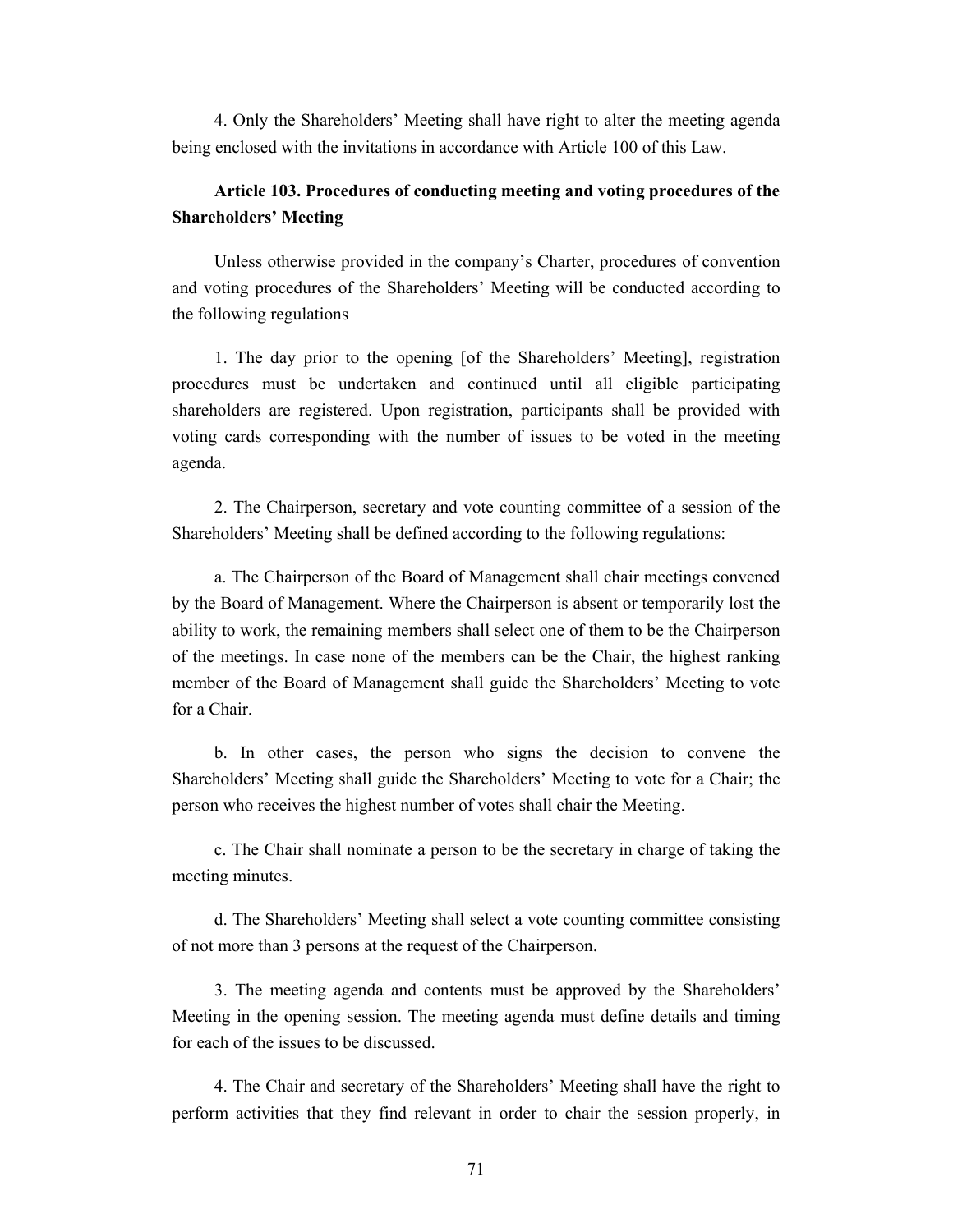order, and in compliance with the approved agenda; or to make the session reflect the opinions of the majority of participants.

5. The Shareholders' Meeting shall discuss and vote for each of the issues identified in the meeting agenda. The voting shall be in the way of firstly collecting voting cards that support the resolutions, then collecting "against" voting cards; and finally counting the supporting voting-cards, "against" voting-cards, and "blank" ones. The counting results shall be announced by the Chair before the session is closed.

6. Shareholders or authorized representatives who come after the Meeting opened shall be entitled to register and shall have right to vote after registration. The Chair must not stop the session for the late comers to register; and effectiveness of votes that have already been done shall not be affected.

7. The person who convenes the Shareholders' Meeting shall have the right to:

a. Ask all participants to go through screening checks or other security measures;

b. Ask competent agencies to maintain the order of the Meeting; expel those who do not comply with the Chair's instructions, or intentionally make disorders and hinder the smooth progress of the Meeting, or refuse to comply with the security checking requirements.

8. The Chair shall have the right to delay a Meeting which is attended by a sufficient number of participants till another time or at another location in the following cases:

a. There is not enough space for the participants at the current meeting location;

b. The participants of the Shareholders' Meeting have acts that violate or hinder the order of the Meeting that are beyond the control of current security measures, which might make the Meeting unfair and improper.

The delay time shall not exceed 3 days from the intended date of the meeting.

9. In case the Chair delays or temporarily postpones the Shareholders' Meeting contrary to the provisions at points a and b of the Clause 8, the Shareholders' Meeting shall have the right to vote for any other participant to be the Chairperson, who shall chair the session until it closes, and effectiveness of votes approved by that session shall not be affected.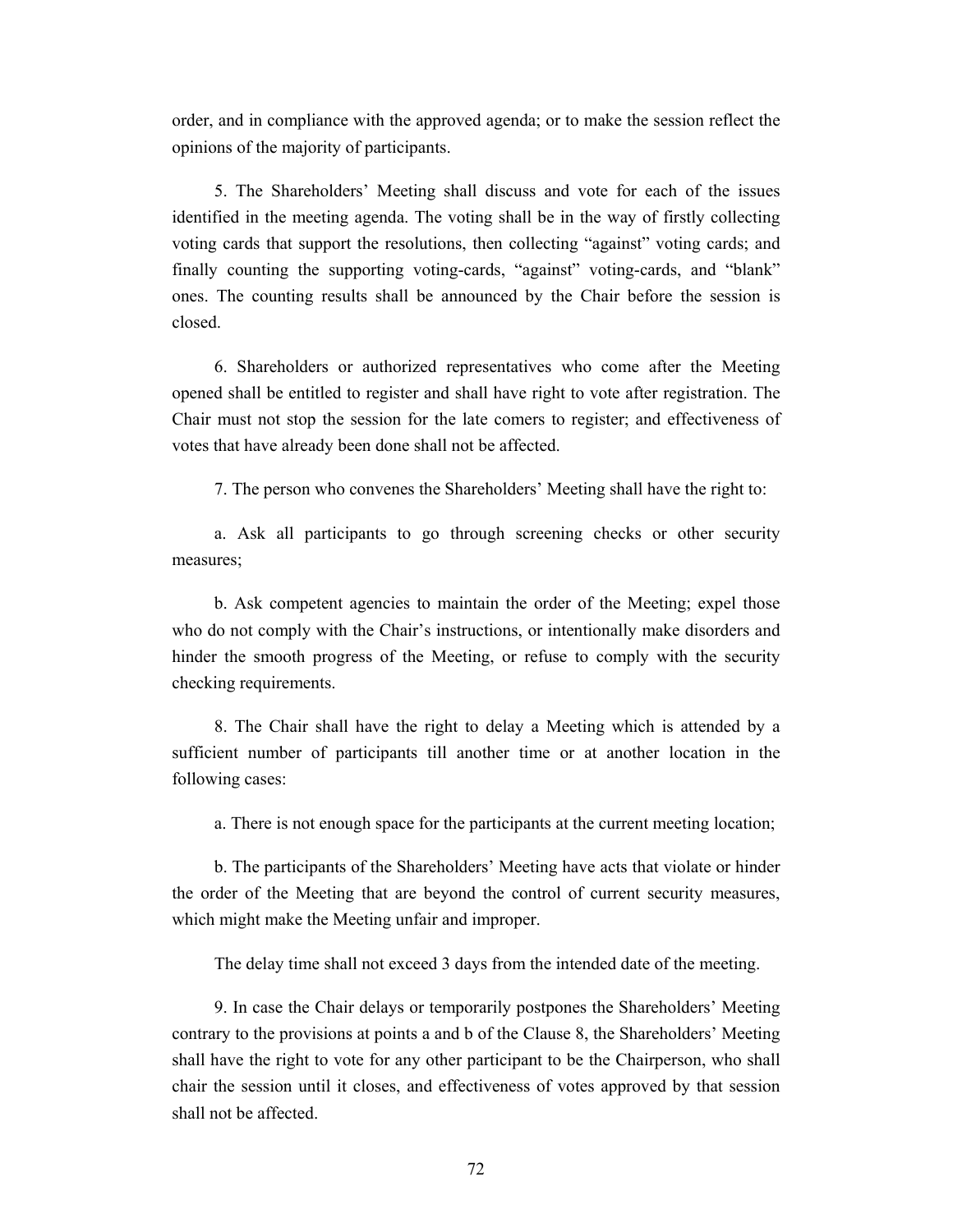#### **Article 104. Adoption of resolutions by the Shareholders' Meeting**

1. The Shareholders' Meeting shall adopt resolutions within its authority by voting during its sessions or by collecting written opinions.

2. Unless otherwise provided in the company's Charter, the adoption of resolutions on the following issues shall be voted during sessions of the Shareholders' Meeting:

a. Supplement and amendment of the company Charter;

b. Decision on the company development directions

c.Decision on types of shares and numbers of each type of share which can be offered for sale.

d. Election, dismissal of members of the Board of Members, and the Control Board

dd. Decide on the invesment or sale of assets which are more than or equal to 50% of the total value of the company's assets written in the latest financial report, unless otherwise provided another percentage by the company's charter.

e. Approval of the annual financial report.

g. Re-organization or dissolution of the company.

2. A resolution made by the Shareholders' Meeting shall be passed when:

a. Approved by no less than 65% of total votes of participating shareholders. The specific ratio shall be stipulated in the company's Charter.

b. Approved by no less than 75% of total votes of participating shareholders with respect to resolutions involving type of shares and a number of shares to be issued under each type, amendments and supplements of the company's Charter, the reorganization and dissolution of the company, or investment, the sale of 50% or more of the total value of assets recorded in the company's accounting books except the company's charter different regulates. The specific ratio shall be stipulated in the company's Charter;

c. Voting for electing members of the Board of Members and the Control Board will be implemented by accumulatively calculating the votes, that is each shareholder shall be entitled to have the voting cards corresponding to the total amount of shares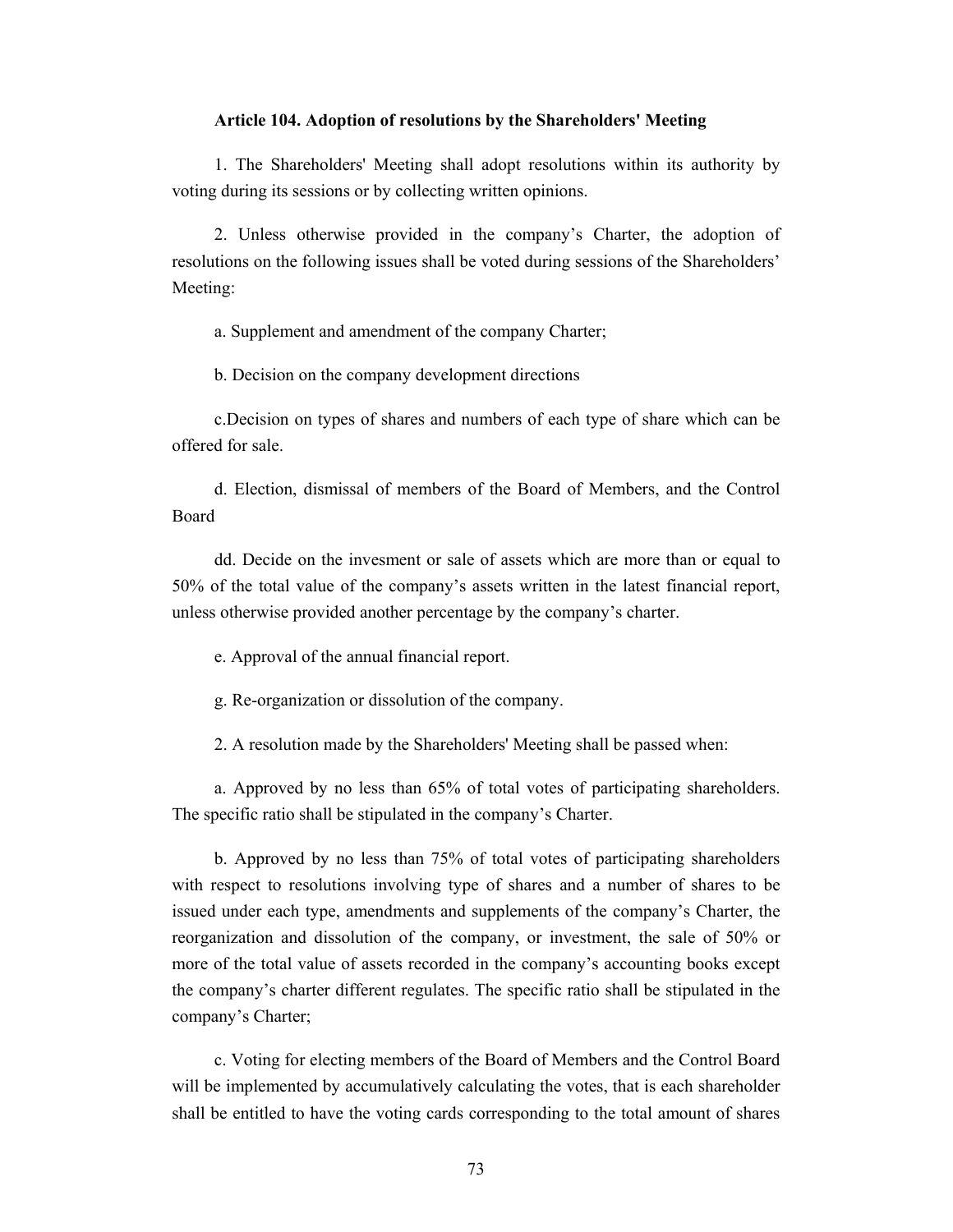they own multiplied by the number of elected members of the Board of Management or the Control Board, and the shareholder can accumulate their voting cards for one or a number of candidates.

4. The resolutions approved during the sessions of the Shareholders' Meeting by shareholders and their authorized persons representing 100% of the voting shares shall be lawful and take immediate effect even in the case where the order and procedures of convention, the meeting agenda and the conducting procedures do not implementing accordance with the regulations.

5. In a case where a resolution of the Shareholders' Meeting proposes to be approved by collecting written opinions, such resolution shall be passed if approved by no less than 75% of the total votes. The specific ratio shall be stipulated in the company's Charter.

 6. Resolutions adopted by the Shareholders' Meeting must be notified to shareholders eligible to attend sessions of the Shareholders' Meeting within 15 days from the date of adoption thereof.

# **Article 105. Authority and Procedures of collecting written opinions of shareholders to pass resolutions of the Shareholders' Meeting**

Unless otherwise provided in the company's Charter, authority and procedures of collecting written opinions of shareholders to pass resolutions of the Shareholders' Meeting are regulated as follows:

1. The Board of Management shall have right to seek shareholders' written opinions in order to pass resolutions of the Shareholders' Meeting at any time, if necessary for the benefits of the company.

2. The Board of Management shall prepare opinion sheets, drafted resolutions of the Shareholders' Meeting and explanatory documents for the drafted resolutions. These will be sent by certified mail to the residential addresses of shareholders.

3. The opinion sheet shall have the main following contents;

a. Name, head office, number and date of business registration, place of business registration;

b. Purpose for collecting opinions.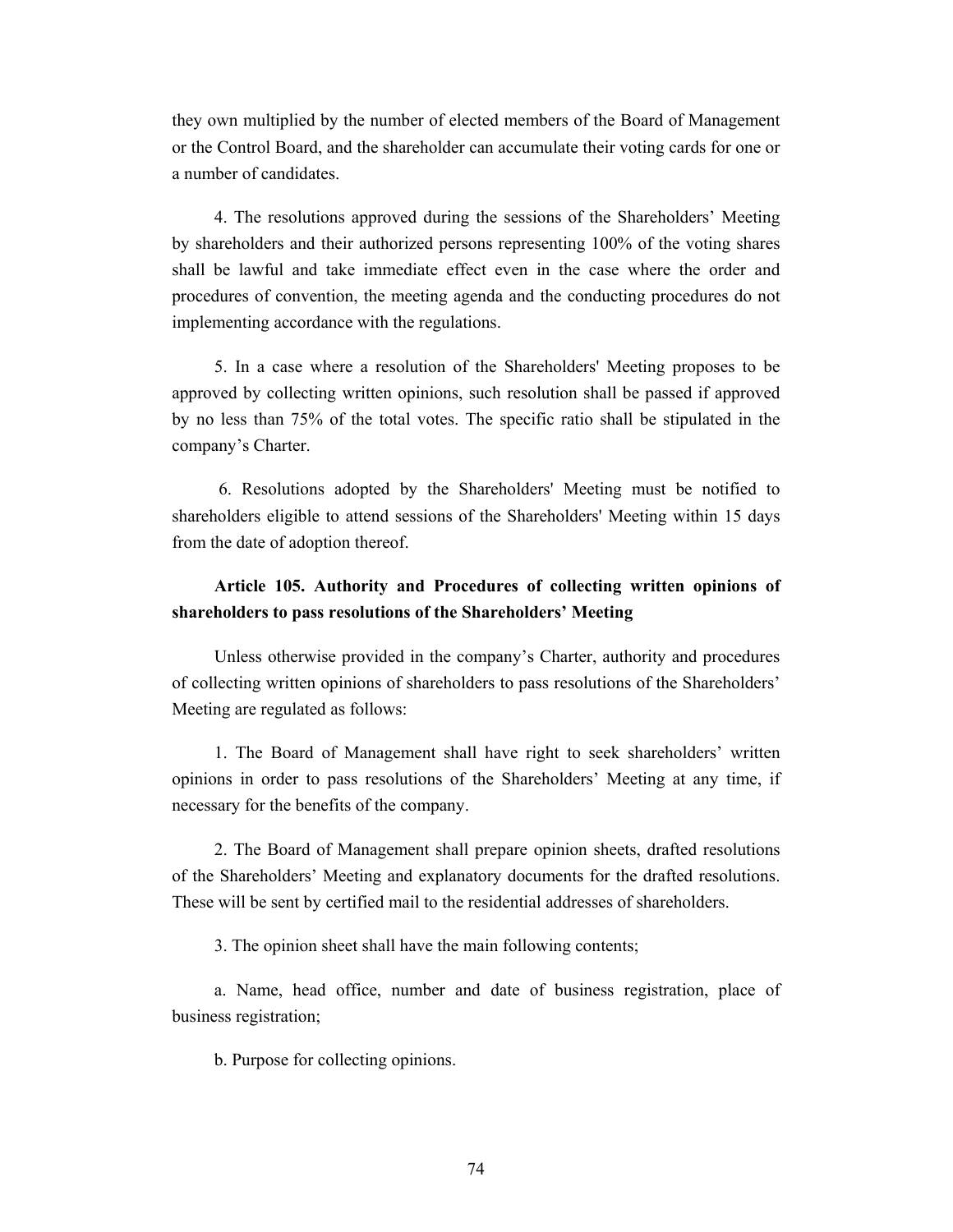c. Name, permanent address, nationality, passport no, or other legal individual certification, establishment decision number or registration of shareholders or their authorized persons; number of shares per type and number of votes of shareholders.

d. Issues to be commented for the adoption of resolutions.

dd. Voting proposals: "Yes", "No" and "Blank"

e. The deadline to send the filled-in opinion sheets to the company.

g. Signature of the Chairperson of the Board of Management and the legal representative of the company.

4. Filled-in opinion sheets must be signed by individual shareholders , or by the authorized representative or the legal representative of shareholders being legal entities.

Filled-in opinion sheets must be put in sealed envelops and no person shall have right to open [filled-in opinion sheets] before vote counting. Those filled-in opinion sheets that are sent to the company after the deadline provided in the opinion sheets or opened shall be considered improper.

5. The Board of Management shall count the votes and make the minutes in the presence of the Control Board or shareholders who do not hold management titles at the company.

The minutes must contain the following contents:

a. Name, head office address, business registration number and date, and business registration location;

b. Purposes and issues for collecting opinions;

c. Number of participating shareholders and total of votes, in which the proper and improper votes shall be clearly determined, and a list of participating shareholders shall be attached.

d. Total number of votes that are "for", "against" or "abstention" in regards to each of the issues;

dd. Resolutions that are approved.

e. Signature of the Chairperson of the Board of Management, the legal representative of the company, and the vote counting supervisors.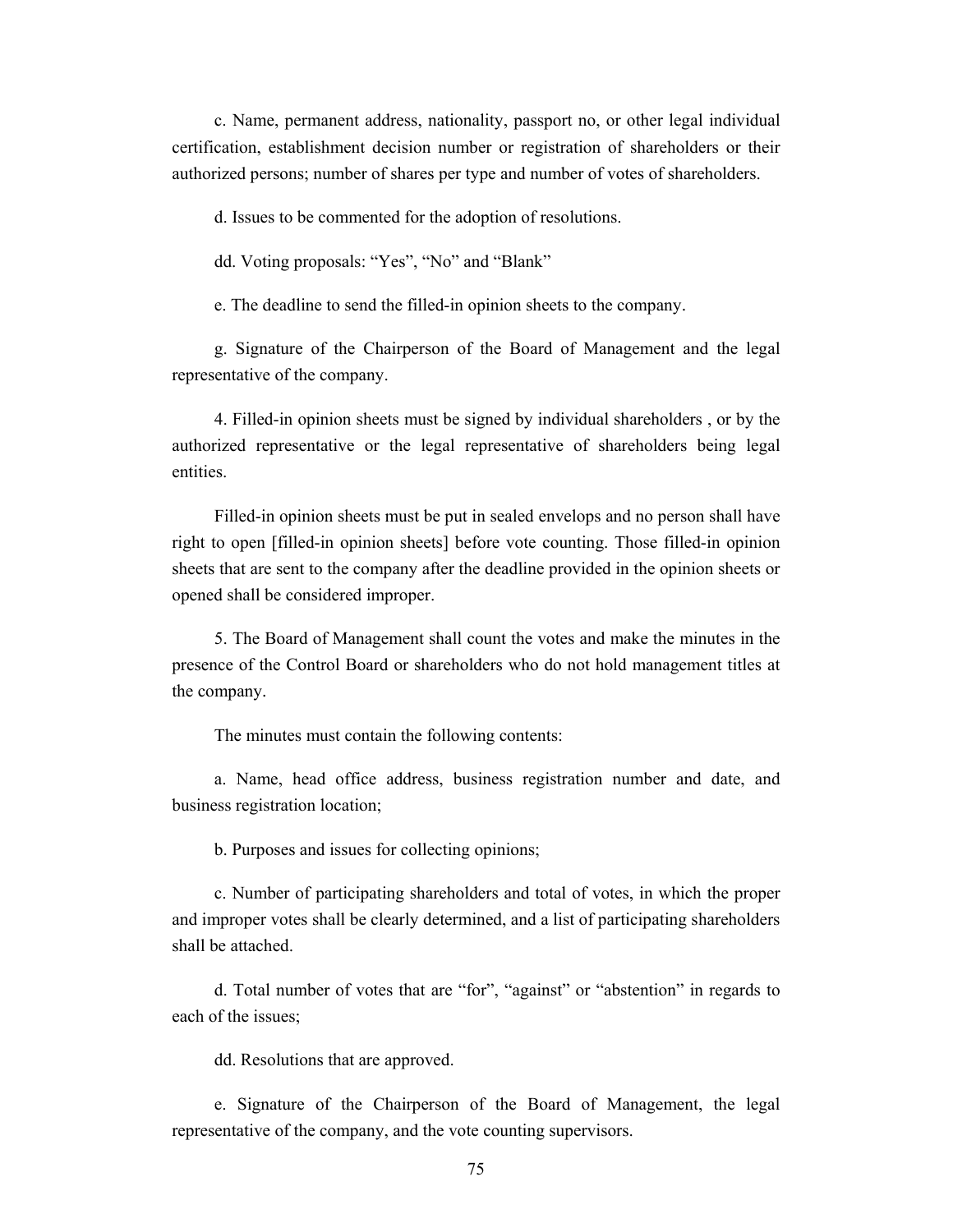Members of the Board of Management and vote counting supervisors shall be jointly responsible for the accuracy and integrity of the minutes; and share liabilities for any losses resulted from approved resolutions due to inaccurate and dishonest vote counting results.

6. The minutes must be sent to all shareholders within 15 days from the completion date of vote counting.

7. All filled-in opinion sheets, vote counting minutes and full texts of the approved resolutions and related documents attached with opinion sheets must be filed at the company's head office.

8. Resolutions approved by collecting written opinions from shareholders shall have equally value as the resolutions approved at the sessions of the Shareholders' Meeting.

#### **Article 106. Minutes of sessions of the Shareholders' Meeting**

1. Any session of the Shareholders' Meeting shall be recorded in a minute that shall be written in Vietnamese and may also be I n foreign languages and shall contain the following essential contents:

a. Name, address of the head office, number and date of business registration, place of registration.

b. Time and venue of the session of the Shareholders' Meeting;

c. Meeting agenda and contents;

d. Names of the chair and secretary of the session;

e. Summary of the meeting progress and statements and speeches made during the session on each issue in the meeting agenda;

f. Number of shareholders and total votes of the participating shareholders, attached with the annex of registration list of shareholder /authorized representatives to participate with respect to shares and voting rights;

g. Aggregate number of votes with respect to each issue voted; in which clearly recorded the numbers of "for", "against" or "blank" votes, the respective proportion over the total votes;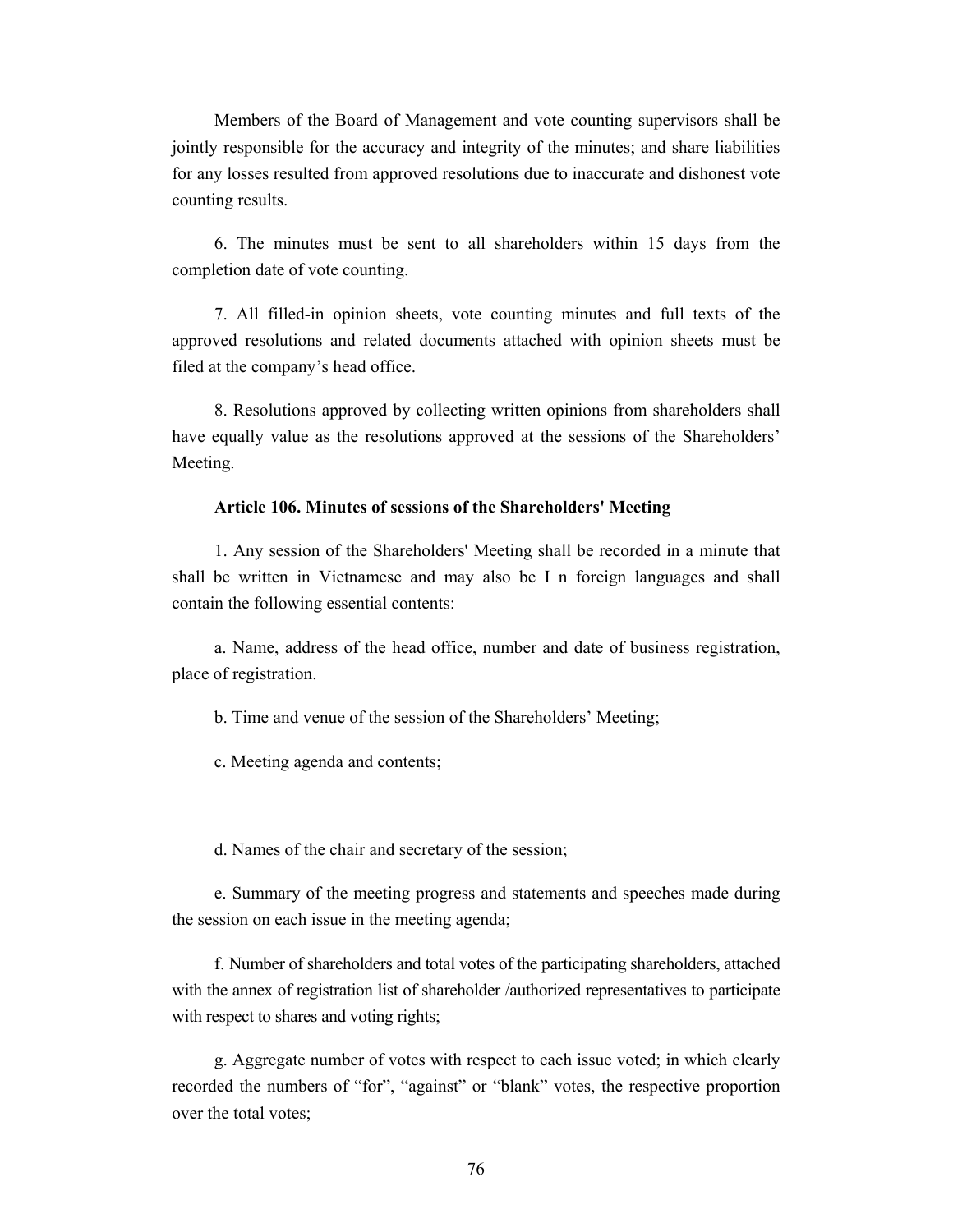h. Approved resolutions

i. Full names and signatures of the chair and secretary.

The minutes written in Vietnamese and foreign language shall have equal legal value.

2. The minutes of the Shareholders' Meeting shall be completed and approved before closing the meeting.

3. The chair and the secretary will be jointly responsible for the accuracy and accuracy of the minutes.

The minutes of the Shareholders' Meeting will be sent to all shareholders within 15 days from the opening of the meeting.

The minutes of the Shareholders' Meeting attached with the list of shareholders registration, the whole text of the adopted resolutions and other materials attached with the meeting invitations shall be kept in the head office of the company.

### **Article 107. Request to cancel resolutions of the Shareholders' Meeting**

Within 90 days from the date of adoption of a resolution [of the Shareholders' Meeting] or the voting minute in case of collecting written opinions of shareholders, member of the Board of Management or the Control Board, or the (General) Director shall be entitled to file a petition requesting the Court to consider and cancel such resolution on the following grounds:

1. Order and procedures of the convocation of the concerned session of the Shareholders' Meeting fail to comply with stipulations of this Law and the company's Charter.

2. Order and procedures of issuing the decision or such resolution of the Shareholders' Meeting has one or more contents in breach of laws or the company's **Charter** 

#### **Article 108. The Board of Management**

1. The Board of Management shall act as the management body of the company, be fully authorised on behalf of the company to decide and exercise all the rights and for the benefits of such company, except those under the authority of the Shareholders' Meeting.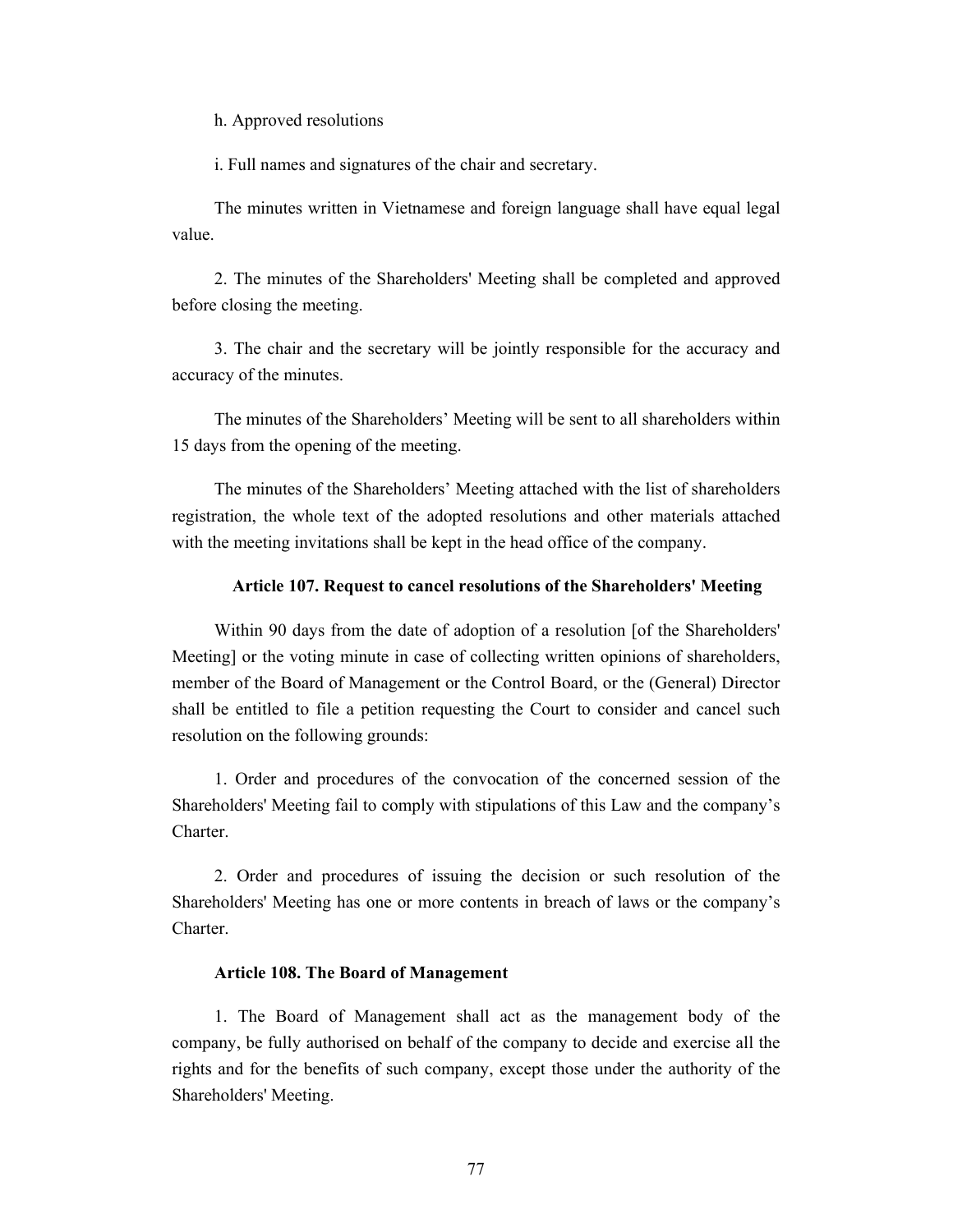2. The Board of Management shall hold the following rights and obligations:

i. Supervise and guide the (general) directors and other managers in managing normal business activities of the company.

a. Determine the development strategy and the annual business plan of the company;

b. Make proposals with regard to the types of shares and the total number of shares to be issued under each type;

c. Decide the issuance of new shares limited to the number of shares authorized to offer for each type; determine the additional raising of capital for the company through alternative means;

d. Set the price of shares and bonds issued by the company;

dd. Determine the share buy-backs as stipulated in Clause 1 Article 91 of this Law;

e. Make decisions on investment policies within the rights and limitation stipulated in this law or the company's charter

g. Make decisions on market promoting, marketing and technology solutions; approve all contracts of sales, purchase, borrowing, lending or any other types of contracts worth not less than 50% of the total value of assets recorded in the company's accounting books, or a smaller ratio stipulated in the company's Charter;

h. Appoint and dismiss the (General) Director and other key managerial positions of the company, decide salary and other benefits applied to such persons; appoint the authorized representative to exercise the ownership rights of shares or the rights of capital contribution in other companies, decide allowances and other benefits to be applied to such persons.

i. Supervise and guide the (general) directors and other managers in managing normal business activities of the company.

k. Approve the organisational structure, internal rules and regulations within the scope of the company; make decisions on the formation of branches, representative offices and subsidiaries thereof; decide the contribution of capital to or buying of shares issued by other enterprises;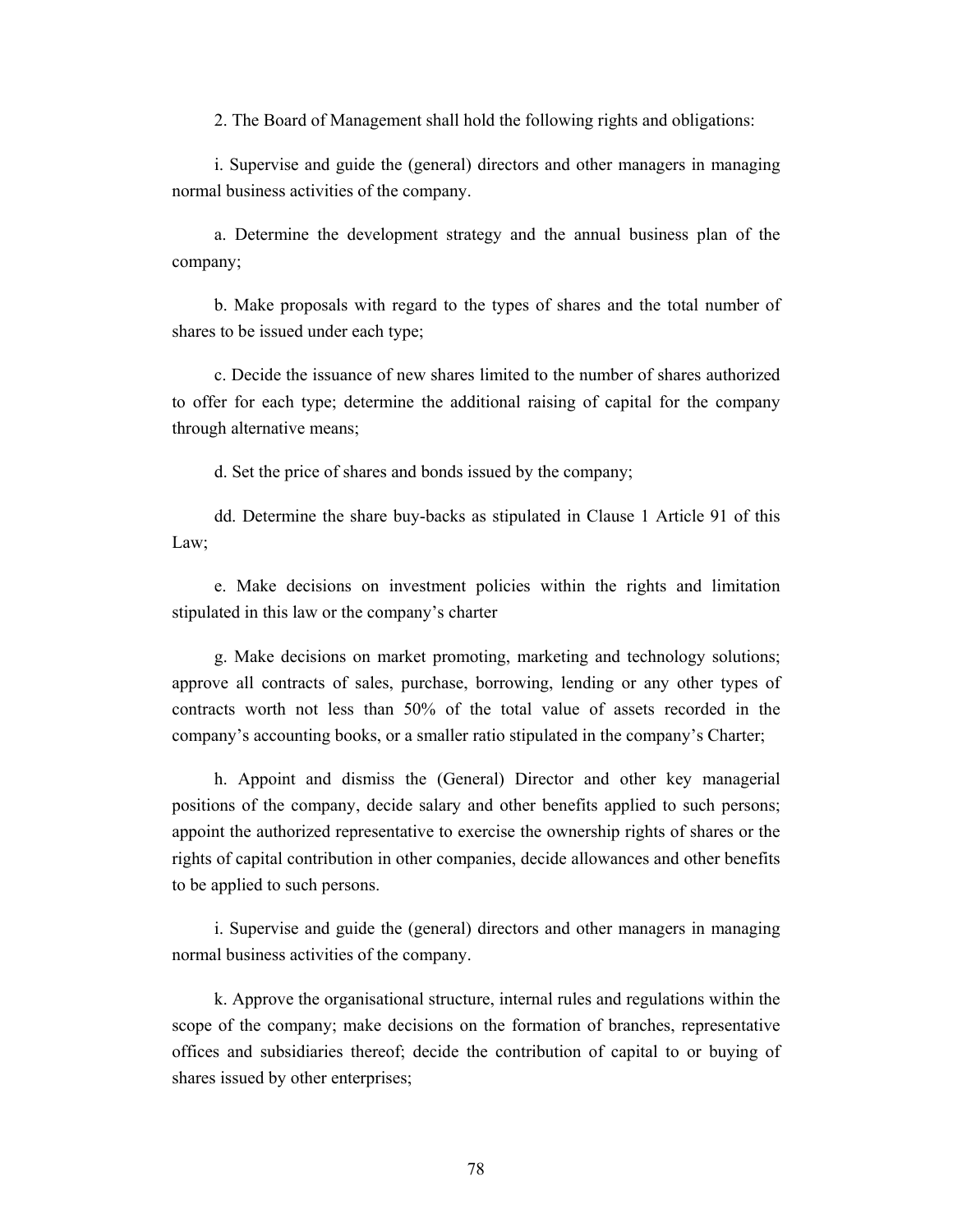l. Approve the agenda, materials used in sessions of the Shareholders' Meeting, convene sessions of the Shareholders' Meeting or carry out the collection of written opinions for the purpose of passing resolutions of the Shareholders' Meeting;

m. Submit annual financial statements of the company to the Shareholders' Meeting;

n. Make decisions on the amount of dividend paid, time and procedures for payment of such dividend or methods in settlement of losses incurred during the course of business operations of the company;

o. Make proposal with respect to reorganization or dissolution of the company;

p. Other rights and obligations as stipulated in this Law and the company's Charter.

3. The Board of Management may opt to have its resolutions adopted by means of voting at the sessions, by collecting written opinions or other means as stipulated in the company's Charter. Each member of the Board of Management shall hold a single vote.

4. When exercising the rights and obligations, the Board of Management has to comply with all provisions of the law, the company's Charter and resolutions of the Shareholders' Meeting. If resolutions adopted by the Board of Management are in breach of the laws or the company's Charter causing losses to such company, the members adopting resolutions will be jointly responsible for compensating the company's losses; members who are recorded in the minutes of the Shareholders' Meeting as persons oppose these resolutions shall be exempt from liabilities. In this case, every shareholder who continuously owns shares in the company for at least one year can request the Board of Management to suspend the exercise of such resolution.

#### **Article 109. Terms and members of the Board of Management**

1. Unless otherwise provided in the company's charter, the Board of Management shall consist of at least 3 members and no more than 11 members. At least half of the members of the Board of Management shall reside in Vietnam. The term of the Board of Management is not more than 5 years and members of the Board of Management can be re-elected.

2. After the end of the, the Board of Management of the previous term will continue working until the new Board of Management will be elected and take over the management.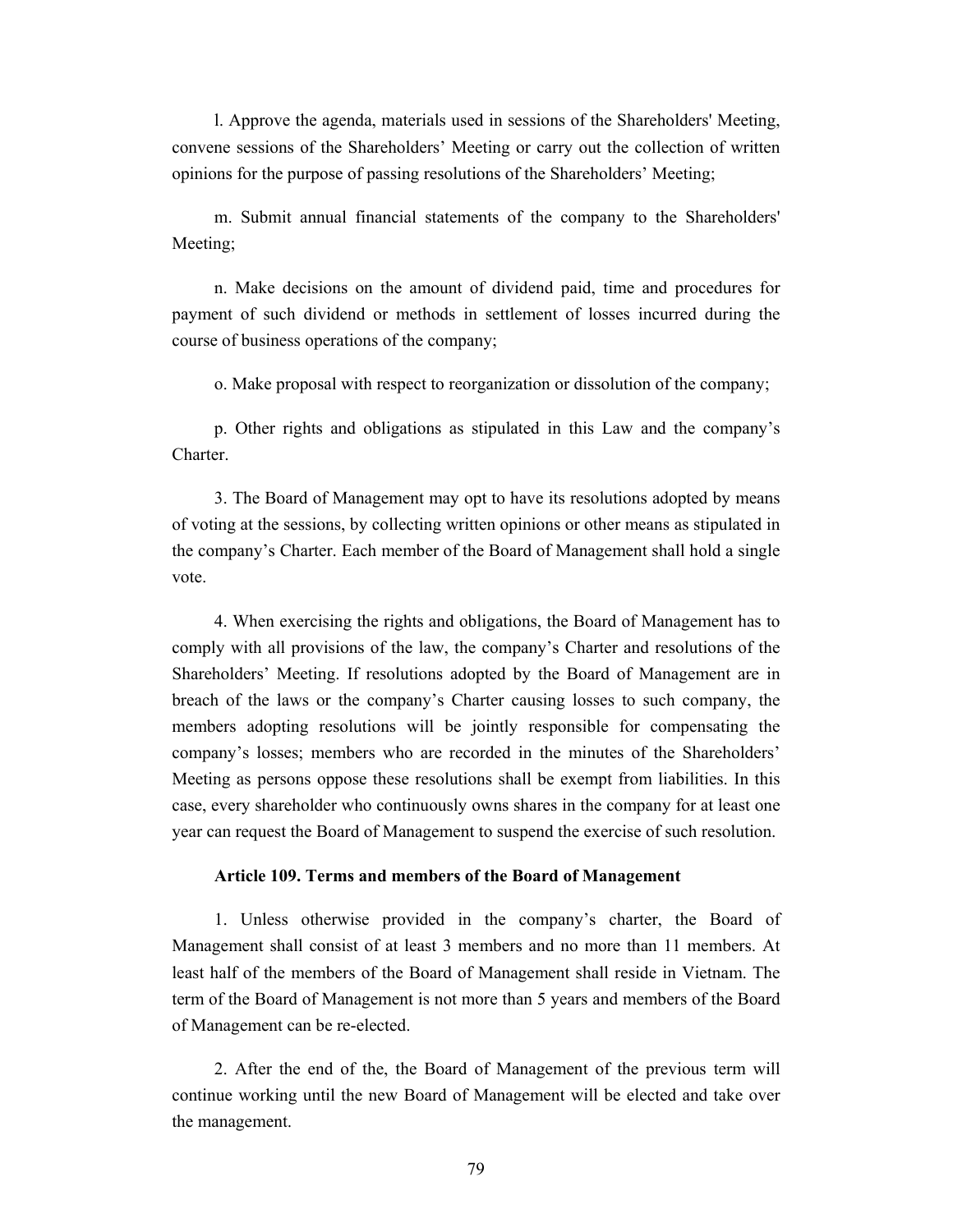3. If a new member is additionally elected or replaces a dismissed member during the term, the term of this member will be the remaining term of the Board of Management.

4. Members of the Board of Managements are not necessarily the company's shareholders.

### **Article 110. Criteria of members of the Board of Management.**

1. Members of the Board of Management should meet the following criteria:

a. Having enough capacity for civil acts and are not prohibited to establish enterprises as stipulated by this Law;

b. Any individual shareholders own at least 5% of ordinary shares of the company or others owning expertise and experience in business managements or in business line (s) of the company, or other criteria as stipulated by the company's charter.

2. For subsidiaries of companies which the State holds more than 50% of the charter capital, related persons of managers of and persons who have authority in appointing managers of the parent company shall not be elected as members of the Board of Management.

#### **Article 111. Chairman of the Board of Management**

1. The company's Charter shall regulate whether the Shareholders' Meeting or the Board of Management elect the Chairman. In the later case, the Board of Management shall elect one among its members as the Chairman. The Chairman may hold at the same time the post of the (General) Director, unless otherwise stipulated by the company's Charter.

2. The Chairman shall have the following rights and obligations:

a. Develop working programs, plans for the Board of Management;

b. Prepare agenda, contents and materials for the meetings of the Board of Management, make convocation thereof and chair such meetings

c. Arrange for the adoption of resolutions by the Board of Management;

d. Monitor the implementation of resolutions adopted by the Board of Management;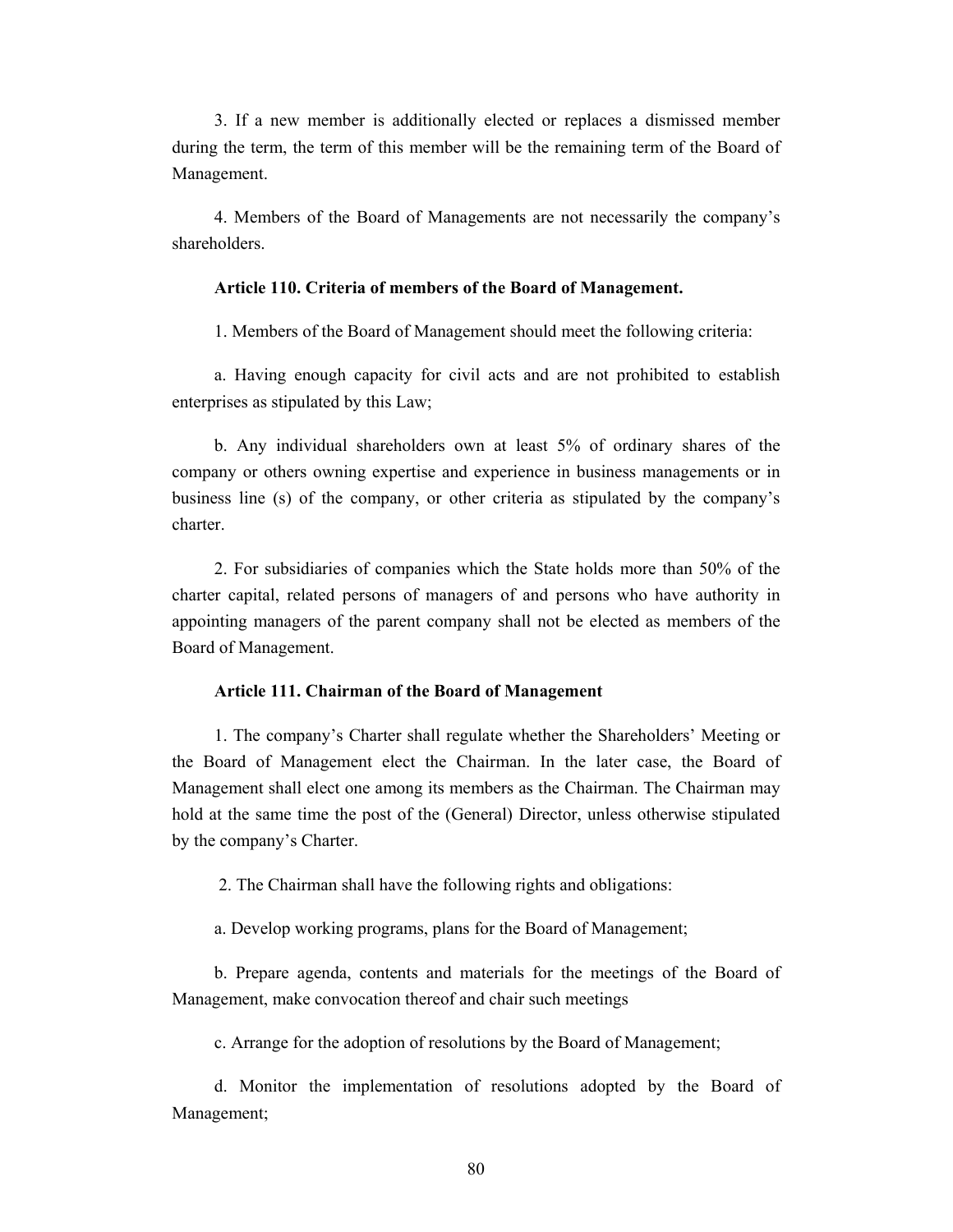dd. Chair sessions of the Shareholders' Meetings;

e. Other rights and obligations as stipulated by this Law and the company's Charter.

3. Where the Chairman of the Board of Management is absent or incapable of executing his/her assigned rights and obligations, members authorised by the Chairman of the Board of Management shall exercise the rights and obligations of the Chairman. In the event there is no such authorisation, other members shall appoint one among themselves to hold the temporary chairmanship of the Board of Management.

#### **Article 112. The meeting of the Board of Management**

1. If the Board of Management elects the Chairman, the first meeting of the term of the Board of Management to elect the chairman and adopt other resolutions within the authority shall be conducted within 7 days from the closing for the election of the Board of Management for such term. This meeting is convened by the member with the highest votes. If more than one members having equal and highest votes, they shall make an agreement and appoint one of them to convene the meeting of the Board of Management.

2. The Board of Management can conduct a regular or an irregular meeting. The Board of Management can be held in the head office of the company or in another place.

3. Regular meetings of the Board of Management is convened by the chairman at any time necessary, however, at least one meeting per quarter has to be conducted.

4. The chairman of the Board of Management shall convene a meeting of the Board of Management if there is a written request of:

a. Control Board; or

b. The (general) director or at least 5 other managerial officers; or

c. At least 2 members of the Board of Management;

d. Other circumstances as stipulated in the company's charter.

The request shall clearly mention the objectives, issues to be discussed and decisions under the authority of the Board of Management.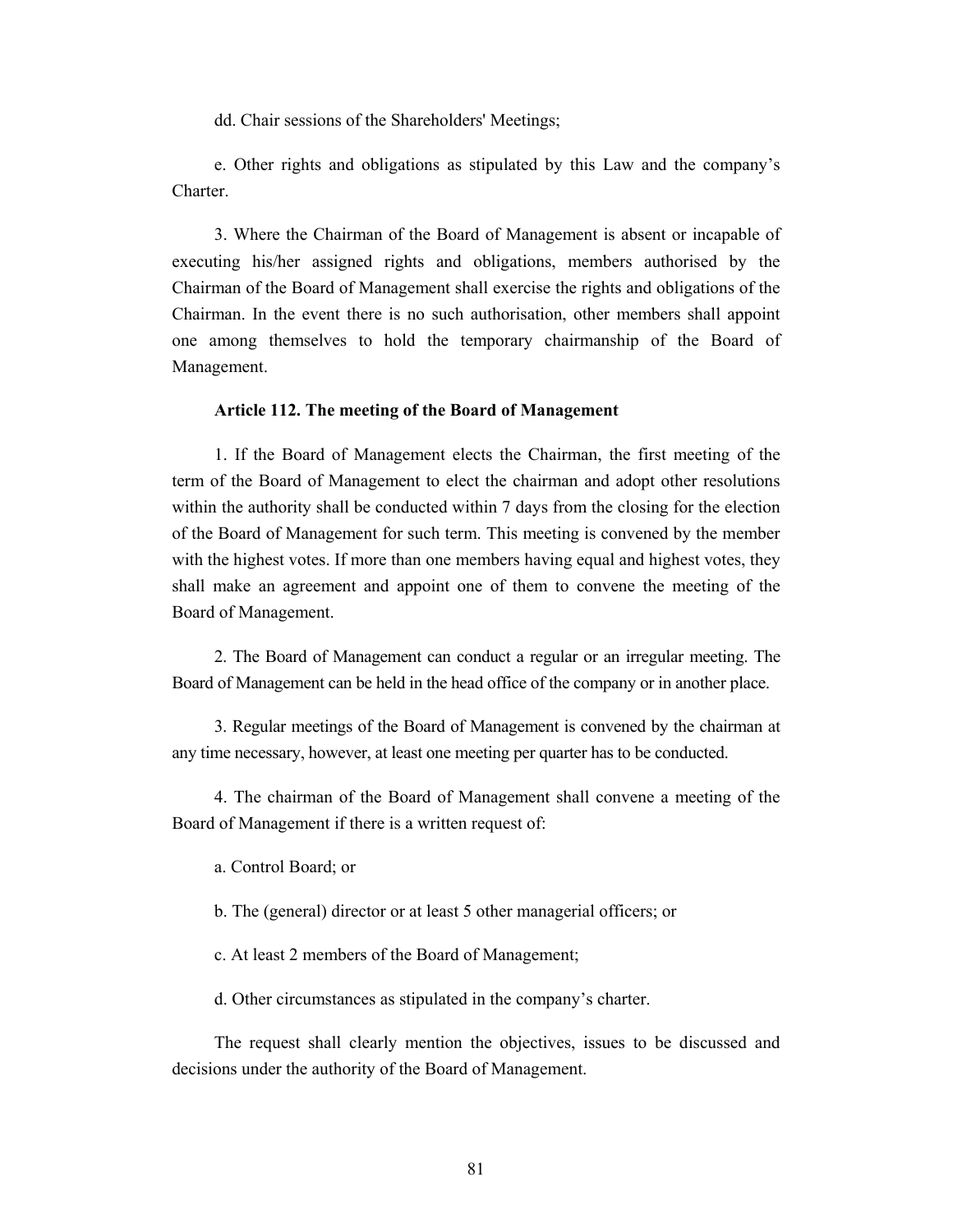5. The chairman shall convene a meeting of the Board of Management within 15 days from the receipt of the request. If the chairman fails to do so, requesters can convene a meeting of the Board of Management to discuss and to make decision on the proposed issues.

6. If the company's charter does not provide differently, the chairman of the Board of Management or the person who convenes the meeting of the Board of Management has to send invitations at least 5 days prior to the meeting. The invitation shall specify the time and venue, agenda, issues to be discussed and resolved. Relevant materials used in the meeting and voting-papers shall be attached to the invitations.

Invitations can be sent by post, fax, emails or other means, however, they shall be ensured to reach the registered address of each member of the Board of Management in the company.

7. The chairman or the person who convenes the meeting has to forward invitations and relevant materials to members of the Control Board and the (general) director as of to other members of the Board of Management.

Members of the Control Board, the (general) director, who are not members of the Board of Management can participate in all meetings of the Board of Management, [they] have the right to discuss but not the right to vote.

8. A meeting of the Board of Management shall be deemed valid where attendance to such meeting covers more than 3/4 of members thereof.

Members who do not directly participate can vote by writings. The voting-papers shall be put in a sealed envelop and sent to the chairman of the Board of Management 1 hour prior to the opening of the meeting. The voting-papers can only be opened in front of all participants in the meeting.

A resolution of the Board of Management shall be adopted where it is so done by the majority of the attending members. In the event there is equality to the numbers of contradicting votes, decision of the Chairman shall be the final one.

9. Members have to fully participate all meetings of the Board of Management. Members can authorize another person to participate meetings of the Board of Management, if approved by the majority members of the Board of Management.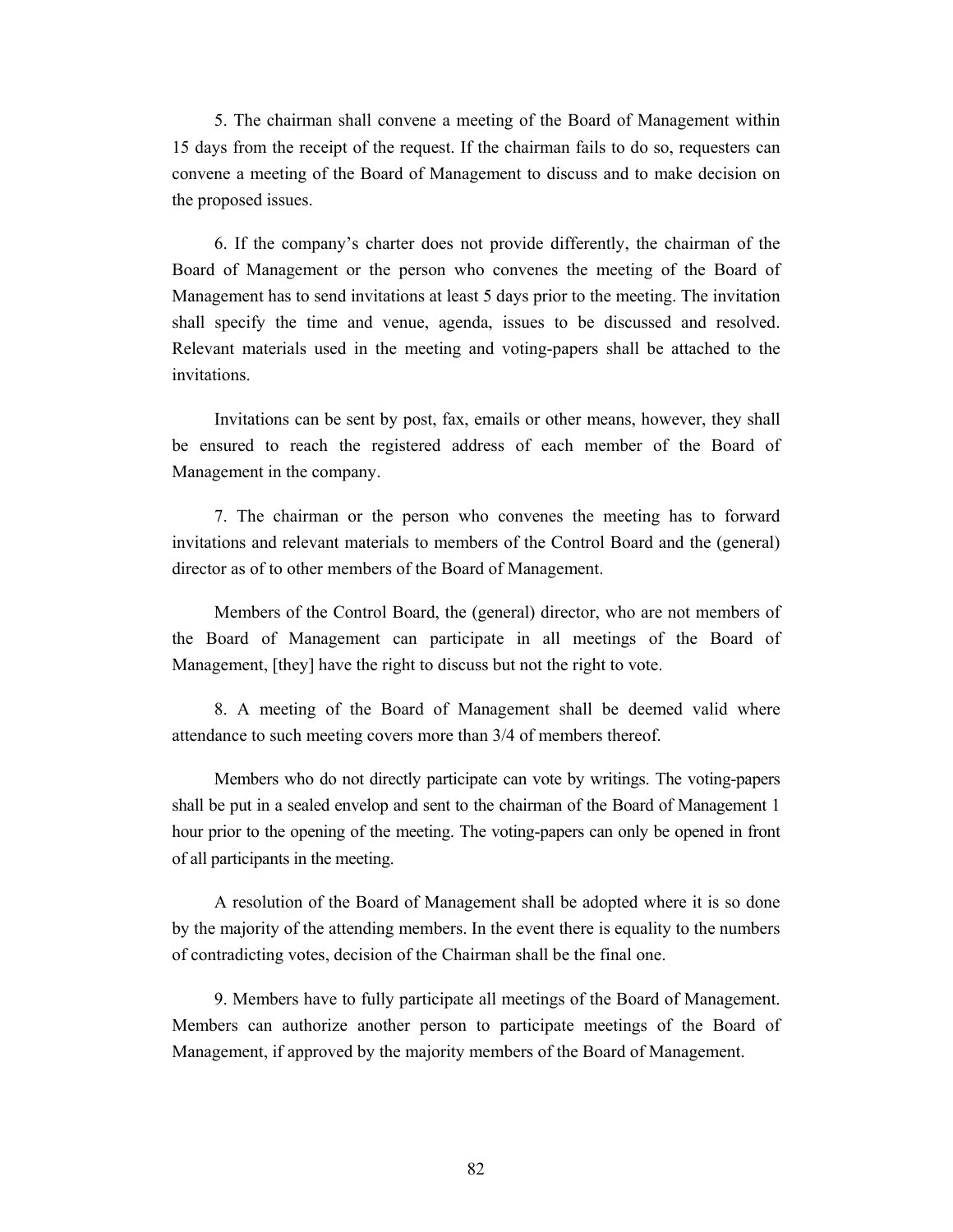#### **Article 113. Meeting Minutes of the Board of Management**

1. All meeting minutes of the Board of Management shall be recorded in the minutes book. Minutes shall be in Vietnamese and possibly in foreign languages and shall consist of the following contents:

a. Name, head office, number and date of business registration, place of business registration.

b. Objectives and meeting agenda and contents

c. Time and venue of meetings

d. Full name of each participant or of the authorized person, full name of absent members and reasons for absence.

dd. Issues to be discussed and voted during meetings.

e. Summary of opinions by each participant according to the order of the meeting progress.

g. The voting result shall clearly states members who support, against and leave blank votes.

h. Adopted resolutions

i. Names and signatures of all members or authorized participants.

Chairman and secretary of the meetings shall jointly be liable to the accuracy and honesty of a minute of the Board of Management.

2. Minutes of the Board of Management and materials used during meetings will be kept in the head office of the company.

3. The minutes, in Vietnamese and English alike, are equally legal.

## **Article 114. The right to be supplied information of members of the Board of Management**

1. Members of the Board of Management are entitled to request from the (General) Director, the Deputy (General) Director, and other managing staff in different units of the company to provide information and documents with regard to the financial situation, business performance of various units in the company and of the company.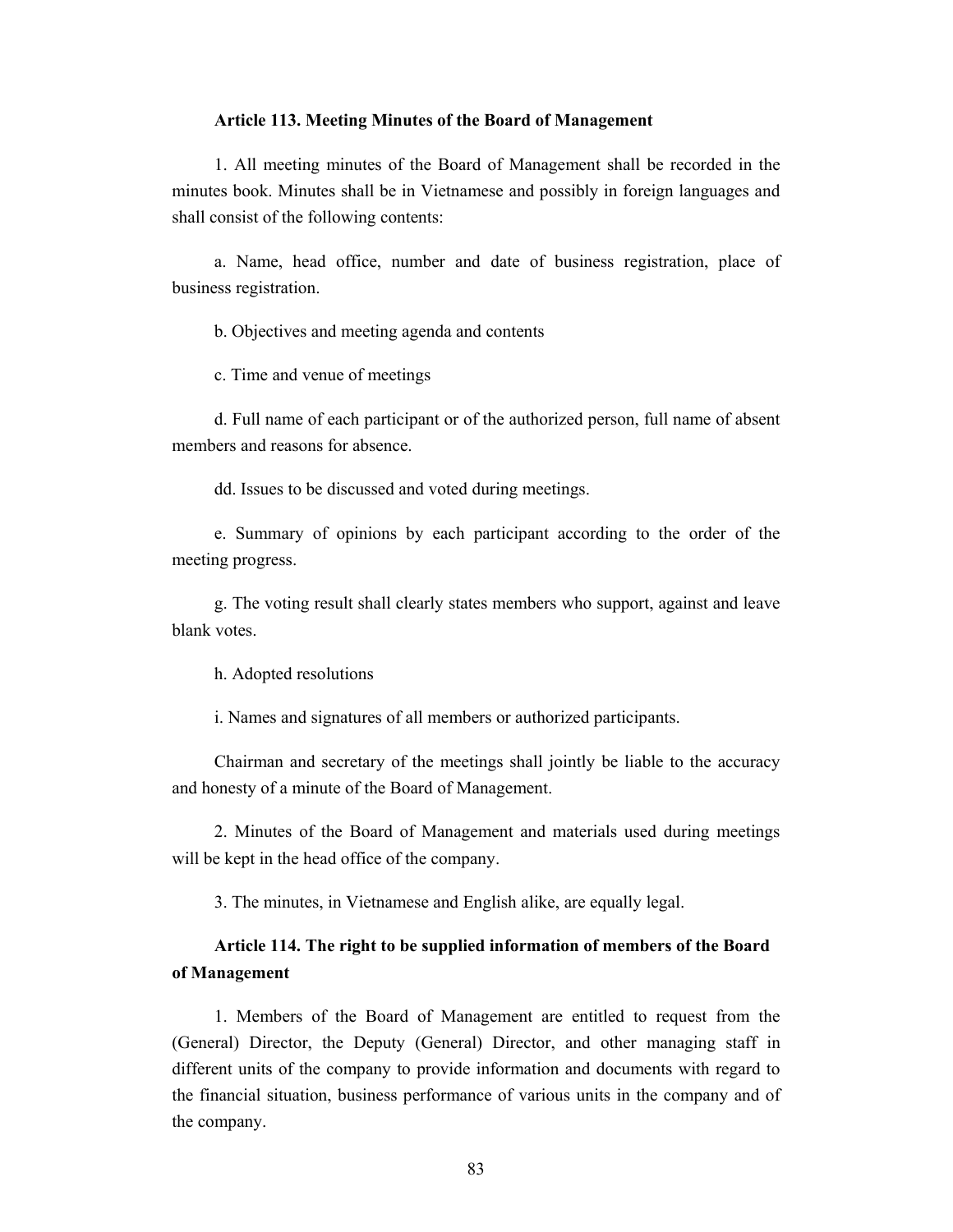2. A person so requested shall be obliged to make an in-time, adequate and accurate information, materials in accordance with the request of members of the Board of Management.

## **Article 115. Exemption, dismissal of and supplement to members of the Board of Management**

 1. A member of the Board of Management shall lose the membership status under such circumstances as where:

a. [He/she is] no longer a member of the Board of Management due to not meeting criteria as stipulated in Article 100 of this Law;

b. Do not participate in meetings of the Board of management for 6 consecutive months;

c. Have letter of resignation;

d. Other circumstances as provided in the company's Charter.

2. Beside the cases stipulated in Clause 1 of this Article, a member of the Board of Management could be dismissed at any time by a decision of the Shareholders' Meeting.

3. Where the number of members of the Board of Management is reduced to more than 1/3 of the required number as stipulated in the company's Charter, the Board of Management shall convene a session of the Shareholders' Meeting within 60 days in order to supplement new members.

In other cases, the first coming meeting of the Shareholders' Meeting shall elect new members to replace dismissed or removed members of the Board of Management.

### **Article 116. (General) Directors**

1. The Board of Management shall appoint one among its members, or others to act as the (General) Director of the company. The Chairman of the Board of Management may at the same time be the (General) Director. The (General) Director shall act as the legal representative of the company unless the company's Charter specifies that the Chairman of the Board of Management shall so act.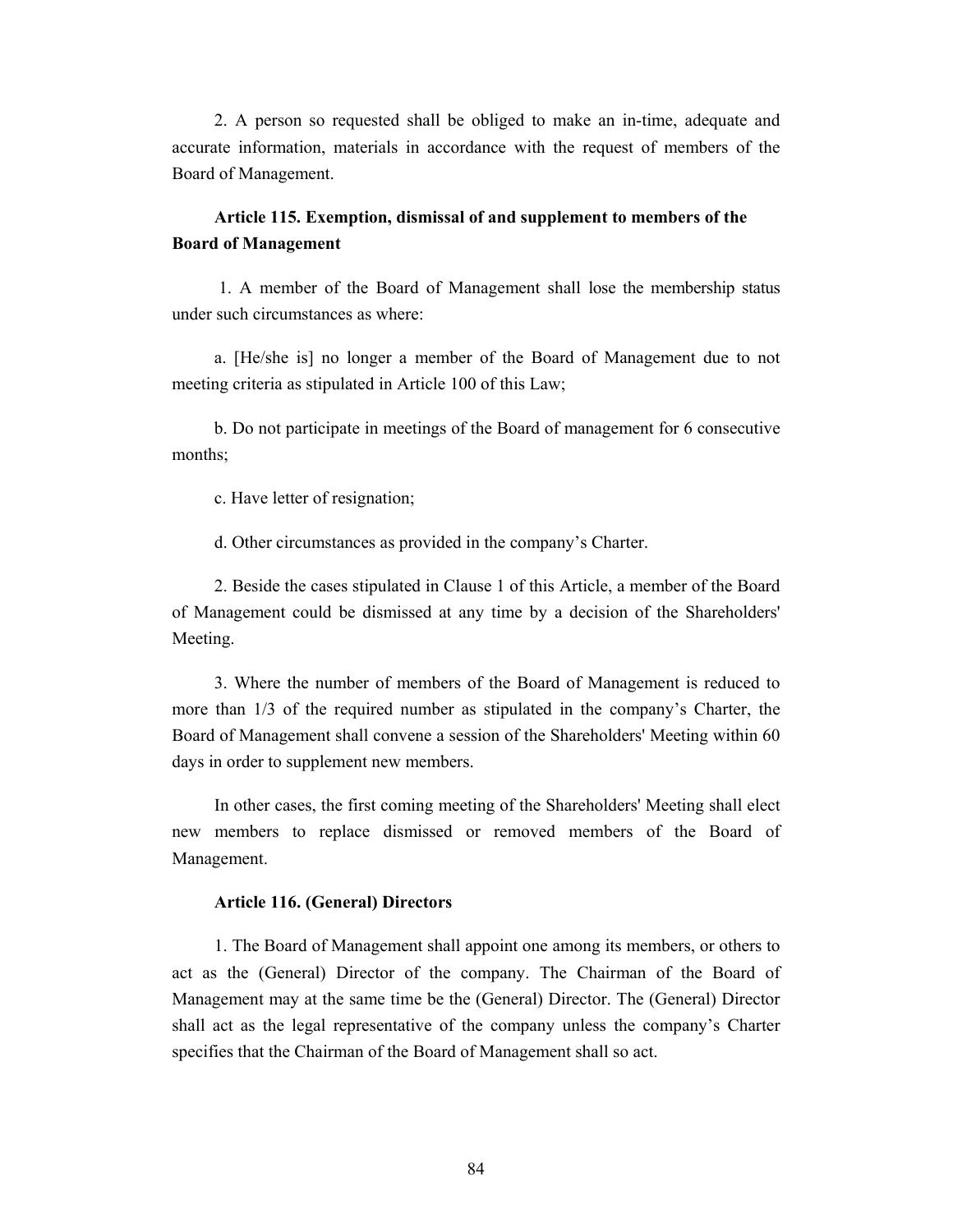2. The (General) Director shall manage the normal business operations of the company under the supervision of the Board of Management and be liable to the Board of Management for his/her performance of assigned rights and obligations.

The term of the (general) director is not more than 5 years and can be renewed with unlimited number of terms.

The criteria of the (general) director are applied as stipulated in Article 57 of this Law.

The (general) director of the company cannot be at the same time the (general) director of another enterprise.

3. The (General) Director shall have the following rights and obligations:

a. Make decisions on all matters arising from the normal business operations of the company, which do not require resolutions of the Board of Management.

b. Arrange for the implementation of resolutions adopted by the Board of Management;

c. Arrange for implementation of business and investment plans of the company;

d. Make proposals as to the organisational structure plan and the internal management regulations of the company;

dd. Appoint, dismiss or remove the managerial positions of the company, except those whose appointment, dismissal or removal are within the power of the Board of Management;

e. Determine the salary and other allowances (if any) for employees of the company, including those managerial positions whose appointment is within the power of the (General) Director;

g. Recruit labourers;

h. Propose plans to pay dividends or deal with the losses of the company.

i. Other rights and obligations as stipulated in this Law, the company's Charter and decisions of the Board of Management.

4. The (general) director shall manage the normal business operation of the company in accordance with the regulations of the law, the company's Charter, the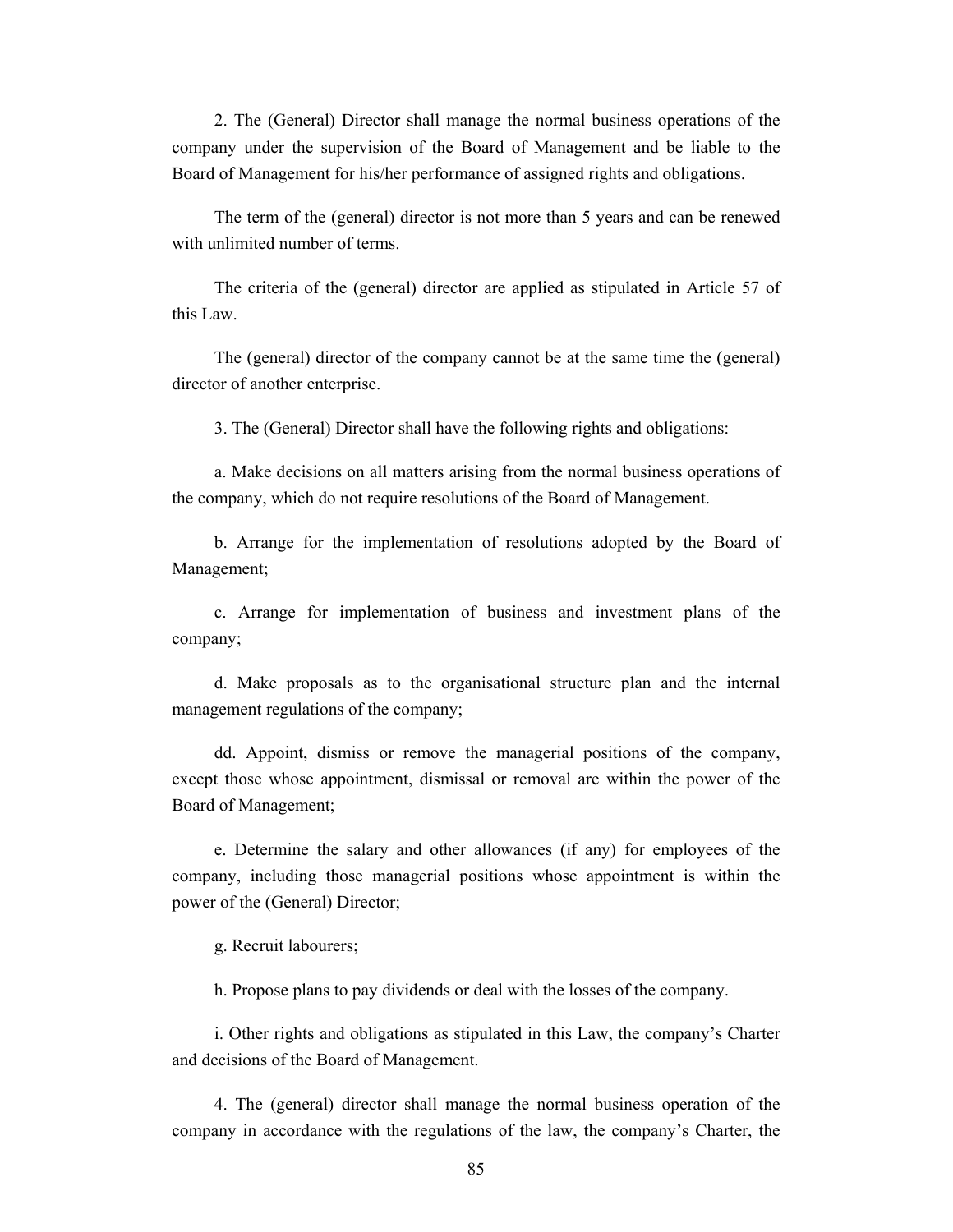labor contract with the company and the resolutions of the Board of Management. If the management violates the above-mentioned regulations causing losses to the company, the (general) director shall be responsible for compensating losses to the company.

## **Article 117. Salary and other benefits of members of the Board of Management, (general) director**

1. The company has the right to pay the remuneration, salaries of the members of the Board of Management, (General) directors and other managerial officers according to the results and profits of the business.

2. If the company' s charter does not differently regulates, the remuneration, salaries, and other benefits of the members of the Board of Management, (General) directors shall be paid according to the following regulations:

a. Members of the Board of Management will receive remuneration and bonuses. The remuneration is calculated based on the needed working days to complete the tasks of members of the Board of Management and the daily remuneration. The Board of Management estimates the remuneration for each member on the agreed principle. The total remuneration of the Board of Management shall be determine by the Shareholders' Meeting in its regular meetings.

b. Members of the Board of Management can reimbursed all expenses such as meals and accommodation, travel expenses and other reasonable expenses that they have to pay to fulfill their responsibilities as the members of the Board of Management.

c. The (general) director receives salary and bonus. The salary of the (general) director is determined by the Board of Management.

3. Remuneration of the Board of Management and salaries of (general) Director or other managers of the company shall be recorded to the business expenses of the company and shall be presented in a separate line of the company's annual financial statement and reported to the annual Shareholders' Meeting.

### **Article 118. Disclosure of related benefits**

1. Members of the Board of Management, the (general) director and other managers of the company shall list all benefits related to them in the company including: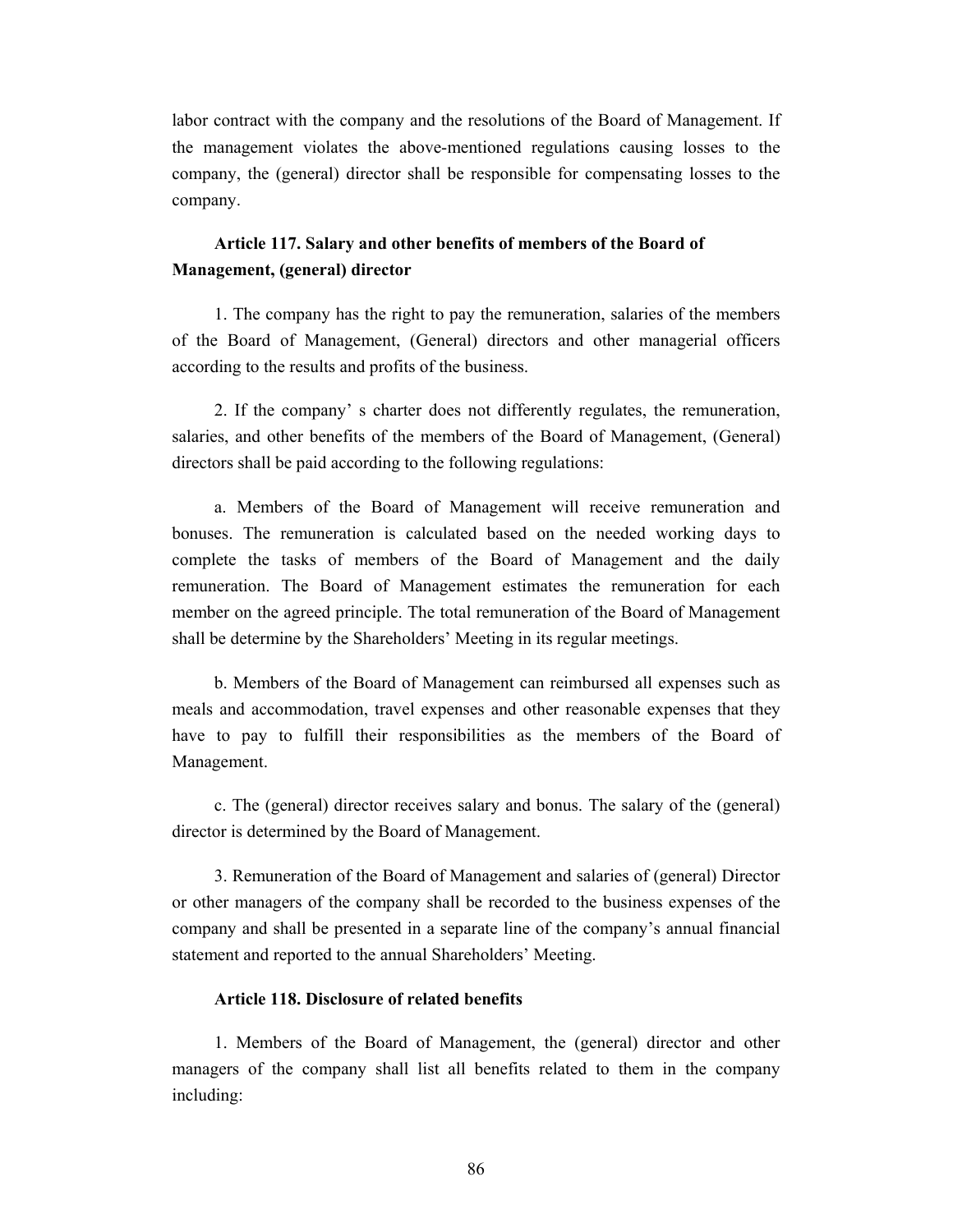a. Enterprise (name, head office, business, number and date of business registration, location of business registration) in which they have capital contribution or shares; proportion and time of holding such capital contribution or shares.

b. Enterprise (name, head office, business, number and date of business registration, location of business registration) in which their related people individually or collectively holds capital contribution or shares greater than 35% of the charter capital.

2. Declaration mentioned in clause 1 of this Article shall be made within 7 days from the date of obtaining related benefits; all supplements, changes, if any, shall be declared within 7 days from the date of such supplements or changes.

3. Declarations as stipulated in clauses 1 and 2 of this Article shall be informed to the Shareholders' Meeting during its regular meetings and shall be posted or kept in the head office of the company. All shareholders, authorized persons of shareholders, members of the Board of Management, the Control Board, the (general) director shall have right to review the content of any declaration at any time if necessary.

4. Members of the Board of Management, the (general) director on their personal behalf or on behalf of others to do any work, at any form within the scope of the business operations of the company shall explain the nature and contents of such work to the Board of Management and the Control Board and this can only be done with the approval of the majority of the remaining members of the Board of Management.

If activities are implemented without declaration or approval of the Board of Management, all income generating from such activities shall belong to the company's ownership.

### **Article 119. Obligations of managers**

1. The Board of Management, the (General) Director and any other managers of a company, within his/her powers and responsibilities, shall have the responsibilities to:

a. Exercise rights and obligations assigned in accordance with the provisions of this Law and other related laws;

b. Exercise all assigned rights and duties in honest, diligent and best manner like any normal person in the similar position and situation would act to protect the optimal interests of the company;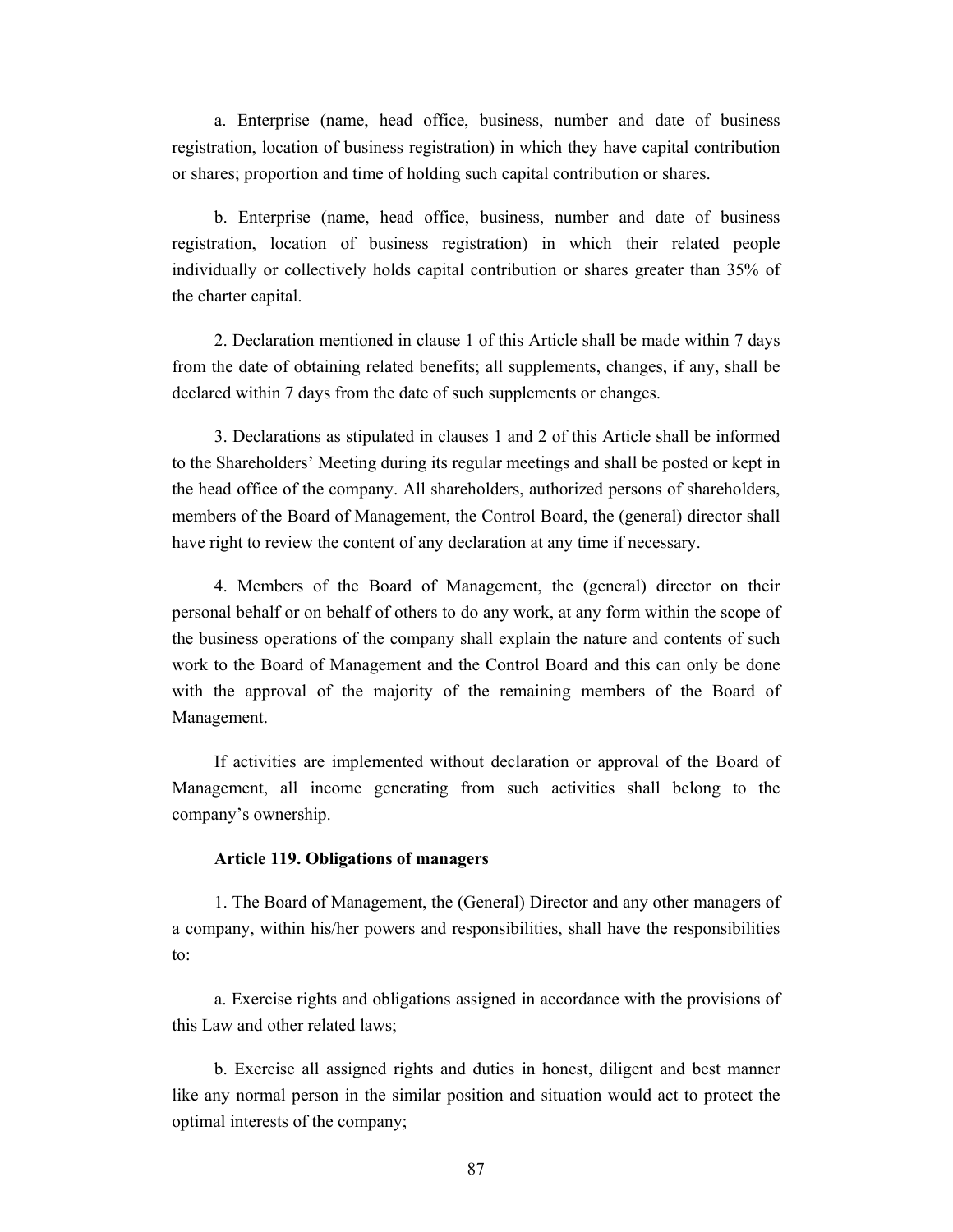c. Sincere to the company's benefits, not using business opportunities, for personal purposes or for others, which can bring back benefits to the company, not using information gained from the managerial position for benefits of his/her own or of any other; not abusing [managerial] position, power and using the company's assets and capital for benefits of his/her own or of any other;

If a member of the Board of Management or the (general) director or other manager violates the above regulations of this clause, all incomes generated from such violation will be kept by the company;

d. Declare and inform on time, sufficiently and exactly to the company all related enterprises including enterprises owned by himself or his related persons or enterprises in which he himself or his related persons have shares or controlling shares.

This notice shall be posted in the head office or branches (if any) of the company;

2. When the company cannot pay in full due debts and other obligations, the Board of Management or the (general) director shall not be allowed to increase the salary, pay bonus to the company's employees including managers of the company;

3. Exercise other obligations as stipulated by the law and the company's charter.

# **Article 120. Contracts, transactions subject to approval by the Board of Management or the Shareholders' Meeting**

1. Contracts of all types and transactions between the company and the following entities shall be approved by the Shareholders' Meeting or the Board of Management.

a. Shareholders/ authorized representatives of shareholders own more than 35% of the ordinary shares of the company and their related persons.

b. Members of the Board of Management, the (general) director of the company; or

c. Enterprises stipulated in clause 1, Article 118 and other related persons of the members of the Board of Management, the (general) director.

2. Contracts and transactions under 50% the total value of the company in the latest financial report or other smaller percentage as stipulated in the company's Charter shall be approved by the Board of Management prior to signing. In this case,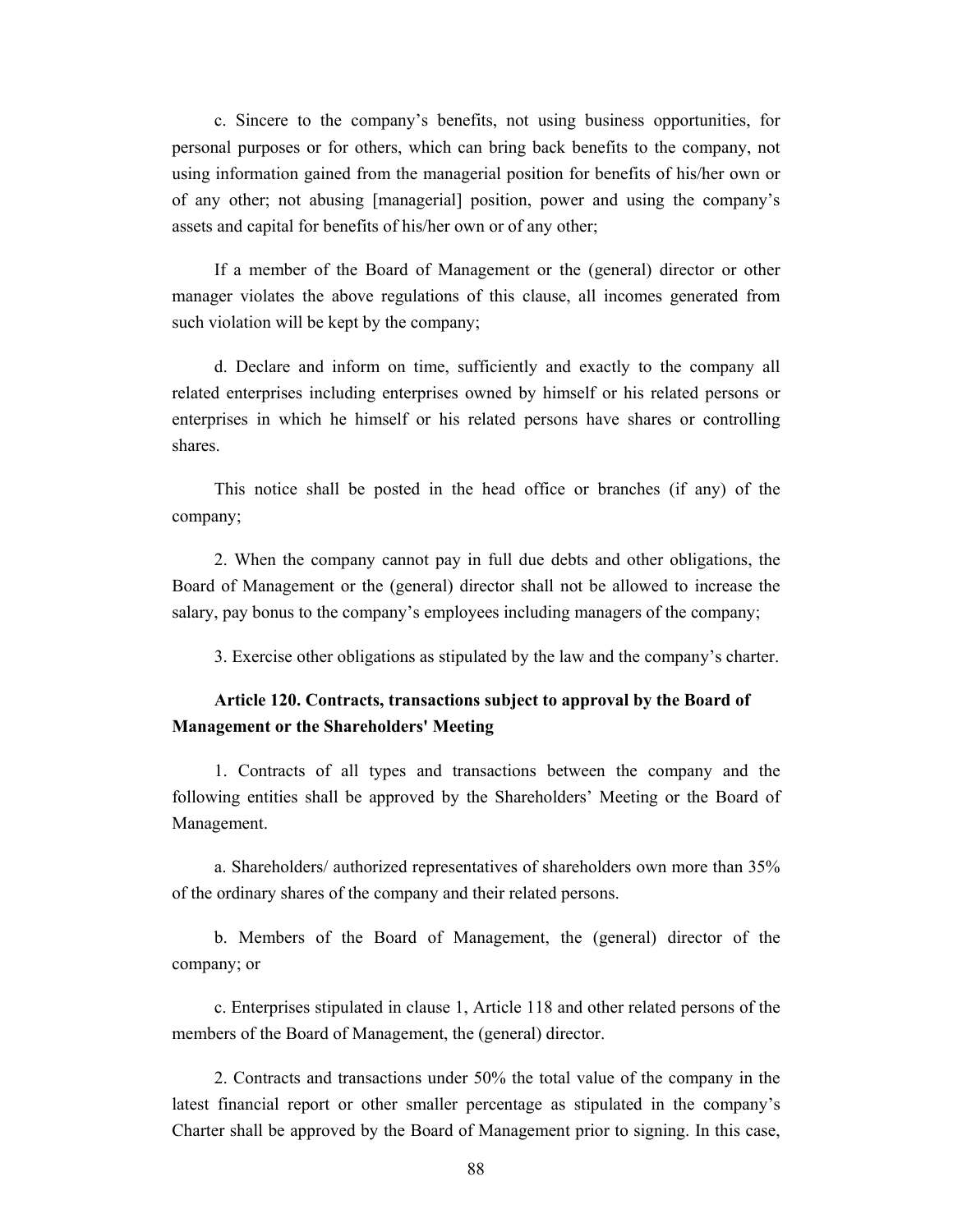the legal representative of the company shall send a draft contract or inform the main content of intended transactions to all members of the Board of Management as well as posting them in the head office or branches (if any) of the company. The Board of Management will decide to whether or not approve such contracts or transactions within 15 days from the date of posting. Members, who have benefits related [to such contracts or transactions] shall not have right to vote.

3. Other contracts and transactions except the ones stipulated in clause 2 of this Article shall be approved by the Shareholders' Meeting prior to signing. The Board of Management shall submit draft contracts or explain the main content of intended transactions during the meeting of the Shareholders' Meeting or to collect written opinions of shareholders. In this case, shareholders related [to such contracts or transactions] cannot vote and the contracts or transactions will be approved when shareholders representing 65% of the remaining votes approve.

4. If contracts signed or transactions are conducted without the approval as stipulated in clauses 2 and 3 of this Article, such contracts shall be invalid and will be handled according to the laws. The legal representative of the company, shareholders, members of the Board of management or the (general) director related [to such contract or transaction] shall compensate for any incurred losses and return to the company all benefits from the exercise of such contracts or transactions.

#### **Article 121. The Control Board**

1. Unless otherwise provided in the company's charter, the Control Board shall have 3-5 members; the term of the Control Board shall be no more than 5 years and the members of the Control Board can be re-elected with unlimited number of terms.

2. Members of the Control Board shall appoint one of them to be the head of the Control Board. Rights and obligations of the head of the Control Board are determined in the company's charter. More than half of the members of the Control Board must reside in Vietnam, and at least one member is an accountant or auditor.

3. At the end of the term and the Control Board of a new term has not been elected, the former Control Board can continue exercising rights and obligations until the new Control Board shall be elected.

#### **Article 122. The qualifications of members of the Control Board**

1. Members of the Control Board shall meet the following criteria and conditions: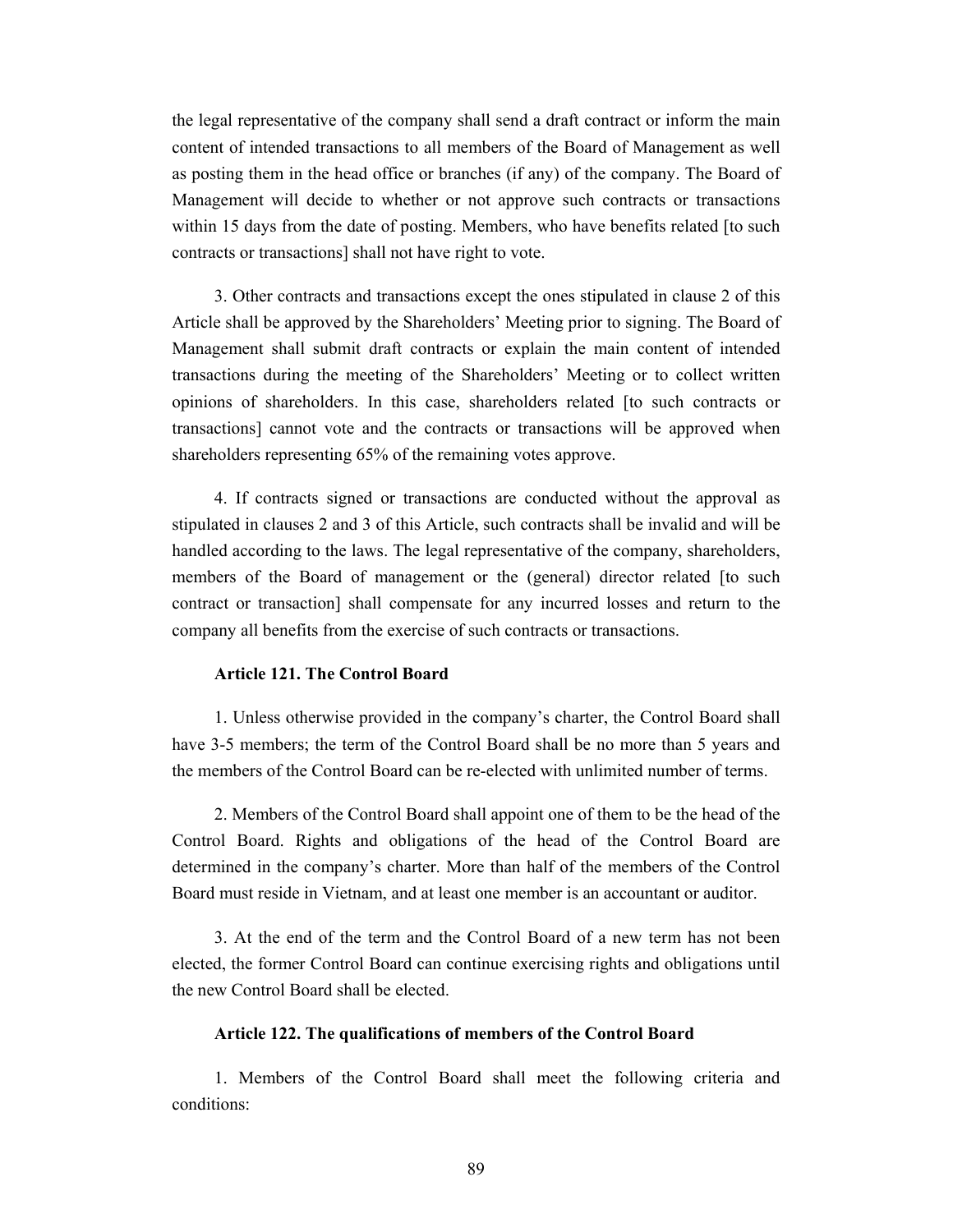a. More than 21 years old, having capacity of civil acts and not persons who are prohibited to establish and manage enterprises as stipulated in this Law.

b. Not related persons of the Board of Management, the (general) director and other managers of the company.

2. Members of the Control Board shall not keep the managerial position in the company, or employees of the company. Members of the Control Board are not necessarily shareholders of the company.

### **Article 123. Rights and obligations of the Control Board**

1. The Control Board shall monitor the management and control of the company conducted by the Board of Management and the (general) director; be responsible in front of the Shareholders' Meeting for the exercise of assigned obligations.

2. Verify the reasonableness, lawfulness, trustworthiness and carefulness of business management and direction, accounting books, and financial statements.

3. Verify periodic business reports, annual and 6 month reports of the company, and evaluation report on the company's management of the Board of Management.

Submit to the regular meetings of the Shareholders' Meeting the appraisal report on the annual financial report, annual business progress report of the company and the management evaluation report of the Board of Management.

4. Check the business and financial operations of the company, review accounting books and other materials of the company, or problems specifically related to the management and direction of the company's activities at any time if necessary or by a resolution of the Shareholders' Meeting, or at the request of shareholders or group of shareholders in accordance with the provisions of clause 2, Article 79 of this Law.

5. If there is a request from one or a group of shareholders stipulated in clause 2 Article 79 of this Law, the Control Board shall investigate within 7 days from the date of receipt of such request, shall make explanation report on investigated issues. The inspection report shall be made and sent the report to the shareholder or the group of shareholders who have made the request within 15 days from the date of completion of the investigation.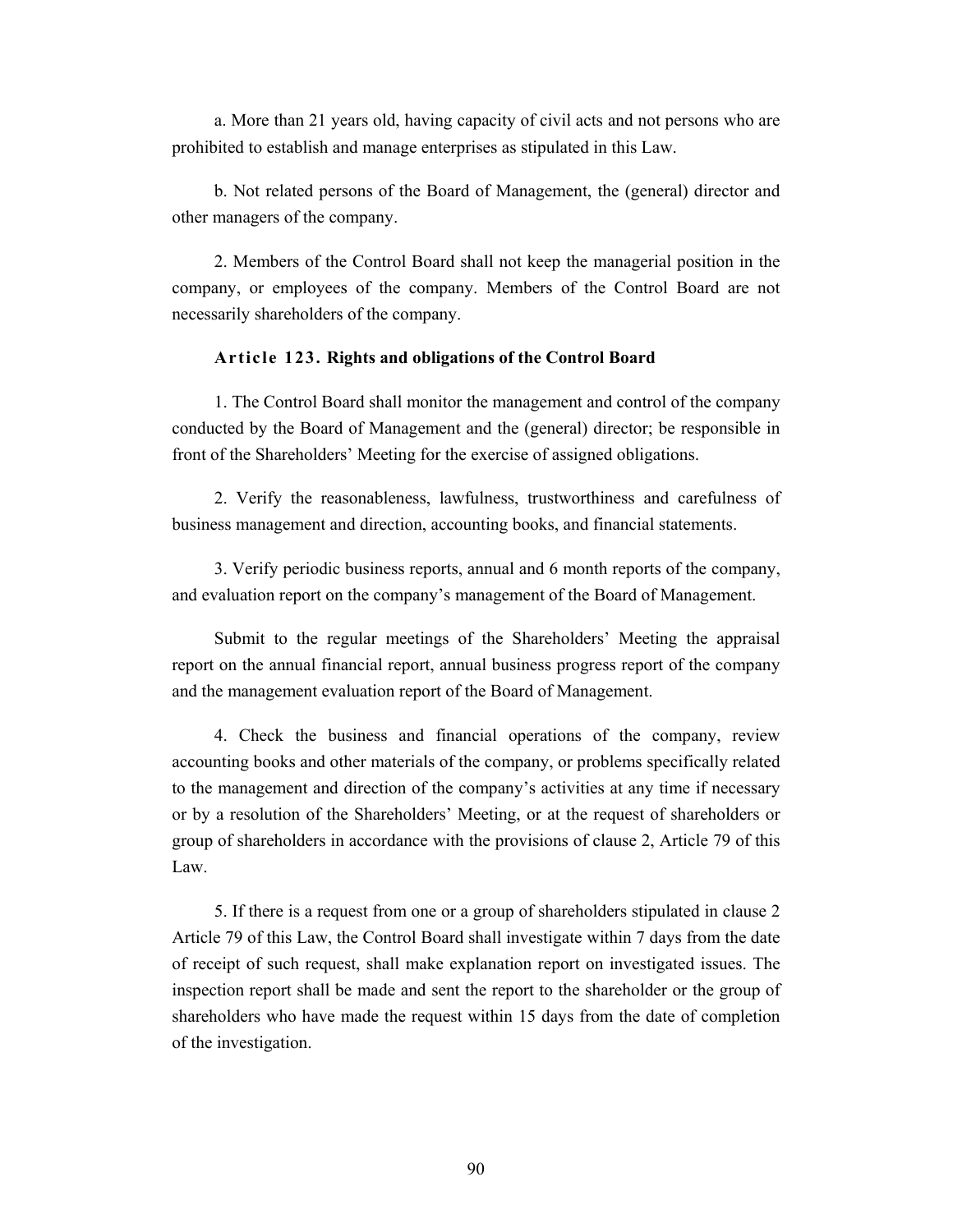The investigation of the Control Board stipulated in this clause shall not prevent the normal operations of the Board of Management, intervene the normal business operations of the company.

6. Propose to the Board of Management or the Shareholders' Meeting on measures to adjust and improve organizational and management structures of the company.

7. When members of the Board of Management, the (general) director or other managers are discovered to violate the obligations of managers stipulated in Article 119 of this Law, a written notification shall be immediately sent to the Board of Management and request the termination of such violation or/and solutions to overcome shall be provided.

8. Exercise other rights and obligations in accordance with the provisions of this Law and the company's charter or in accordance with the resolutions of the Shareholders' Meeting.

9. The Control Board shall have right to use independent consultants, auditors or accountants to execute the assigned obligations.

The Control Board can consult the opinions of the Board of Management before submitting reports, conclusions and recommendations to the Shareholders' Meeting.

#### **Article 124. Right to be provided with information of the Control Board**

1. Invitations or collecting opinion sheets of the members of Board of Management and other relevant materials shall be sent to the Control Board at the same time and in the same way as to the members of the Board of Management.

2. Reports made by the (general) director submitted to the Board of Management and other relevant materials issued by the company shall be sent to members of the Control Board at the same time and in the same way as applied to members of the Board of Management.

3. Members of the Control Board shall have right to get access to all files, documents of the company, which are gathered and kept in the head office, branches of the company and other locations during working hours and at an appropriate duration, shall have right to come to all locations where managers and employees of the company work.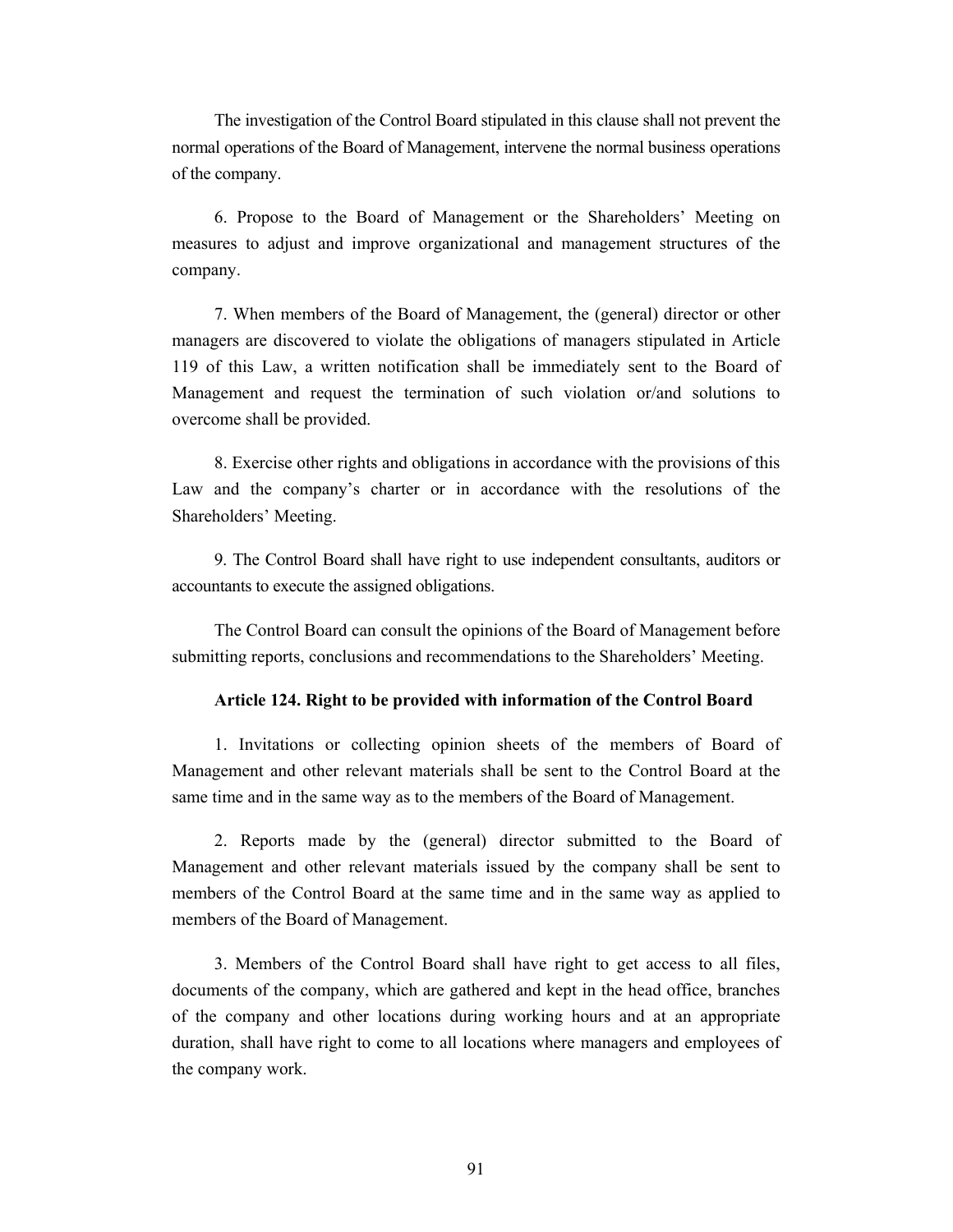4. The Board of Management and members of the Board of Management, director (general director) must report, provide fully and in time information and documents on the management and supervision of the company's business operations at the request of the Control Board.

## **Article 125. Remuneration and other benefits for members of the Control Board**

Unless otherwise provided in the company's Charter, remuneration and other benefits for members of the Control Board are paid according to the following regulations:

1. Members of the Control Board shall receive remuneration for the work done and other benefits according to the resolutions of the regular meetings the Shareholders' Meeting. The total remuneration and the annual budget operations for the Control Board will be determined by the Shareholders' Meeting based on estimated number of working days, amount and nature of work, the average daily remuneration of member.

2. Members of the Control Board shall be paid for meals, accommodations, travel expenses and fees for hiring independent consultants at appropriate level. The total remuneration and expenses cannot exceed the total annual budget for operations of the Control Board approved by the Shareholders' Meeting unless the Shareholders' Meeting has a different decision

3. Remuneration and operations expenses of the Control Board shall be recorded to the business expenses of the company and shall be presented in a separate line of the company's annual financial statement.

### **Article 126. Obligations of members of the Control Board**

1. Comply with the law, the company's Charter, the resolutions of the Shareholders' Meeting, the professional ethics in executing assigned rights and obligations as members of the Control Board.

2. Exercise assigned rights and obligations with the trustfulness, in the best way and with the carefulness, which owned by any normal person in the similar position and expertise in order to ensure the legal optimal benefits of the company.

3. Sincere to the company's benifits and shareholders; not using business opportunities, which can bring back benefits to the company for personal purposes or for others, not using information gained from the managerial position to act for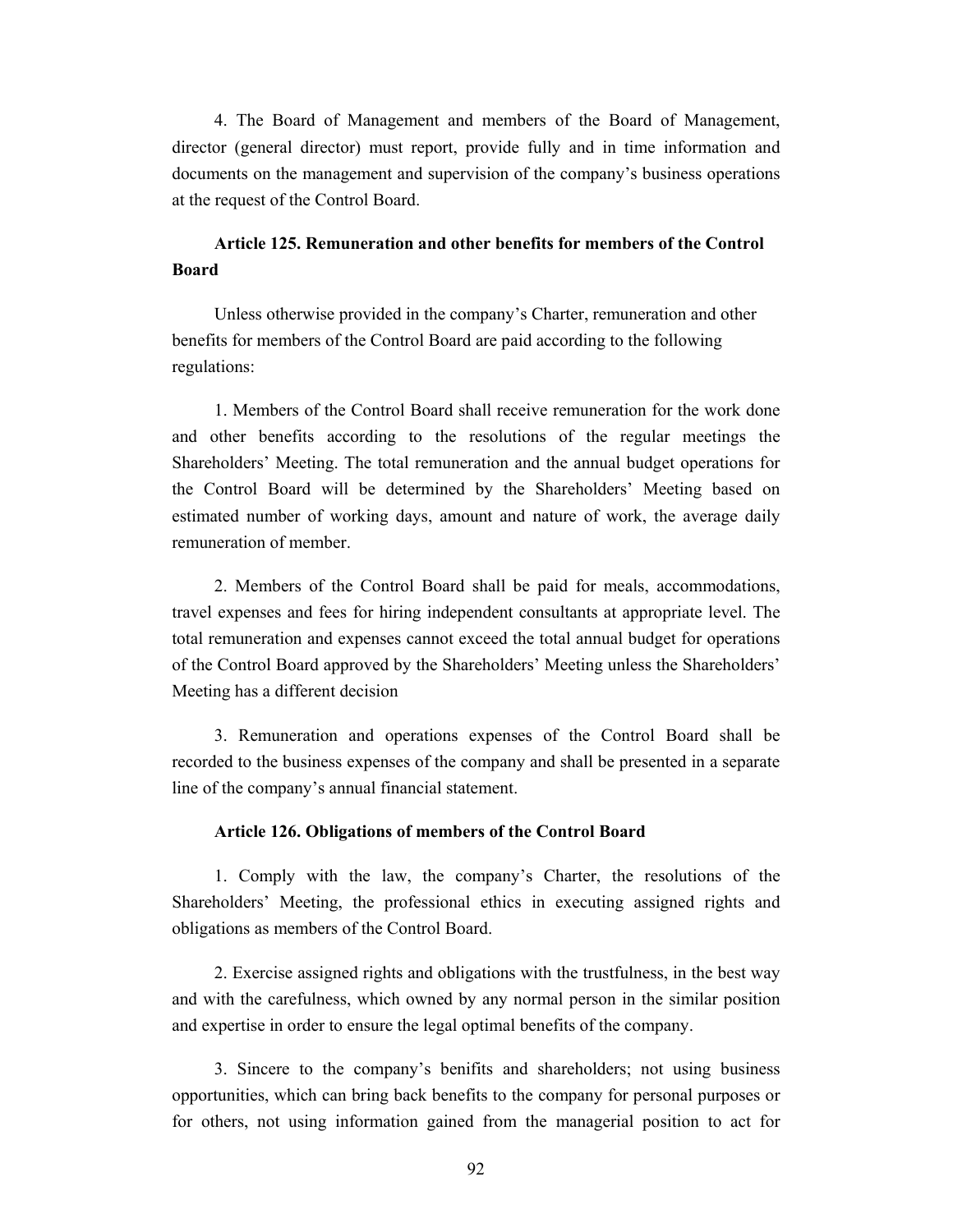benefits of his/her own or of any other; not abusing position and power, and using the company's assets and capital for his/her own benefits or of benefits of others ; not disclosing any of the company's business secrets, unless approved by the Members' Council.

4. Other obligations as stipulated in this law and the company's charter.

5. If a member of the Control Board violates obligations stipulated in clauses 1,2, 3 and 4 of this Article causing losses to the company or others, the members of the Control Board shall be individually or jointly responsible for compensating such losses.

Every income and other benefits gained directly or indirectly by members of the Control Board from violating regulations stipulated in clause 3 of this Article will be returned to the company.

6. In case where the violation of members of the Control Board in the execution of the assigned rights and duties is discovered, the Board of Management shall notify in writing to the Control Board, requiring the violators to cease their activities and propose solutions.

### **Article 127. Dismissal of members of the Control Board**

1. Members of the Control Board can be dismissed in following cases:

a. No longer have sufficient qualifications and meet the conditions as stipulated in Article 122 of this Law;

b. Do not exercise their rights and obligations for 6 consecutive months without approval from the Control Board except the case of ...

c. Have Letter of resignation and be approved by the Shareholders' Meeting.

d. Other cases as stipulated in the company's Charter.

2. Members of the Control Board can be dismissed at any time according to the resolution of the Shareholders' Meeting.

3. If the Control Board seriously violates its obligations, which probably cause losses to the company, the Board of Management shall convene the Shareholders' Meeting to consider and dismiss the on-going Control Board and elect a replacing one.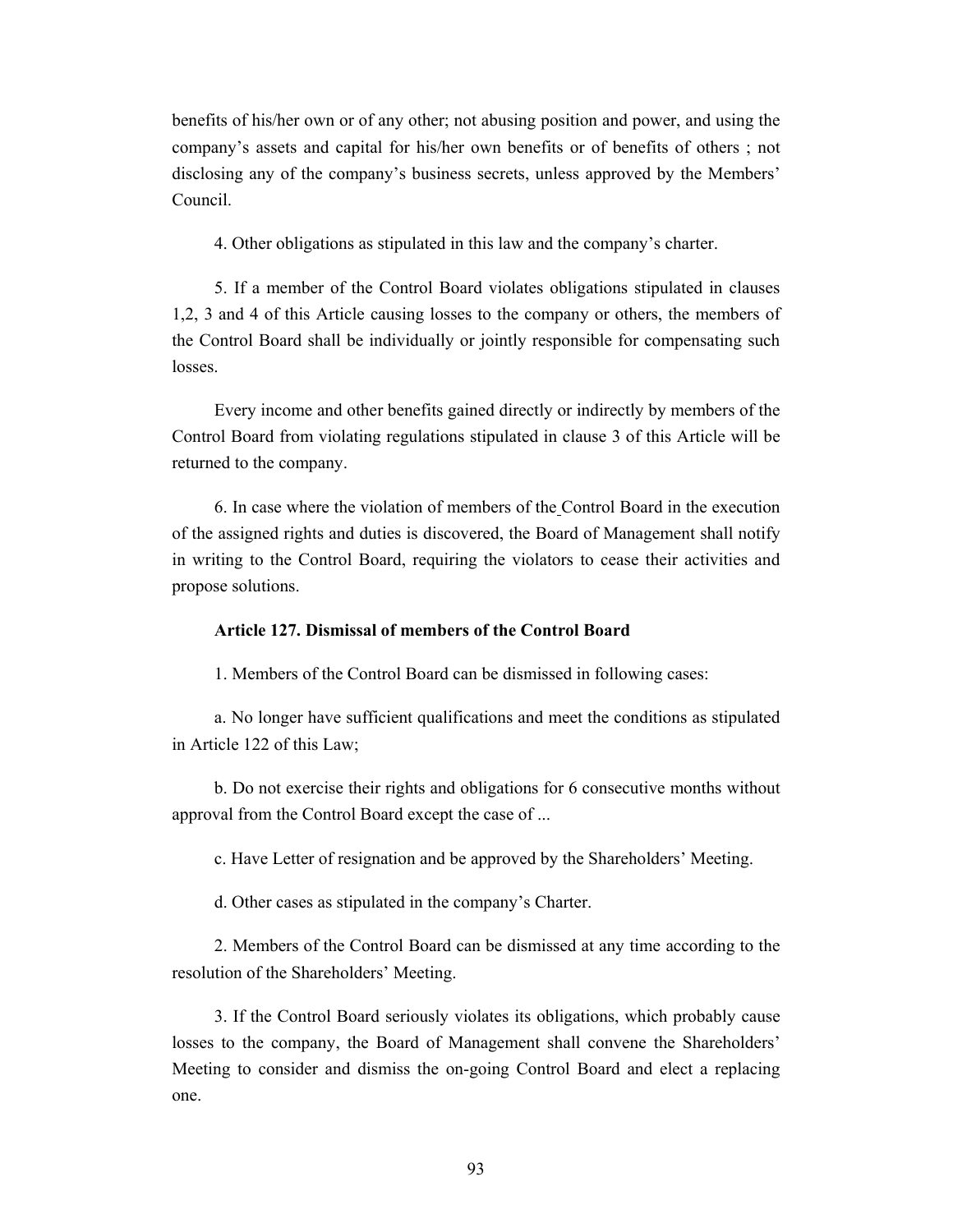#### **Article 128. Submission of the annual statements and reports**

1. By the end of a fiscal year, the Board of Management shall prepare and send to the Control Board the following reports and materials for appraisal:

a. Report on the business operation of the company;

b. Financial statements;

c. Evaluation report on the management and supervision of the company;

d. Recommendations on profits sharing or loss resolution;

2. Annual financial statements of a shareholding company, if required, must be audited before submitting to the General Shareholders Meeting for approval.

3. Unless otherwise provided in the company's Charter, the reports and materials stipulated in clause 1 of this Article shall be sent to the Control Board at least 30 days prior to the opening of the regular meetings of the Shareholders' Meeting.

4. Reports and documents prepared by the Board of Management together with the appraisal report of the Control Board and the auditing report shall be available at the head office of the company and its branches at least 7 days prior to the opening of the u regular meeting of the Shareholders' Meeting.

All shareholders, who hold shares of the company for at least 1 consecutive year, shall have the right to review the above-mentioned reports at a appropriate time by themselves or with their lawyers, or certified auditors or accountants.

#### **Article 129. Disclosure of information as to shareholding companies**

1. Shareholding company shall forward its annual financial statement already approved by the Shareholders' Meeting to the authorised state agency according to laws on accounting and related issues.

2. A brief of the annual financial statement of the company shall be notified to all of its shareholders.

3. All individuals or organizations shall be entitled to have access to or make copies of the annual financial statements of a shareholding company at the Business Registrar.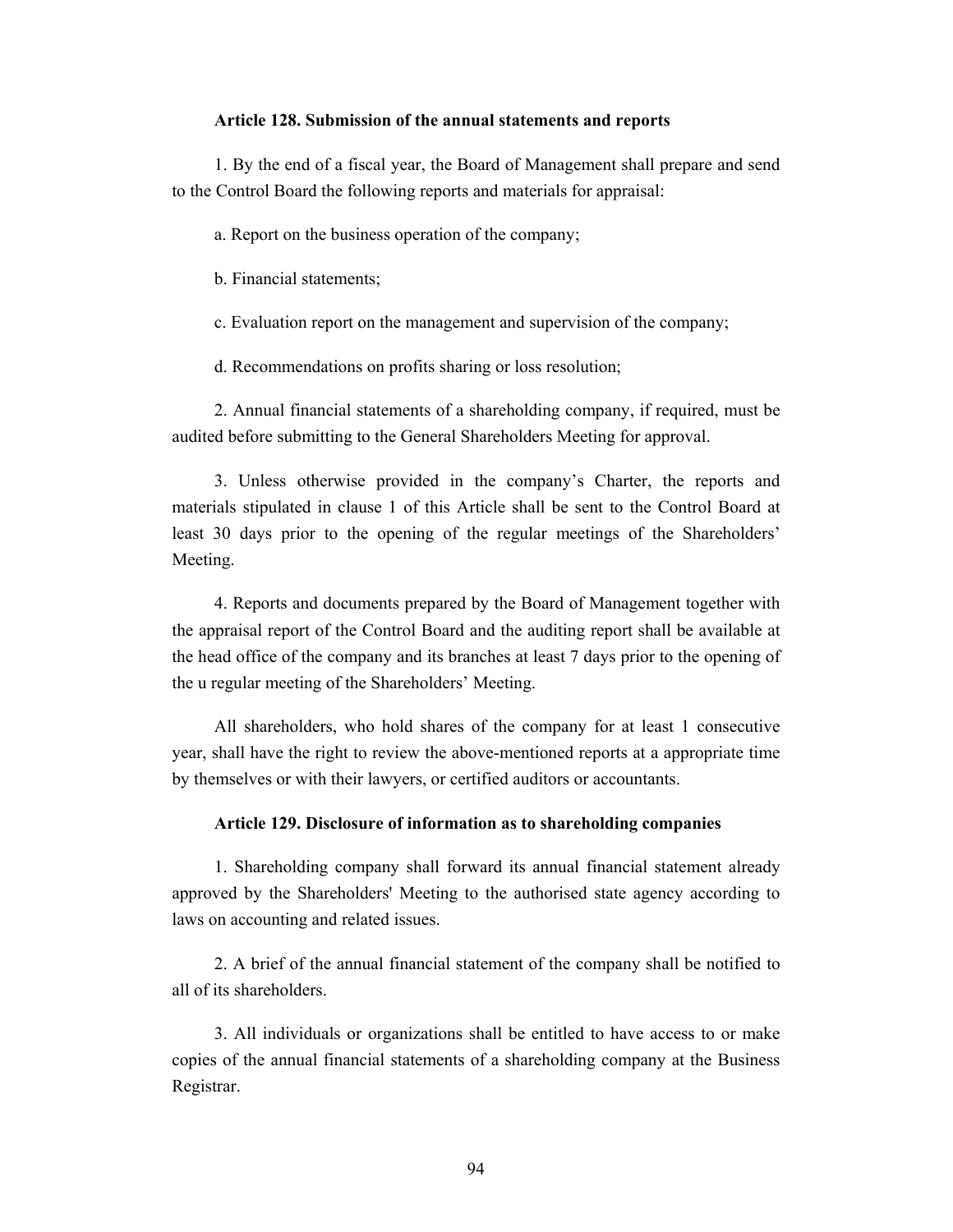# **CHAPTER V PARTNERSHIP**

#### **Article 130. Partnerships**

1. A partnership is an enterprise in which:

a. There are no less than two partners who are joint owners of the company, jointly conduct business under one common name (hereby so called general partners) ; besides general partners, there may also be limited partners;

b. General partners to a partnership shall be liable for all enterprise liabilities with his/her own entire property;

c. Limited partners shall bear debts of the partnership only to the extent of their capital contribution to the enterprise.

2. A partnership will have legal entity from the date of the receipt of the business registration certificate.

3. A partnership shall not issue any type of securities.

## **Article 131. Making capital contribution and the issuance of capital contribution certificate**

1. General partners and limited partners shall make capital contribution in full and on time as committed.

2. If a general partner does not contribute capital in full and in time as committed, which causes losses to the company, such and only such partner will be responsible for compensating losses to the company.

3. If a limited partner does not contribute capital in full and in time as committed, such partner shall be jointly responsible for all debts and other liabilities of the company by his/her entire property.

4. At the time of making full capital contribution, partners shall be granted a certificate of capital contribution. A certificate of capital contribution shall have the following main contents:

a. Name, head office of the company

b. Number and date of the issuance of the business registration certificate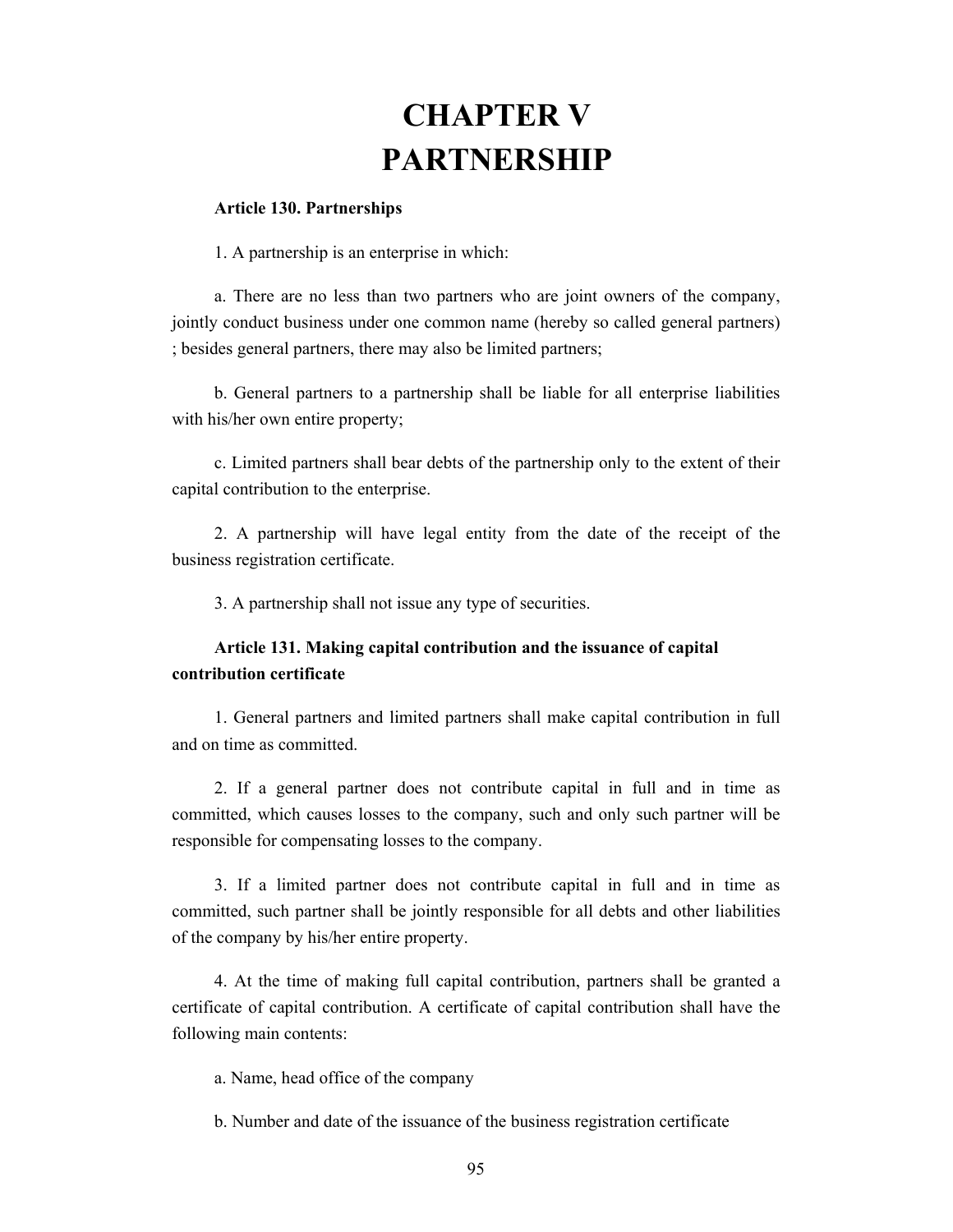c. Charter capital of the company

d. Name, address, nationality, ID, passport or other legal individual certification of partners and types of partners

dd. Value of contributed capital and type of assets contributed to capital of partners

e. Number and date of certificate of capital contribution

g. Main rights and obligations of the owner of the certificate of capital contribution;

h. Signature of the owner of the certificate of capital contribution and all general partners of the company.

5. If the certificate of capital contribution is lost, torn, burnt or destroyed, partners of the company shall be entitled to be granted a new certificate.

### **Article 132. Property of a partnership includes**

1. Asset contributions by partners, which have been transferred to the company's ownership.

2. Assets generated by the company.

3. Assets generated from any business operations by partners using the company's name or from any business operations within the business of the company, which is implemented and on behalf of general partners.

4. Other assets as stipulated in laws.

#### **Article 133. Restrictions to rights of general partners**

1. General partners cannot be owner of a private enterprise or general partners of other partnerships if the remaining general partners do not agree.

2. General partners cannot conduct the same business of the partnership whether on behalf of themselves or others.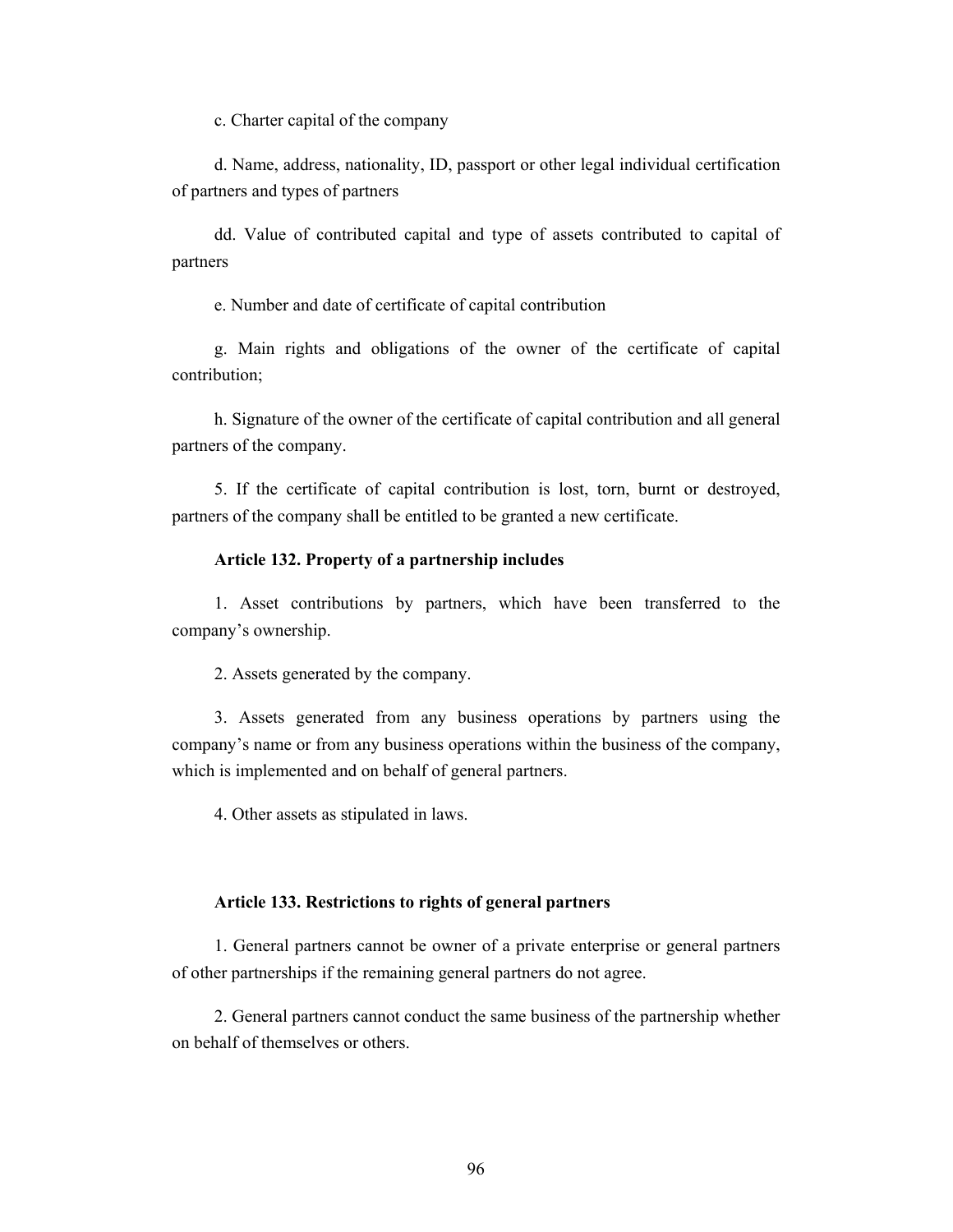3. Without approval from all remaining general partners, general partners cannot transfer a portion or the whole of their capital contribution in the company to others.

#### **Article 134. Rights and obligations of general partners**

1. General partners have rights to

a. Paticipate in meetings, discuss and vote to all issues in the company; each general partner has one vote unless the company's charter provides otherwise.

b. On behalf of the company, manage the company, conduct normal business activities of within the business industry of the company

c. Use the company's property including seals to execute the normal business operations within the company's industry and the day-to-day activities; if money is advanced by a partner to conduct the company's business, he/she can request the company to return the principal and interest of the advanced money.

d. Request the company to cover the loss or damages from conducting business operations within their powers if such losses or damages incurred not due to mistakes of thereof partners.

dd. Request the company or any other general partners to provide information on the company's business operations; investigate assets, accounting books and other documents of the company at any time if necessary.

e. Receive profits sharing pro rata with the proportion of capital contribution or agreed as stipulated in the company's charter.

g. Receive a portion of the remaining equity with respect to the capital contribution if the company's charter does not provide for another ratio when the company is liquidated

h. If a general partner is dead or declared dead by the court, the heir – by the will or the law, to such partner shall receive the portion of asset, which the deceased partner shall be entitled to receive after his/her debt to the company has been paid. The heir can become a general partner if he/she have competency, relevant qualification and accepted by the other Partners.

i. Other rights as stipulated in this law and the company's charter.

2. Obligations of general partners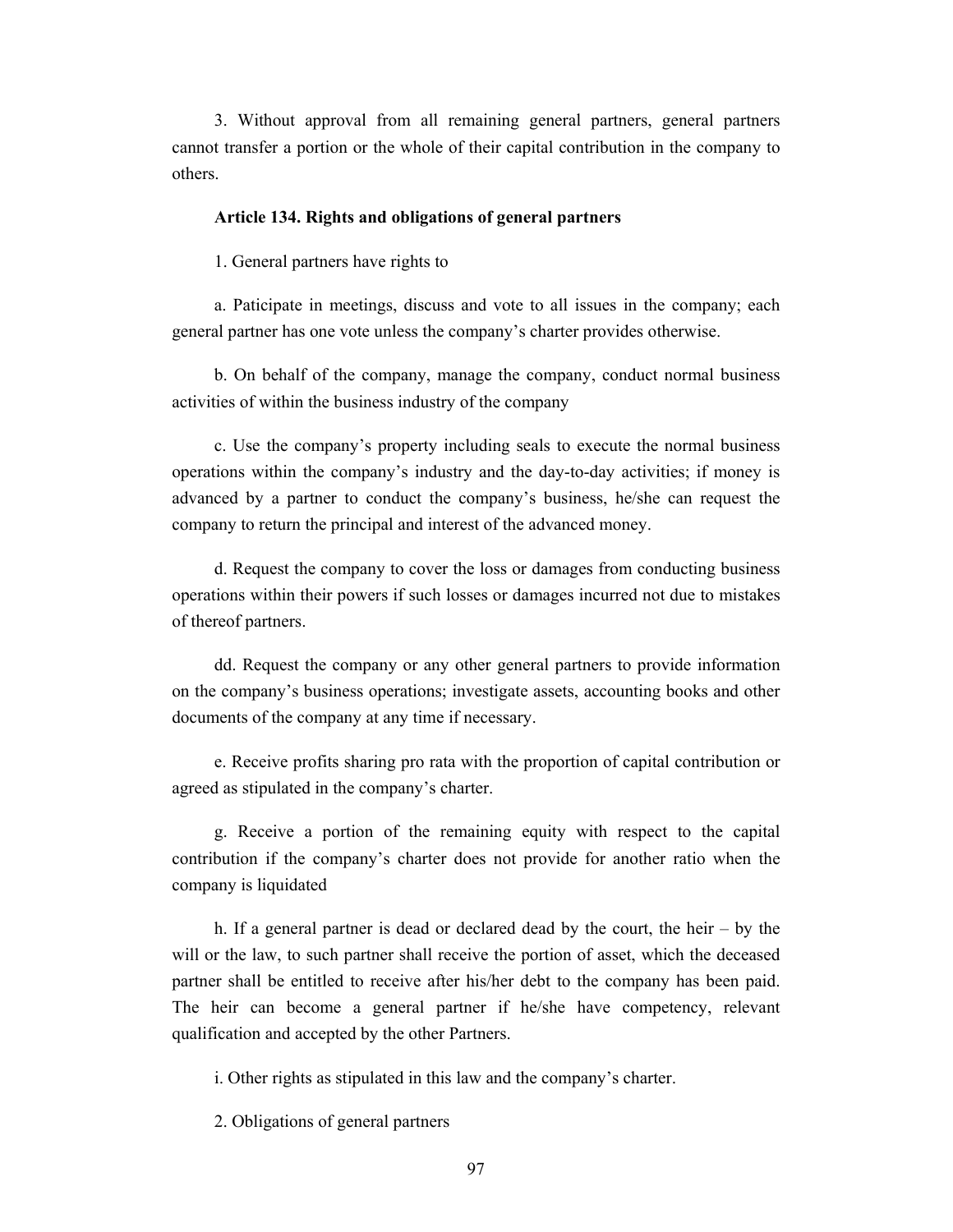a. General partners shall manage and carry out business operation with trustworthiness and with carefulness which owned by any normal persons and in the same situations to ensure the legal optimal benefits of the company and all partners.

b. General partners shall manage and supervise business activities of the company in accordance with the lawful regulations, the company's charter and the resolutions of the Members' Council; general partners, who violates the abovementioned contents of this point causing losses or damages to the company shall be responsible for compensating such losses or damages to the company.

c. General partners shall not be allowed to use the company's property for making benefits of themselves or others, or abuse the company's property to give, present or grant to others.

d. If a general partner receives money by using the company's name or on behalf of his/her-self or any others receive money from activities within the company's operations and do not return to the company within an appropriate time for any reason, they will have to return the money received and make compensation for any losses caused to the company.

dd. General partners shall be responsible by their entire equity for all liabilities and other obligations of the company; if the property of the company cannot be used to pay off all the company's debt, general partners shall jointly pay off all the remaining debts. In this case, creditors can ask any general partner to pay the debts for the company.

e. If the company makes business loss, general partners will be responsible for losses pro rata to their capital contribution to the company or upon agreement stipulated in the company's Charter.

g. A monthly trustworthy and accurate report shall be made in writing to inform the company their business progress and results and provide information on their [business] progress and results to partners who have a request

h. Other obligations as stipulated in this law and the company's charter.

### **Article 135. Members' Council**

1. All partners shall form the Members' Council. The Members' Council will select one of the general partners to be the chairman of the Members' Council cum the director, unless otherwise provided in the company's Charter.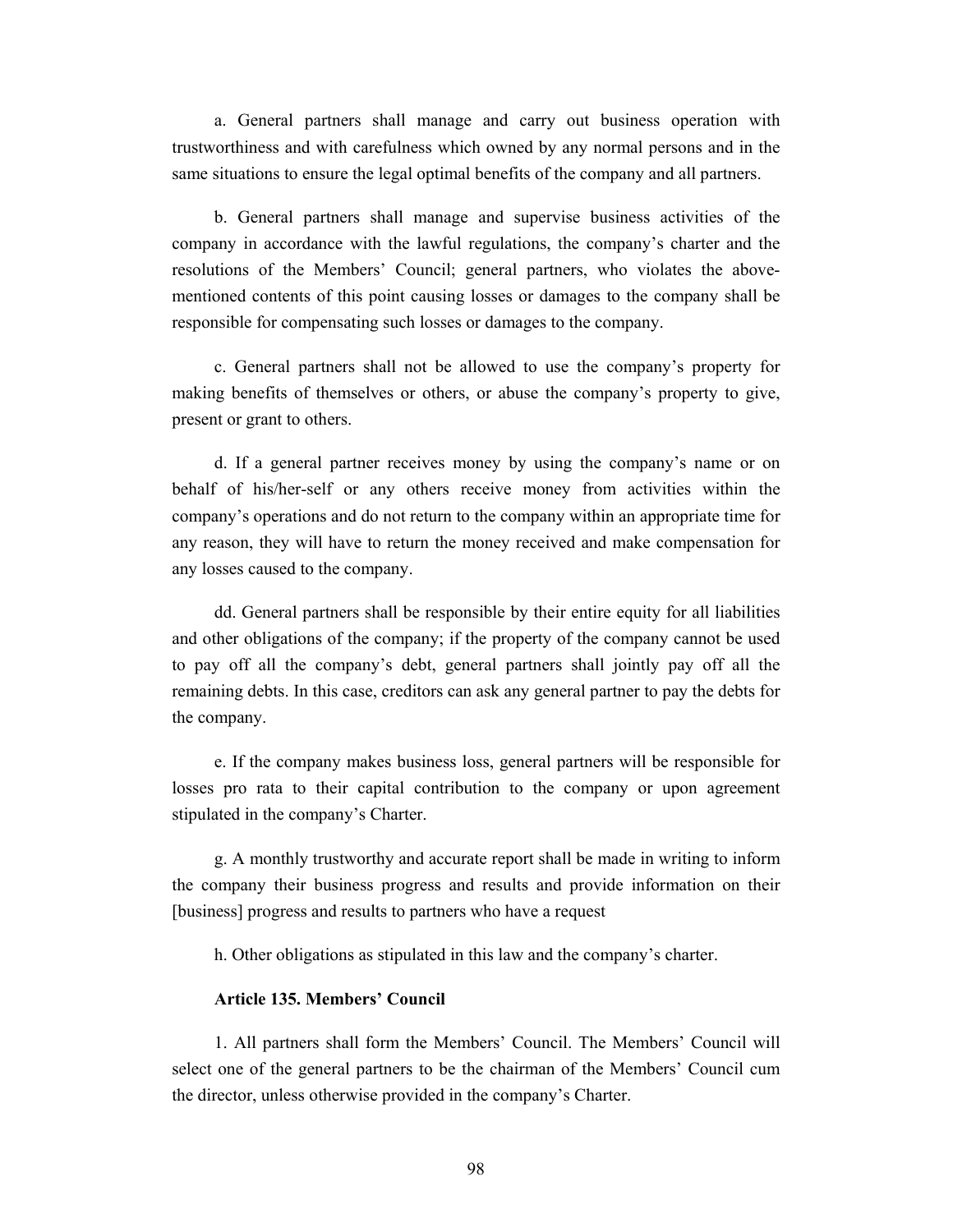2. All general partners shall be eligible for convening meetings of Members' Council, if necessary, to discuss and determine any business activities of the company. Partners, who convene the meeting shall prepare the content, agenda and materials for the meeting.

3. The Members' Council shall determine all issues and business operations of the company. If the company's charter does not provide otherwise, decisions on the following issues shall be approved by all general partners:

a. company's development directions;

b. supplement and changes of the company's charter.

c. enrolment of new general partners;

d. acceptance of the withdrawal of general partners from the company and decision on the removal of members from the company

dd. decision on investment plan;

e. decision on lending, borrowing with the value higher or equal 50% of the company's charter capital unless the company's charter provides otherwise

g. decision on purchase, selling assets with the value equal or greater than the company's charter capital unless the company's charter provides otherwise

h. decision on approval of the annual financial statement and total profits and profits granted to each partner;

i. decision on the company's liquidation;

4. If the company's charter does not provides otherwise, decisions on other issues shall be approved if more than 2/3 of general partners accept.

5. The right to vote of members who contribute capital is stipulated in the company's charter.

#### **Article 136. Convene a meeting of the Members' Council.**

1. The chairman of the Members' Council can convene a meeting of the Members' Council at any time if necessary or upon request of general partners. If the chairman does not convene the meeting, the partners having the request shall convene the meeting.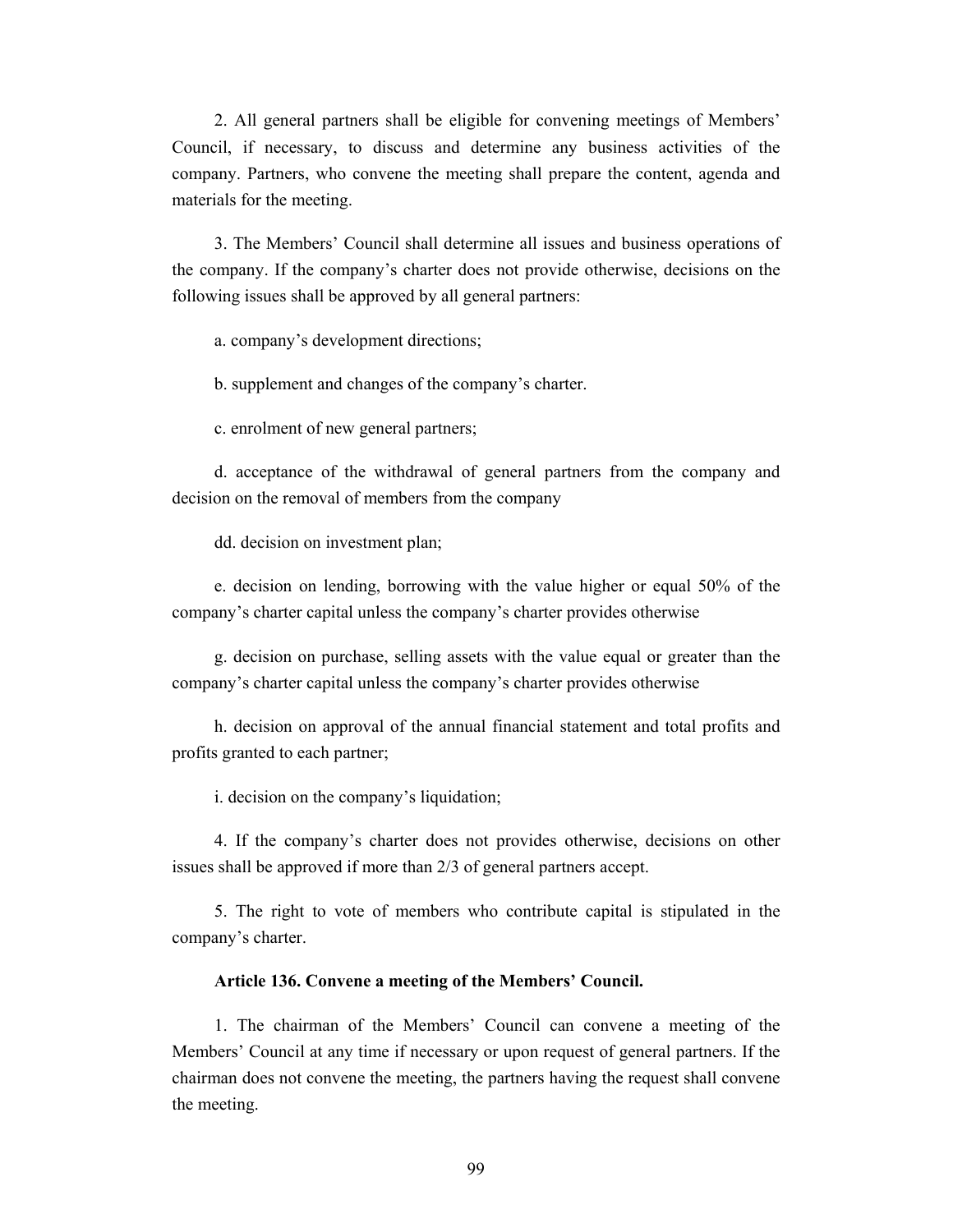2. Convening may be by invitation, telephone, fax, telex or other electronic equipments. The content shall include the purpose, requirements and content, agenda, place of meetings and the name of the partner, who request for convention of the meeting.

Materials used for determining issues as stipulated in clause 3 Article 135 of this Law should be forwarded to all partners. The time-limit for sending such material shall be determined by the company's charter.

3. The chairman of the Members' Council or partners who convene the meeting shall chair the meeting. All meetings of the Members' Council shall be recorded in the minutes book of the company. The content of the minute shall have the following main contents:

a. Name of the company, head office, number and date of business registration, place of business registration;

b. Purpose, content and meeting agenda;

c. Time and place of meetings;

d. Full name of the chairman and of participated partners;

dd. Opinions, discussion of participated partners;

e. Adopted resolutions, number of partners who accept and the main content of those resolutions;

g. Signatures of all participated partners.

#### **Article 137. Business management of a partnership**

1. All general partners shall have right to be legal representatives of the partnership; shall manage and conduct daily business activities of the company. Any restriction to general partners in conducting daily business activities of the company shall have effect to the third party if this party is informed.

2. In managing and conducting business activities, general partners shall divide duties for managing and supervising the company.

When some or all general partners jointly conduct a business activity, the decision will be made on the principle of majority.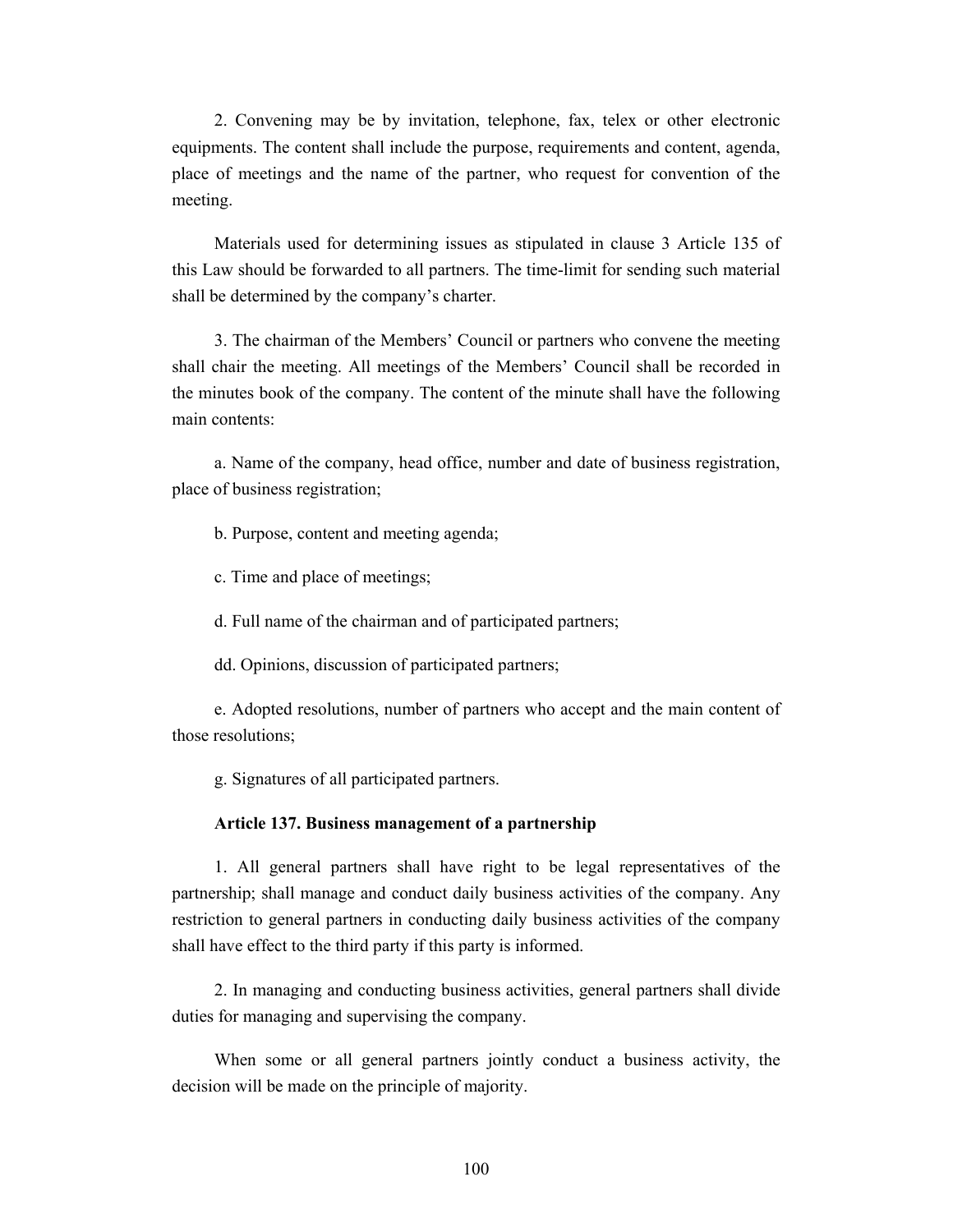Any activity, which is clearly out of the normal business operations in the scope of the company's registered lines of business and is conducted by any partner shall not fall within the responsibilities of the company unless otherwise it is accepted by the remaining partners.

3. The company can open one or several accounts with a bank. The Members' Council appoints one authorized person to deposit and withdraw money from those accounts.

4. Chairman of the Members' Council, the (general) director of the company have duties to:

a. Manage and control daily business operations of the company as a general partner;

b. Convene and hold meetings of the Members' Council ; sign decisions or resolutions of the Members' Council .

c. Assign, regulate and coordinate business operations among partners; sign decisions on rules, regulations and other internal arrangements of the company;

d. Arrange, keep in full and trustfully all accounting books, invoices, and documents of the company according to the legal regulations. Each general partner have right to get access to these documents, to get copies of these documents for an appropriate duration.

dd. represent the company in working with a state agency; represent the company as a plaintiff or a defendant in lawsuits or in other commercial disputes.

e. Other duties as stipulated in the company's Charter.

#### **Article 138. Termination of general partner status**

1. A general partner status shall be terminated in one of the following cases:

a. Voluntary capital withdrawal from the company;

b. Dead or being declared dead by the court;

c. Being declared missing by the court or restricted or lost capacity of civil acts;

d. Fired from the company.

dd. Other cases as stipulated in the company's Charter.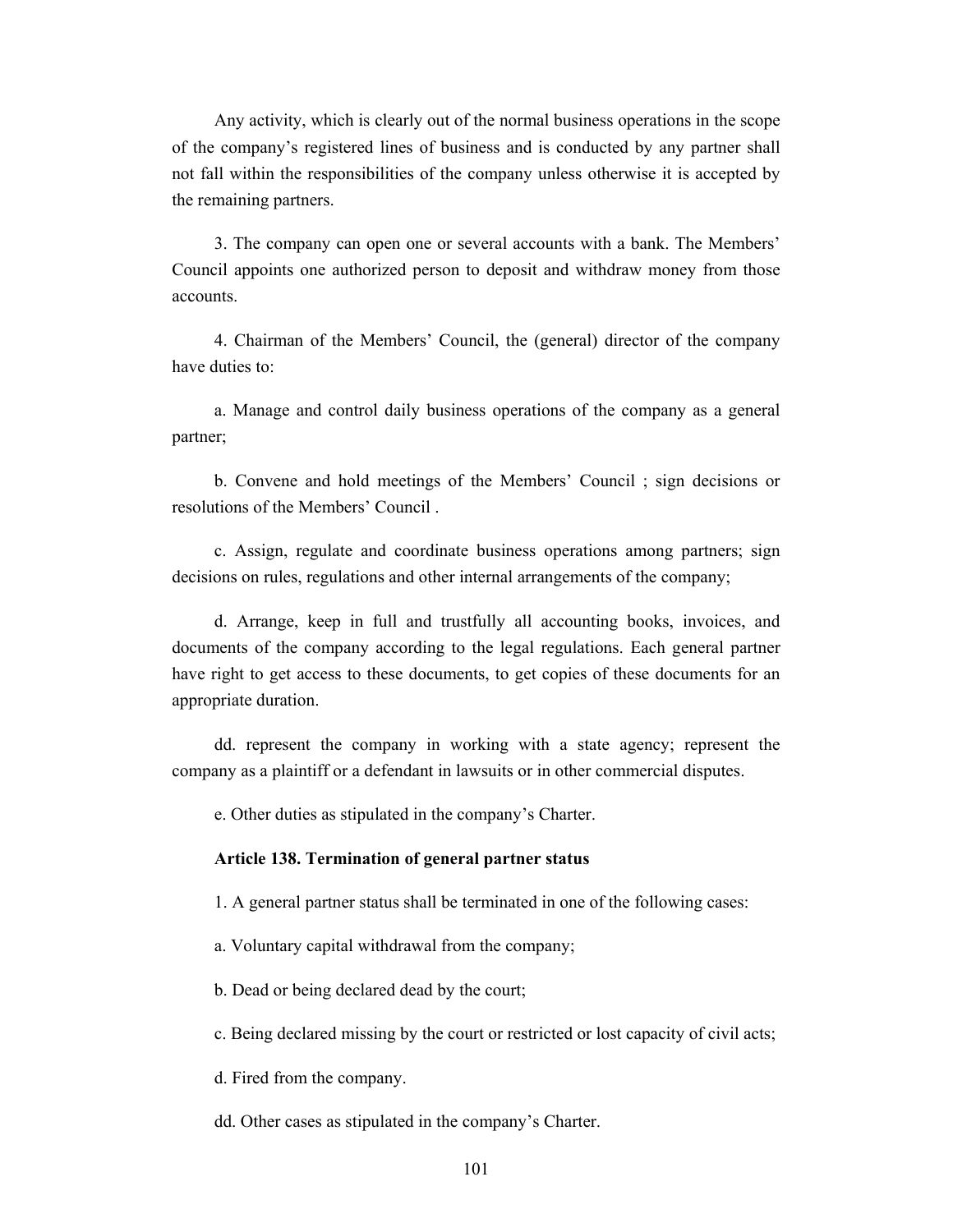2. General partners can withdraw investment capital from the company if all other remaining general partners accept. Partners, who want to withdraw capital from the company shall notify in writing the capital withdrawal request at least 6 months before. Capital shall only be allowed to be withdrawn at the end of the fiscal year and the financial statement of such fiscal year has been approved.

3. General partners shall be fired from the company in the following cases:

a. They are not able to contribute capital or do not contribute capital as committed after the company has sent the second notification;

b. violate Article 133 of this Law;

c. do not manage and conduct business activities trustfully and carefully or have inappropriate behaviors causing serious losses to the company's and others partners' benefits.

d. Do not exercise correctly obligations of general partners.

4. Being restricted or lost capacity of civil acts; the capital contribution of such member will be returned fairly and properly.

5. Within 2 years from the date of terminating the general partner status as stipulated in point a and d of clause 1 of this Article, partners withdrawing from the company shall still be jointly responsible for the company's debts by their entire equity.

6. After the termination of the general partner's status, if the name of such partners has been used as a part or the whole name of the company, such partners can request the company to stop that usage.

### **Article 139. Enrolment of new partners**

1. The company can receive one or more new partners. The new comers shall partners upon approval of all general partners.

2. A new general partner or limited partner shall make full capital contribution to the company within 15 days from the date of acceptance, unless otherwise provided by the Members' Council.

3. New general partners shall jointly be responsible for all liabilities and other obligations of the company by their entire equity unless otherwise new partners and the remaining partners agree otherwise.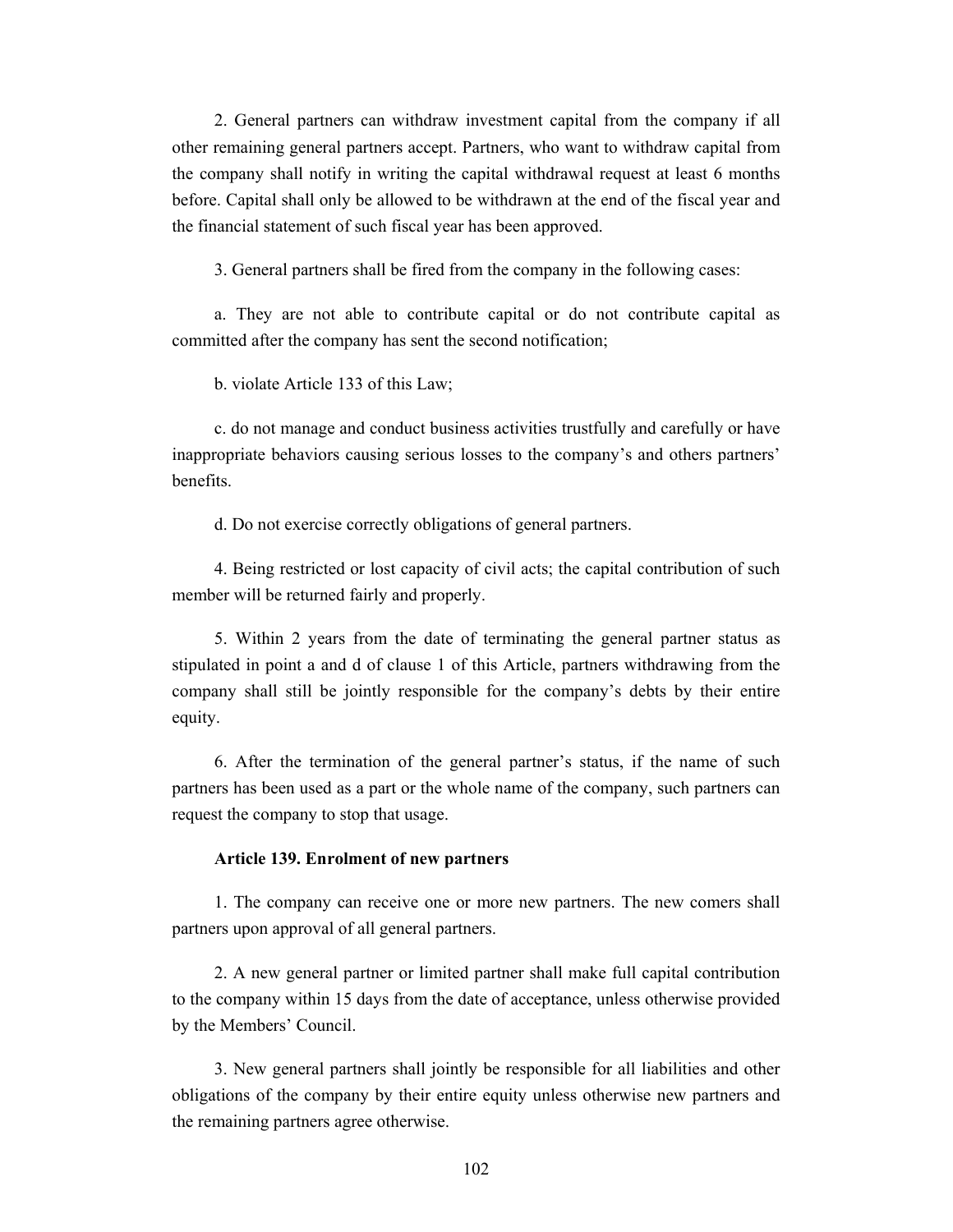#### **Article 140. Rights and obligations of limited partners**

1. Limited partners shall have the rights to:

a. Participate in meetings, discuss and vote in the Members' Council on the changes, supplement of the company's charter, supplement and changes of rights and obligations of limited partners, re-organization and liquidation of the company, other content of the company's charter that is directly relative to their rights and obligations

b. Receive profits sharing pro rata the proportion of capital contribution in the company's charter capital;

c. Receive the annual financial statement of the company; request the chairman of the Members' Council, general partners to provide fully and trustfully information on business progress and results of the company; review accounting books, minutes book, contracts, files and other relevant documents issued by the company.

d. Freely transfer their capital contribution to others;

dd. Conduct the same business of the company on behalf of themselves or others.

e. Decide on their capital contribution by offering inheritance, givingpresenting, morgaging, taking as collateral and other activities as stipulated by laws and the company's charter; if an individual partner is dead or declared dead by the court, the heir or the replacing person of the deceased partner shall become the partner of the company.

g. Receive a part of the remaining assets pro rata to the proportion of capital contribution in the company's charter capital when the company is liquidated;

h. Other rights as stipulated in this law and the company's charter.

2. Limited partners are obliged to:

a. Be responsible for all liabilities and other obligations of the company to the context of the committedcapital contribution.

b. Cannot manage the company, conduct business activities on behalf of the company;

c. Comply with the company's charter, content and resolutions of the Members' Council.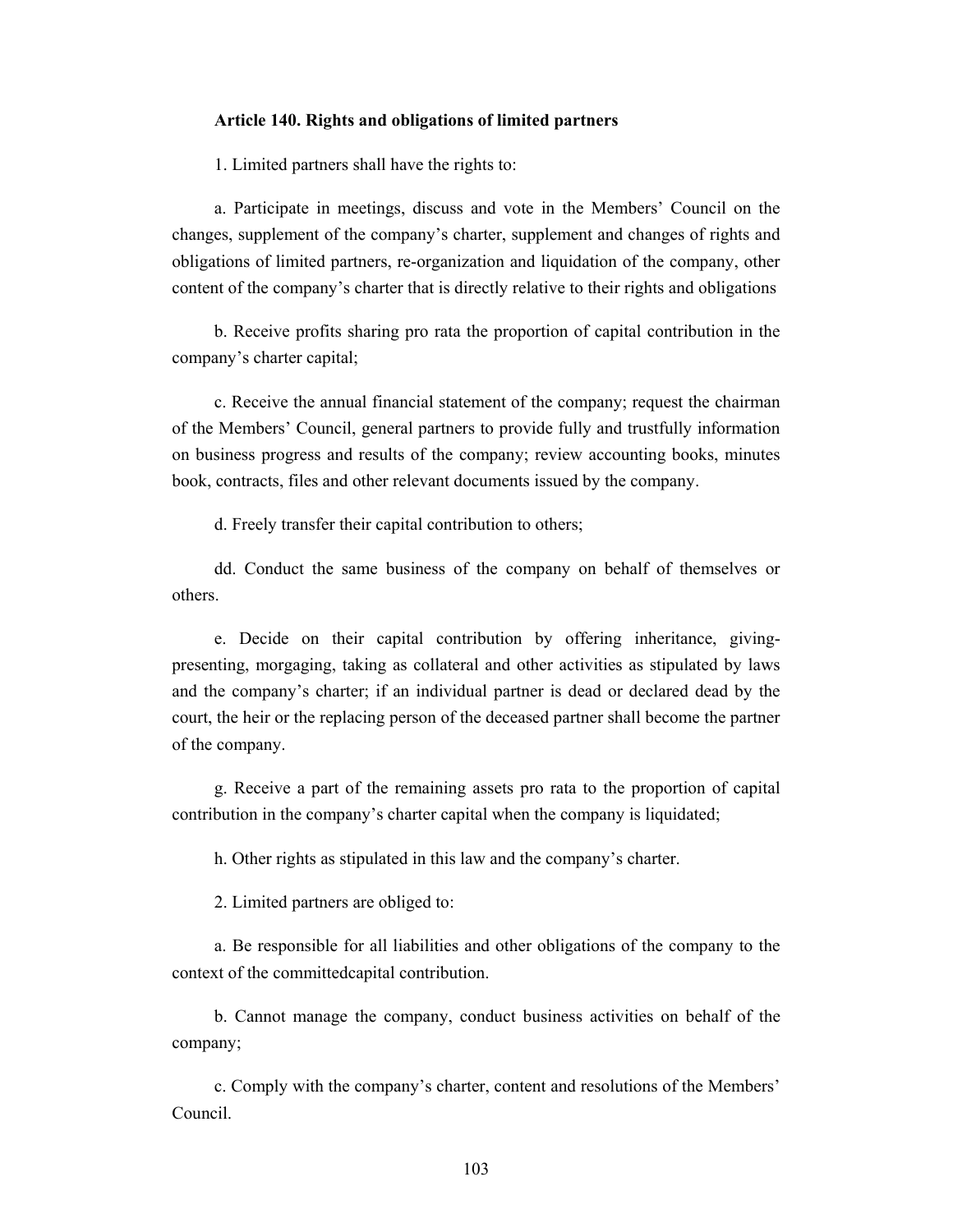d. Other obligations as stipulated in this law and the company's charter.

# **CHAPTER VI PRIVATE ENTERPRISE**

### **Article 141. Private enterprises**

1. A private enterprise is an enterprise owned by an individual who is liable for all of its operations with his/her entire property.

2. Private enterprise is not allowed to issue securities.

3. Each individual shall only be entitled to establish one private enterprise

### **Article 142. The amount of investment capital of the proprietor**

1. The amount of investment capital of a private enterprise shall be registered by the owner thereof. The owner shall be obliged to register exactly the total amount of investment capital, in which the amount of Vietnam dong, of freely convertible foreign currency, of gold, and of other assets shall be clarified; as to other assets, types, quantity and remained valued thereof shall be made clearly.

2. All invested funds and assets including borrowed money and leased property, once employed for business operations of the enterprise, shall be fully reflected in accounting records and the balance sheet thereof.

3. During the course of business, the owner of a private enterprise is entitled to make an addition to or withdrawal from his/her current investment into the enterprise that shall be so reflected in the accounting records thereof. Where the remaining capital after being withdrawn is less than the registered amount, the owner shall be so doing only after notifying the Business Registrar of such event.

### **Article 143. Management of private enterprises**

1. The owner of a private enterprise has the full decision-making power on any business operation therein and the distribution of its profits after payment of taxes and other financial obligations as provided by laws.

2. The owner may directly manage and run the business of the enterprise or employ a person other than him/herself to do so. Where the latter is the case, the owner shall so notify the Business Registrar and remain fully liable on his/her own for all the business operations of the enterprise.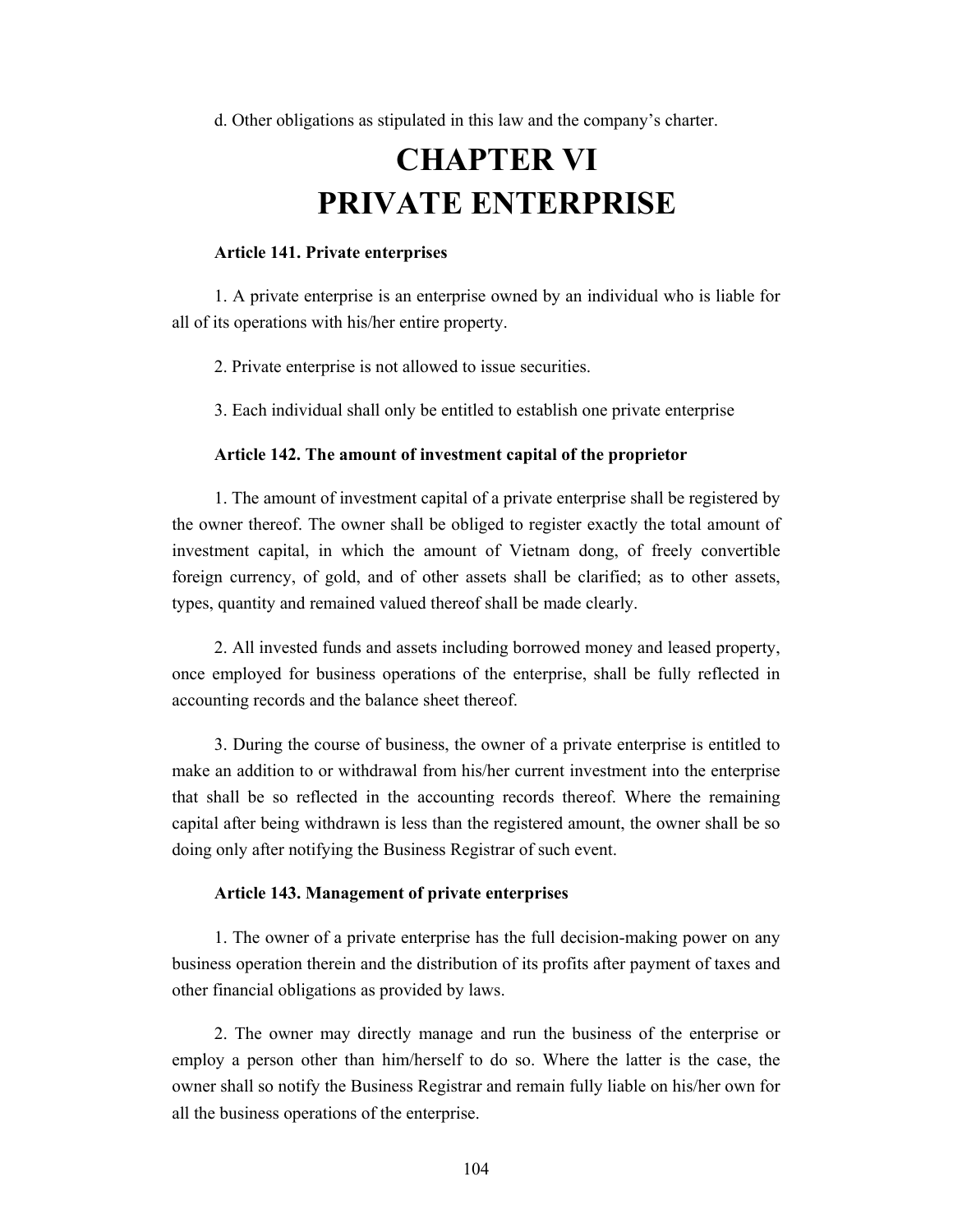3. The owner of any private enterprise shall be plaintiff, defendant, or the person who has related rights, interests, and obligations before arbitration tribunals or courts in all disputes relating to the enterprise.

4. The owner shall act as the legal representative of the enterprise.

### **Article 144. Leasing of private enterprises**

The owner of a private enterprise is entitled to lease his/her entire business, provided the owner shall, in writing, so notify the Business Registrar and the Tax agency and such written notification shall be enclosed with a notarised duplicate of the leasing contract. During the lease term, the owner shall remain liable for the enterprise as its owner. Rights and obligations of the owner and the lessee with respect to operations of the enterprise shall be defined in the leasing contract.

### **Article 145. Sale of a private enterprise**

1. The owner of a private enterprise is entitled to sell his/her enterprise to another. No less than 15 days before the transferring date of the enterprise, the owner shall notify in writing the Business Registrar of such act. The notice shall include name, head office of the sold enterprise; name and address of the buyer; the total amount of outstanding debts of the enterprise; name, address, and the amount of debts of each creditor, the date of payment to each creditor; labor contract and other contracts that have been concluded but not yet completed and methods of settlement of such contracts.

2. The owner, after the date of selling his/her enterprise, shall still be liable for all debts and other liabilities of the enterprise that were not handled, unless otherwise agreed by the buyer, the seller, and the creditors thereof.

3. The seller and the buyer thereof shall comply with regulations of laws on labor.

4. The buyer thereof shall re-register the business in conformity with provisions as provided by this Law.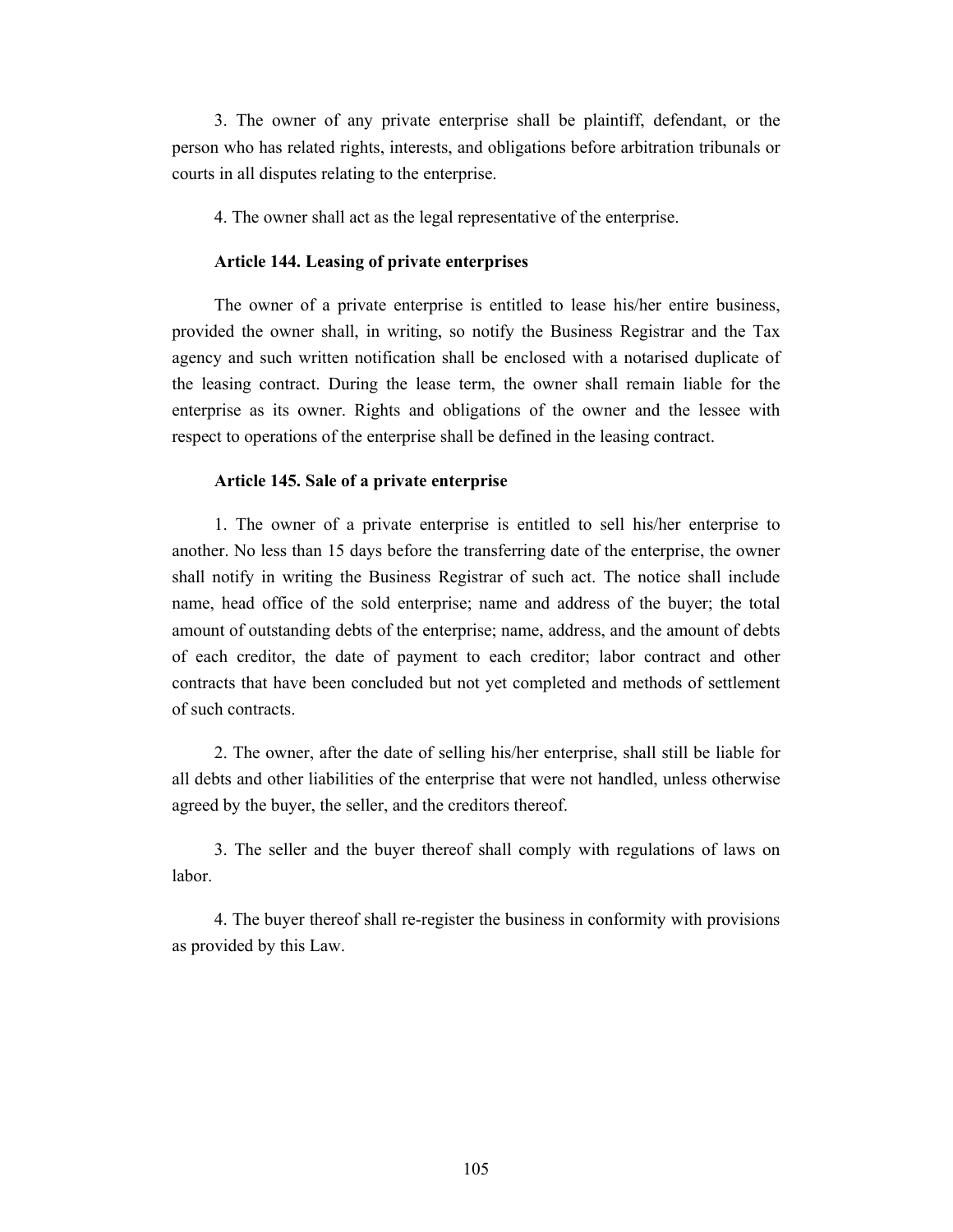# **Chapter VII. Group of Companies**

### **Article 146. Group of Companies**

1. Group of companies is a set of companies which have long-term relation in terms of econmic benefits, technology, market and other business services.

2. Groups of companies include:

- a. Parent company subsidiary
- b. Economic Conglomerate
- c. Other forms.

## **Article 147. Rights and responsibilities of the parent company in affiliation with its subsidiaries**

1. Depending on the legal form of a subsidiary, the parent company shall exercise rights and obligations as a member, an owner or a shareholder in affiliation with subsidiaries with respect to the provisions of this law.

2. Beside the affiliation as stipulated in clause 1 of this Article, all contracts, transactions and other relationship between the parent company and its subsidiaries shall be created and implemented equally and in accordance with market-oriented mechanism.

3. In case the parent company interferes beyond its authority as the owner, s member or shareholder, or forces the subsidiaries to carry out business activities that run in counter with normal business activities or to conduct not-for-profit activities without proper compensation in the fiscal year, the parent company must be liable for the damage.

4. Managers of the parent company shall be responsible for making intervention or forcing the subsidiaries to conduct business activities prescribed at Clause 1 of this Article, and be jointly liable with the parent company for such losses.

5. If the parent company shall not make compensation to its subsidiary as stipulated in clauses 3 of this Article, the creditors or shareholders, who hold at least 1% of the company's charter capital on behalf of themselves can request the parent company to pay for any losses caused to its subsidiary.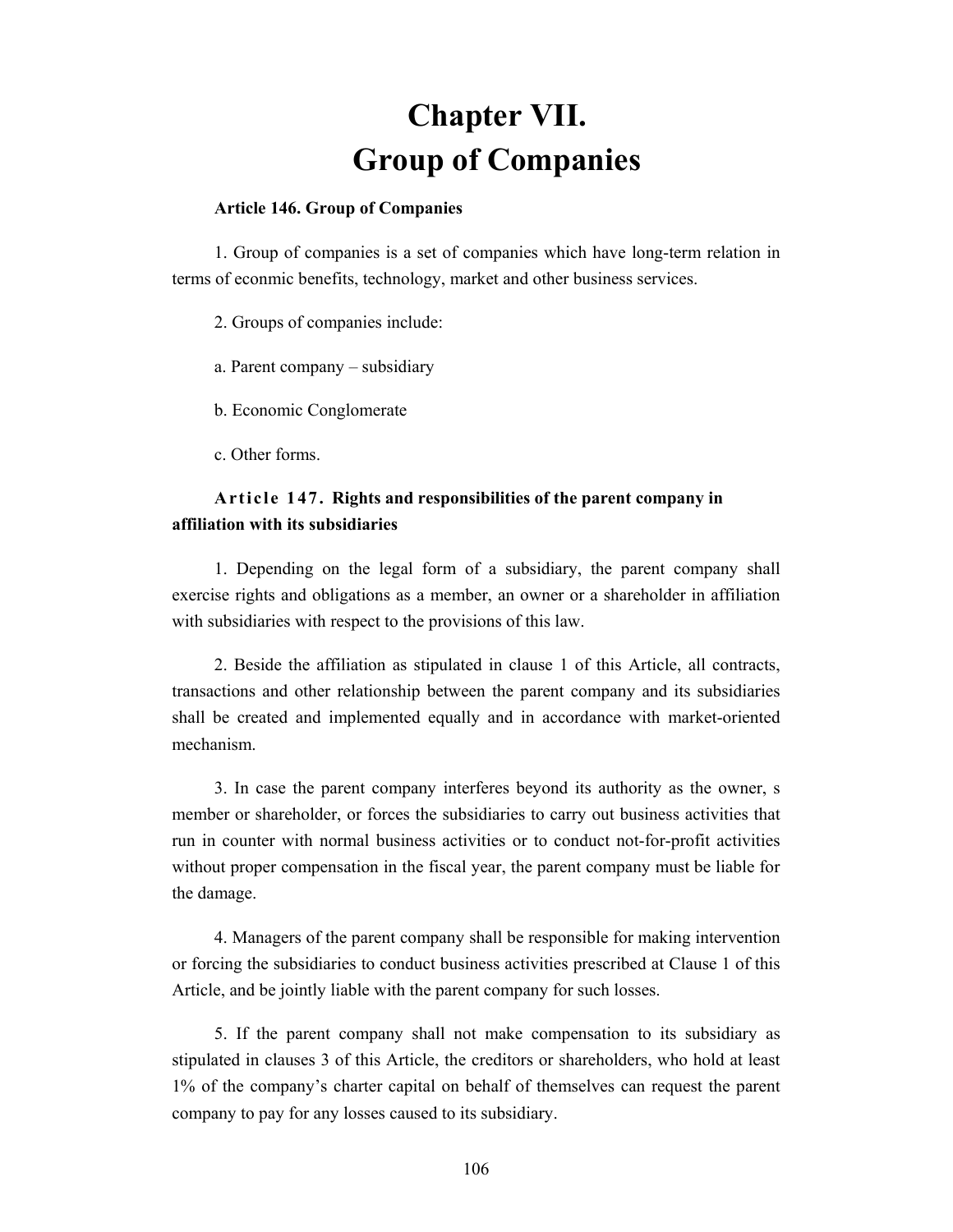6. In case when the business operations as stipulated in clause 3 of a subsidiary makes profits for other subsidiaries of the same parent company, such subsidiaries shall jointly with the parent company responsible for returning profits to the subsidiary suffering from losses.

#### **Article 148. Financial statement of the parent company and its subsidiary**

1. By the end of the fiscal year, beside the report and materials stipulated in laws, a parent company shall make the following additional reports:

a. The consolidated financial report of the whole group of companies as stipulated by laws on accounting.

b. The annual report on business results of the whole group of companies.

c. The general report on the management and operation of the group of company.

2. Who is responsible for making reports stipulated in clause 1 of this Article shall not make or submit such reports if he/she does not receive all financial statements from all subsidiaries.

3. Upon request from the legal representative of the parent company, the legal representatives of its subsidiaries has to provide necessary information for making profits-loss statement for the whole company, for all subsidiaries and the evaluation report on the management of the parent company.

4. If do not know or there is doubt that there is inaccurate, fake or wrong information on the reports made and submitted by subsidiaries, the manager of the parent company can use these reports to make a consolidated report for the whole group.

5. If the manager of the parent company has used all necessary methods within his/her power but do not receive reports, materials and information needed from subsidiaries, managers from the parent company still make and submit consolidated reports of the whole group. The consolidated report can consist or exclude information from such subsidiaries, however, necessary explanation shall be made to avoid misunderstanding or wrong understanding.

6. All reports, financial final accounting materials of the parent company, subsidiaries and all consolidated reports of the whole group shall be kept in the head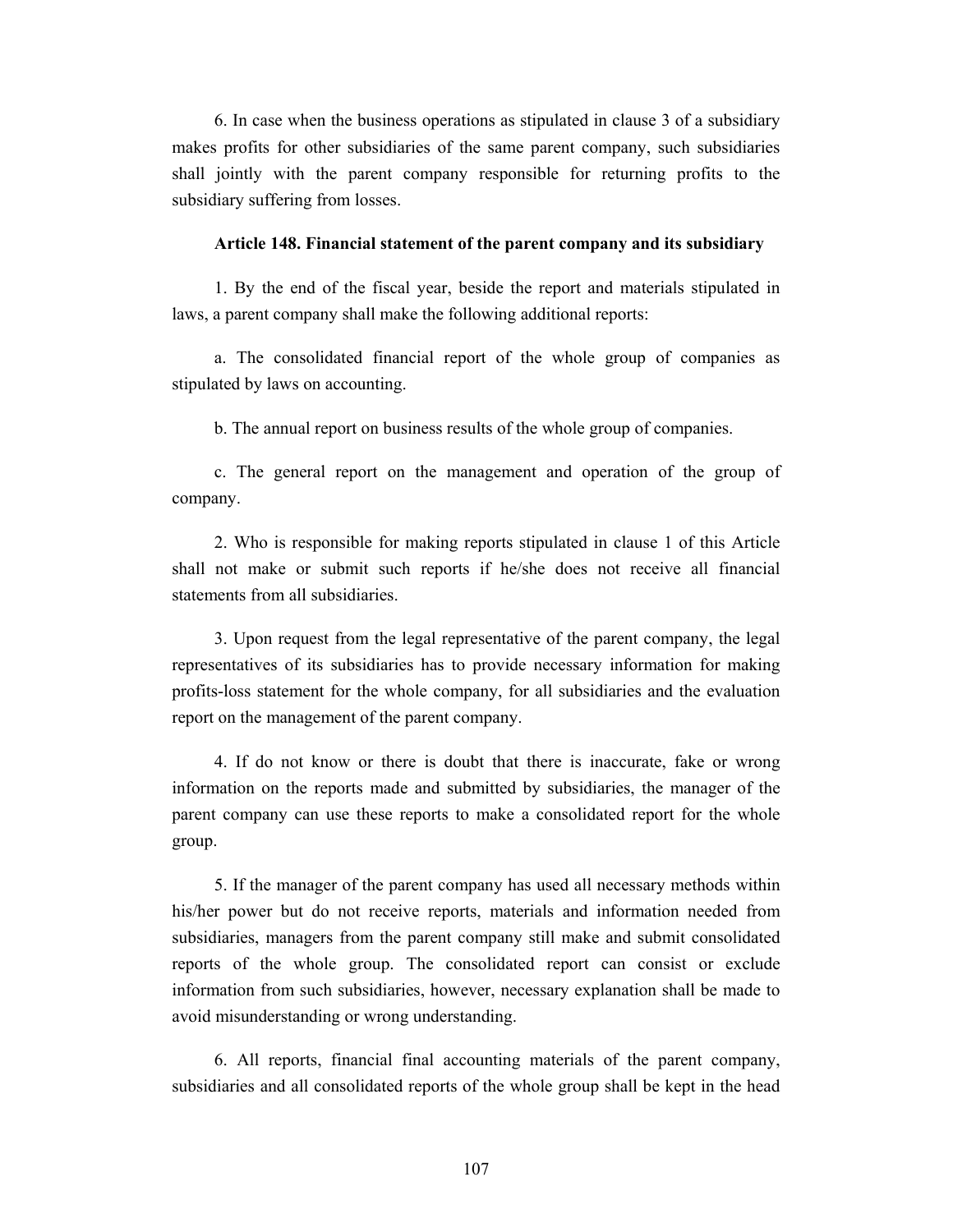office of the parent company. Copies of all such reports, materials and information shall be available in all branches of the parent company in the territory of Vietnam.

7. If a company is a subsidiary, beside reports stipulated in Article 118 of this Law, by the end of the fiscal year it shall have to make and submit a report on the affiliation situation with the parent company, in which all transactions, cash flows and profits/loss between the parent company and the subsidiary in the last fiscal year shall be clearly mentioned.

### **Article 149. Economic Conglomerate**

Economic Conglomerate is a large group of companies. The Government shall regulate and instruct the criteria, the organization, management and operation of economic conglomerate.

# **CHAPTER VIII REORGNISATION, DISSOLUTION, AND BANKRUPTCY OF ENTERPRISES**

## **Article 150. Division of enterprises**

1. Limited liability companies and shareholding companies can be divided into several enterprises of the same type.

2. Division of a limited liability company or a shareholding company shall be conducted in the following procedures:

a. A decision as to the division of a limited liability company or a shareholding company shall be subject to adoption by the Members' Council, the company owner, or the Shareholders' Meeting in conformity with this Law and the company's Charter. Such a decision shall contain the following principal contents: name, address of head office of the divided enterprise; number of enterprises formed as a result of such division; principles and procedures for the division of the enterprise assets, the plan of labor usage, the duration and procedures as to the conversion of capital contribution, shares and bonds of the divided company into newly-formed ones; principles and procedures as to the settlement of obligations of such divided enterprise; duration for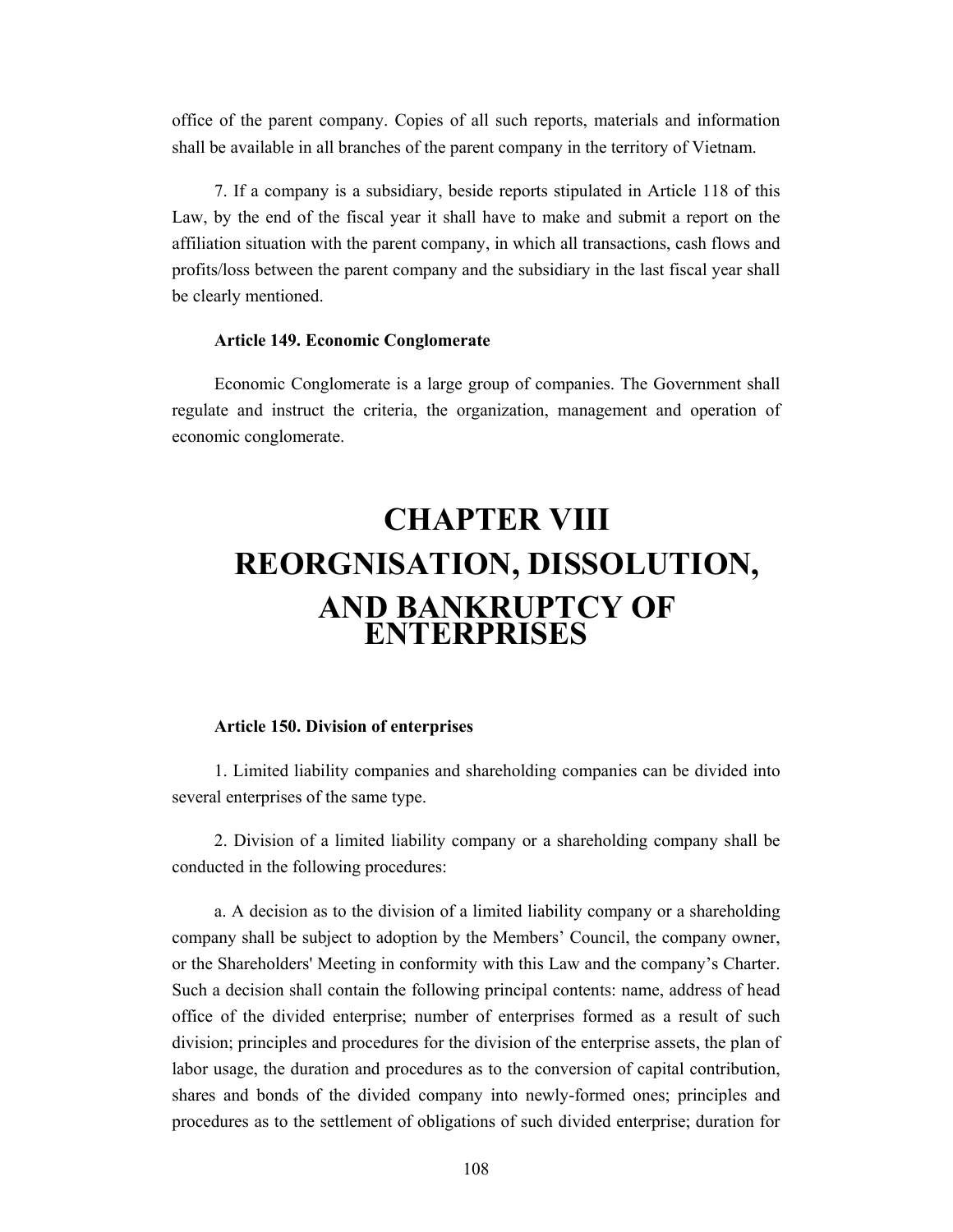such division. Within 15 days from the date of such adoption, the decision so adopted shall be forwarded to all creditors and employees of the divided entity.

b. Members, the owner, or shareholders of the newly-formed companies shall adopt the Charter thereof, elect or appoint the chairman of the Members' Council, the Chairman of the company, the Board of Management, (General) Director; and proceed with business registration as provided by this Law. If it is the case, the file for business registration shall be accompanied by the decision as to the division as stipulated in item a of this Clause.

3. After the completion of business registration of new companies, the divided company ceases to exist. All newly-formed entities shall jointly be liable to the outstanding debts, labor contracts, and/or other liabilities born by such divided enterprise or upon agreement so that one of the above companies exercise the abovementioned obligations.

#### **Article 151. Separation of enterprises**

1. Separation of a limited liability company or a shareholding company is the transfer of a portion of the assets of the existing company (hereinafter called the separated company) into one or more newly-formed one(s) [hereinafter called the separating company(ies)]; a proportion of rights and liabilities shall be transferred from the separated company to the separating company(ies) without causing the winding up of the former.

2. Separation of a company, either of limited liability or shareholding nature, shall be proceeded as follows:

a. A decision on the separation of a limited liability company or a shareholding company shall be subject to adoption by the Members' Council, the company owner, or the Shareholders' Meeting in conformity with this Law and the company's Charter. Such decision shall consist of the following main contents: name and head office of the separated company; the name of the separating company(ies); plan of labor usage; assets value; rights and obligations to be transferred from the separated company to the separating company(ies); duration for conducting such separation. A decision as to such separation shall be notified to creditors and employees thereof within 15 days from the date of adoption of such decision.

 b. The members, the owner, or the Shareholders' Meeting of the separating company shall adopt the Charter thereof, elect or appoint the Chairman of the Members' Council, the Chairman of the company, the Board of Management, the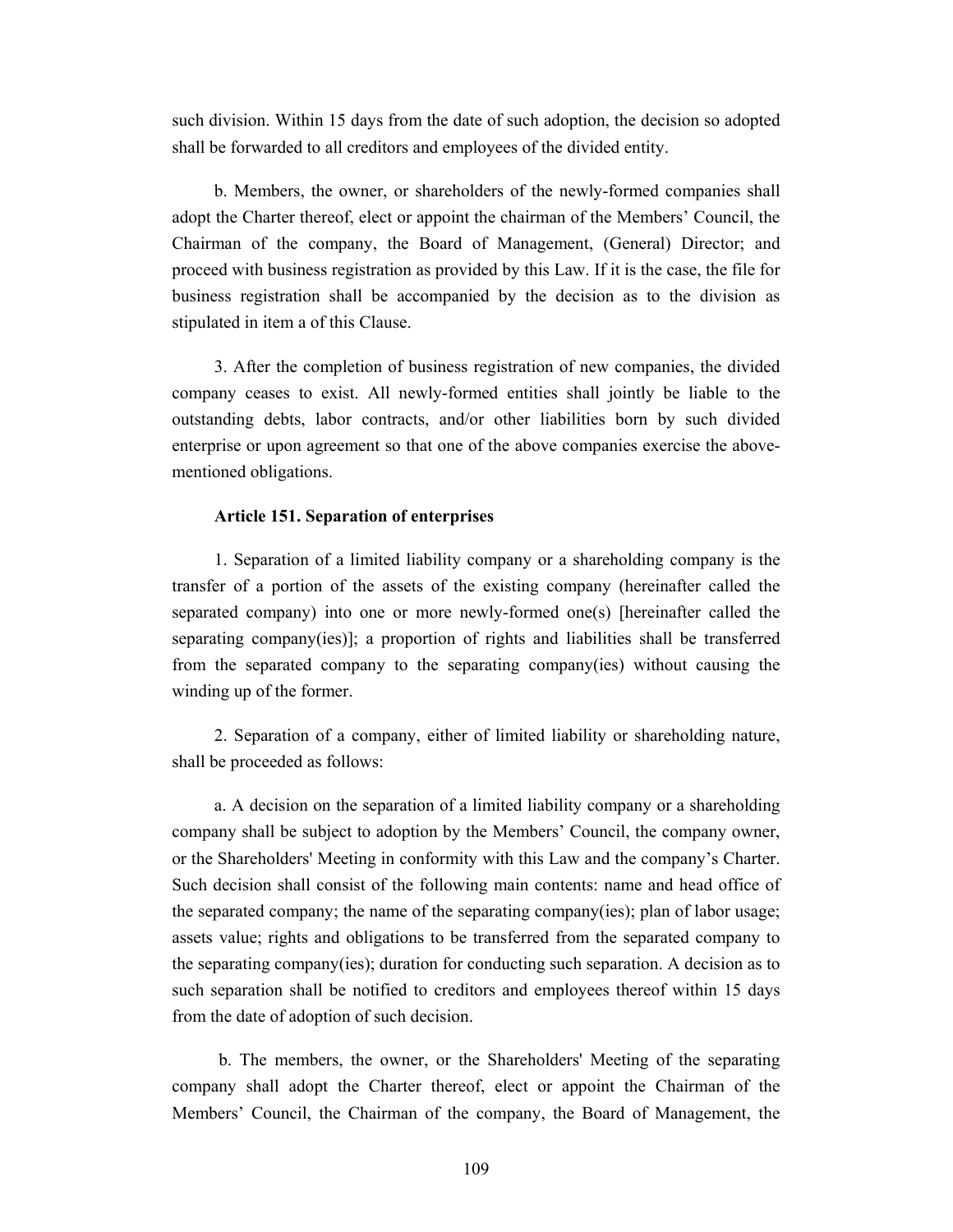(General) Director, and proceed with business registration as provided by this Law. If it is the case, the file for business registration shall be accompanied by the decision on separation as stipulated in item a of this Clause.

3. After the completion of business registration of new company(ies), the separated company and the separating company(ies) shall jointly be liable to the outstanding debts, labor contracts, and/or other liabilities born by the such separating company(ies) except when separating company(ies), new established companies, creditors, customers and employees of companies have made different agreements.

#### **Article 152. Consolidation of Enterprises**

1. Two or more companies of the same type [hereinafter called the consolidated companies)] can be consolidated to form a new company (hereinafter called the consolidating company) by means of transferring all legal assets, rights, liabilities, and interests into the consolidating simultaneously with the winding up of the consolidated.

2. A consolidation shall be proceeded as follows:

a. Related companies prepare the consolidation contract. The contract so prepared shall include the following principal contents: names and head offices of the consolidated companies; name and head office of the consolidating company; procedures and conditions for the consolidation; plans of labor usage; duration, procedures and conditions as to the transferal of assets; conversion of members' capital contribution, shares and bonds of the consolidated companies into those of the consolidating company; duration for executing such consolidation; draft of the Charter of the consolidating company;

b. Members, the owner, or shareholders of the consolidated companies shall adopt the consolidation contract, the Charter thereof, elect or appoint the Chairman of the Members' Council, the Chairman of the company, the Board of Management, the (General) Director of the consolidating company; proceed with business registration as provided by this Law. If it is the case, the file for business registration shall be accompanied by the consolidation contract; the consolidation contract shall be forwarded to all creditors and shall be notified to employees within 15 days from the date of adoption;

3. If the new company has the market share from 30% to 50% in related market, legal representative of the company shall report to the competition controlling agency before the merging, unless otherwise provided by laws on competition.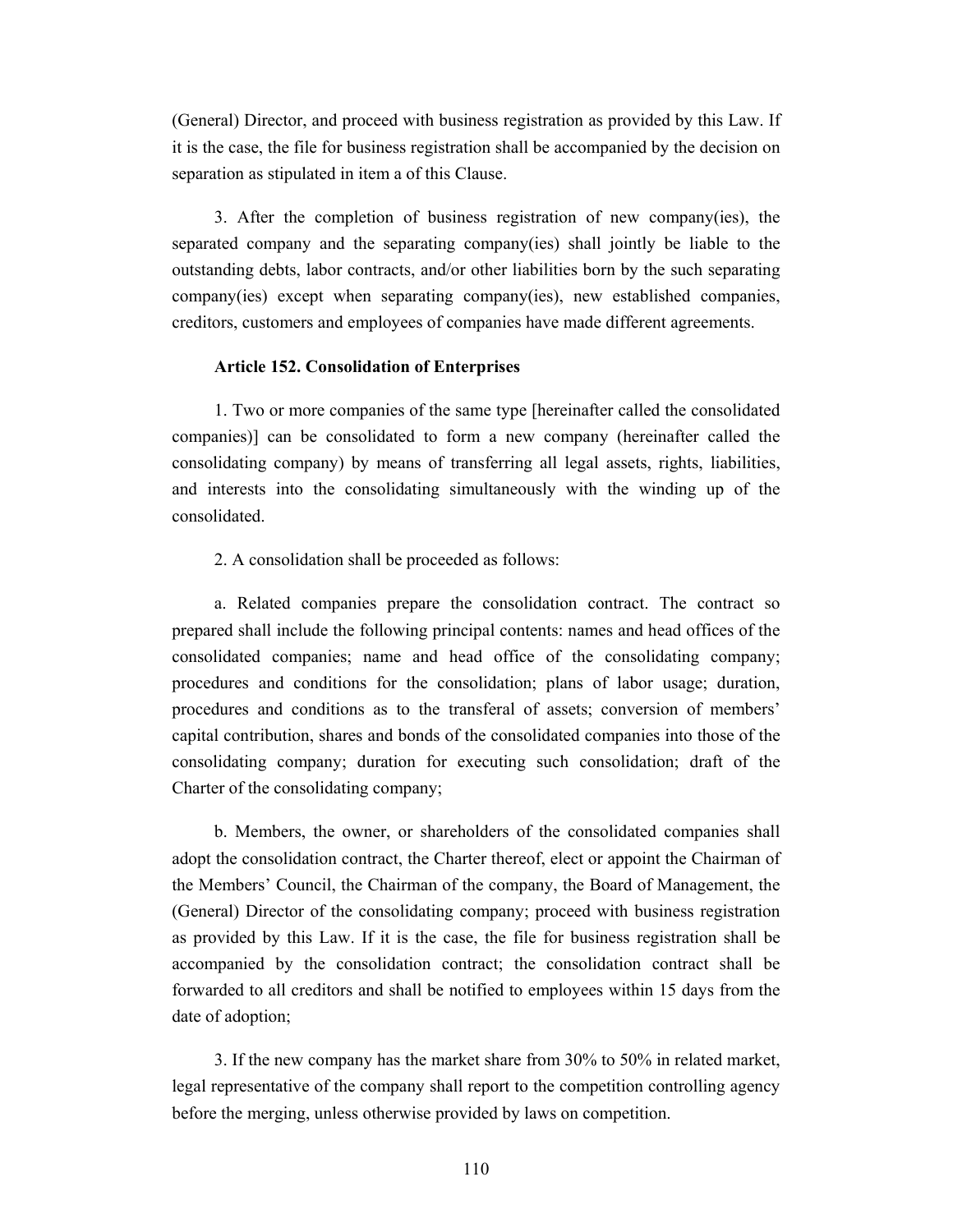Consolidations leading to new companies with market share of more than 50% in related market shall be prohibited, unless otherwise provided by laws on competition.

4. After the completion of business registration of the consolidating company, the consolidated companies cease to exist. The consolidating company shall enjoy the legal rights and interests, and be liable for the outstanding debts, labor contracts, and/or other liabilities born by such consolidated companies; except otherwise agreed by the companies.

#### **Article 153. Merger of Enterprises**

1. One or more companies of the same type (hereinafter called the merged company(ies)] can be merged into another company (hereinafter called the merging company) by means of transferring all legal assets, rights, liabilities, and interests

into the merging, simultaneously with the winding up of the merged company.

2. A merger shall be proceeded as follows:

a. Related companies prepare the merger contract and draft of the Charter of the merging company. The contract so prepared shall include the following principal contents: name and head office of the merging company; name(s) and head office(s) of the merged company(ies); procedures and conditions for the merger; plans of labor usage; duration, procedures and conditions as to the transferal of assets and conversion of members' capital contribution, shares and bonds of the merged company(ies) into those of the merging company; and duration for executing such merger;

 b. Members, the owner, or shareholders of related companies shall adopt the merger contract, the Charter of the merging company; proceed with business registration as provided by this Law. If it is the case, the file for business registration shall be accompanied by the merger contract. The merger contract shall be forwarded to all creditors and shall be notified to employees within 15 days from the date of adoption.

c. After the completion of business registration of new companies, the merging company shall enjoy legal rights and interests, and be liable for the outstanding debts, labor contracts, and/or other liabilities born by such merged company(ies).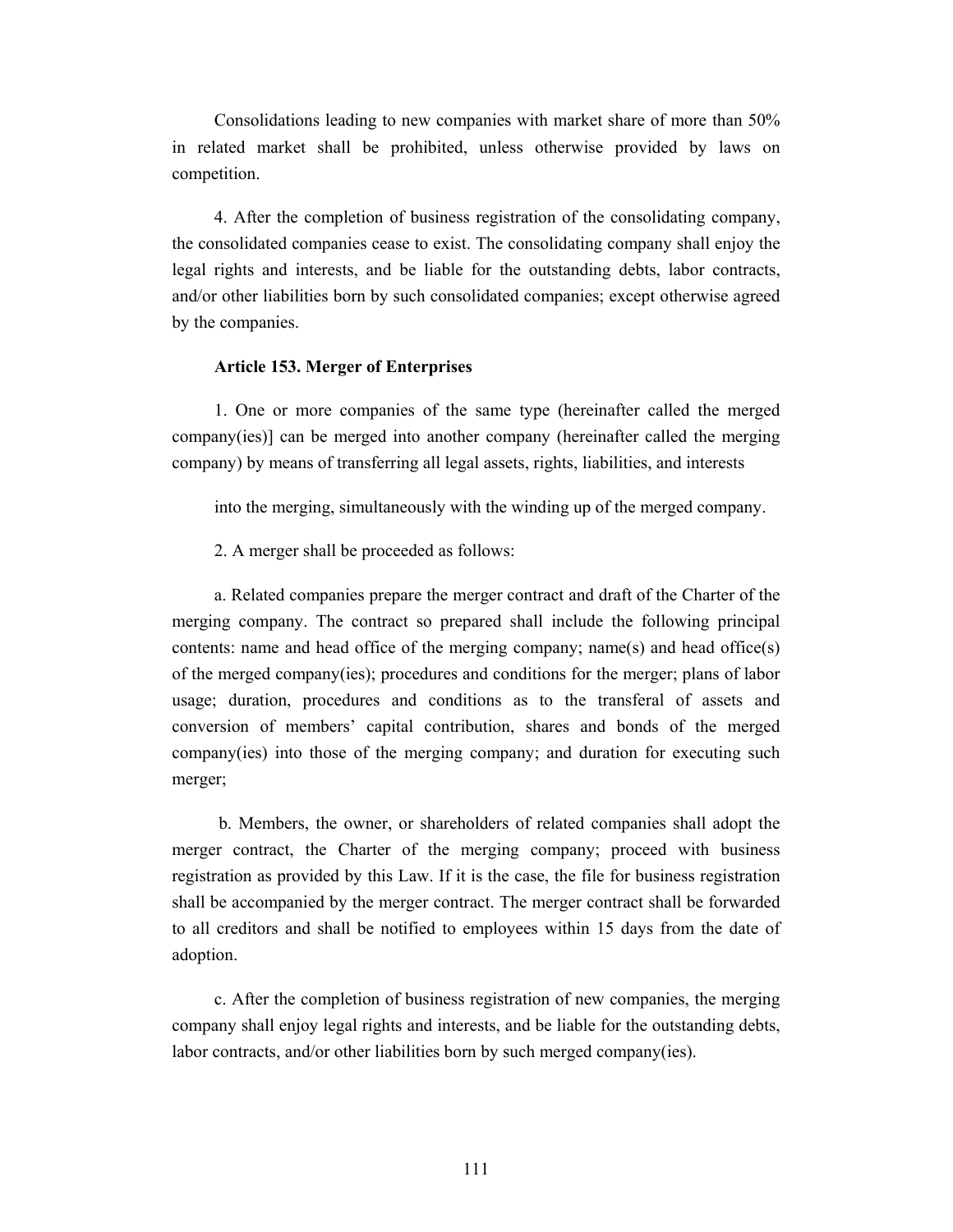3. If the merging company has the market share from 30% to 50% in related market, legal representative of the company shall report to the competition controlling agency before the merging, unless otherwise provided by laws on competition.

Mergers leading to merging companies with market share of more than 50% in related market shall be prohibited, unless otherwise provided by laws on competition.

#### **Article 154. Transformation of enterprises**

A limited liability company can be transformed into a shareholding company or vice versa. Such transformation of a limited liability company, or a shareholding company (hereinafter - the transformed company) into a shareholding company, or a limited liability (hereinafter - the transforming company) shall be made in compliance with the following regulations:

1. The Members' Council, the company Owner, or the Shareholders' Meeting shall adopt the resolution of transformation and the Charter of the transformed company. A resolution of transformation so adopted shall consist of the following major contents: name and head office of the transformed company; name and head office of the transforming company; duration and conditions as to the transferal of assets and conversion of capital contribution, shares, and bonds of the transformed company into those of the transforming company; plans of labor usage; duration for executing such transformation.

2. The resolutions of such transformation shall be forwarded to all creditors and shall be notified to employees within 15 days from the date of adoption.

3. The transforming company shall be registered in conformity with provisions of this Law. If it is the case, the file for business registration shall be accompanied by the resolution of transformation.

After the completion of business registration, the transformed company wound up. The transforming company shall enjoy the legal rights and interests, and be liable for the outstanding debts, labor contracts, and/or other liabilities born by the transformed company.

#### **Article 155. Transformation of a one-member limited liability**

1. Where the owner of a one-member limited liability company makes a transfer of a part of the company's charter capital to (an)other organisation(s) and/or individual(s), such owner and the transferee(s) thereto, within 15 days from the date of transfer, shall register the change of the company's number of members with the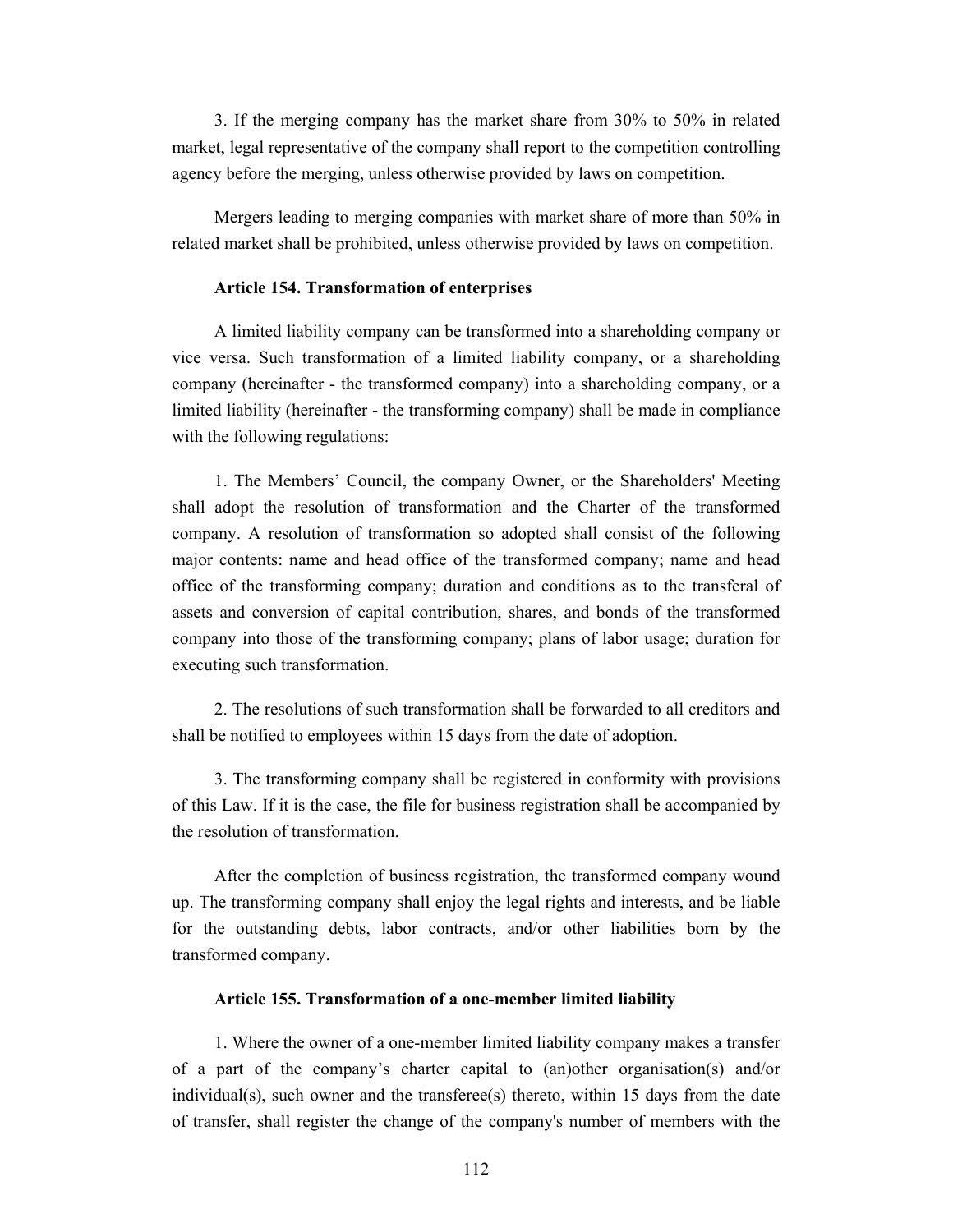Business Registrar. As of registering such change in the number of members as provided in this Clause, the company shall be managed and operated in compliance with provisions as to limited liability companies with 2 or more members.

2. Where the owner of a one-member limited liability company makes a transfer of the whole of its company's charter capital to an individual, such owner, within 15 days from the date of completion of transfer, shall make a request to the Business Registrar to eliminate its company's name in business registration book, and the transferee shall register his/her business under the form of a private enterprise in compliance with regulations provided by this Law. The transferee shall receive all obligations, enjoy all legal rights and interests of the one-member limited liability company, unless otherwise agreed between the owner, the transferee, and the creditors thereof.

#### **Article 156. Pause to do business**

1. Enterprises have the rights to pause their business after sending written notice to the Business Registrar and Tax Agency on the date they pause and restart the business no later than 15 days before those dates.

2. The Business Registrar, the authorised state agency shall ask the enterprise to pause to do their business on conditional lines of business if they discover that the enterprise does not meet all the conditions as required by laws.

3. During the period of pausing the business, the enterprise has the responsibility to pay in full the tax obligations, continute to pay other dets, fulfill the responsibilities in signed contracts with consumers and laborers, unless otherwise agreed by the creditors, consumers and laborers.

## **Article 157. Circumstances and conditions where enterprises are subject to dissolution**

1. The enterprise shall be dissolved in the following cases:

a. Termination of the operation duration as stated in the company's Charter for which there is no resolution to renew.

b. Where a decision is made by the proprietor of private enterprises, by all general partners of partnerships, or by the Members' Council, the company owner of limited liability companies, or by Shareholders' Meeting of shareholding companies.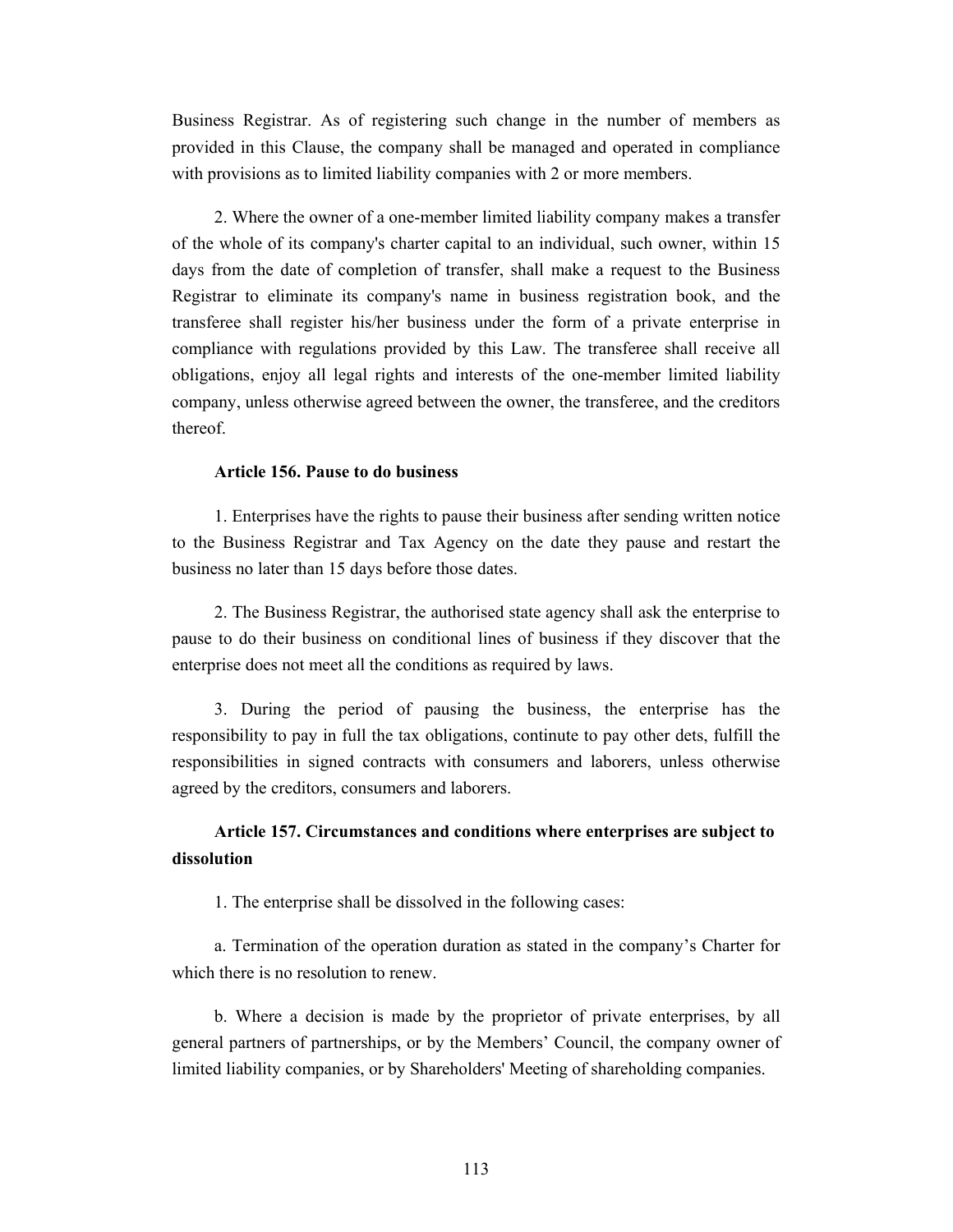c. Where a company or a partnership no longer satisfies the minimum number of member as required by this Law in 6 consecutive months.

d. Where there is a withdrawal of the certificate of business registration.

2. The enterprise shall be dissolved only after paying in full all its debts and other asset duties.

#### **Article 158. Dissolution procedures**

An enterprise shall be dissolved in compliance with the following provisions:

1. Adopting a resolution for such a dissolution in accordance with this Law. A resolution so adopted shall include the following principal contents:

a. Name and head office of the enterprise;

b. Reasons for such dissolution;

c. Duration and procedures for liquidation of contracts and payment of the enterprise's debts; Such duration for payment and liquidation shall not exceed 6 months from the date of adoption of the dissolution resolution;

d. Methods for handling obligations raised from labor contracts;

dd. Name and signature of the legal representative of the enterprise.

2. Owner, the Members' Council or company's owners, the Board of Management shall directly organize the liquidation of enterprise's assets unless the company's charter provides otherwise .

3. Within 7 days from the date of adopting the dissolution resolution, such decision shall be forwarded to the Business Registrar, to all creditors, to people having related rights, interests, and obligations, to employees of the enterprise; such decision shall be publicly posted at the enterprise's head office.

If the laws request newspaper publishing, the dissolution decision of the enterprise shall be published in 3 consecutive issues of a printed or electronic newspaper.

Such resolution shall be sent to creditors along with a notice on the method of settlement of debts. Such notice shall contain the name and address of the creditors, the amount of debts, the time-limit, the place and method as applied to payment of such debts, procedures and duration for handling complaints of creditors.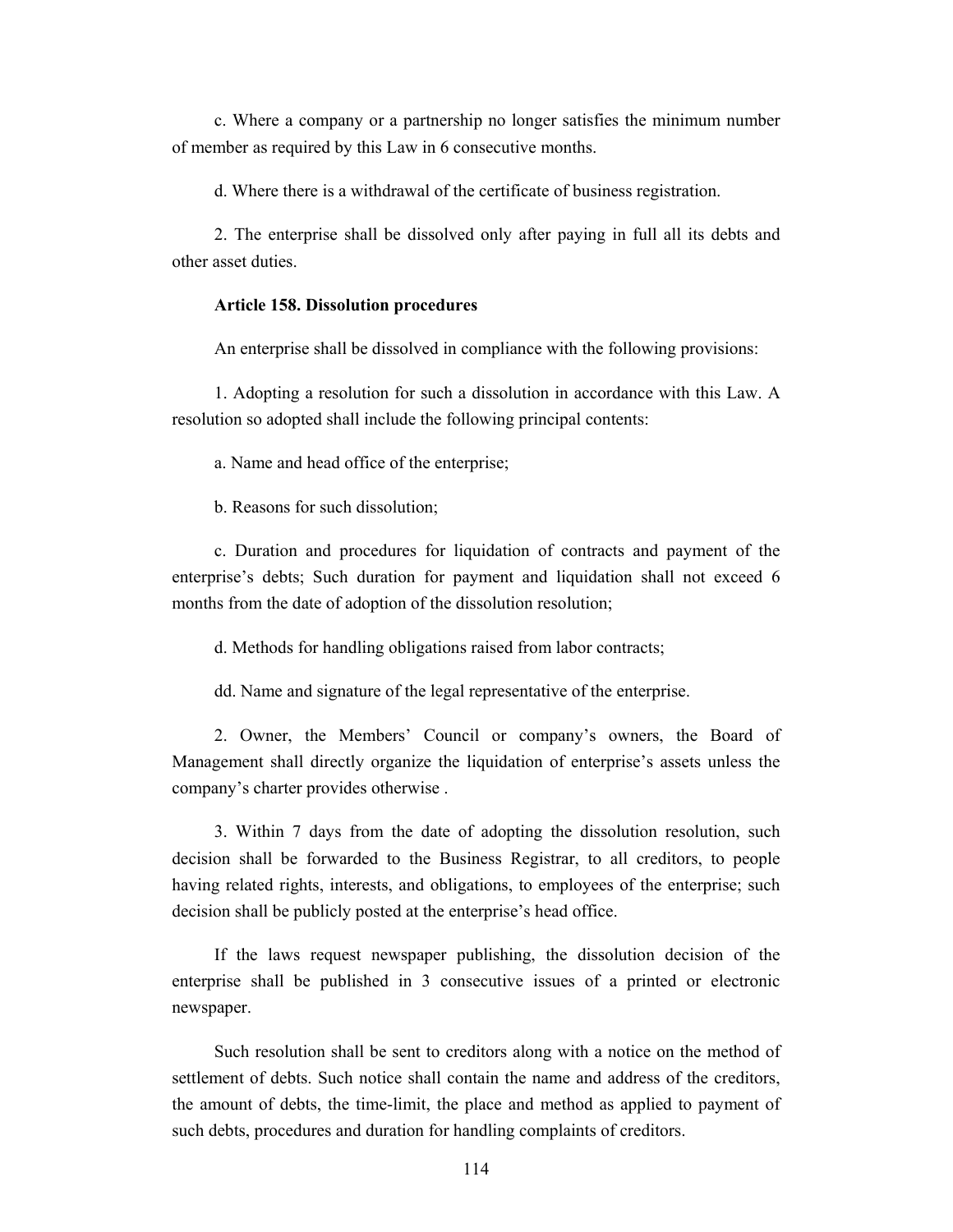4. The asset allocation of the dissolved enterprise should be conducted according to the following order:

a. Obligations owed to salaries, allowance, social insurance as stipulated by the law, other benefits agreed according to labor union agreement and signed labor contracts.

b. Tax obligations and other obligations

After paying in full all the debts and fees of dissolution, the remaining shall belong to private enterprises, members, shareholders or the company's owner.

5. Within 7 days from the date of making full payment of all debts born by the enterprise, the legal representative of the enterprise shall submit a file on such dissolution to the Business Registrar. The Business Registrar, within 7 days from the date of receiving such file on the dissolution of the enterprise, shall erase the name of the enterprise in its business registration book.

6. Where an enterprise is withdrawn its certificate of business registration, such enterprise shall be dissolved within 6 months from the date of such withdrawal. Order and procedures for such dissolution shall be proceed in compliance with provisions as stipulated in this Article.

After the six months if the business registrar does not receive the dissolution file from the enterprise, the enterprise shall be considered as dissolved and the Business Registrar can delete its name from the Business registration book. In this case, the legal representative, all members (for limited liability), the company's owner (for one-member limited liability company), all members of the Board of Management (for shareholding company) and all general partners shall jointly be responsible for any unpaid debt (if any) including tax duties and other financial obligations.

#### **Article 159. Activities prohibited since the company dissolution**

Since the decision is made on dissolution of the enterprise, it is prohibited enterprises, enterprise managers to conduct the following activities:

1. To hire or give away assets

2. To remove or to reduce the debting rights

3. To transfer non-guarantee debts to guarantee debts by using enterprise's assets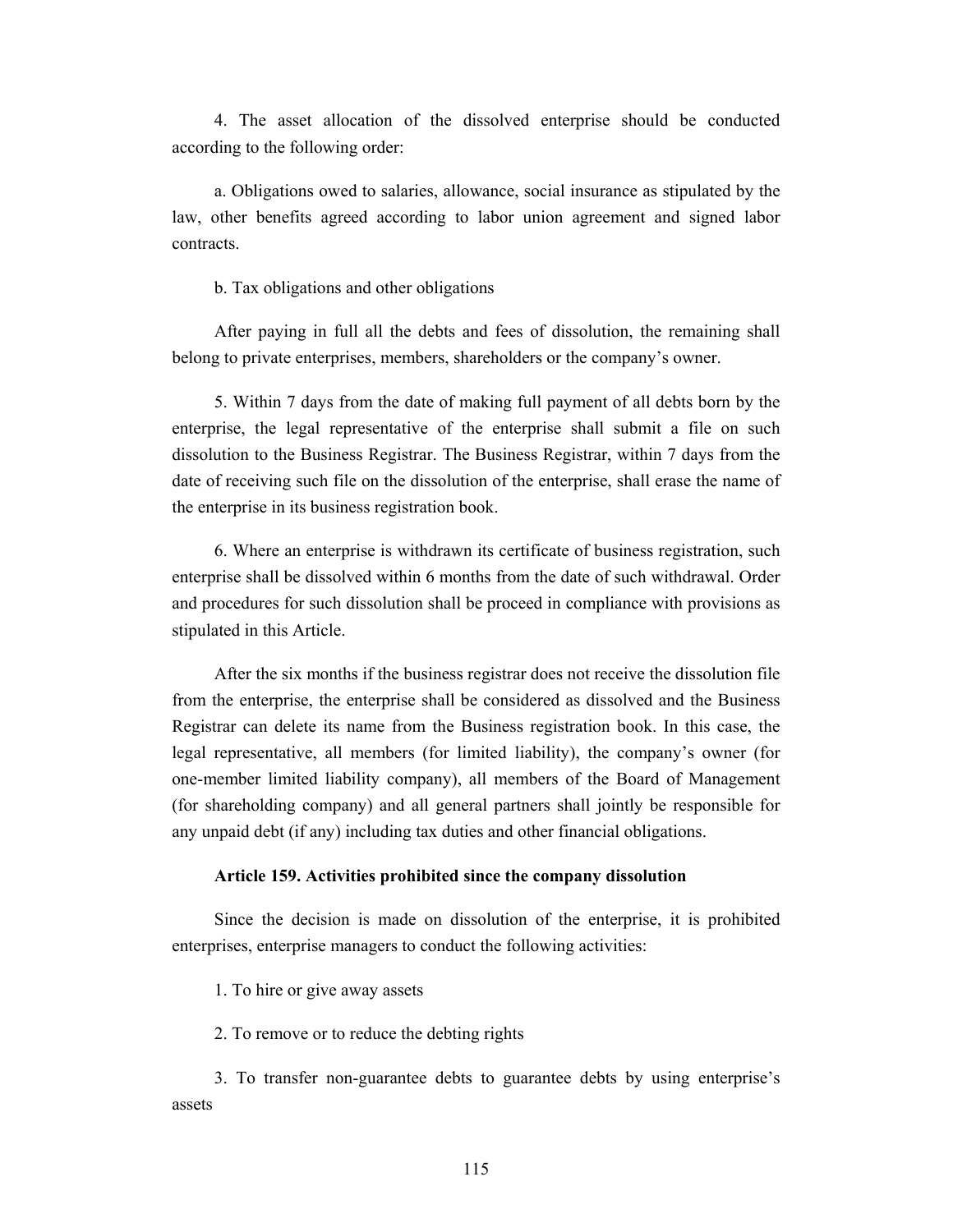4. To sign different types of contracts except contracts to dissolve enterprises

- 5. To mortgage, take as collateral, give-present or lease assets
- 6. To terminate the execution of in-effect contracts
- 7. To increase capital in other methods.

#### **Article 160. Bankruptcy**

The bankruptcy of an enterprise shall be subject to legal regulations on bankruptcy.

## **CHAPTER IX STATE MANAGEMENT UPON ENTERPRISES**

#### **Article 161. Contents of state management upon enterprises**

1. To issue, disseminate, and enforce legal documents on enterprises.

2. To administrate business registration; make guides to business registration in order to ensure the fulfillment of strategies, master plans and development plans orienting social-economical development.

3. To organise and manage training, fostering of professional skills, enhancing of business virtuous character for enterprises' managers; of political quality, morality, and professional qualification for officers involving in state management upon enterprises; and training and building a skilful line-up of workers.

4. To implement incentive policies for enterprises in compliance with orientation and objectives of strategies, master plans and social-economical development plans.

5. To control and inspect enterprises; and to supervise business operations of enterprises by the regime of periodical financial reports and other statements.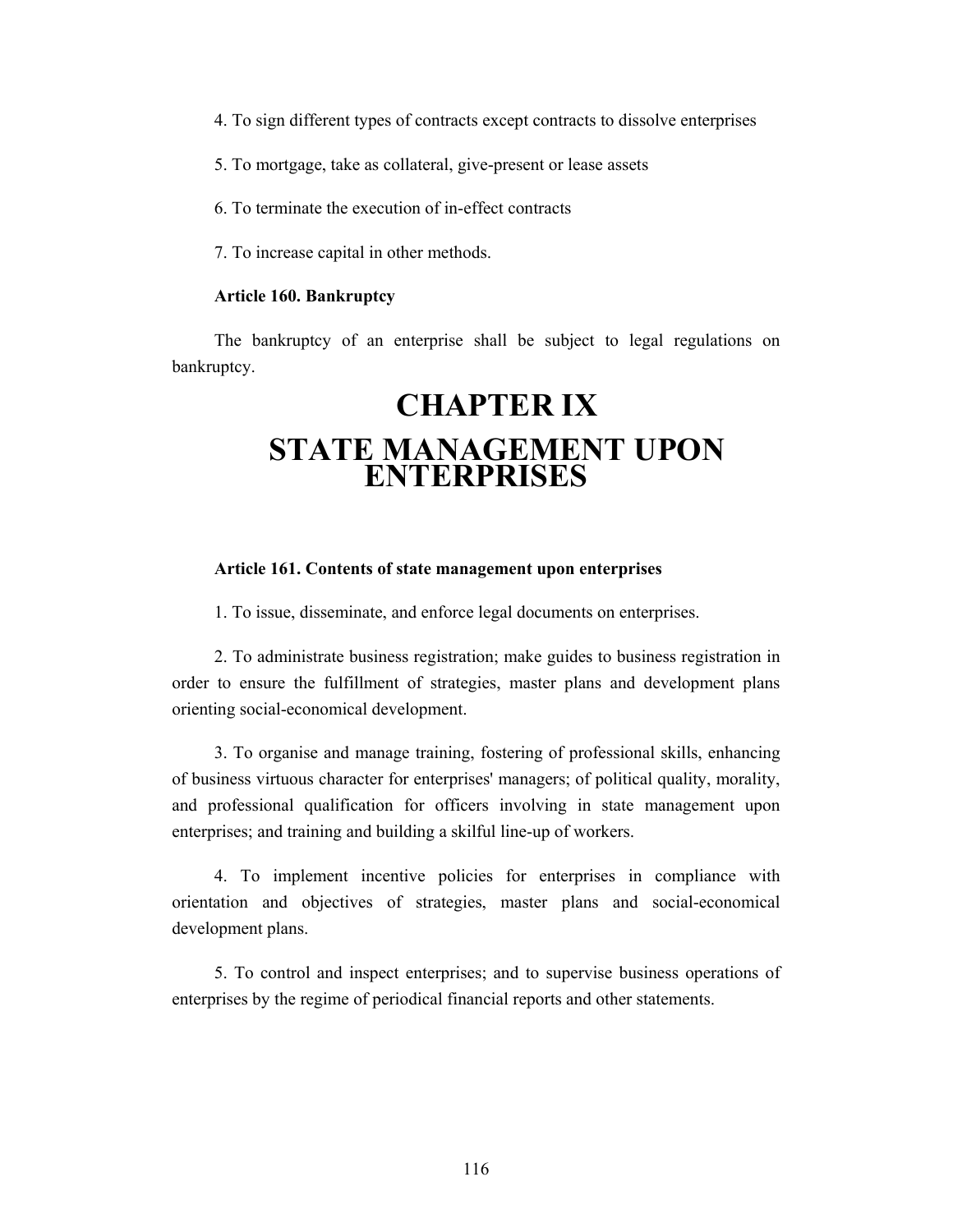#### **Article 162. State management responsibilities as to enterprises**

1. The Government consolidates the state management of enterprises, appoints an agency resposible in front of the Government for coordinating other ministries and agencies in state management upon enterprises.

2. Ministries, state agencies at ministerial level, and governmental bodies responsible in front of the Government for their assigned duties which are to:

a. Periodically or at the request of enterprises, business associations, review and evaluate the business conditions and recommend the removal of unnecessary business conditions; making changes to inappropriate business condition; promulgate or submit to the Government for the issuance of business conditions for the sectors and business segments under the ministerial state management

b. Instruct the implementation of legal documents on business conditions towards conditional business industries; inspect and investigate and deal with the violations toward conditional business industries within the state managerial authority by the Ministry;

c. Communicate and disseminate legal documents.

d. Manage the business activities in conditional business lines, inspect, control and deal with the environmental pollution, protection; ensure the management of food safety, the labour hygiene;

dd. Develop the Vietnamese standard system, quality standards for goods and services; monitor and supervise the management of quality standard system of Vietnam and the quality of goods and services.

e. Other rights and responsibilities as stipulated by laws.

3. People Committee of provinces and cities consolidate the state management of enterprises within the locality; the assigned responsibilities include:

a. Coordinate departments and other related agencies and the district people committees to provide information about enterprises and be responsible to solve difficulties and the constraints to investments and business within their authorities; and to be responsible to inspection and supervision of enterprises according to law.

b. Organize the business registration and direct the supervision of enterprises and households as per the businesses lines registered; investigate and deal with the violations as stipulated by laws.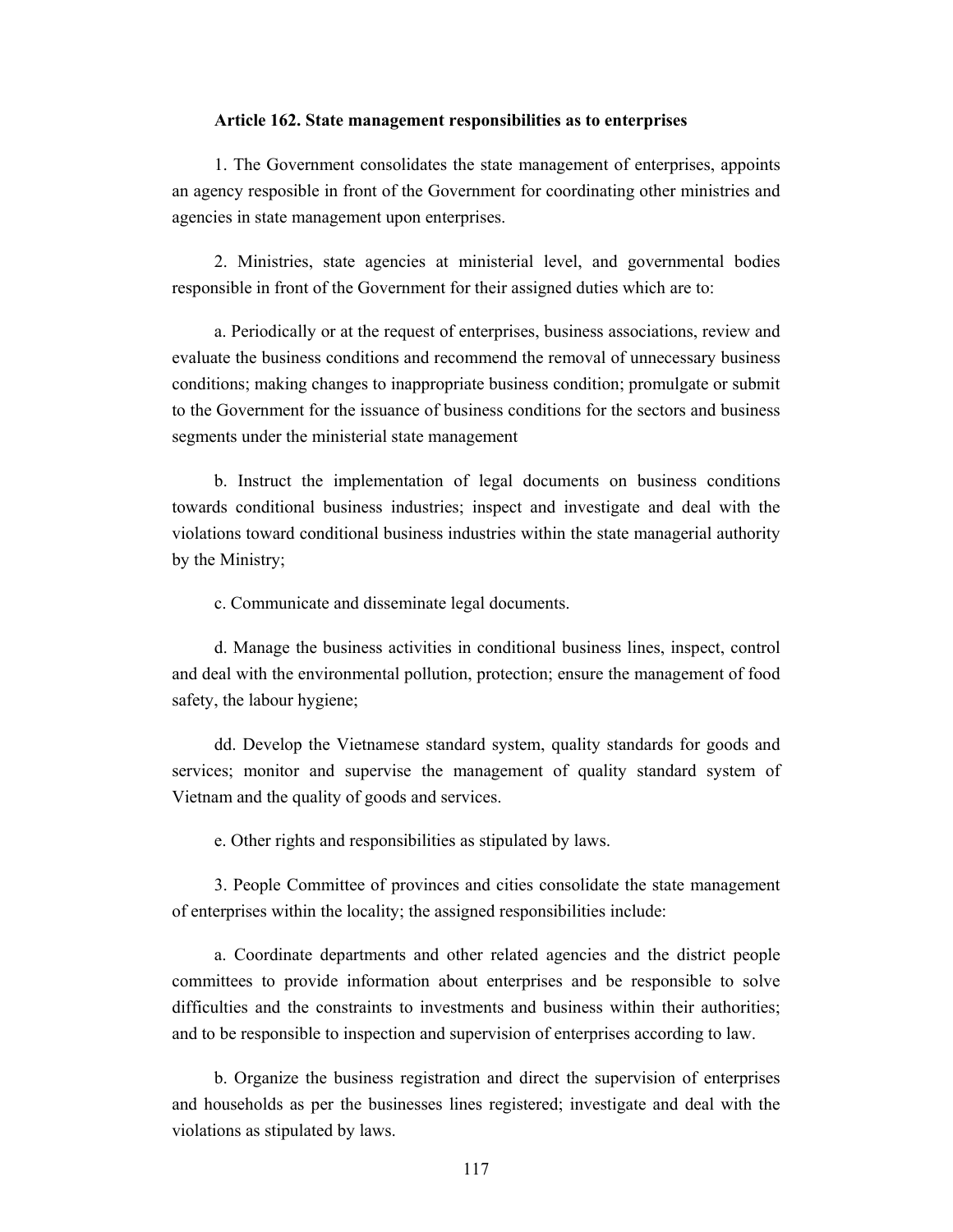c. Direct the departments, other related agencies and district people committees to implement legal regulations about taxes and business conditions according to the laws and guidelines from the ministries and ministerial agencies or governmental agencies; directly solve or recommend the related authorities to deal with violations.

d. Organize the business registrar, decide on the personnel for the registrar of the provinces and implement the business registration in line with the regulations of the relevant laws and guidelines of the Ministry of Planning and Investment; direct and provide guidelines for the district and commune people committees to deal with administrative violations in business registration.

## **Article 163. Organizational structure, power and responsibility of the Business Registrar**

1. The Business Registrar has the following responsibilities and rights:

a. Settling business registration and granting the certificate of business registration in compliance with provisions stipulated by laws.

b. Setting up and managing the system of information on enterprises; providing information to state bodies, and interested organizations and individuals in conformity with regulations provided by laws.

c. Where it is necessary for the enforcement of this Law, asking enterprises for reports of their business situation; supervising and speeding up performance of reporting regime of enterprises.

d. Examining directly or requesting authorized state bodies to check on enterprises as to the content of the file for business registration.

dd. Settling breaches of provisions on business registration in compliance with regulations provided by laws; withdrawing of the certificate of business registration and asking enterprises whose certificate of business registration is withdrawn to

proceed procedures for dissolution in accordance with provisions stipulated in this Law.

e. Being responsible before laws for beaches on administration of business registration.

g. Conducting other rights and responsibilities in compliance with provisions stipulated by laws.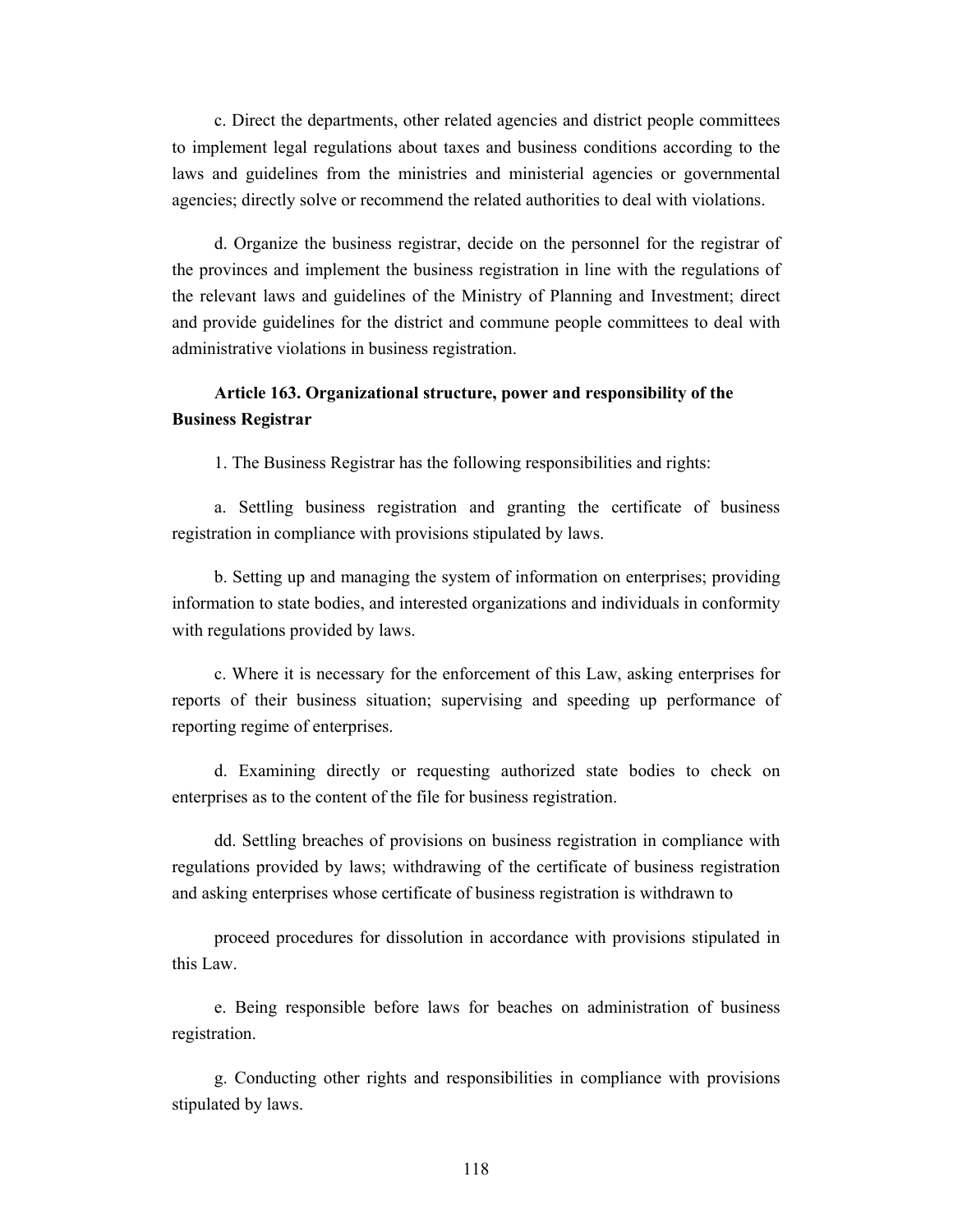2. Organizational structure of the Business Registrar shall be decided by the Government.

#### **Article 165. Measures in settlement of breaches**

1. Depending on the nature and extent of breaches made, performers of behaviors breaking provisions of this Law shall be disciplined, receive an administrative fine, or be subjected to criminal prosecution in accordance with laws. Where the breaches causes damages to either the enterprise, its owners, creditors, or others, the performers will be liable to, either personally or jointly, make full compensation in accordance with laws.

2. An enterprise shall have its certificate of business registration withdrawn in the following cases:

a. The content declared in the business registration file is fake;

b. Enterprise is established by people, who are prohibited from forming enterprises according to the Article 9 of this law;

c. The tax ID is not registered for 1 year since the issuance of the business registration certificate;

d. Do not operate in the registered location within 6 consecutive months from the date of issuance of the business registration certificate or the certificate of changing head office.

dd. No reports on business operations of the enterprise are sent to the business registrar for two consecutive year.

e. Stop business activities for a year without notifying the business registrar;

g. Do not submit reports as provided for at Clause 3, Article 116 of this Law to the Business registrar within 3 months from the date of receiving a written notice;

h. Undertakes business operations in prohibited lines of business.

# **CHAPTER X ENFORCEMENT PROVISIONS**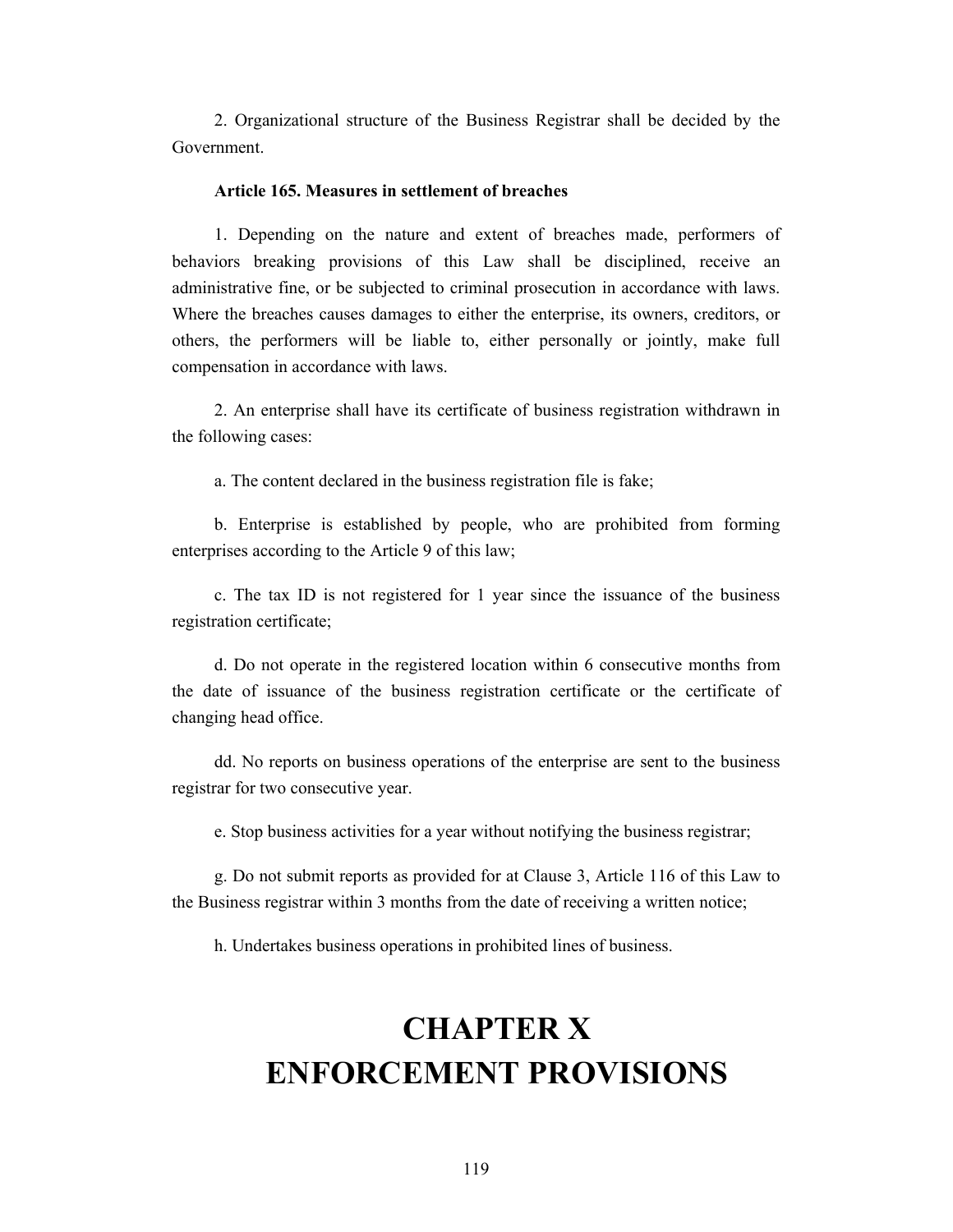#### **Article 166. Transformation of State Owned Companies**

1. All State Owned Companies established under the Law on State Owned Enterprises 2003 shall be transformed to Limited Liability Company or Shareholding Company as stipulated in this Law in not more than 4 years from the date this Law comes into effect, depending on the annual transformation plans.

The Government shall regulate and instruct the transformation procedures.

2. Within the period of transformation, issues that are not stipulated in this Law shall be regulated in accordance with the Law on State Owned Enterprises 2003.

#### **Article 167. Enterprises for the purpose of security, defense**

State owned enterprises established directly for the purpose of security, defense or the conbination of security and defense shall be organized and managed in accordance with regulations of this Law and other specific regulations of the Government.

## **Article 168. Exercise the rights of the state owner of the capital contributed to the enterprises**

1. The State exercises the rights of an owner of the capital contributed to the enterprises in accordance with the following principles:

a. Exercise the rights of an owner as an investor.

b. Secure and develop the state capital.

c. Separate the role of an owner and the functions of administrative management.

d. Separate the exercise of the owner's rights and the rights of actively doing business of the enterprises; respect the rights of doing business of the enterprises.

dd. Exercise identically and concentratedly the rights and obligations of the capital owner.

2. Functions, duties and rights of the state owner-representing agency ; procedures to exercise the rights of state capital owner; methods and criteria to evaluate the results and situation of state capital security and development; the mechanism of coordination and investigation and evaluation upon the state ownerrepresenting agency; policy and measures to reorganize, rearrange, reform and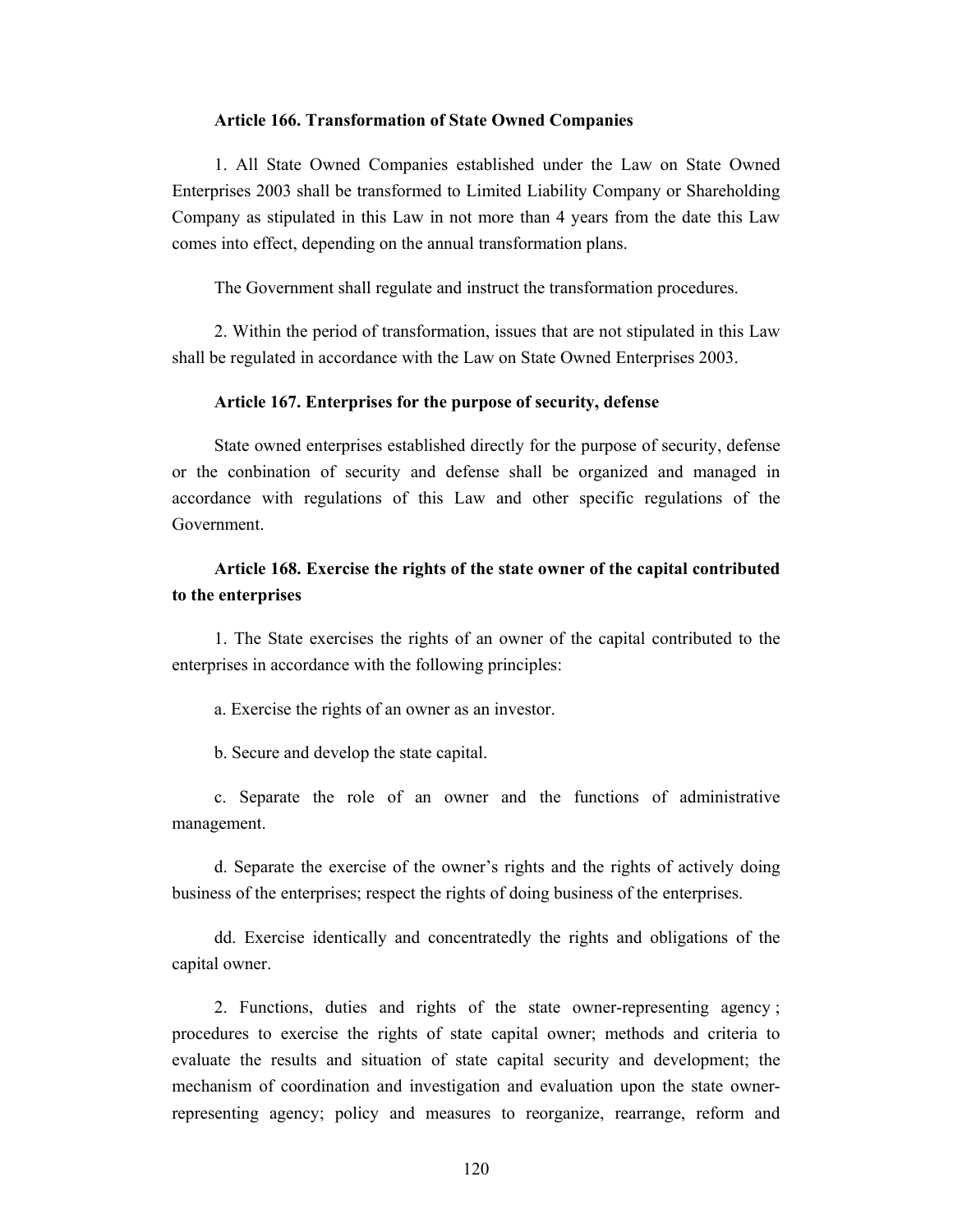improve the effectiveness of the operations of the State owned enterprises shall be exercised as stipulated in laws.

3. The Government shall submit to the National Assembly the annual reports on the situation of State-owned-capital related business, situation of capital investment and State-owned assets security and development in enterprises.

#### Article 169. State owned enterprise establishment

State owned enterprises established after this Law comes into effect shall be registerd, organized and managed in accordance with provisions of this Law and other related laws.

## **Article 170. Application as to enterprises established prior to enforcement of this Law**

1. Limited liability companies, shareholding companies, private enterprises and partnerships which were set up in accordance with the Enterprise Law dated 12 June 1999 do not need to re – register

2. Enterprises with foreign investment capital established before the enactment of the Law have the right to :

a. Re- register and organize the management and activities according to this Law. The re-register must be done within 2 years from the date of effect of this Law. In this case, the business registration certificate will replace the Investment License and the enterprise shall no longer be entitled to rights and benefits stipulated in the Investment License.

b. Do not re-register according to this Law; in this case the enterprise shall only be allowed to carry business activities in the sector and in the period as stipulated in the Investment License and will continue to be entitled to the rights and benefits mentioned in the Investment Licenses.

3. Enterprises with foreign investment capital with commitment of transfering all the assets invested after the operation time-limit shall be transformed only if allowed by the authorised state agency as stipulated by the Government.

4. Household businesses that employ over 10 permanent employee or have more than one business location should register to operate as enterprise according to this Law.